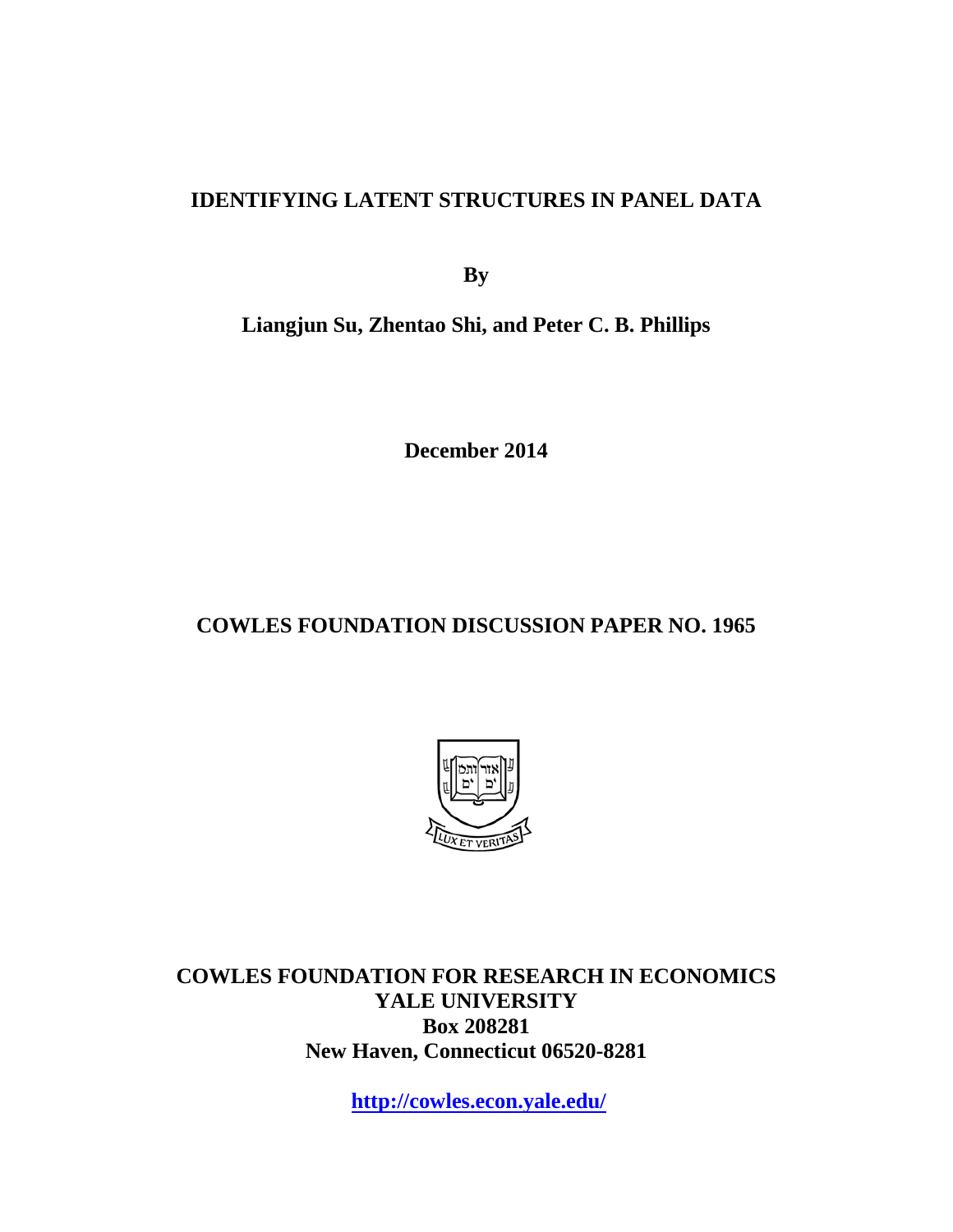# Identifying Latent Structures in Panel Data<sup>∗</sup>

Liangjun Su<sup>a</sup>, Zhentao Shi<sup>b</sup>, and Peter C. B. Phillips<sup>c</sup>

<sup>a</sup> School of Economics, Singapore Management University

 $b$  Department of Economics, Yale University

Yale University, University of Auckland

University of Southampton & Singapore Management University

June 10, 2014

#### Abstract

This paper provides a novel mechanism for identifying and estimating latent group structures in panel data using penalized regression techniques. We focus on linear models where the slope parameters are heterogeneous across groups but homogenous within a group and the group membership is unknown. Two approaches are considered — penalized least squares (PLS) for models without endogenous regressors, and penalized GMM (PGMM) for models with endogeneity. In both cases we develop a new variant of Lasso called classifier-Lasso (C-Lasso) that serves to shrink individual coefficients to the unknown group-specific coefficients. C-Lasso achieves simultaneous classification and consistent estimation in a single step and the classification exhibits the desirable property of uniform consistency. For PLS estimation C-Lasso also achieves the oracle property so that group-specific parameter estimators are asymptotically equivalent to infeasible estimators that use individual group identity information. For PGMM estimation the oracle property of C-Lasso is preserved in some special cases. Simulations demonstrate good finite-sample performance of the approach both in classification and estimation. An empirical application investigating the determinants of cross-country savings rates finds two latent groups among 56 countries, providing empirical confirmation that higher savings rates go in hand with higher income growth.

JEL Classification: C33, C36, C38, C51

<sup>∗</sup>The authors thank Stéphane Bonhomme, Xiaohong Chen, and Cheng Hsiao for discussions on the subject matter and comments on the paper. Su acknowledges support from the Singapore Ministry of Education for Academic Research Fund under grant number MOE2012-T2-2-021. Phillips acknowledges NSF support under Grant Nos. SES-0956687 and SES-1285258. Address Correspondence to: Liangjun Su, School of Economics, Singapore Management University, 90 Stamford Road, Singapore 178903; E-mail: ljsu@smu.edu.sg, Phone: +65 6828 0386.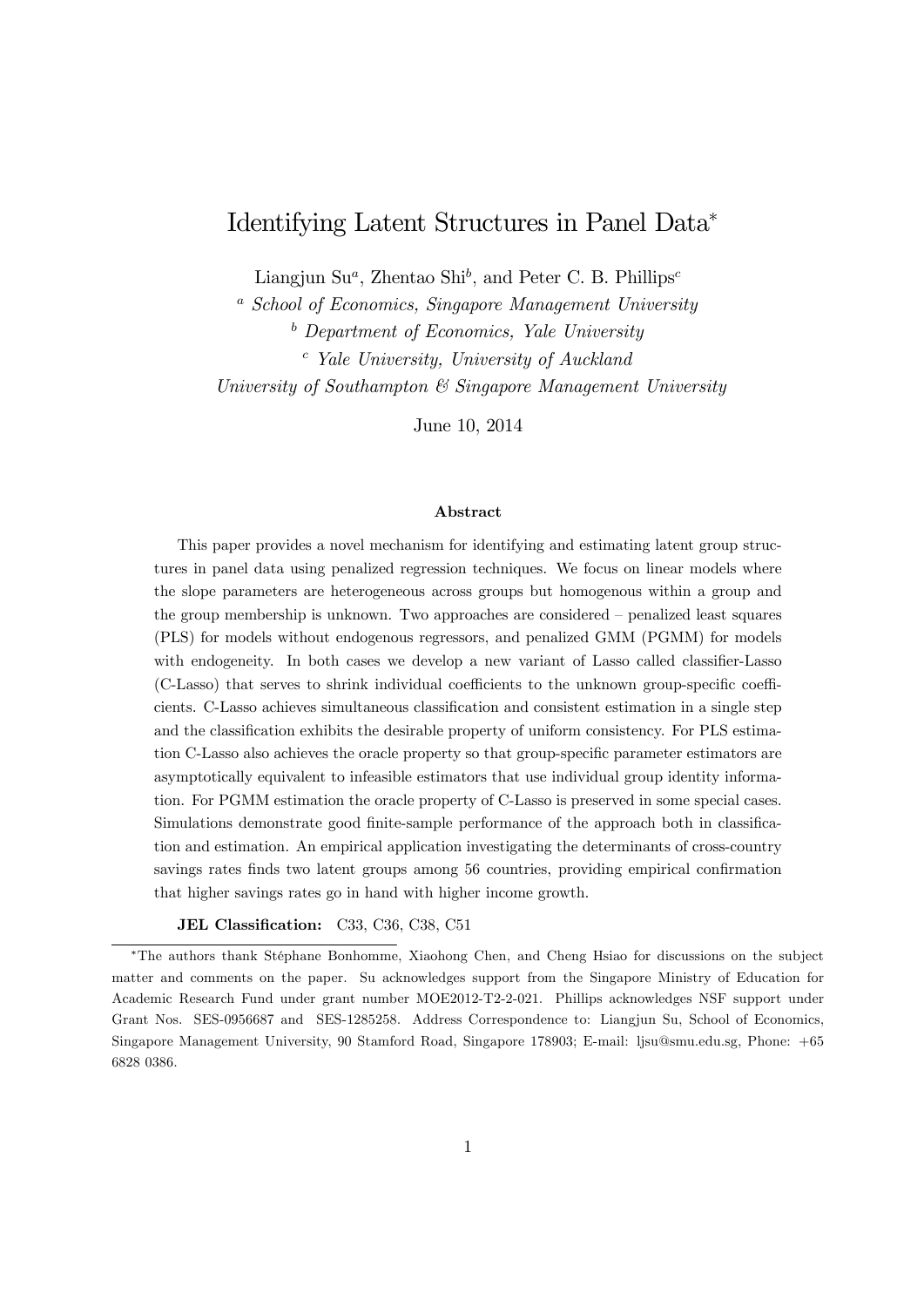Key Words: Classification; Cluster analysis; Convergence club; Dynamic panel; Group Lasso; High dimensionality; Oracle property; Panel structure model; Parameter heterogeneity; Penalized least squares; Penalized GMM

# 1 Introduction

Panel data models are widely used in empirical analysis in many disciplines across the social and medical sciences. The capacity to store and retrieve vast electronic datasets on individual behavior over time has made these models a particularly prominent research vehicle in economics and finance. Such data usually cover individual units sampled from different backgrounds and with different individual characteristics so that an abiding feature of the data is its heterogeneity, much of which is simply unobserved. Neglecting latent heterogeneity in the data can lead to many difficulties, including inconsistent estimation and misleading inference, as is well explained in the literature (e.g., Hsiao, 2003, Chapter 6). It is therefore widely acknowledged that an important feature of good empirical modeling is to control for heterogeneity in the data as well as for potential heterogeneity in the response mechanisms that figure within the model. Since heterogeneity is a latent feature of the data and its extent is unknown a priori, respecting the potential influence of heterogeneity on model specification is a serious challenge in empirical research. Even in the simplest linear panel data models the challenge is manifest and clearly stated: do we allow for heterogeneous slope coefficients in regression as well as heterogeneous error variances?

While it may be clearly stated, this challenge to the empirical researcher is by no means easily addressed. While allowing for cross-sectional slope heterogeneity in regression may help to avert misspecification bias, it also sacrifices the power of cross section averaging in the estimation of response patterns that may be common across individuals, or more subtly, certain groups of individuals in the panel. In the absence of prior information on such grouping and with data where every new individual to the panel may bring new idiosyncratic elements to be explained, the challenge is demanding and almost universally relevant.

Traditional panel data models frequently deal with this challenge by avoidance. Complete slope homogeneity is assumed for certain specified common parameters in the panel. Under this assumption, the regression parameters are the same across individuals and unobserved heterogeneity is modeled through individual-specific effects which are either fixed or random and (typically) enter the model additively. This approach is an exemplar of a convenient assumption that facilitates estimation and inference.

The cross section homogeneity assumption has been frequently questioned and rejected in empirical studies. The following is only a partial list of work where homogeneity has been found to fail. Burnside (1996) rejects slope homogeneity in the production function of US manufacturing firms; Hsiao and Tahmiscioglu (1997) find parameter heterogeneity in investment functions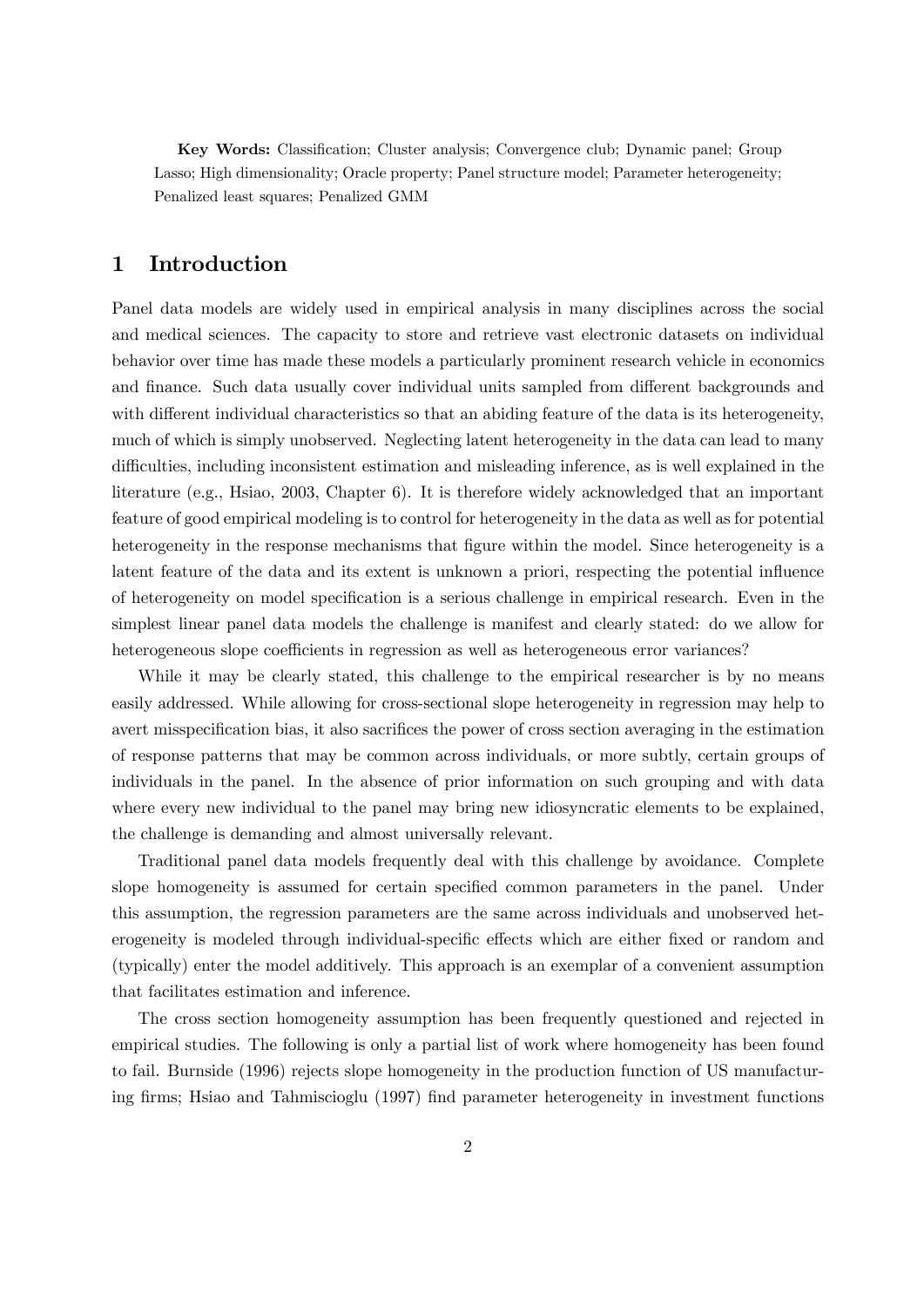using the U.S. firm level panel data; Lee, Pesaran, and Smith (1997) find that the convergence rates of per capita output to the steady state level are heterogeneous across countries; Durlauf, Kourtellos, and Minkin (2001) find substantial country-specific heterogeneity in the parameters in Solow growth model that is associated with differences in initial income; Phillips and Sul (2007a) provide a new approach to testing for economic growth convergence under heterogeneous technology and explore these differences in the Penn World Table; Browning and Carro (2007) present a selective overview on heterogeneity in microeconometric modelling and find that there is more heterogeneity than econometricians usually allow for; Browning and Carro (2010) document heterogeneity in a dynamic discrete choice panel data model for consumer milk-type choices where heterogeneity occurs in both the levels parameter and the state dependence parameter; Browning and Carro (2014) show that individual unemployment dynamics are heterogenous even within a homogeneous group of Danish workers in terms of their observed characteristics; Su and Chen (2013) reject the null of slope homogeneity in an economic growth model for OECD countries even after they control for unobserved heterogeneity through interactive fixed effects.

Despite general agreement that slope heterogeneity is endemic in empirical work with panels, few methods are available to allow for heterogeneity in the slope parameters when the extent of the heterogeneity is unknown. In the following discussion we group the methods that are available into two broad categories and consider the different approaches pursued within them. In the first category, complete slope heterogeneity is assumed and regression coefficients are taken as differing across individuals. Several approaches are adopted in the literature. Perhaps the most common method is to use a random coefficient structure in which the parameters are assumed to be independent draws from a common distribution — see Hsiao and Pesaran (2008) for an overview of the approach. The random coefficient model allows for estimation of the mean coefficient effect but is uninformative about responses at the disaggregate level, thereby missing what is often the object of interest. A second approach uses Bayesian methods to shrink the individual slope estimates towards the overall mean — see Maddala, Trost, Li, and Joutz (1997). This approach is based on the presumption that the slope parameters, while not precisely the same, are sufficiently similar to warrant shrinkage toward the mean  $-$  a presumption that may be questionable in some empirical applications. A third approach is to parameterize individual slope coefficients as a function of observed characteristics — see Durlauf, Kourtellos, and Minkin (2001) and Browning, Ejrnæs, and Alvarez (2010). Apparently, this approach depends crucially on the specification of the functional coefficient and is subject to potential misspecification problems. A fourth approach is to estimate the individual slope coefficients using heterogenous time series regressions for each individual, which is only feasible in systems where the time dimension  $T$  is large. Even in this case, there is a considerable debate on the options: whether to pool the data and obtain a single estimate for the whole sample, whether to estimate the equations separately for each individual, and whether to rely on the average response from individual time series regressions — see Pesaran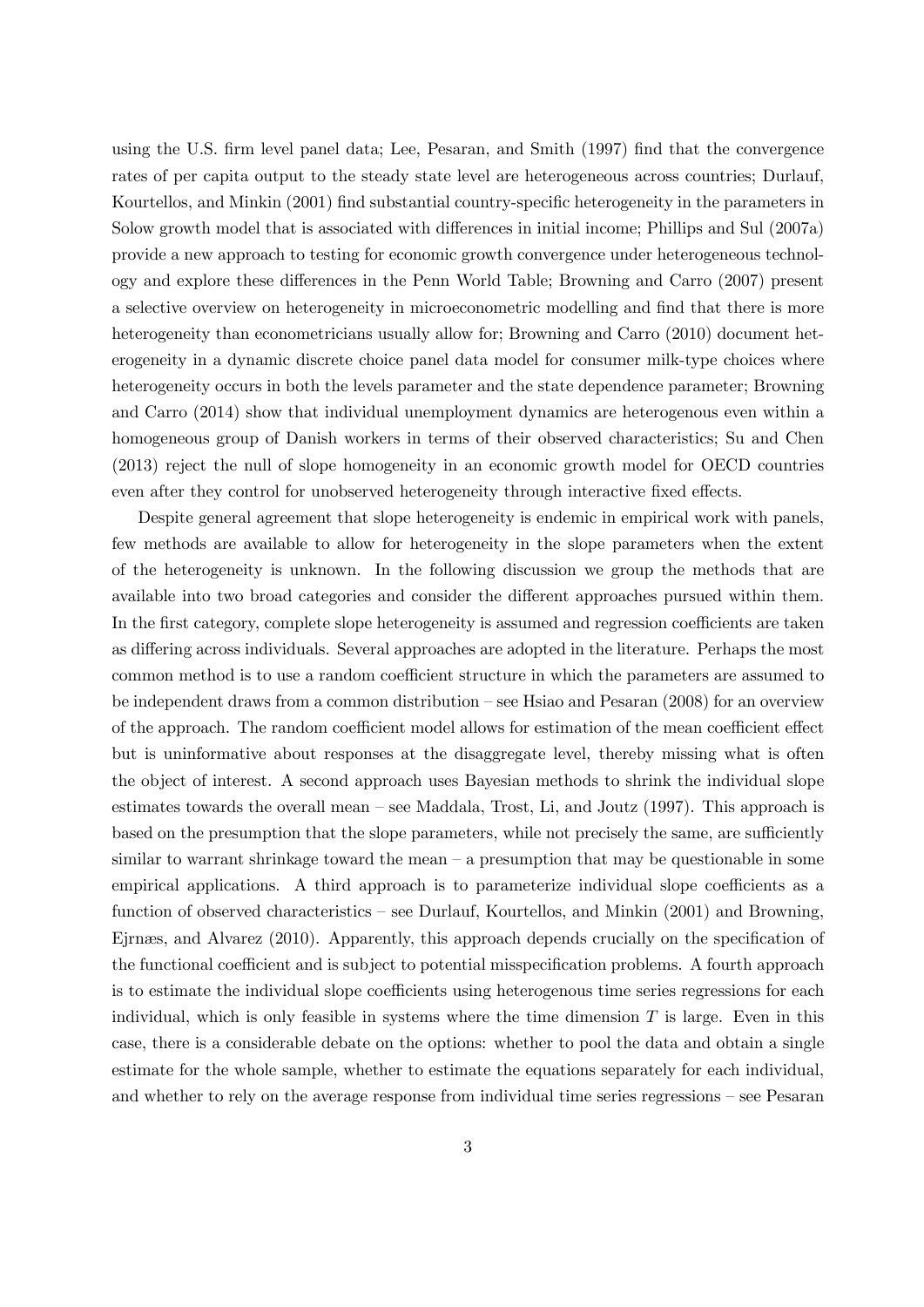and Smith (1995), Baltagi and Griffin (1997), Hsiao, Pesaran, and Tahmiscioglu (1999), Pesaran, Shin and Smith (1999), and the survey by Baltagi, Bresson, and Pirotte (2008).

The second category takes a totally different viewpoint on the nature of the heterogeneity in panels. In place of complete slope homogeneity or heterogeneity an intermediate approach is adopted in which the panel structure models individuals as belonging to a number of homogeneous groups or clubs within a broadly heterogeneous population. In this framework, the regression parameters are the same within each group but differ across groups. Two essential questions remain: how to determine the unknown number of groups (dubbed convergence clubs in the economic growth literature); and how to identify the individuals belonging to each group. These are longstanding questions of statistical classification in panel data. No completely satisfactory solution has yet been found, although various approaches have been adopted in empirical research. For instance, Bester and Hansen (2013) consider a panel structure model where individuals are grouped according to some external classification, geographic location, or observable explanatory variables; Bai and Ando (2013) consider a multifactor asset-pricing model where there exist groupspecific pervasive factors influencing a subset of assets and the group membership is assumed to be known. So the group structure is completely known to the researcher, an approach that is common in practical work because of its convenience. In the economic growth literature, for example, countries are often classified according to continental location or economic development levels, which both lead to determinate group structures. In spite of its convenience, this approach to panel inference is inevitably misleading when the number of groups and individual identities are incorrectly classified.

Several approaches have been proposed to determine an *unknown* group structure in modeling unobserved slope heterogeneity in panels. The first approach is to apply finite mixture models that do not assume a known group structure. For example, Sun (2005) considers a parametric finite mixture panel data model by employing a multinomial logistic regression to model membership probabilities. Sun's model comprises a heterogenous linear panel regression model that relates the response variable to explanatory variables and a logistic regression that identifies individual memberships. In a related thematic, Kasahara and Shimotsu (2009) and Browning and Carro (2011) study identification in discrete choice panel data models for a fixed number of groups using nonparametric discrete mixture distributions. The second approach is based on the K-means algorithm in statistical cluster analysis. Lin and Ng (2012) and Sarafidis and Weber (2011) propose to modify the K-means algorithm to perform conditional clustering to estimate linear panel structure models but no asymptotic properties of that procedure or the estimators are derived. Bonhomme and Manresa (2014) introduce time-varying grouped patterns of heterogeneity in linear panel data models, propose two classification algorithms that are also closely related to the K-means algorithm, and study the asymptotic properties of the resulting estimators. Ando and Bai (2013) consider SCAD estimation of panel data models with unobserved group factor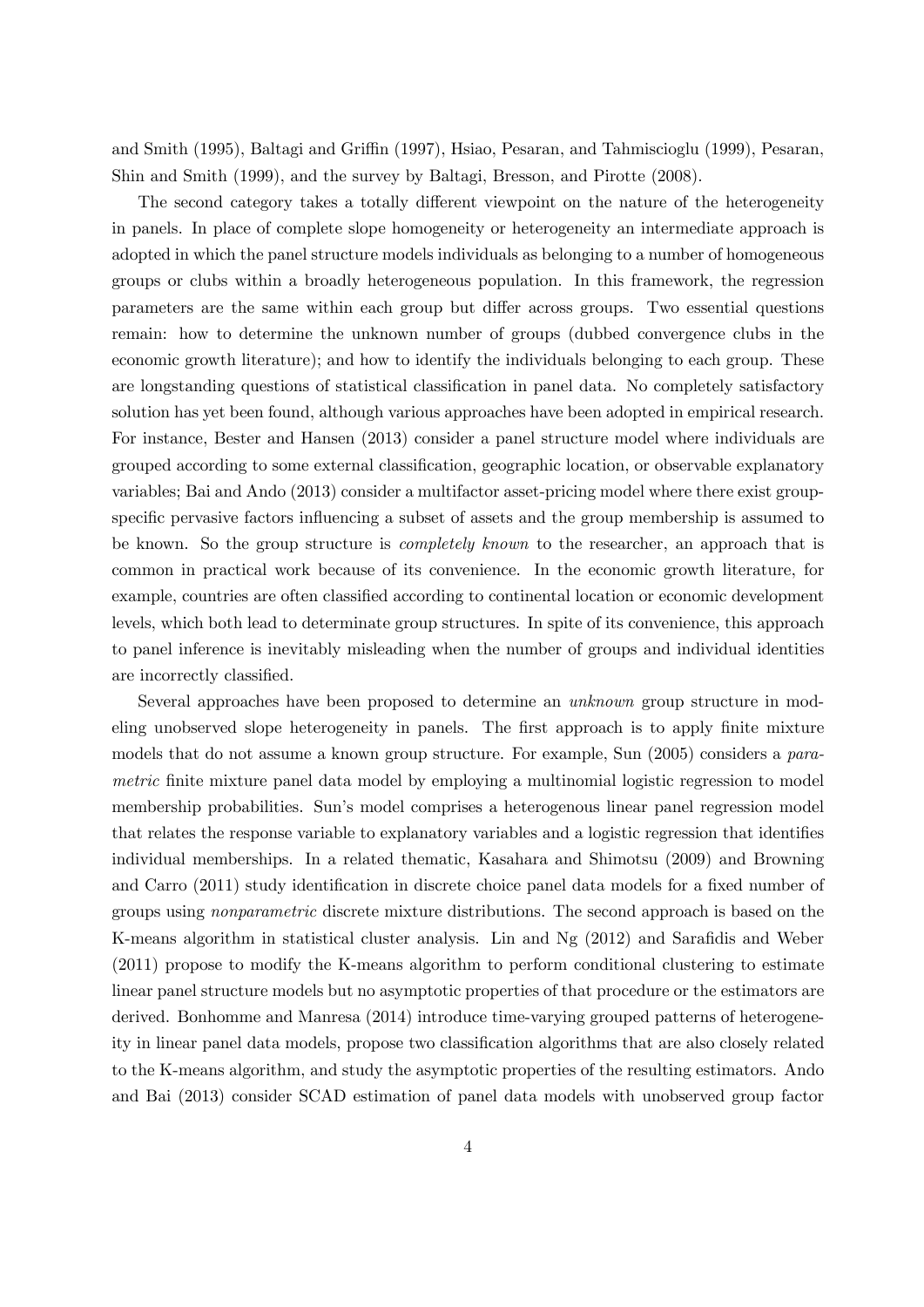structures. Lin and Ng (2012), Bonhomme and Manresa (2014), and Ando and Bai (2013) all assume that N and T pass to infinity jointly. Lin and  $Ng(2012)$  propose another method to estimate a panel structure model by turning the problem of parameter heterogeneity into the estimation of a panel threshold model with an unknown threshold value and using the individual time series estimates of the parameters to form threshold variables. Phillips and Sul (2007) develop an algorithm for determining group clusters that relies on the estimation of evaporating trend functions to determine convergence clusters. Again, joint limits as  $(N, T) \rightarrow \infty$  are used in the development of the asymptotic theory.

The present paper proposes a new method for econometric estimation and inference in panel models when the slope parameters are heterogenous across groups, individual group membership is unknown, and classification is to be determined empirically. Our modeling strategy therefore falls within the second category discussed above. It is an automated data-determined procedure and does not require the specification of any modeling mechanism for the unknown group structure. The approach we suggest involves a new variant of Lasso (Tibshirani, 1996) technology that is designed to classify parametric slope coefficients in a heterogeneous panel model into a group structure in which both the groups and the elements in the groups are data-determined. Like Lin and Ng (2012), Bonhomme and Manresa (2014) and Phillips and Sul (2007), we assume that  $(N, T) \rightarrow \infty$  jointly (Phillips and Moon, 1999). But in our asymptotic theory T can pass to infinity at a very slow rate, even a slowly varying rate such as  $O((\ln N)^{1+\epsilon})$  for any  $\epsilon > 0$ in the case of uniformly bounded regressors, thereby opening up empirical applications of the method to short wide panels. The methods proposed here have several novel aspects in relation to earlier research and they contribute to both the Lasso and econometric classification literatures in various ways, which we outline in the following paragraphs.

First, our approach is motivated by one of the key features of Lasso technology that enables the method to deliver simultaneous variable selection and estimation in a single step. This advantage is particularly useful when the set of unknown parameters is potentially very large but may also embody certain sparse features. In a typical panel model structure, the effective number of unknown slope parameters  $\{\beta_i, i = 1, ..., N\}$  is not of order  $O(N)$  as it would be if these parameters were all incidental, but rather of some order  $O(K_0)$ , where  $K_0$  denotes the number of unknown groups within which the slope coefficients are homogeneous. Moreover, when the number of groups is finite,  $K_0$  is fixed and so the order of unknown coefficients is then  $O(1)$ as  $(N, T) \rightarrow \infty$ . Hence, in many empirical applications the set of unknown slope parameters in a panel structure model surely exhibits the desirable sparsity feature, making the use of Lasso technology highly appealing.

Second, the procedures developed in the present paper contribute to the fused Lasso literature in which sparsity arises because some parameters take the same value. The fused Lasso was proposed by Tibshirani, Saunders, Rosset, Zhu, and Knight (2005) and was designed for problems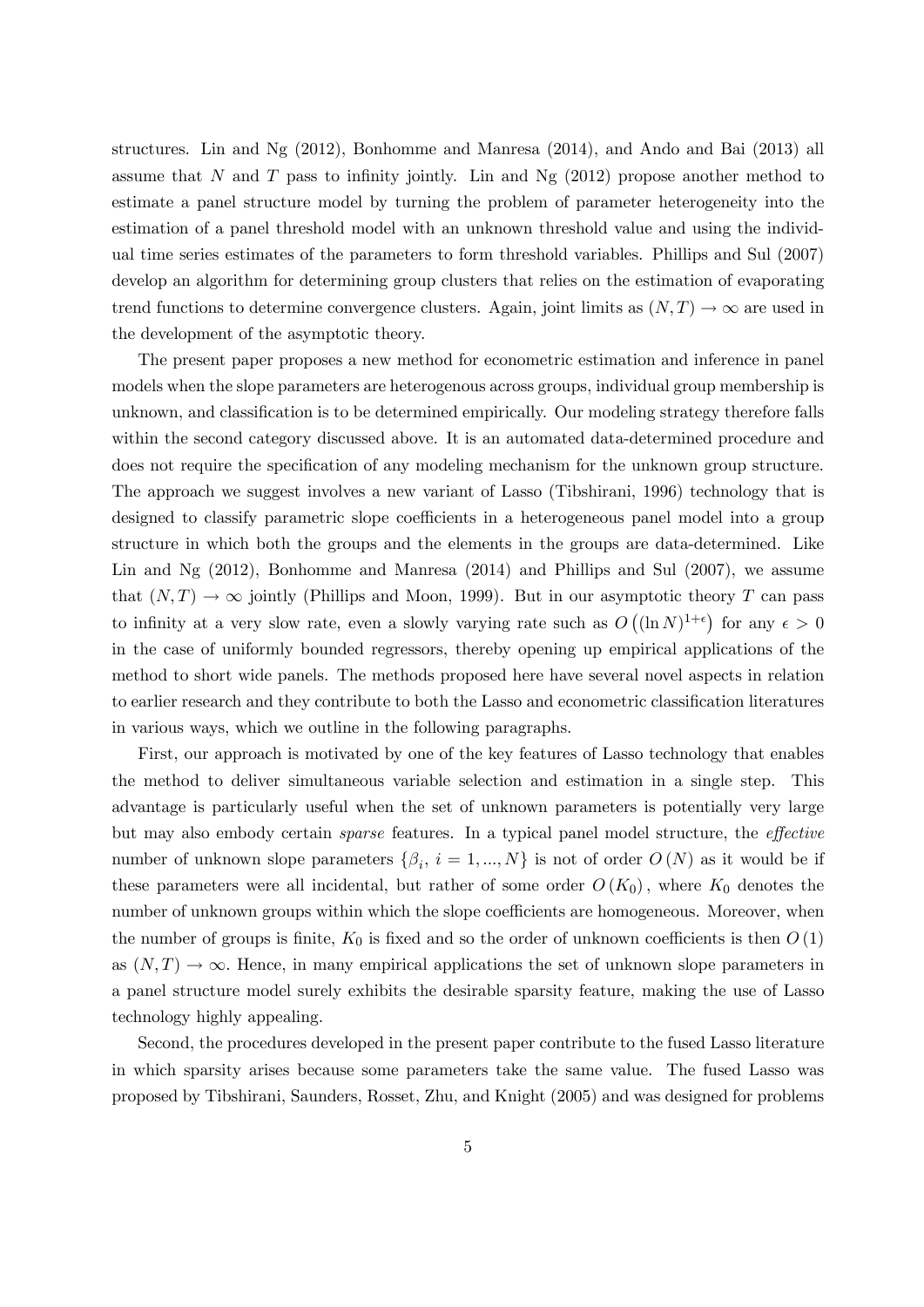with features that can be ordered in some meaningful way  $(e.g., in time series regression where$ the time periods have natural ordering). The method cannot be used to classify individuals into different groups because there is no natural ordering across individuals and so a different algorithm to locate common individuals is required. The present paper develops a new variant of the Lasso method that does not rely on the order of individuals in the data and which therefore contributes to the fused Lasso technology.

Third, standard Lasso technology involves an additive penalty term to the least-squares, GMM, or log-likelihood objective function and when multiple penalty terms are needed, they also enter the objective function additively. To achieve simultaneous group classification and estimation in a single step our variant of Lasso involves  $N$  *additive* penalty terms, each of which takes a multiplicative form as a product of  $K_0$  penalty terms. To the best of our knowledge, this paper is the first to propose a mixed additive-multiplicative penalty form that can serve as an engine for simultaneous classification and estimation. The method works by using each of the  $K_0$  penalty terms in the *multiplicative* expression to shrink the individual-level slope parameter vectors to a particular unknown group-level parameter vector, thereby producing a joint shrinkage process. This process is distinct from the prototypical Lasso method that shrinks an individual parameter to zero and the group Lasso method that shrinks a parameter vector to a vector of zeros (see Yuan and Lin, 2006). To emphasize its role as a classifier and for future reference, we describe our new Lasso method as the classifier-Lasso or C-Lasso.

Fourth, we develop a limit theory for the C-Lasso that demonstrates its capacity to achieve simultaneous classification and consistent estimation in a single step. As mentioned in the Abstract, the paper develops two classes of estimators for panel structure models — penalized least squares (PLS) and penalized GMM (PGMM). The former is applicable to panel models without endogenous regressors and with or without dynamic structures, while the latter is applicable to panel models with endogeneity or dynamic structures. In either case, we show uniform classification consistency in the sense that all individuals belonging to a certain group can be classified into the same group correctly uniformly over both individuals and group identities with probability approaching one (w.p.a.1). Conversely, all individuals that are classified into a certain group belong to the same group uniformly over both individuals and group identities w.p.a.1. Under some regularity conditions, such a uniform result allows us to establish an *oracle* property of the PLS estimator that it is asymptotically equivalent to the corresponding infeasible estimator of the group-specific parameter vector that is obtained by knowing all individual group identities. Note that traditional Lasso only possesses the selection consistency and oracle property under the so-called restrictive irrepresentable condition. This shortcoming of Lasso motivated Zou (2006) to propose the *adaptive Lasso* that possesses these attractive properties.<sup>1</sup> Unfortunately, our

<sup>1</sup>Other methods that possess the selection consistency and oracle property include the Bridge and SCAD (smoothly clipped absolute deviation) procedures; see Knight and Fu (2000) and Fan and Li (2001).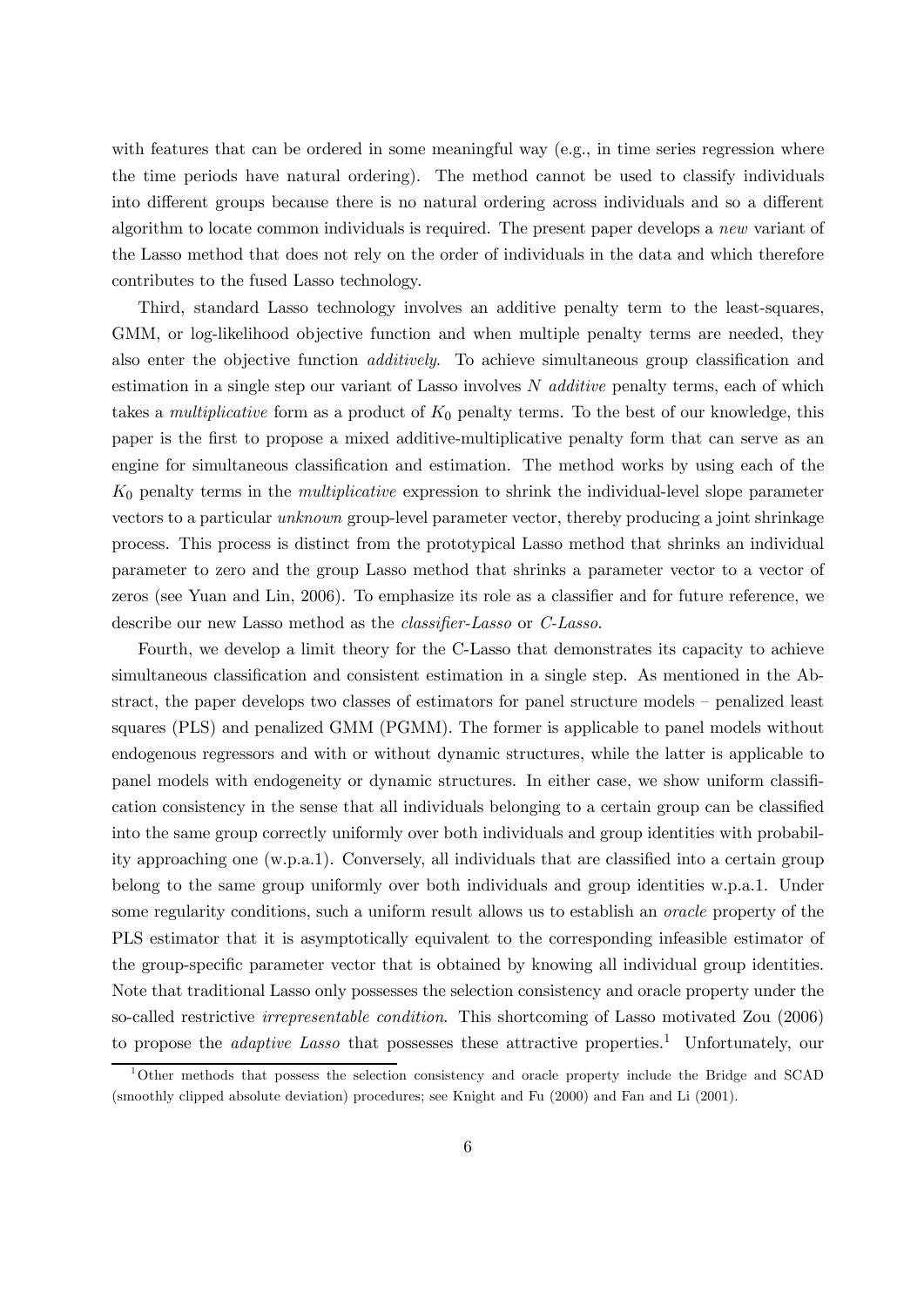PGMM estimator generally does not have the oracle property despite the uniform selection consistency of the C-Lasso. The uniform classification consistency also allows us to develop a limit theory for post-C-Lasso estimators that are obtained by pooling all individuals in an estimated group to estimate the group-specific parameters.

Fifth, C-Lasso enables empirical researchers to study panel structures without a priori knowledge of the number of groups, without the need to specify any ancillary regression models to model individual group identities, and with no need to make any distributional assumptions. When the number  $K_0$  of groups is unknown, a BIC-type information criterion is proposed to determine the number of groups and it is shown that this procedure selects the correct number of groups consistently. The same information criterion can also be used to determine a data-driven tuning parameter for the PLS or PGMM estimation.

Sixth, while the focus of the present paper is on linear panel data modeling, the methodology developed here can be extended to nonlinear models such as discrete choice models, to semiparametric and nonparametric models, to models where only a subset of parameters are allowed to be group-specific, and to models where one considers group-specific effects along the time dimension. Extension to panel data models with interactive-fixed effects is also possible and is presently under way.

We envisage a large number of potential empirical applications of the C-Lasso approach within economics and finance and more broadly across the social and business sciences. The following list provides three distinct areas of application in international macroeconomics, microeconometrics, and nonstationary panel econometrics.

1. Economic Growth Convergence: Much of the recent literature on economic growth addresses sources of possible heterogeneity, including the occurrence of multiple steady states and history-dependence in growth trajectories - see Deissenberg, Feichtinger, Semmler, and Wirl (2004) and Durlauf, Johnson, and Temple (2005) and Eberhardt and Teal (2011) for overviews of the relevant growth theory and empirics. Contingent upon historical conditions economic systems may converge towards distinct steady states, the empirical manifestation of which are the so-called convergence clubs that occur in cross-country growth studies. In an application to cross-country growth, Phillips and Sul (2007a) evaluated evidence in support of panel data growth clustering, locating three convergence clubs and one divergent group among 88 countries in the Penn World Tables in terms of real per capita GDP over the period 1960-1996. Their methodology involved a stepwise algorithm with multi-level decision making to isolate the convergence clubs. The panel structure framework suggested in the present paper is a natural setting to consider growth convergence and the C-Lasso procedure provides a one step classifier and estimation approach with no sequential decision making. The method can also be used to isolate convergence clubs and remaining divergent elements in the panel.

2. Subsample Studies of Stability: Much empirical research is concerned with studying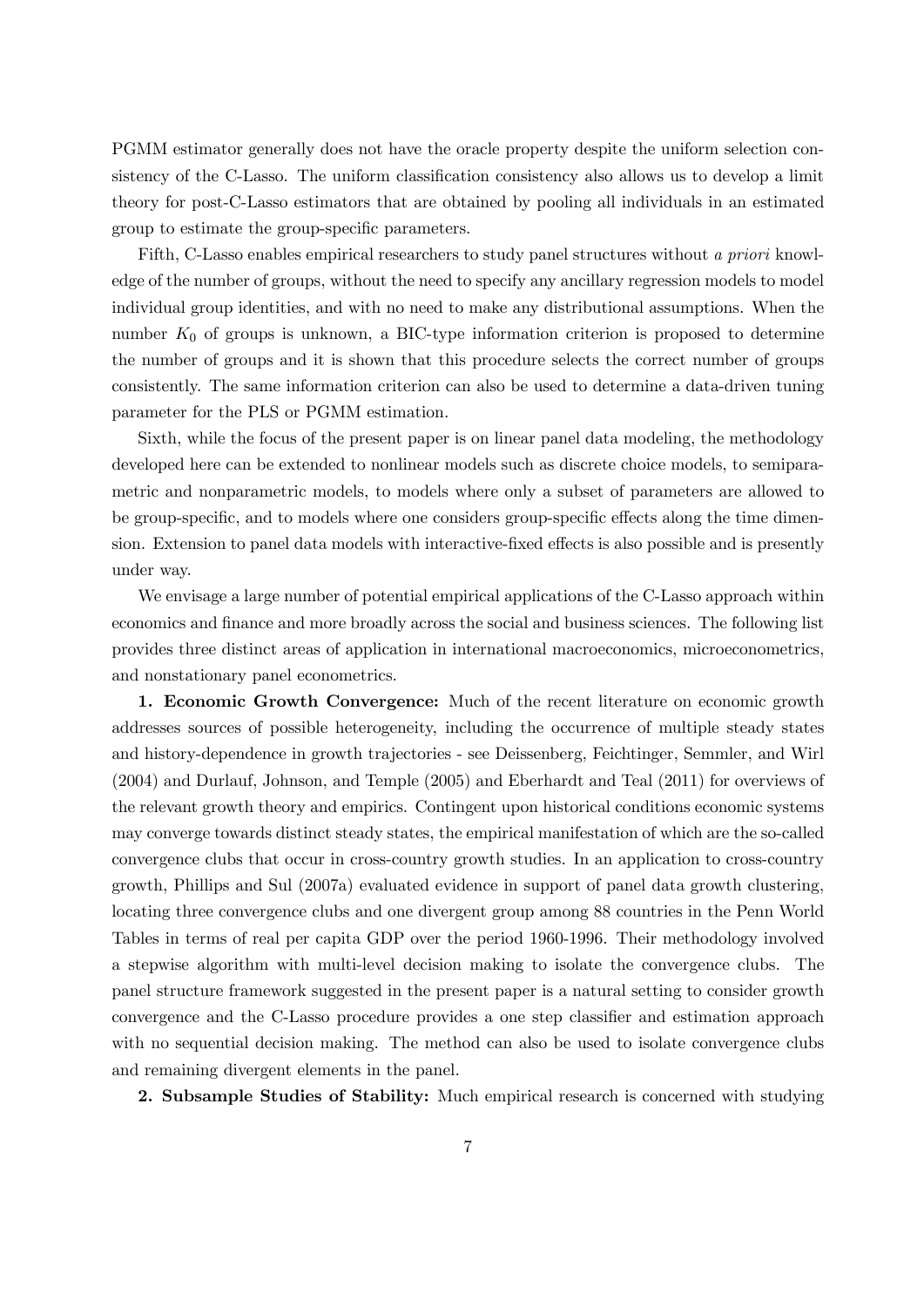the stability of certain regression coefficients over subsamples of the data. In this work, the whole sample is split into multiple subsamples and regression relationships are checked for coefficient stability. The groupings may be arbitrarily selected or may be determined by covariates or thresholds, each of which may have a significant impact on the findings. For example, in order to test whether financing constraints affect investment decisions, Fazzari, Hubbard, and Petersen (1988) divided a sample of firms into multiple groups based on empirical proxies such as the dividend-income ratio. Similarly, in testing whether liquidity constraints affect consumption decisions in PSID data, Zeldes (1989) uses two different wealth-to-income ratios as prescribed variables to divide the sample into subsamples. Sample splitting techniques of this type are inevitably vulnerable to the choice of prescribed driver variables. The methodology of the present paper does not require driver variables or thresholds to determine regression stability.

**3. Panel Unit Root Grouping:** Several approaches are available for testing the presence of unit roots in panel data. Two popular tests in applications are the Levin, Lin, and Chu (2002) and Im, Pesaran, and Shin  $(2003)$  tests. Levin, Lin, and Chu  $(2002)$  devise an adjusted t-test for a unit root for various panel data models, assuming that all individuals (countries, regions, industries, etc.) have the same autoregressive (AR) coefficients while permitting individual specific effects as well as dynamic heterogeneity across individuals. Im, Pesaran, and Shin (2003) propose a test based on the average of the augmented Dickey-Fuller statistics computed for each individual series in heterogenous panels. Both tests rule out the possibility that some individual series have a unit root while others do not - precisely the empirical possibility that many argue is the most relevant in practical work (e.g., Maddala and Kim, 1998). Our methodology is designed to directly address this possibility and can be used to classify a subgroup of unit-root processes in the panel from a wider class of stationary and nonstationary processes.

The rest of the paper is organized as follows. We study the C-Lasso PLS estimation and inference of panel structure models in Section 2. PGMM estimation and inference is addressed in Section 3. Section 4 reports Monte Carlo simulation findings. We apply our method to study the determinants of cross-country savings rates in Section 5. Final remarks are contained in Section 6. Proofs of the main results in the body of the paper are given in Appendices A and B. The supplementary Appendices C and D provide primitive conditions for some high level conditions that are used in the body of the paper and bias correction for the C-Lasso estimates, respectively.

NOTATION. Throughout the paper we adopt the following notation. For an  $m \times n$  real matrix A, we write the transpose A', the Frobenius norm  $||A|| \equiv [\text{tr} (AA')]^{1/2}$ , and the Moore-Penrose inverse as  $A^+$ . When A is symmetric, we use  $\mu_{\max}(A)$  and  $\mu_{\min}(A)$  to denote the largest and smallest eigenvalues, respectively.  $I_p$  and  $\mathbf{0}_{p\times 1}$  denote the  $p \times p$  identity matrix and  $p \times 1$ vector of zeros.  $1\{\cdot\}$  denotes the indicator function and "p.d." abbreviates "positive definite". The operator  $\stackrel{P}{\rightarrow}$  denotes convergence in probability,  $\stackrel{D}{\rightarrow}$  convergence in distribution, and plim probability limit. We use  $(N, T) \to \infty$  to signify that N and T pass jointly to infinity.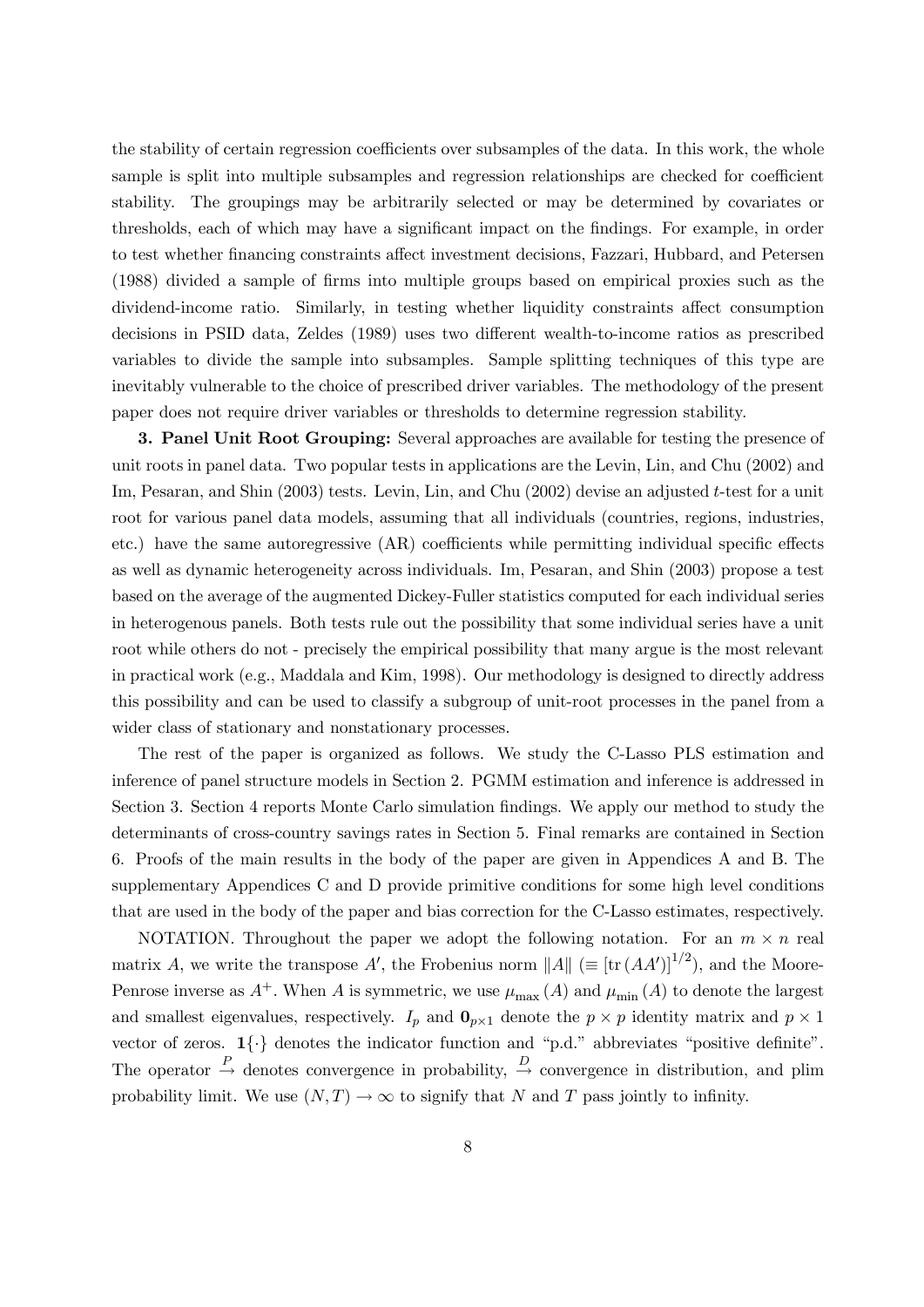## 2 Penalized Least Squares Estimation

This section considers panel structure models without endogeneity. It is convenient to assume first that the number of groups is known and later consider the determination of the number of unknown groups.

### 2.1 Panel Structure Models

The dependent variable  $y_{it}$  is measured for individual  $i = 1, ..., N$  over time  $t = 1, ..., T$ . The generating mechanism is the panel structure model

$$
y_{it} = \beta_i^0 x_{it} + \mu_i + u_{it} \tag{2.1}
$$

where  $x_{it}$  is a  $p \times 1$  vector of exogenous or predetermined variables,  $\mu_i$  is an individual fixed effect that may be correlated with some components of  $x_{it}$ ,  $u_{it}$  is the idiosyncratic error term with zero mean, and  $\beta_i^0$  is a  $p \times 1$  vector of slope parameters such that

$$
\beta_i^0 = \begin{cases}\n\alpha_1^0 & \text{if } i \in G_1^0 \\
\vdots & \vdots \\
\alpha_{K_0}^0 & \text{if } i \in G_{K_0}^0\n\end{cases}
$$
\n(2.2)

Here  $\alpha_j^0 \neq \alpha_k^0$  for any  $j \neq k$ ,  $\bigcup_{k=1}^{K_0} G_k^0 = \{1, 2, ..., N\}$ , and  $G_k^0 \cap G_j^0 = \emptyset$  for any  $j \neq k$ . Let  $N_k = \#G_k^0$  denote the cardinality of the set  $G_k^0$ . For the moment, we assume that the number  $K_0$  of groups is known and fixed but that each individual's group membership is unknown. In addition, following Sun (2005) and Lin and Ng (2012), we implicitly assume that individual group membership does not vary over time. Let

$$
\boldsymbol{\alpha} \equiv (\alpha_1, ..., \alpha_{K_0}) \text{ and } \boldsymbol{\beta} \equiv (\beta_1, ..., \beta_N). \tag{2.3}
$$

Let  $\mathcal{B}_i$  denote the parameter space of  $\beta_i$ .<sup>2</sup> We assume that  $\mathcal{B}_i$  are compact uniformly in i and denote the true values of  $\alpha$  and  $\beta$  as  $\alpha^0$  and  $\beta^0$ , respectively. We are interested in developing econometric methods to infer each individual's group identity and to estimate the  $p \times K_0$  matrix  $\alpha^0$  of group-specific coefficients.

## 2.2 Penalized Least Squares Estimation of  $\alpha$  and  $\beta$

Our starting point is to develop PLS estimation of  $\alpha$  and  $\beta$  when the elements of  $x_{it}$  are either strictly exogenous or predetermined so that least squares criteria are appropriate. We first apply

<sup>&</sup>lt;sup>2</sup>When the  $\beta_i$ 's are group-specific, we can also regard the respective parameter spaces  $\beta_i$  to be group-specific.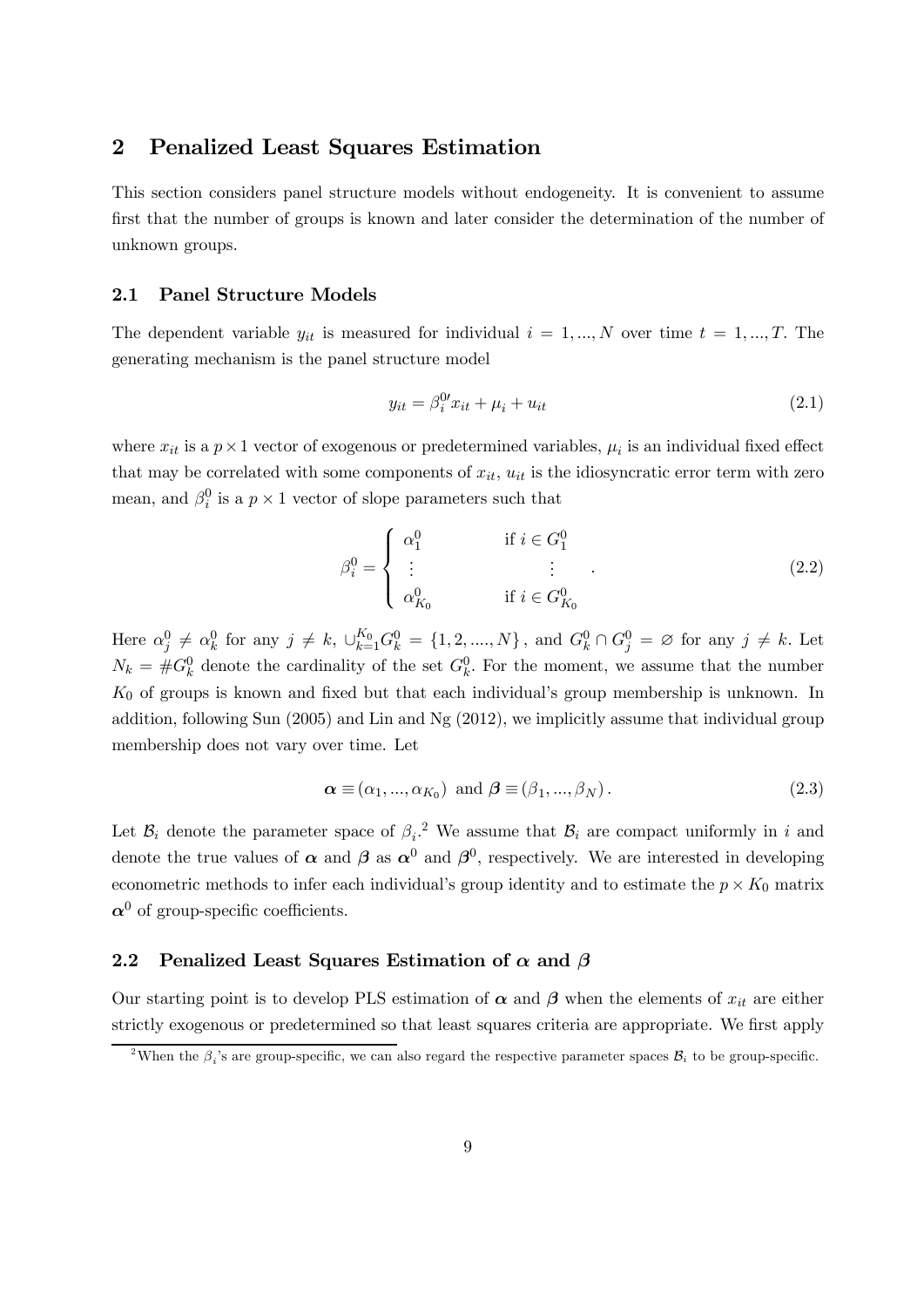ordinary least squares (OLS) regression, minimizing the following objective function3

$$
Q_{0,NT}(\beta, \mu) = \frac{1}{NT} \sum_{i=1}^{N} \sum_{t=1}^{T} (y_{it} - \beta'_i x_{it} - \mu_i)^2,
$$

where  $\mu = (\mu_1, \mu_2, ..., \mu_N)'$ . Since the individual effects  $\mu_i$  are not of primary interest, we concentrate them out and obtain the following concentrated function

$$
Q_{1,NT}(\beta) = \frac{1}{NT} \sum_{i=1}^{N} \sum_{t=1}^{T} (\tilde{y}_{it} - \beta'_i \tilde{x}_{it})^2,
$$

giving the OLS estimates  $\hat{\beta}_i^{OLS} = \left(\frac{1}{T}\right)$  $\frac{1}{T} \sum_{t=1}^T \tilde{x}_{it} \tilde{x}'_{it} \bigg)^{-1} \left( \frac{1}{T} \sum_{t=1}^T \tilde{x}_{it} \tilde{y}_{it} \right)^{-1}$ , where  $\tilde{x}_{it} = x_{it}$  $T^{-1} \sum_{t=1}^{T} x_{it}$  and  $\tilde{y}_{it} = y_{it} - T^{-1} \sum_{t=1}^{T} y_{it}$ .

Motivated by the literature on group Lasso (e.g., Yuan and Lin, 2006), we next propose to estimate  $\beta$  and  $\alpha$  by minimizing the following PLS criterion function

$$
Q_{1NT,\lambda_1}^{(K_0)}(\boldsymbol{\beta}, \boldsymbol{\alpha}) = Q_{1,NT}(\boldsymbol{\beta}) + \frac{\lambda_1}{N} \sum_{i=1}^N \Pi_{k=1}^{K_0} \|\beta_i - \alpha_k\|,
$$
\n(2.4)

where  $\lambda_1 = \lambda_{1NT}$  is a tuning parameter. Minimizing the above criterion function produces classifier-Lasso (C-Lasso) estimates  $\hat{\boldsymbol{\beta}}$  and  $\hat{\boldsymbol{\alpha}}$  of  $\boldsymbol{\beta}$  and  $\boldsymbol{\alpha}$ , respectively. Let  $\hat{\beta}_i$  and  $\hat{\alpha}_k$  denote the  $i^{\text{th}}$  and  $k^{\text{th}}$  columns of  $\hat{\boldsymbol{\beta}}$  and  $\hat{\boldsymbol{\alpha}}$ , respectively, i.e.,  $\hat{\boldsymbol{\alpha}} \equiv (\hat{\alpha}_1, ..., \hat{\alpha}_K)$  and  $\hat{\boldsymbol{\beta}} \equiv (\hat{\beta}_1, ..., \hat{\beta}_N)$ .

The penalty term in  $(2.4)$  takes a novel mixed *additive-multiplication* form that does not appear in the literature. Traditionally Lasso includes an additive penalty term to the leastsquares, GMM, or log-likelihood objective function. When multiple penalty terms are needed, they also enter the objective function additively. In contrast, the C-Lasso method has  $N$  additive terms, each of which takes a multiplicative form as the product of  $K_0$  separate penalties. Each of the  $K_0$  penalty terms in the multiplicative expression shrinks the individual-level slope parameter vector  $\beta_i$  to a particular unknown group-level parameter vector  $\alpha_k$ . This approach differs from the prototypical Lasso method of Tibshirani (1996) that shrinks a parameter to zero as well as the group Lasso method of Yuan and Lin (2006) that shrinks a parameter vector to a vector of zeros.

Note that the objective function in  $(2.4)$  is not convex in  $\beta$  even though it is (conditionally) convex in  $\alpha_k$  when one fixes  $\alpha_j$  for  $j \neq k$ . In Section 4.2 we propose an iterative algorithm to obtain the estimates  $\hat{\boldsymbol{\alpha}}$  and  $\hat{\boldsymbol{\beta}}$ .

<sup>&</sup>lt;sup>3</sup>If  $\beta$ ,'s are identical across *i*, the approach will yield the well known within-group (WG) estimator or least squares dummy variable (LSDV) estimator, or fixed effects Guassian maximum likelihood estimator (MLE) in the literature; see, e.g., Kiviet (1995), Hahn and Kuersteiner (2002), and Alvarez and Arellano (2003). As will be clear, this appraoch can be easily extended to nonlinear panel data models.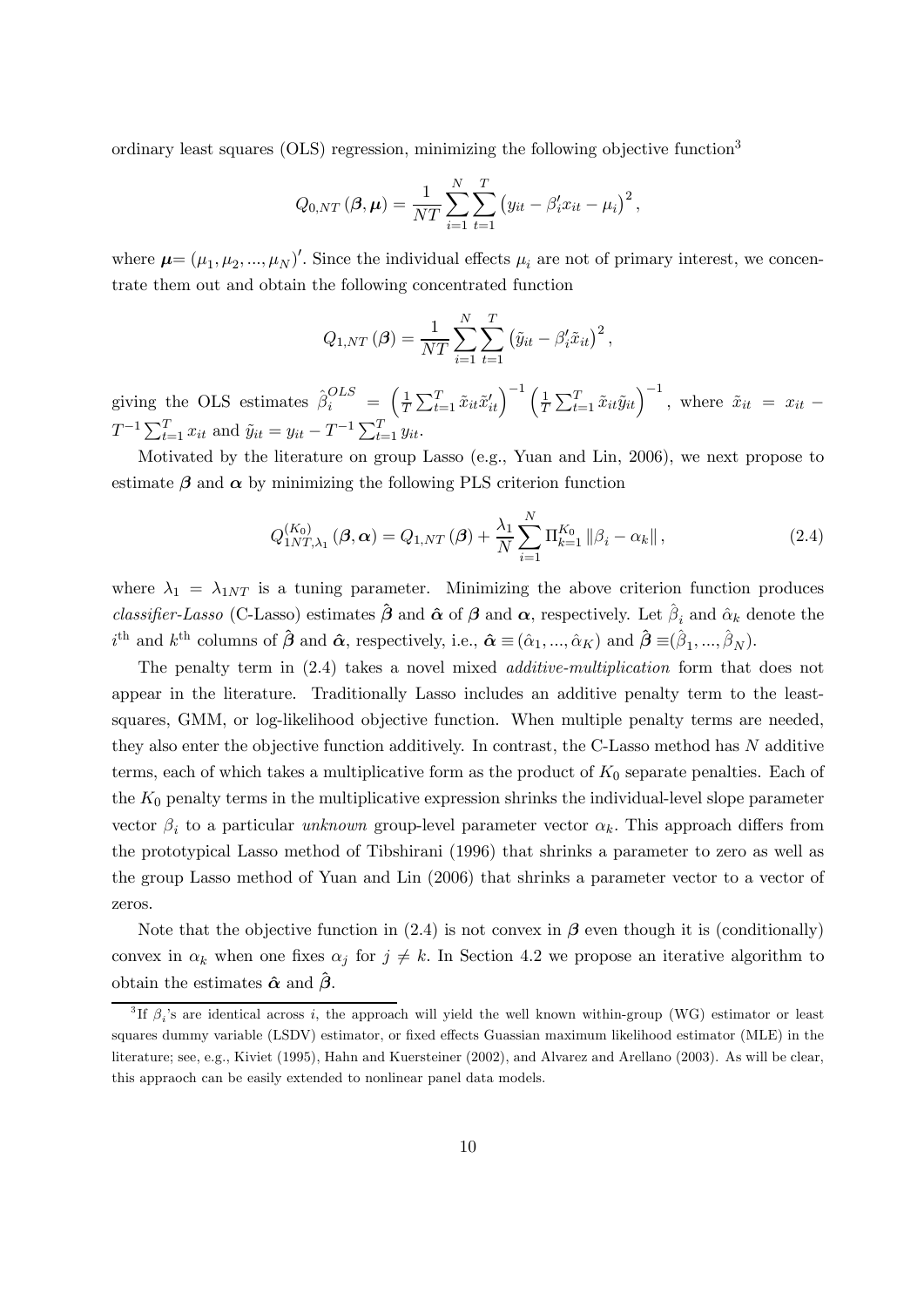### 2.3 Preliminary Rates of Convergence for Coefficient Estimates

We first present sufficient conditions to ensure the consistency of  $(\hat{\beta}, \hat{\alpha})$ . Let  $\tilde{u}_{it} = u_{it}$  $T^{-1} \sum_{t=1}^{T} u_{it}, \hat{Q}_{i, \tilde{x}\tilde{x}} = \frac{1}{T} \sum_{t=1}^{T} \tilde{x}_{it} \tilde{x}'_{it},$  and  $\hat{Q}_{i, \tilde{x}\tilde{u}} = \frac{1}{T} \sum_{t=1}^{T} \tilde{x}_{it} \tilde{u}_{it}.$  We make the following assumption.

ASSUMPTION A1. (i)  $\frac{1}{\sqrt{2}}$  $\frac{1}{T} \sum_{t=1}^{T} \tilde{x}_{it} \tilde{u}_{it} = O_P(1)$  for each  $i = 1, ..., N$ .

(ii)  $\hat{Q}_{i,\tilde{x}\tilde{x}} \stackrel{P}{\rightarrow} Q_{i,\tilde{x}\tilde{x}} > 0$  for each  $i = 1, ..., N$ . There exists a constant  $\underline{c}_{\tilde{x}\tilde{x}}$  such that  $\underline{\lim}_{(N,T)\to\infty}$  $\label{eq:optimal} \min_{1\leq i\leq N} \mu_{\min}(\hat{Q}_{i,\tilde{x}\tilde{x}})\geq \underline{c}_{\tilde{x}\tilde{x}}>0.$ (iii)  $\frac{1}{N} \sum_{i=1}^{N}$  $\left\| \hat{Q}_{i,\tilde{x}\tilde{u}} \right\|$  $2^{2} = O_{P} (T^{-1}).$ 

- (iv)  $N_k/N \rightarrow \tau_k \in (0,1)$  for each  $k = 1, ..., K_0$  as  $N \rightarrow \infty$ .
- (v)  $\lambda_1 \rightarrow 0$  as  $(N, T) \rightarrow \infty$ .

Assumption A1(i) is rather weak and will be satisfied in most (stable) large dimensional linear panel data models without endogeneity. Sufficient conditions for A1(i) to hold are  $\frac{1}{\sqrt{6}}$  $\frac{1}{T} \sum_{t=1}^{T} x_{it} u_{it},$  $\frac{1}{\sqrt{2}}$  $\frac{1}{T} \sum_{t=1}^{T} u_{it}$ , and  $\frac{1}{T} \sum_{t=1}^{T} x_{it} = O_P(1)$  for  $i = 1, ..., N$ . More primitive conditions for A1(i) to hold include  $\mathbb{E}(u_{it})=0$ ,  $\mathbb{E}(x_{it}u_{it})=0$  and suitable moment and weak dependence conditions on the process  $\{(x_{it}, u_{it}), t \geq 1\}$  that ensure CLT validity. Note that we do not require that the panel model be dynamically correctly specified in the sense that  $\mathbb{E}(u_{it}|\mathcal{F}_{i,t-1})=0$  where  $\mathcal{F}_{i,t-1}$  is the sigma-field generated by  $(x_{it}, x_{i,t-1}, u_{i,t-1}, ...)$ . Instead, we allow both conditional heteroskedasticity and serial correlation in  $\{u_{it}, t \geq 1\}$ .

A1(ii) contains two parts, the first part being standard and the second part being a highlevel condition. Appendix C.1 gives primitive conditions to ensure the second part. Intuitively, these conditions impose some restrictions on the moments of  $x_{it}$ , the dependence structure on the processes  $\{x_{it}, t \geq 1\}$ , and the relative rates at which N and T pass to infinity. More specifically, under suitable weak dependence conditions, if  $||x_{it}||^2$  exhibits only 2q-th finite moments for some  $q > 1$ , then we need a stringent (lower rate) condition on the expansion of T, viz.,  $T/N^{\epsilon} \rightarrow$  $c \in (0,\infty]$  for some  $\epsilon > 1/(2q-1)$ . On the other hand, if  $||x_{it}||^2$  has finite exponential moments with an index parameter  $\gamma$  as specified in Assumption C1(iv), then only  $T/(\ln N)^{(1+\gamma)/\gamma} \to \infty$  is required for sufficiency. In the extreme case, if  $x_{it}$  is uniformly bounded (i.e.,  $\gamma = \infty$ ), it simply suffices that  $T/\ln N \to \infty$ .

 $A1(iii)$  can be easily verified via the Markov inequality.  $A1(iv)$  implies that each group has an asymptotically non-negligible membership number of individuals as  $N \to \infty$ . This assumption can be relaxed at the cost of more lengthy arguments, in which case the estimates of  $\alpha_k^0$ ,  $k = 1, ..., K_0$ , will exhibit different convergence rates.  $A1(v)$  implies that the penalty term cannot be too large.

The following theorem establishes the consistency of the PLS estimates  $\{\hat{\beta}_i\}$  and  $\{\hat{\alpha}_k\}$ .

Theorem 2.1 Suppose that Assumption A1 holds. Then (i)  $\hat{\beta}_i - \beta_i^0 = O_P(T^{-1/2} + \lambda_1)$  for  $i = 1, 2, ..., N$ ,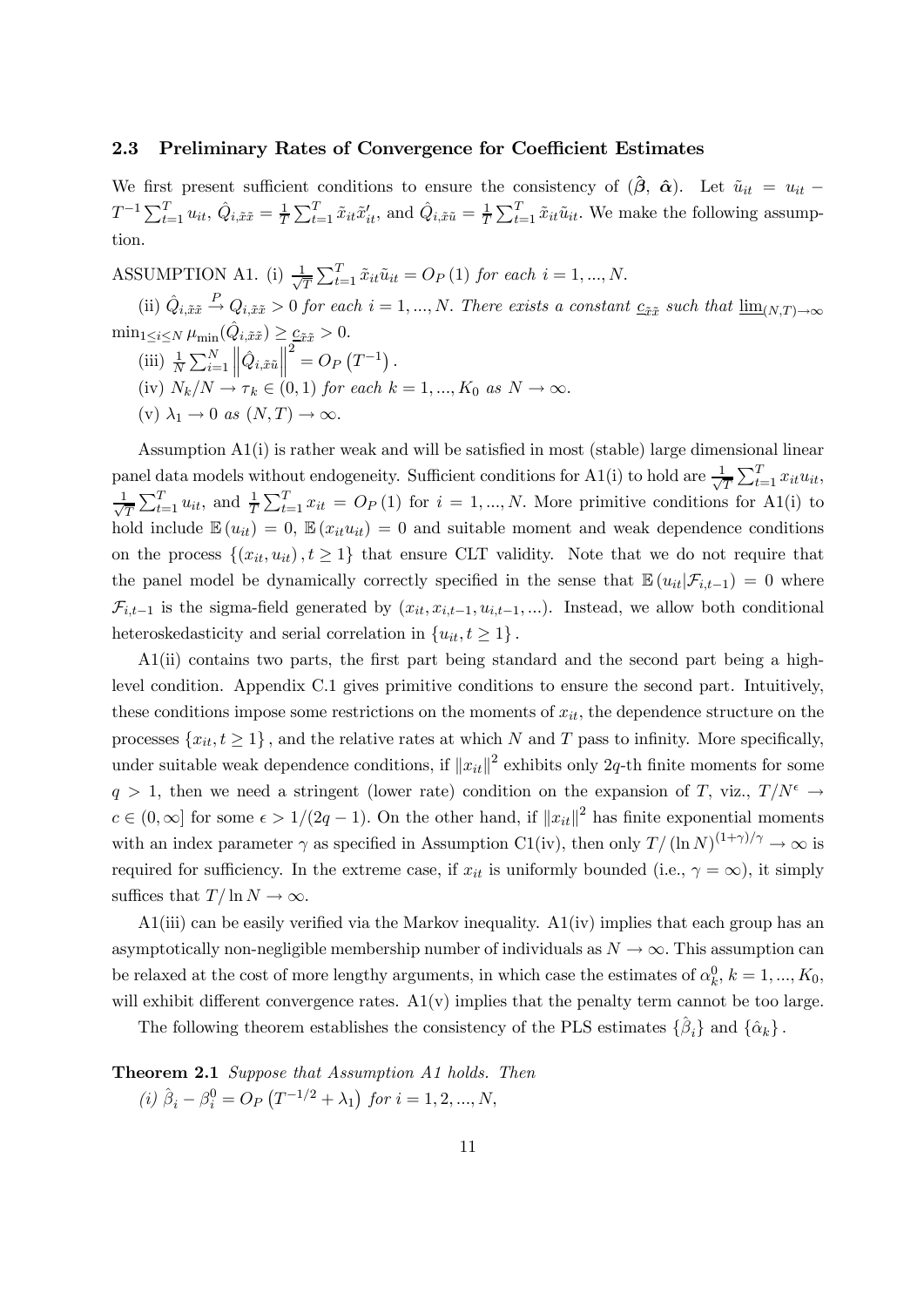(*ii*) 
$$
\frac{1}{N} \sum_{i=1}^{N} ||\hat{\beta}_i - \beta_i^0||^2 = O_P(T^{-1}),
$$
  
\n(*iii*)  $(\hat{\alpha}_{(1)}, ..., \hat{\alpha}_{(K_0)}) - (\alpha_1^0, ..., \alpha_{K_0}^0) = O_P(T^{-1/2})$   
\n*where*  $(\hat{\alpha}_{(1)}, ..., \hat{\alpha}_{(K_0)})$  *is a suitable permutation of*  $(\hat{\alpha}_1, ..., \hat{\alpha}_{K_0})$ .

REMARK 1. Parts (i) and (ii) of Theorem 2.1 establish the pointwise and mean-square convergence of  $\hat{\beta}_i$ . Part (iii) of Theorem 2.1 indicates that the group-specific parameters  $\alpha_1^0, ..., \alpha_K^0$ can also be estimated consistently by  $\hat{\alpha}_1, ..., \hat{\alpha}_{K_0}$  subject to permutation. As expected and consonant with other Lasso limit theory, the pointwise convergence rate of  $\beta_i$  depends on the rate at which the tuning parameter  $\lambda_1$  converges to zero. Somewhat unexpectedly, this requirement is not the case either for mean-square convergence of  $\hat{\beta}_i$  or convergence of  $\hat{\alpha}_k$ . Apparently if  $\lambda_1 = O\left(T^{-1/2}\right)$ , we get the usual  $\sqrt{T}$ -convergence rate for the  $\hat{\beta}_i$ .

For notational simplicity, hereafter we simply write  $\hat{\alpha}_k$  for  $\hat{\alpha}_{(k)}$  as the consistent estimator of  $\alpha_k^0$ , and define

$$
\hat{G}_k = \left\{ i \in \{1, 2, ..., N\} : \hat{\beta}_i = \hat{\alpha}_k \right\} \text{ for } k = 1, ..., K_0.
$$
\n(2.5)

### 2.4 Classification Consistency

This section studies classification consistency. Roughly speaking, a classification method is consistent if it classifies each individual to the correct group w.p.a.1. For a rigorous statement of this property we define the following sequences of events

$$
\hat{E}_{kNT,i} = \left\{ i \notin \hat{G}_k \mid i \in G_k^0 \right\} \text{ and } \hat{F}_{kNT,i} = \left\{ i \notin G_k^0 \mid i \in \hat{G}_k \right\},\tag{2.6}
$$

where  $i = 1, ..., N$  and  $k = 1, ..., K_0$ . Let  $\hat{E}_{kNT} = \bigcup_{i \in G_k} \hat{E}_{kNT,i}$  and  $\hat{F}_{kNT} = \bigcup_{i \in \hat{G}_k} \hat{F}_{kNT,i}$ . The events  $\hat{E}_{kNT}$  and  $\hat{F}_{kNT}$  mimic Type I and II errors in statistical tests:  $\hat{E}_{kNT}$  denotes the error event of not classifying an element of  $G_k^0$  into the estimated group  $\hat{G}_k$ ; and  $\hat{F}_{kNT}$  denotes the error event of classifying an element that does not belong to  $G_k^0$  into the estimated group  $\hat{G}_k$ . To achieve uniform consistency in estimation both error types must be controlled. We use the following definition.

Definition 1. (Uniform consistency of classification) We say that a classification method is individually consistent if  $P(\hat{E}_{kNT,i}) \to 0$  as  $(N,T) \to \infty$  for each  $i \in G_k^0$  and  $k = 1, ..., K_0$ , and  $P\left(\hat{F}_{kNT,i}\right) \to 0$  as  $(N,T) \to \infty$  for each  $i \in \hat{G}_k$  and  $k = 1, ..., K_0$ . It is uniformly consistent if  $P\left(\cup_{k=1}^{K_0} \hat{E}_{kNT}\right) \to 0$  and  $P\left(\cup_{k=1}^{K_0} \hat{F}_{kNT}\right) \to 0$  as  $(N,T) \to \infty$ .

To establish consistency of the PLS classifier we add the following assumption.

ASSUMPTION A2. (i) 
$$
T\lambda_1 \to \infty
$$
 and  $T\lambda_1^4 \to c_0 \in [0, \infty)$  as  $(N, T) \to \infty$ .  
\n(ii) For any  $c > 0$ ,  $N \max_{1 \le i \le N} P\left(\left\|T^{-1} \sum_{t=1}^T \tilde{x}_{it} \tilde{u}_{it}\right\| \ge c\sqrt{\lambda_1}\right) \to 0$  as  $(N, T) \to \infty$ .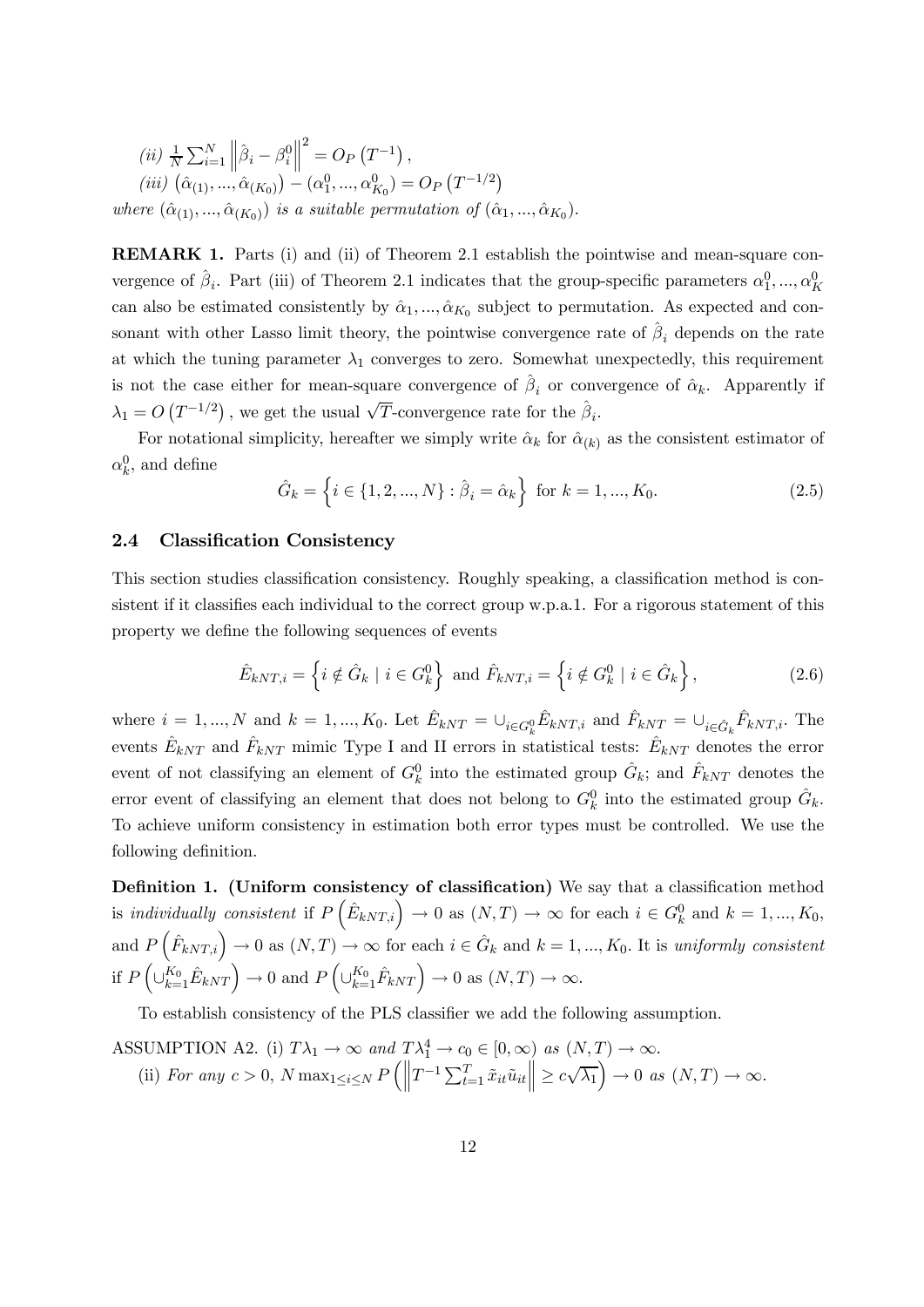Assumption A2(i) is required for individual consistency of the PLS classifier. Assumption  $A2(i)$  is a high level assumption that ensures the *uniform consistency* of the classifier. In Appendix C, we verify this condition for strong mixing processes with geometric decay rates under certain moment conditions. In particular, if (a)  $||x_{it}||$ ,  $|u_{it}|$ , and  $||x_{it}u_{it}||$  have finite  $2q^{th}$  moments, then A2(ii) will be satisfied provided

$$
\lambda_1 \gg \max\{T^{-1}\ln N, \ T^{-2}(NT)^{1/q}(\ln T)^4(\ln N)^2\};\tag{2.7}
$$

(b) if  $||x_{it}||$ ,  $|u_{it}|$ , and  $||x_{it}u_{it}||$  have exponential moments with an index parameter  $\gamma$ , then A2(ii) will be satisfied provided

$$
\lambda_1 \gg \max\{T^{-1}\ln N, T^{-2}[\ln(NT)]^{2(1+\gamma)/\gamma}\}.
$$
\n(2.8)

In either case, we need  $T\lambda_1 \gg \ln N$ . If  $T \propto N^{\epsilon_1}$  for some  $\epsilon_1 > 1/(q-1)$  in case (a) and  $T \propto N^{\epsilon_2}$ for some  $\epsilon_2 > 0$  in case (b), then we can easily verify that  $T\lambda_1 \gg \ln N$  would also be sufficient to ensure  $A2(ii)$ . Combining this requirement with  $A2(i)$  suggests that under certain conditions on the moments and on the related rates at which  $N$  and  $T$  pass to infinity, it suffices to require that

$$
\lambda_1 \propto T^{-a} \text{ for any } a \in [1/4, 1). \tag{2.9}
$$

The following theorem establishes uniform consistency for the PLS classifier.

**Theorem 2.2** Suppose that Assumptions A1-A2 hold. Then  
\n(i) 
$$
P\left(\bigcup_{k=1}^{K_0} \hat{E}_{kNT}\right) \le \sum_{k=1}^{K_0} P(\hat{E}_{kNT}) \to 0
$$
 as  $(N,T) \to \infty$ ,  
\n(ii)  $P\left(\bigcup_{k=1}^{K_0} \hat{F}_{kNT}\right) \le \sum_{k=1}^{K_0} P(\hat{F}_{kNT}) \to 0$  as  $(N,T) \to \infty$ .

**REMARK 2.** Theorem 2.2 implies that all individuals within a certain group, say  $G_k^0$ , can be simultaneously correctly classified into the same group (denoted  $\tilde{G}_k$ ) w.p.a.1. Conversely, all individuals that are classified into the same group, say  $G_k$ , simultaneously correctly belong to the same group  $(G_k^0)$  w.p.a.1. Let  $\hat{G}_0$  denote the group of individuals in  $\{1, 2, ..., N\}$  that are not classified into any of the  $K_0$  groups, i.e.,  $\hat{G}_0 = \{1, 2, ..., N\} \setminus (\cup_{k=1}^{K_0} \hat{G}_k)$ . Define the events  $\hat{H}_{iNT} = \{i \in \hat{G}_0\}$ . Theorem 2.2(i) implies that  $P(\cup_{1 \leq i \leq N} \hat{H}_{iNT}) \leq \sum_{k=1}^{K_0} P(\hat{E}_{kNT}) \to 0$ . That is, all individuals can be classified into one of the  $K_0$  groups w.p.a.1. Nevertheless, when T is not large, it is possible for a small percentage of individuals to be left unclassified if we stick with the classification method defined in (2.5). To ensure that all individuals are classified into one of the  $K_0$  groups in finite samples, one need only slightly modify the classifier to achieve it. In particular, we classify  $i \in \hat{G}_k$  if  $\hat{\beta}_i = \hat{\alpha}_k$  for some  $k = 1, ..., K_0$ , and  $i \in \hat{G}_l$  for some  $l = 1, ..., K_0$ if

$$
\left\|\hat{\beta}_i - \hat{\alpha}_l\right\| = \min\left\{\left\|\hat{\beta}_i - \hat{\alpha}_1\right\|, ..., \left\|\hat{\beta}_i - \hat{\alpha}_K\right\|\right\} \text{ and } \sum_{k=1}^{K_0} \mathbf{1} \left\{\hat{\beta}_i = \hat{\alpha}_k\right\} = 0.
$$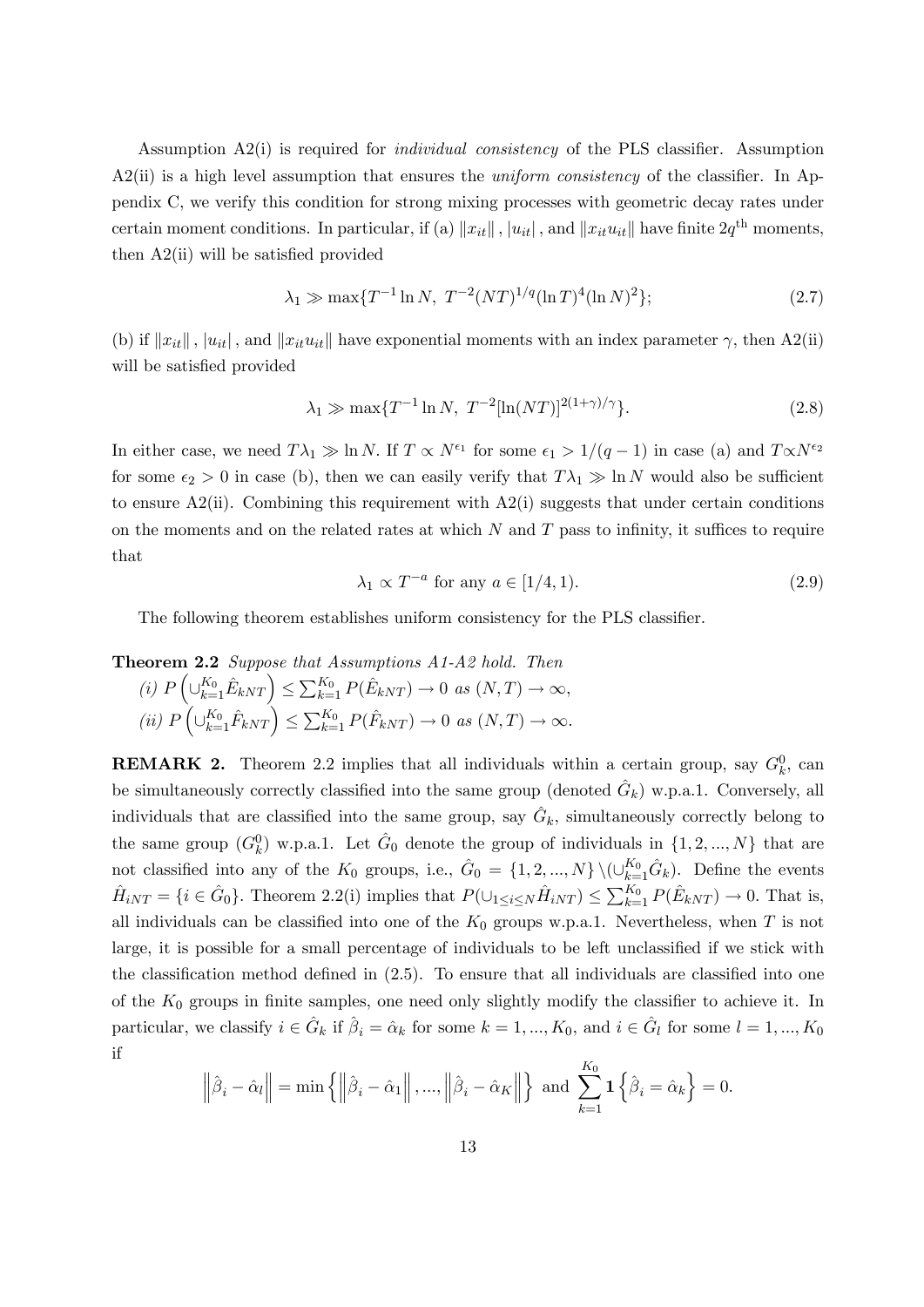Since the event  $\sum_{k=1}^{K_0} 1\{\hat{\beta}_i = \hat{\alpha}_k\} = 0$  occurs with probability tending to zero uniformly in *i*, we can ignore it in large samples in subsequent theoretical analysis and restrict our attention to the previous classification rule in (2.5) to avoid confusion. That is,  $\hat{G}_k = \{i \in \{1, ..., N\} : \hat{\beta}_i = \hat{\alpha}_k\}$ for  $k = 1, ..., K_0$ .

Let  $\hat{N}_k = \sum_{i=1}^N \mathbf{1}\{i \in \hat{G}_k\}$ . The following corollary indicates that we can estimate the number of individuals within each group consistently.

Corollary 2.3 Suppose that Assumptions A1-A2 hold. Then  $\hat{N}_k - N_k = o_P(1)$  for  $k = 1, ..., K_0$ .

### 2.5 The Oracle Property and Asymptotic Properties of Post-Lasso

To establish the oracle property of the PLS estimates  $\{\hat{\alpha}_k\}$ , we add the following assumption.

ASSUMPTION A3. (i) For each  $k = 1, ..., K_0$ ,  $\bar{\Phi}_k \equiv \frac{1}{N_k T} \sum_{i \in G_k^0} \sum_{t=1}^T \tilde{x}_{it} \tilde{x}'_{it}$  $\stackrel{P}{\rightarrow} \Phi_k > 0$  as  $(N, T) \rightarrow \infty$ .

(ii) For each  $k = 1, ..., K_0, \frac{1}{\sqrt{N}}$  $\frac{1}{N_kT} \sum_{i \in G_k^0} \sum_{t=1}^T \tilde{x}_{it} \tilde{u}_{it} - \mathbb{B}_{k} \underline{N} \underline{T} \stackrel{D}{\longrightarrow} N(0, \Psi_k) \text{ as } (N, T) \longrightarrow \infty$ where  $\mathbb{B}_{kNT} = \frac{1}{\sqrt{N}}$  $\frac{1}{N_kT}\sum_{i\in G_k^0}\sum_{t=1}^T \mathbb{E}(x_{it}\tilde{u}_{it})$  is either 0 or  $O(\sqrt{N_k/T})$  depending on whether  $x_{it}$ is strictly exogenous.

Assumption A3 is a convenient high level condition. It can be verified under various commonly occurring primitive conditions. For example, if (a)  $\{(x_{it}, u_{it})\}$  is a stationary strong mixing process with a geometric mixing rate along the time dimension and is independently and identically distributed (IID) along the cross section dimension for all individuals within the same group  $G_k^0$ , (b)  $x_{it}$  and  $x_{it}u_{it}$  have finite two-plus moments, and (c)  $\mathbb{E}(x_{it}\tilde{u}_{it})=0$  and  $\mathbb{E}(u_{it})=0$ , then A3 is satisfied with  $\mathbb{B}_{kNT} = 0$ ,  $\Phi_k = \text{Var}(x_{it})$ , and  $\Psi_k = \lim_{T \to \infty} \frac{1}{T} \sum_{t=1}^T \sum_{s=1}^T \mathbb{E}(x_{it}x_{is}^t u_{it}u_{is})$  for any  $i \in G_k^0$ . Apparently, condition (c) rules out the case of dynamic panel data models. If  $x_{it}$  contains lagged dependent variables (e.g.,  $y_{i,t-1}$ ), it is well known that the fixed effects within-group (WG) estimator has asymptotic bias of order  $O(1/T)$  in homogeneous dynamic panel data models. This suggests that  $\mathbb{B}_{kNT} = O(\sqrt{N_k/T})$  in dynamic panel data models and bias correction is required for statistical inference unless  $T$  passes to infinity faster than  $N_k$ . Matters of bias correction and some explicit formulae in this case are discussed below in Remark 5 and Appendix D.1.

The following theorem gives the oracle property of the Lasso estimator  $\{\hat{\alpha}_k\}$ .

**Theorem 2.4** Suppose that Assumptions A1-A3 hold. Then  $\sqrt{N_kT} (\hat{\alpha}_k - \alpha_k^0) - \bar{\Phi}_k^{-1} \mathbb{B}_{kNT} \stackrel{D}{\rightarrow}$  $N(0, \Phi_k^{-1} \Psi_k \Phi_k^{-1})$  for  $k = 1, ..., K_0$ .

**REMARK 3.** If each individual's group membership is known, the WG estimator of  $\alpha_k^0$ is  $\bar{\alpha}_k = \left( \sum_{i \in G_k^0} \sum_{t=1}^T \tilde{x}_{it} \tilde{x}'_{it} \right)^{-1} \sum_{i \in G_k^0} \sum_{t=1}^T \tilde{x}_{it} \tilde{y}_{it}$ , and then  $\sqrt{N_k T} (\bar{\alpha}_k - \alpha_k^0) - \bar{\Phi}_k^{-1} \mathbb{B}_{kNT} \stackrel{D}{\rightarrow}$  $N(0, \Phi_k^{-1} \Psi_k \Phi_k^{-1})$  under Assumption A3. Theorem 2.4 indicates that the PLS estimator  $\hat{\alpha}_k$ achieves the same limit distribution as this oracle WG estimator with knowledge of the exact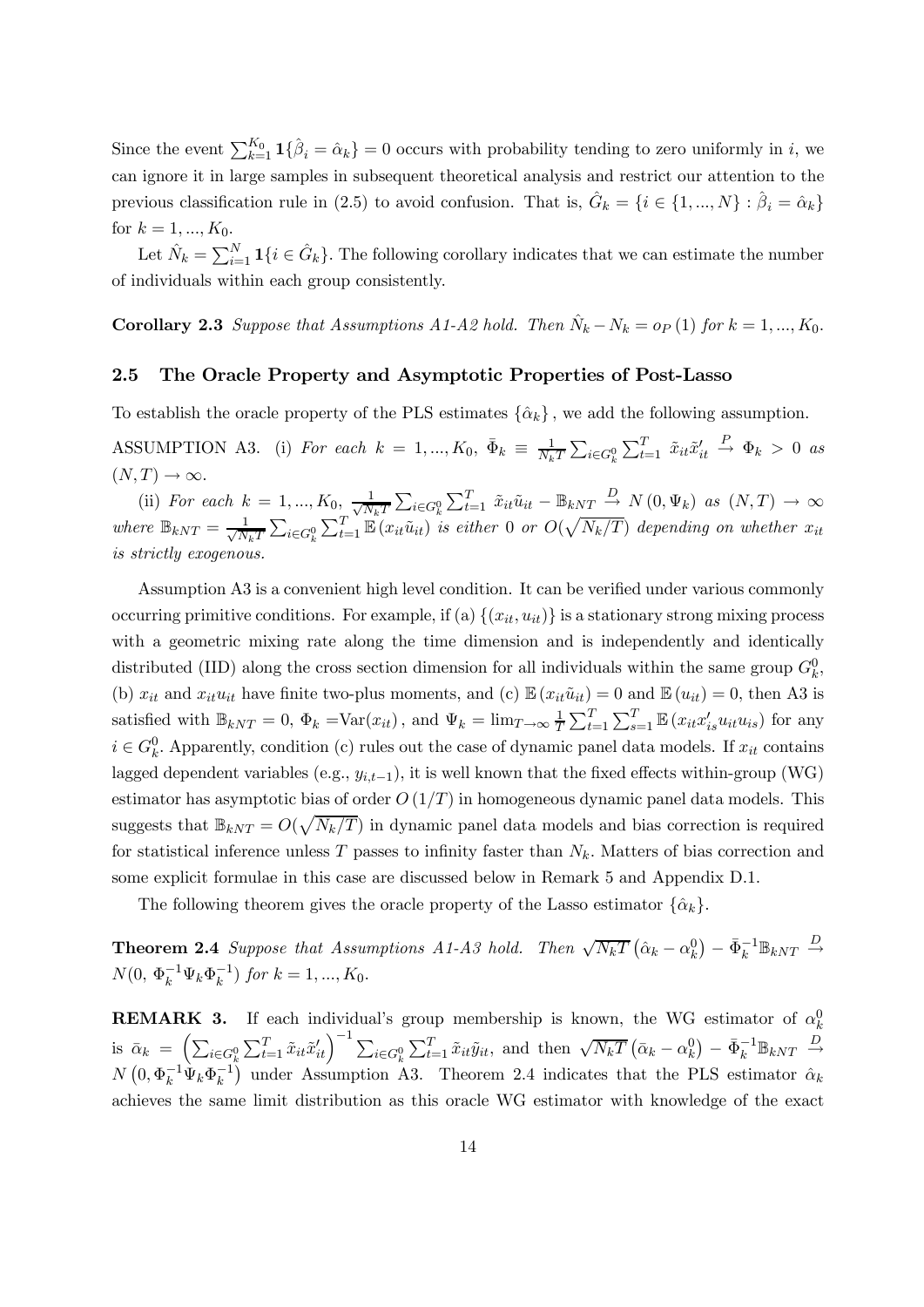membership of each individual. In this sense, we say that the PLS estimators  $\{\hat{\alpha}_k\}$  have the asymptotic oracle property. In the Appendix, we prove the above theorem by inspection of the Karush-Kuhn-Tucker (KKT) optimality conditions for minimizing the objective function in (2.4) based on subdifferential calculus (e.g., Bertsekas, 1995, Appendix B.5). We then show that  $\sqrt{N_kT} (\hat{\alpha}_k - \alpha_k^0) = \sqrt{N_kT} (\hat{\alpha}_{\hat{G}_k} - \alpha_k^0) + o_P(1)$ , where  $\hat{\alpha}_{\hat{G}_k}$  is the post-Lasso estimator of  $\alpha_k^0$  given by

$$
\hat{\alpha}_{\hat{G}_k} = \left(\sum_{i \in \hat{G}_k} \sum_{t=1}^T \tilde{x}_{it} \tilde{x}'_{it}\right)^{-1} \sum_{i \in \hat{G}_k} \sum_{t=1}^T \tilde{x}_{it} \tilde{y}_{it}.
$$
\n(2.10)

The following theorem reports the asymptotic distribution of  $\hat{\alpha}_{\hat{G}_k}$ .

**Theorem 2.5** Suppose that Assumptions A1-A3 hold. Then  $\sqrt{N_kT}(\hat{\alpha}_{\hat{G}_k} - \alpha_k^0) - \bar{\Phi}_k^{-1} \mathbb{B}_{kNT} \stackrel{D}{\rightarrow}$  $N(0, \Phi_k^{-1} \Psi_k \Phi_k^{-1})$  for  $k = 1, ..., K_0$ .

REMARK 4. The proof of the above theorem is based on the uniform classification consistency results in Theorem 2.2. In a totally different framework, Belloni and Chernozhukov (2013) study post-Lasso estimators which apply OLS to the model selected by first-step penalized estimators and show that the post-Lasso estimators perform at least as well as Lasso in terms of rate of convergence and have the advantage of having a smaller bias. It would also be interesting to compare the high-order asymptotic properties of  $\hat{\alpha}_k$  and  $\hat{\alpha}_{\hat{G}_k}$  given that they share the same first-order asymptotic distribution. But that analysis goes beyond the scope of the current paper. We do compare the performance of the post-Lasso estimators and the C-Lasso estimators in simulations reported below.

**REMARK 5.** As mentioned above,  $\mathbb{B}_{kNT} = 0$  in Assumption A3(ii) under strict exogeneity. In the case of dynamic panel data models, we have to obtain a consistent estimate of  $b_{kNT} \equiv \bar{\Phi}_k^{-1} \mathbb{B}_{kNT}$  in order to perform inference. Various methods have been proposed to estimate  $b_{kNT}$  in the literature under conditions that are typically simpler than the latent structure model considered here. These methods generally involve first stage consistent estimates that are subsequently plugged-into analytic formulae for the asymptotic bias function to achieve the correction. For example, Kiviet (1995) and Hahn and Kuersteiner (2002) derived bias formulae for the WG estimator of a common autoregressive coefficient in first-order autoregressive  $(AR(1))$ panel data models with exogenous regressors and propose ways to correct the bias such as the use of plug-in corrections. Phillips and Sul (2007b) provide explicit asymptotic bias formulae for linear dynamic panel regression estimators where the models may or may not exhibit unit roots, incidental trends, exogenous regressors, and cross section dependence, all of which lead to different formulae. Lee (2012) considers bias correction for WG estimators in higher-order autoregressive models with exogenous regressors where the lag order is possibly misspecified. Other methods, such as median unbiased estimation, indirect inference (Gourieroux, Phillips, and Yu, 2010), and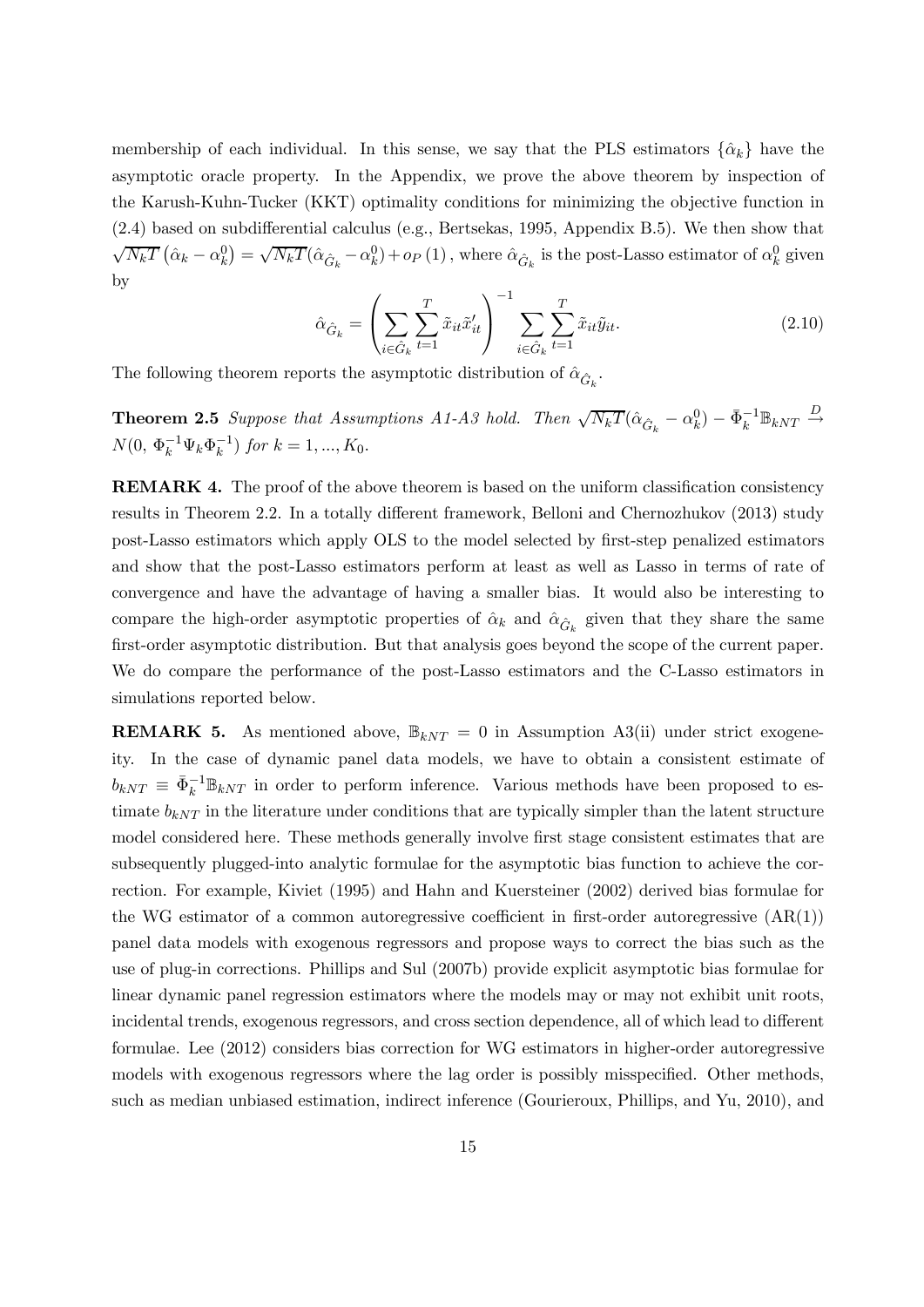X-differencing (Han, Phillips, and Sul, 2014) have been used in dynamic panel data models to avoid bias problems. To conserve space, we refer the readers directly to those papers for details of these particular formulae and the correction procedures employed. In the present case, since the formula for  $b_{kNT} \equiv \bar{\Phi}_k^{-1} \mathbb{B}_{kNT}$  is known and can be explicitly represented in cases such as the presence of lagged dependent variables in  $x_{it}$ , we can also use a plug-in estimator to achieve bias correction. The approach is similar to that proposed in Hahn and Kuersteiner (2002) and recently reviewed in Moon, Perron, and Phillips (2014). However, in the present model the bias term  $\mathbb{B}_{kNT} = \frac{1}{\sqrt{N}}$  $\frac{1}{N_k T} \sum_{i \in G_k^0} \sum_{t=1}^T \mathbb{E}(x_{it} \tilde{u}_{it})$  inevitably reflects the latent structure of the model and thereby involves further complications. For instance, in the panel  $AR(1)$  model there is no longer a single common AR coefficient as in Hahn and Kuersteiner (2002). Implementation therefore requires plug-in estimates of each of the common autoregressive coefficients that appear in the group structures  ${G_k^0}_{k=1}^{K_0}$ . It follows that consistent group structure estimation by  ${\{\hat{G}_k\}}_{k=1}^{K_0}$ is necessary for the plug-in mechanism to be feasible. To fix ideas, suppose the model (2.1) has the panel  $AR(1)$  form

$$
y_{it} = \beta_i^0 y_{it-1} + \mu_i + u_{it}, \ \ |\beta_i^0| < 1 \text{ for all } i, \ u_{it} \sim \text{iid } (0, \sigma^2) \tag{2.11}
$$

with latent structure (2.2) giving  $\beta_i^0 = \alpha_k^0$  for  $i \in G_k^0$ . Since  $\mathbb{E}(u_{i,t-1-j}u_{is}) = \sigma^2 \mathbf{1} \{t = s+1+j\}$ , we have for  $i \in G_k^0$ 

$$
\sum_{t=1}^{T} \mathbb{E} (y_{it-1}\tilde{u}_{it}) = -T^{-1} \sum_{t,s=1}^{T} \mathbb{E} (y_{it-1}u_{is}) = -T^{-1} \sum_{t,s=1}^{T} \sum_{j=0}^{\infty} (\alpha_k^0)^j \mathbb{E} (u_{i,t-1-j}u_{is})
$$
  
\n
$$
= -\sigma^2 \frac{1}{T} \sum_{s=1}^{T} \sum_{j=0}^{T-s-1} (\alpha_k^0)^j = -\sigma^2 \frac{1}{T} \sum_{s=1}^{T} \frac{1 - (\alpha_k^0)^{T-s}}{1 - \alpha_k^0}
$$
  
\n
$$
= -\frac{\sigma^2}{1 - \alpha_k^0} + \frac{\sigma^2}{1 - \alpha_k^0} \frac{1}{T} \sum_{s=1}^{T} (\alpha_k^0)^{T-s} = -\frac{\sigma^2}{1 - \alpha_k^0} + \frac{\sigma^2}{1 - \alpha_k^0} \frac{1}{T} \frac{1 - (\alpha_k^0)^T}{1 - \alpha_k^0},
$$

so that

$$
\mathbb{B}_{kNT} = \sqrt{\frac{1}{N_kT}} \sum_{i \in G_k^0} \sum_{t=1}^T \mathbb{E} \left( y_{it-1} \tilde{u}_{it} \right) = -\sqrt{\frac{N_k}{T}} \frac{\sigma^2}{1 - \alpha_k^0} + O\left( \frac{1}{\sqrt{N_kT}} \right).
$$

Further, as  $(N_k, T) \to \infty$  we have

$$
\bar{\Phi}_k \equiv \frac{1}{N_k T} \sum_{i \in G_k^0} \sum_{t=1}^T \tilde{y}_{it-1}^2 \to_{a.s} \mathbb{E} \left( y_{it-1}^2 \mathbf{1} \left\{ i \in G_k^0 \right\} \right) = \frac{\sigma^2}{1 - \left( \alpha_k^0 \right)^2} = \Phi_k,
$$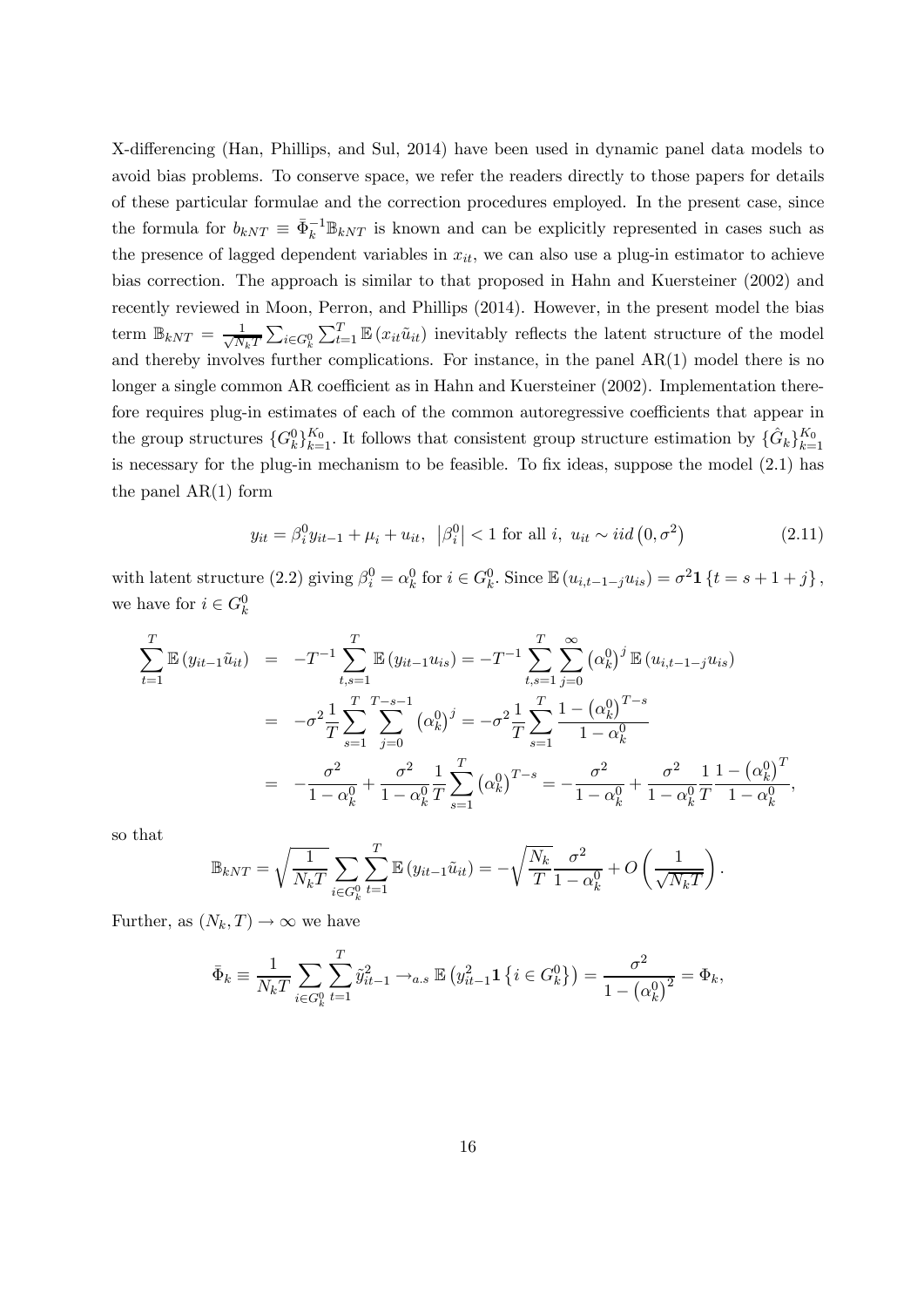so that

$$
\sqrt{N_k T} \left( \hat{\alpha}_{\hat{G}_k} - \alpha_k^0 \right) - \bar{\Phi}_k^{-1} \mathbb{B}_{kNT} = \sqrt{N_k T} \left( \hat{\alpha}_{\hat{G}_k} - \alpha_k^0 \right) + \sqrt{\frac{N_k}{T}} \frac{1 - \left( \alpha_k^0 \right)^2}{1 - \alpha_k^0} + O\left( \frac{1}{\sqrt{N_k T}} \right)
$$

$$
= \sqrt{N_k T} \left( \hat{\alpha}_{\hat{G}_k} - \alpha_k^0 + \frac{1 + \alpha_k^0}{T} \right) + o_p(1)
$$

$$
\stackrel{D}{\rightarrow} N(0, 1 - \left( \alpha_k^0 \right)^2), \tag{2.12}
$$

since  $\Psi_k = \sigma^4/[1 - (\alpha_k^0)^2]$  here. As in Hahn and Kuersteiner (2002), (2.12) suggests a simple bias correction within  $\hat{G}_k$ , viz.,

$$
\tilde{\alpha}_{\hat{G}_k} = \hat{\alpha}_{\hat{G}_k} + \frac{1 + \hat{\alpha}_{\hat{G}_k}}{T} = \frac{T+1}{T} \hat{\alpha}_{\hat{G}_k} + \frac{1}{T}, \ k = 1, \dots, K_0,
$$
\n(2.13)

giving bias corrected estimators for the latent structure panel  $AR(1)$  model  $(2.11)$ . Of course, formula (2.13) gives appropriate bias correction only in the stationary case where  $| \alpha_k^0 | < 1$  for all  $k$ . For the general case, see the supplementary Appendix D.1 for the bias correction.

## 2.6 Determination of the Number of Groups

In practice, the exact number  $K_0$  of groups is typically unknown. We assume that the true number of groups is bounded from above by a finite integer  $K_{\text{max}}$  and study the determination of the number of groups via some information criterion. Consider the following PLS criterion

$$
Q_{1NT,\lambda_1}^{(K)}(\boldsymbol{\beta}, \boldsymbol{\alpha}) = Q_{1,NT}(\boldsymbol{\beta}) + \frac{\lambda_1}{N} \sum_{i=1}^{N} \Pi_{k=1}^{K} \|\beta_i - \alpha_k\|,
$$
\n(2.14)

where  $1 \leq K \leq K_{\text{max}}$ . By minimizing the objective function (2.14), we obtain the C-Lasso estimates  $\{\hat{\beta}_i(K, \lambda_1), \hat{\alpha}_k(K, \lambda_1)\}$  of  $\{\beta_i, \alpha_k\}$ , where we make the dependence of  $\hat{\beta}_i$  and  $\hat{\alpha}_k$  on  $(K, \lambda_1)$  explicit. As above, we can classify individual *i* into group  $\hat{G}_k(K, \lambda_1)$  if and only if  $\hat{\beta}_i(K, \lambda_1)=\hat{\alpha}_k(K, \lambda_1),$  i.e.,

$$
\hat{G}_{k}(K,\lambda_{1}) = \left\{ i \in \{1,2,...,N\} : \hat{\beta}_{i}(K,\lambda_{1}) = \hat{\alpha}_{k}(K,\lambda_{1}) \right\} \text{ for } k = 1,...,K. \tag{2.15}
$$

Let  $\hat{G}(K, \lambda_1) = \{\hat{G}_1(K, \lambda_1), ..., \hat{G}_K(K, \lambda_1)\}\$ . Based on (2.15), define the post-Lasso estimate of  $\alpha_k^0$  by

$$
\hat{\alpha}_{\hat{G}_k(K,\lambda_1)} = \left(\sum_{i \in \hat{G}_k(K,\lambda_1)} \sum_{t=1}^T \tilde{x}_{it} \tilde{x}'_{it}\right)^+ \sum_{i \in \hat{G}_k(K,\lambda_1)} \sum_{t=1}^T \tilde{x}_{it} \tilde{y}_{it}.
$$
\n(2.16)

where  $A^+$  denotes the Moore-Penrose inverse of A. Let  $\hat{\sigma}_{\hat{G}(K,\lambda_1)}^2 = \frac{1}{NT} \sum_{k=1}^K \sum_{i \in \hat{G}_k(K,\lambda_1)} \sum_{t=1}^T$  $[\tilde{y}_{it} - \hat{\alpha}'_{\hat{G}_k(K,\lambda_1)}\tilde{x}_{it}]^2$ . We propose to select the number of groups by choosing K to minimize the following information criterion:

$$
IC_1(K, \lambda_1) = \ln \left[ \hat{\sigma}_{\hat{G}(K, \lambda_1)}^2 \right] + \rho_{1N} T pK,
$$
\n(2.17)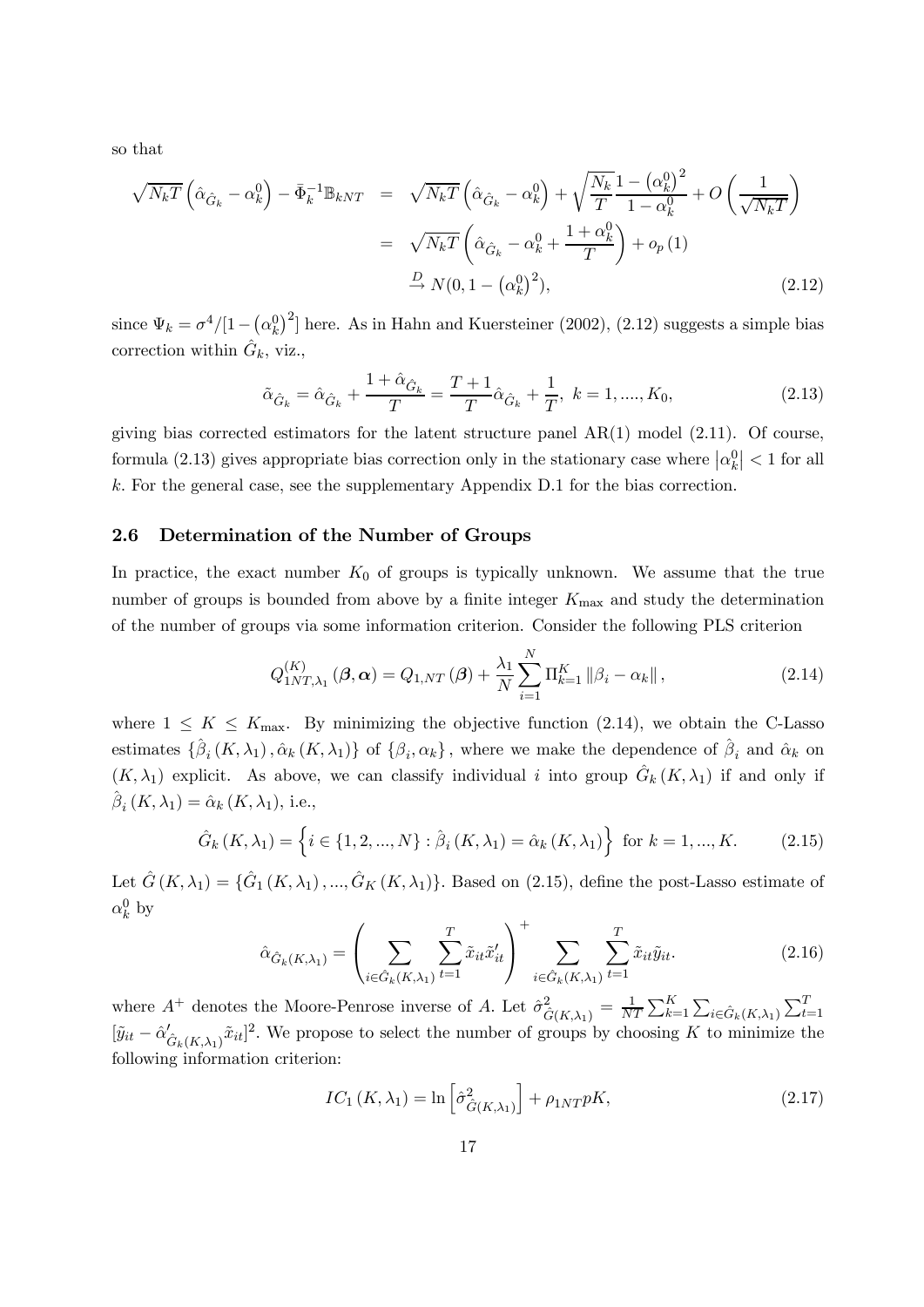where  $\rho_{1NT}$  is a tuning parameter. Similar information criteria are used to choose tuning parameters by Wang, Li, and Tsai (2007), Liao (2013), and Lu and Su (2013) for shrinkage estimation in various contexts and have been found to work satisfactorily.

We proceed to describe the asymptotic properties of (2.17). First, some notation. Let  $\mathcal{K} =$  $\{1, 2, ..., K_{\text{max}}\}.$  We divide K into three subsets  $\mathcal{K}_0, \mathcal{K}_-$  and  $\mathcal{K}_+$  as follows

$$
\mathcal{K}_0 = \{ K \in \mathcal{K} : K = K_0 \}, \ \mathcal{K}_- = \{ K \in \mathcal{K} : K < K_0 \}, \text{ and } \mathcal{K}_+ = \{ K \in \mathcal{K} : K > K_0 \}.
$$

The sets  $\mathcal{K}_0$ ,  $\mathcal{K}_-$  and  $\mathcal{K}_+$  denote subsets of  $\mathcal K$  in which true, under-, and over-fitted models are produced. Let  $G^{(K)} = (G_{K,1}, ..., G_{K,K})$  be any K-partition of the set of individual indices  $\{1, 2, ..., N\}$ . Let  $\mathcal{G}_K$  denote the collection of such partitions. Let  $\hat{\sigma}_{G^{(K)}}^2 = \frac{1}{NT} \sum_{k=1}^K \sum_{i \in G_{K,k}} \sum_{t=1}^T$  $[\tilde{y}_{it} - \hat{\alpha}'_{G_{K,k}} \tilde{x}_{it}]^2$ , where  $\hat{\alpha}_{G_{K,k}} = \left(\sum_{i \in G_{K,k}} \sum_{t=1}^T \tilde{x}_{it} \tilde{x}'_{it}\right)^+ \sum_{i \in G_{K,k}} \sum_{t=1}^T \tilde{x}_{it} \tilde{y}_{it}$ . The following assumptions are useful in the asymptotic develop

ASSUMPTION A4. As  $(N, T) \rightarrow \infty$ ,  $\min_{1 \leq K < K_0} \inf_{G(K) \in \mathcal{G}_K} \hat{\sigma}_{G(K)}^2$  $\stackrel{P}{\rightarrow} \stackrel{\sim}{\alpha}^2 > \sigma_0^2$ , where  $\sigma_0^2 =$  $p\lim_{(N,T)\to\infty} \frac{1}{NT} \sum_{i=1}^{N} \sum_{t=1}^{T} \tilde{u}_{it}^2$ . ASSUMPTION A5. As  $(N,T) \to \infty$ ,  $\rho_{1NT} \to 0$  and  $\rho_{1NT} \delta_{NT}^2 \to \infty$  where  $\delta_{NT} = N^{1/2}T^{1/2}$  if  $\mathbb{B}_{kNT} = 0$  and  $\min(N^{1/2}T^{1/2}, T)$  otherwise.

Assumption A4 is intuitively clear and applies under primitive conditions in a variety of models, such as panel autoregressions. It requires that all under-fitted models yield asymptotic mean square errors that are larger than  $\sigma_0^2$ , which is delivered by the true model. A5 reflects the usual conditions for the consistency of model selection. The penalty coefficient  $\rho_{1NT}$  cannot shrink to zero either too fast or too slowly.

The following theorem justifies the use of  $(2.17)$  as a selector criterion for K.

#### Theorem 2.6 Suppose that Assumptions A1-A5 hold. Then

$$
P\left(\inf_{K\in\mathcal{K}_{-}\cup\mathcal{K}_{+}} IC_{1}\left(K,\lambda_{1}\right) > IC_{1}\left(K_{0},\lambda_{1}\right)\right) \to 1 \text{ as } (N, T) \to \infty.
$$

**REMARK 6.** Let  $K(\lambda_1) = \arg \min_{1 \leq K \leq K_{\text{max}}} IC_1(K, \lambda_1)$ . As Theorem 2.6 indicates, as long as  $\lambda_1$  satisfies Assumptions A1(v) and A2, we have  $P(K(\lambda_1) = K_0) \to 1$  as  $(N, T) \to \infty$ . Consequently, the minimizer of  $IC_1(K, \lambda_1)$  with respect to K is equal to  $K_0$  w.p.a.1 for a variety of choices of  $\lambda_1$ . In practice, it is desirable to have a data-driven method to choose the tuning parameter  $\lambda_1$ . For this purpose, define

$$
IC_1^*(\lambda_1) = IC_1(K(\lambda_1), \lambda_1).
$$

The tuning parameter can then be chosen as  $\hat{\lambda}_1 = \arg \min_{\lambda_1 \in \Lambda_1} IC_1^*(\lambda_1)$ , where  $\Lambda_1 = {\lambda_1 : \lambda_1}$  $\propto T^{-a}$  for any  $a \in [1/4, 1)$  provided some conditions on the moments of  $||x_{it}||$ ,  $|u_{it}|$  and  $||x_{it}u_{it}||$ and on the relative rates at which  $N$  and  $T$  pass to infinity are satisfied  $-$  see the remark after Assumption A2.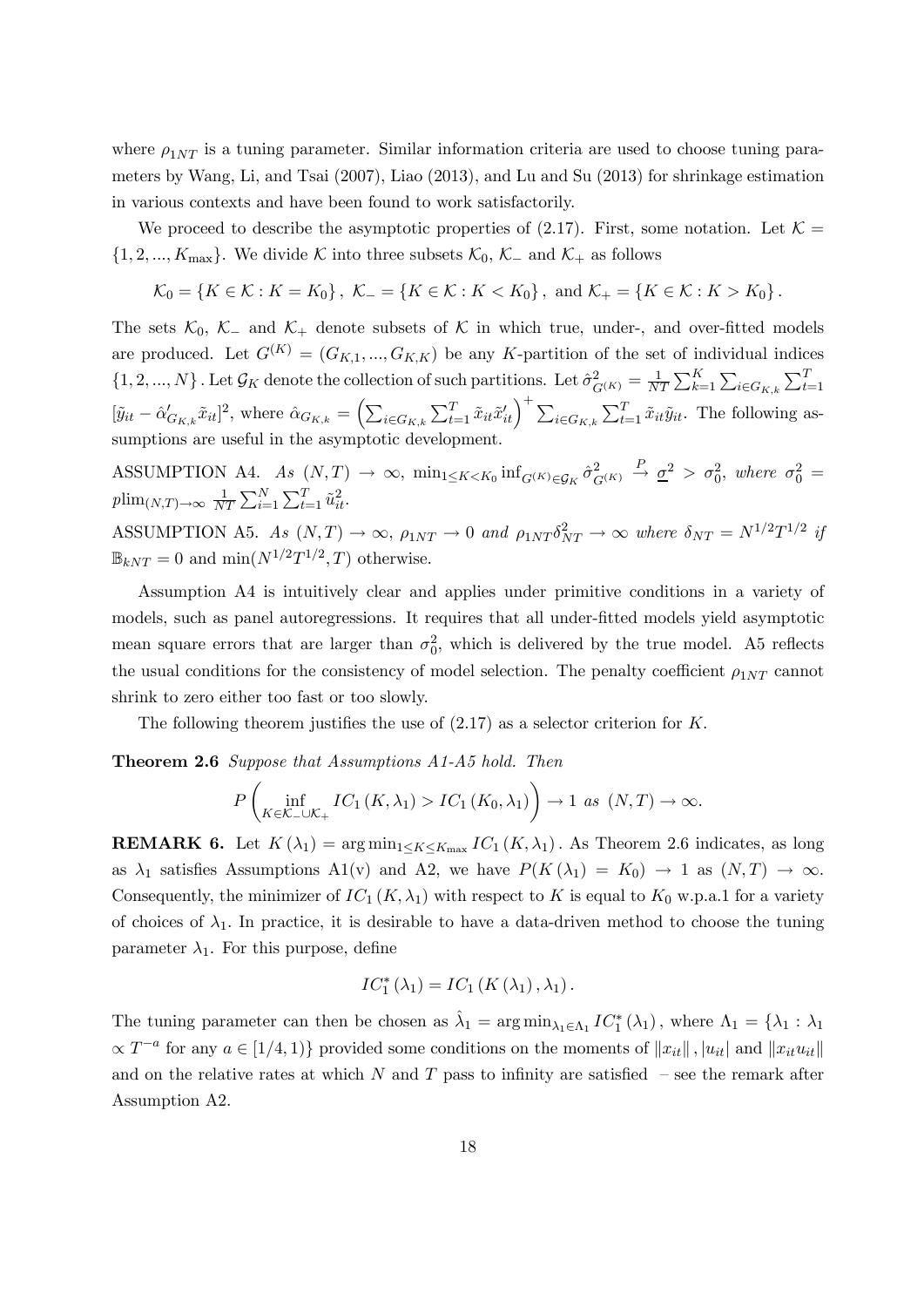### 2.7 Extensions

Several major extensions of the C-Lasso methodology to other models and contexts are worth mentioning. We discuss four possibilities below.

1. Mixed Panel Structure Models: Consider the case where some of the parameters in  $\beta_i^0$  are common across all individuals whereas others are group-specific. Write  $\beta_i^0 = (\beta_{i(1)}^0, \beta_{i(2)}^0)'$ where  $\beta_{i1}^0 = \beta_{(1)}^0$  for all  $i = 1, ..., N$ . Partition  $x_{it}$  conformably as  $x_{it} = (x'_{it(1)}, x'_{it(2)})'$ . The panel structure becomes

$$
y_{it} = \beta_{(1)}^{0\prime} x_{it(1)} + \beta_{i(2)}^{0\prime} x_{it(2)} + \mu_i + u_{it}, \qquad (2.18)
$$

where  $\beta_{i(2)}^0 = \alpha_k^0$  if  $i \in G_k^0$  where  $k = 1, ..., K_0$  and  $G_1^0, ..., G_{K_0}^0$  form a partition for  $\{1, 2, ..., N\}$ . The model (2.18) is closely related to the model studied by Pesaran, Shin, and Smith (1999) in which long-run coefficients are constrained to be identical across individuals while short-run coefficients may be heterogenous. In this case, the PLS objective function becomes

$$
Q_{1NT,\lambda_1}^{(K_0)}\left(\beta_{(1)},\beta_{(2)},\alpha\right) = Q_{1,NT}\left(\beta_{(1)},\beta_{(2)}\right) + \frac{\lambda_1}{N} \sum_{i=1}^N \Pi_{k=1}^{K_0} \left\|\beta_{i(2)} - \alpha_k\right\|,\tag{2.19}
$$

where  $Q_{1,NT}(\beta_{(1)}, \beta_{(2)}) = \frac{1}{NT} \sum_{i=1}^{N} \sum_{t=1}^{T} \left( \tilde{y}_{it} - \beta'_{(1)} \tilde{x}_{it(1)} - \beta'_{i(2)} \tilde{x}_{it(2)} \right)^2$ ,  $\beta_{(2)} = (\beta_{1(2)}, ..., \beta_{N(2)})$ , and  $\tilde{x}_{it(r)} = x_{it(r)} - T^{-1} \sum_{s=1}^{T} x_{is(r)}$  for  $r = 1, 2$ . Our previous analysis can now be followed to establish uniform consistency for the classifier and the oracle property for the resulting estimators of  $\beta_{(1)}^0$  and  $\alpha_k^0$ 's.

2. Nonlinear Panel Data Models: Bester and Hansen (2013) consider estimation of nonlinear panel data models with common and group-specific parameters where the group structure is completely known, e.g., based on some external classification or geographic location. They provide conditions under which their group effects estimators of the common parameter are asymptotically unbiased. To fix ideas, consider minimizing the following objective function

$$
Q_{1,NT}(\theta, \mu) = \frac{1}{NT} \sum_{i=1}^{N} \sum_{t=1}^{T} \varphi(w_{it}, \theta, \mu_i),
$$
\n(2.20)

where  $\theta$  is a finite dimensional common parameter,  $\boldsymbol{\mu}=(\mu_1, ..., \mu_N), \varphi = -\ln f$ , and  $f(w_{it}, \theta, \mu_i)$ is the density function of  $w_{it}$  with respect to some measure. Here the  $\mu_i$  denote time invariant individual-specific effects that are held constant according to an observed group structure:  $\mu_i^0 = \alpha_k^0$  if  $i \in G_k^0$  where  $k = 1, ..., K_0$  and  $\{G_1^0, ..., G_{K_0}^0\}$  forms a partition for  $\{1, 2, ..., N\}$ . Interestingly, the PLS C-Lasso method can be extended to study such nonlinear panel data models straightforwardly without the need to know each individual's group membership. The PLS

<sup>&</sup>lt;sup>4</sup>In traditional nonlinear panel data models, the individual effect  $\mu_i$  is a scalar, but our theory allows it to be a vector. The  $\alpha_k^0$ 's are referred to as the group (fixed) effects in the literature.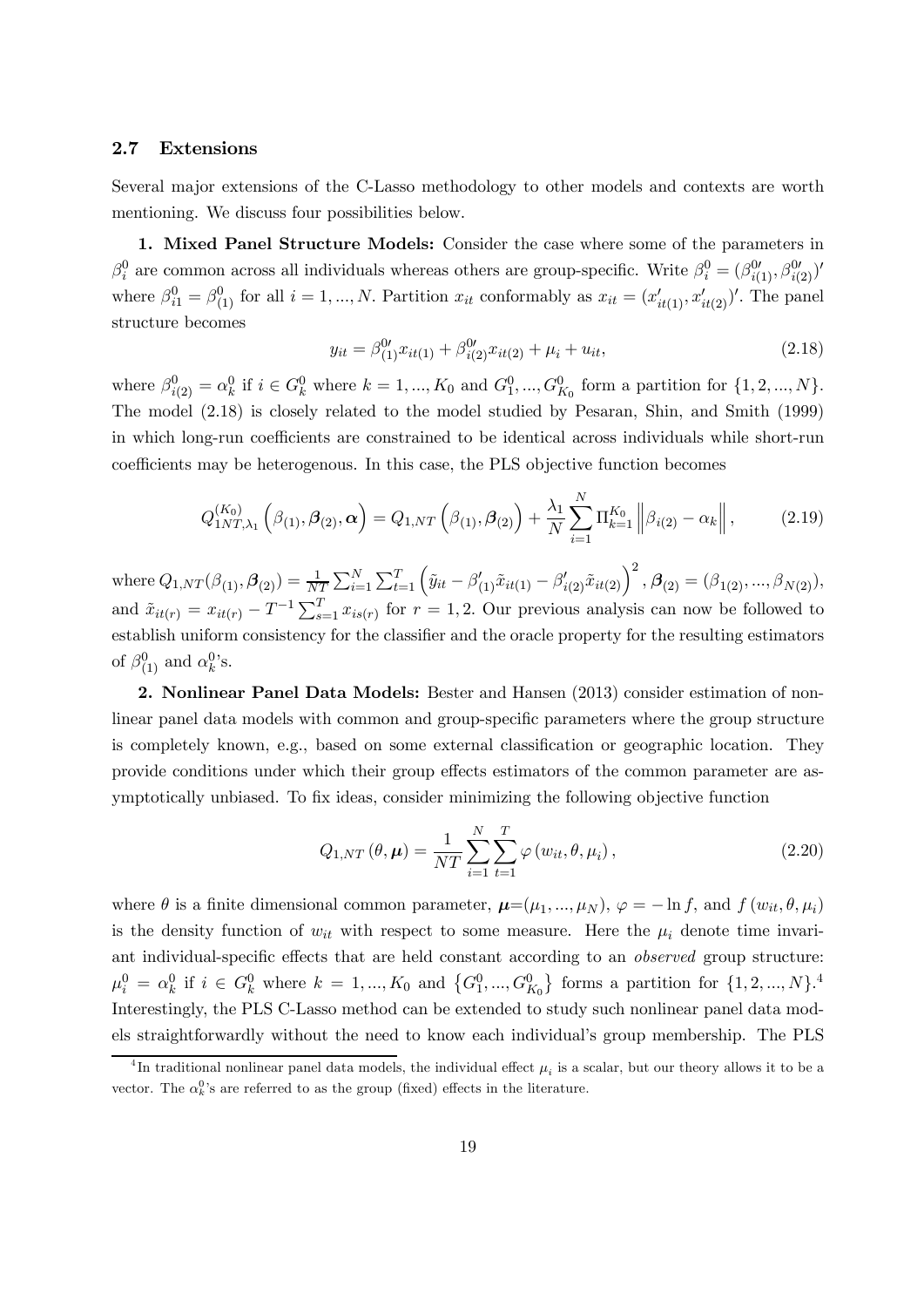objective function here takes the form

$$
Q_{1NT,\lambda_1}^{(K_0)}(\theta, \mu, \alpha) = Q_{1,NT}(\theta, \mu) + \frac{\lambda_1}{N} \sum_{i=1}^N \Pi_{k=1}^{K_0} \|\mu_i - \alpha_k\|.
$$
 (2.21)

One can readily modify our numerical algorithm to estimate both the common parameter  $\theta^0$  and the group-specific parameters  $\{\alpha_k^0\}$ . The uniform consistency of the C-Lasso classifier and the oracle properties of the parametric estimates can also be established.

3. Group Patterns of Heterogeneity: Bonhomme and Manresa (2014) consider a linear panel data model with grouped patterns of heterogeneity that take the following form

$$
y_{it} = \theta^0 x_{it} + \mu_{g_i t} + u_{it}, \qquad (2.22)
$$

where the group membership variables  $g_i \in \{1, ..., K_0\}$  map individual units into groups. They propose to estimate the group membership along with the common parameter  $\theta^0$  in the model based on some variants of the K-means algorithm and establish the asymptotic distributions for the resulting estimators. In view of the fact that  $\mu_{g_i t}$  has a factor structure  $\mu_{g_i t} = \lambda'_i f_t$  where  $f_t = (\mu_{1t}, ..., \mu_{K_0t})', \lambda_i = (0, ...1, ...0)'$  with 1 in the  $k^{\text{th}}$  position if  $i \in G_k^0$  for  $k = 1, ..., K_0$  and zeros elsewhere, we may embed (2.22) in the more general model

$$
y_{it} = \theta^0 x_{it} + \lambda_i^0 f_t^0 + u_{it},
$$
\n(2.23)

where  $\lambda_i^0 = \alpha_k^0$  if  $i \in G_k^0$  where  $k = 1, ..., K_0$  and  $\{G_1^0, ..., G_{K_0}^0\}$  forms a partition for  $\{1, 2, ..., N\}$ . In the economic growth literature,  $f_t$  represents unobserved global shocks to the economy, and  $\lambda_i^0$  the marginal effects of the shocks to country *i*'s economic growth. It is sensible to assume that the marginal effects are identical for countries that exhibit similar features. To estimate (2.23) with the unknown group structure, we propose a two-step approach. In the first step, we follow Bai (2009) and obtain the Gaussian quasi-maximum likelihood estimates  $\ddot{\theta}$ ,  $\ddot{\lambda}_i$ , and  $\ddot{f}_t$  of  $\theta^0$ ,  $\lambda_i^0$ , and  $f_t^0$  under the identification restrictions that  $T^{-1}\sum_{t=1}^T f_t f_t' = I_{K_0}$  and  $N^{-1}\sum_{i=1}^N \lambda_i \lambda_i'$ is diagonal. In the second step, we consider the following regression

$$
y_{it} = \theta^0 x_{it} + \lambda_i^0 \tilde{f}_t + u_{it}, \qquad (2.24)
$$

by imposing the unknown group structure:  $\lambda_i^0 = \alpha_k^0$  if  $i \in G_k^0$  where  $k = 1, ..., K_0$ . The PLS objective function is similar to that in (2.19). In this framework, we can readily show that C-Lasso yields uniform consistency for the classification and the oracle properties of the estimators of  $\theta^0$  and  $\alpha_k^0$  just as if we were able to observe the exact group structure.

4. Granger-causality, Unit Roots, and Cointegration in Heterogenous Panels: The C-Lasso methodology can also be extended to analyze Granger-causality, unit roots, and cointegration in heterogenous panels. In Granger-causality analysis we may consider either completely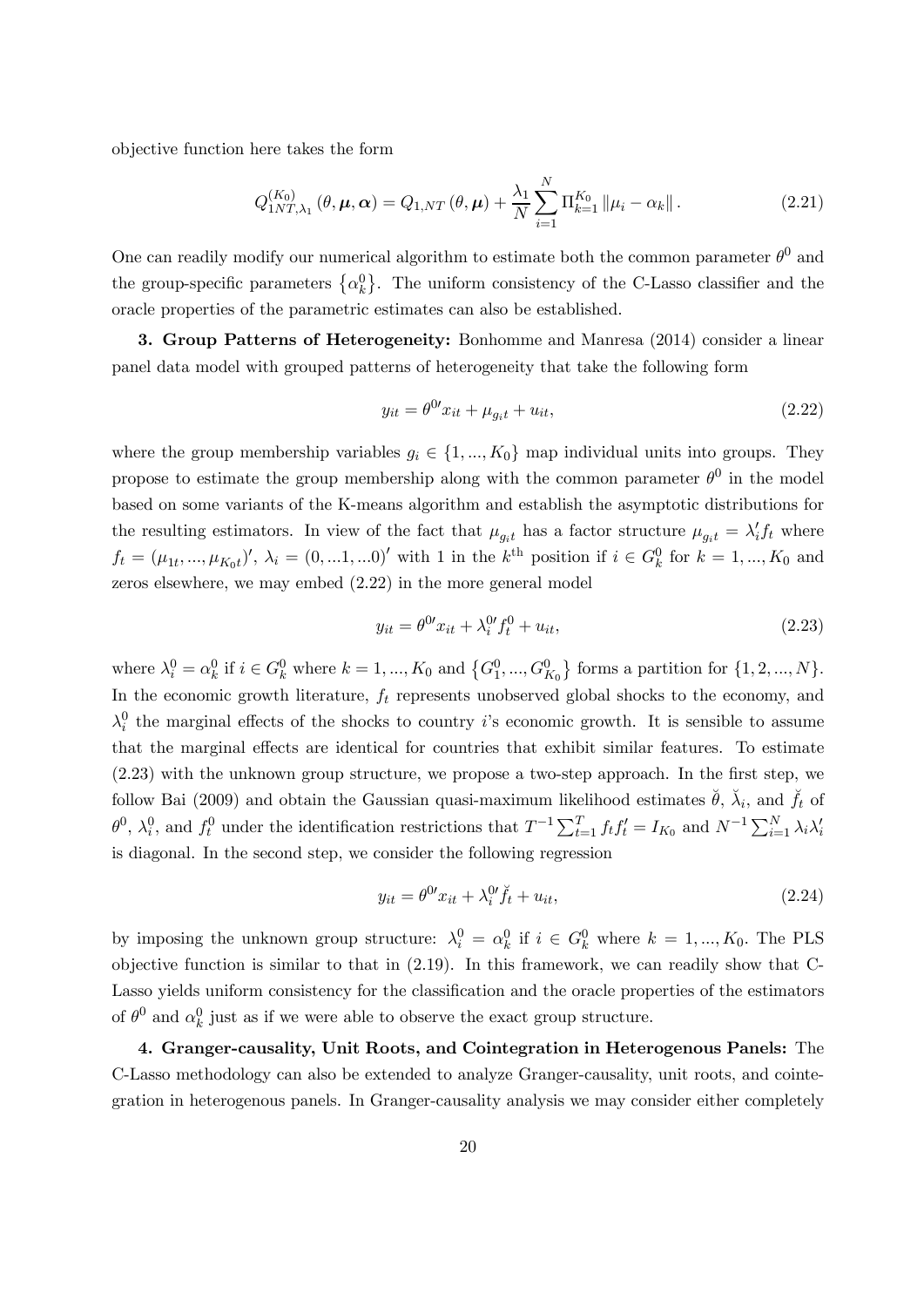homogenous or completely heterogenous relationships. The former may produce misleading conclusions if the causal or non-causal relationship is heterogeneous; the latter may yield imprecise estimates and low power in hypothesis testing. An intermediate specification is to allow the relationship to be group-specific. Similar remarks hold for panel unit root and cointegration tests — see Breitung and Pesaran (2008) for an overview on this. As usual in nonstationary settings, careful attention must be given to allow for different convergence rates for different parameters in such systems (Phillips and Moon, 1999).

The C-Lasso approach is also well suited to testing for structural change in heterogeneous panel data models, to nonparametric and semiparametric panel data models, and to models with heterogeneous parametric or nonparametric time trends (e.g., Kneip, Sickles, and Song 2012, Zhang, Su, and Phillips 2012). We can expect C-Lasso to deliver substantial efficiency gains in some of these cases where there is only partial heterogeneity in the structure. These and other applications of the methodology will be examined in separate studies.

# 3 Penalized GMM Estimation of Panel Structure Models

This section considers penalized GMM estimation of panel structure models when some regressors are lagged dependent variables or endogenous. As before, we first assume that the number of groups is known and then consider the determination of the number of groups when that information is unknown.

### 3.1 Penalized GMM Estimation of  $\alpha$  and  $\beta$

We consider the first differenced system

$$
\Delta y_{it} = \beta_i^{0} \Delta x_{it} + \Delta u_{it}, \qquad (3.1)
$$

where, e.g.,  $\Delta y_{it} = y_{it} - y_{i,t-1}$  for  $t = 1, ..., T$  and  $i = 1, ..., N$ , and we assume that we have observations on  $y_{i0}$  and  $x_{i0}$ . Let  $z_{it}$  be a  $d \times 1$  vector of instruments for  $\Delta x_{it}$  where  $d \geq p$ . Define  $\Delta y_i = (\Delta y_{i1}, ..., \Delta y_{iT})'$ , with similar definitions for  $\Delta x_i$  and  $\Delta u_i$ .

We propose to estimate  $\beta$  and  $\alpha$  by minimizing the following penalized GMM (PGMM) criterion function<sup>5</sup>

$$
Q_{2NT,\lambda_2}^{(K_0)}(\boldsymbol{\beta}, \boldsymbol{\alpha}) = Q_{2,NT}(\boldsymbol{\beta}) + \frac{\lambda_2}{N} \sum_{i=1}^N \Pi_{k=1}^{K_0} \|\beta_i - \alpha_k\|,
$$
\n(3.2)

<sup>&</sup>lt;sup>5</sup>We were unable to establish asymptotic theory for the case where the criterion  $Q_{2,NT}(\beta)$  is replaced by the fully pooled criterion  $\tilde{Q}_{2,NT}(\boldsymbol{\beta}) = \left[ \frac{1}{NT} \sum_{i=1}^{N} \sum_{t=1}^{T} z_{it} (\Delta y_{it} - \beta_i \Delta x_{it}) \right]^T W_{NT} \left[ \frac{1}{NT} \sum_{i=1}^{N} \sum_{t=1}^{T} z_{it} (\Delta y_{it} - \beta_i \Delta x_{it}) \right],$ where  $W_{NT}$  is a  $d \times d$  symmetric p.d. matrix. Use of the criterion  $Q_{2,NT}(\beta)$  means that the PGMM estimator has the oracle property only in some specical cases.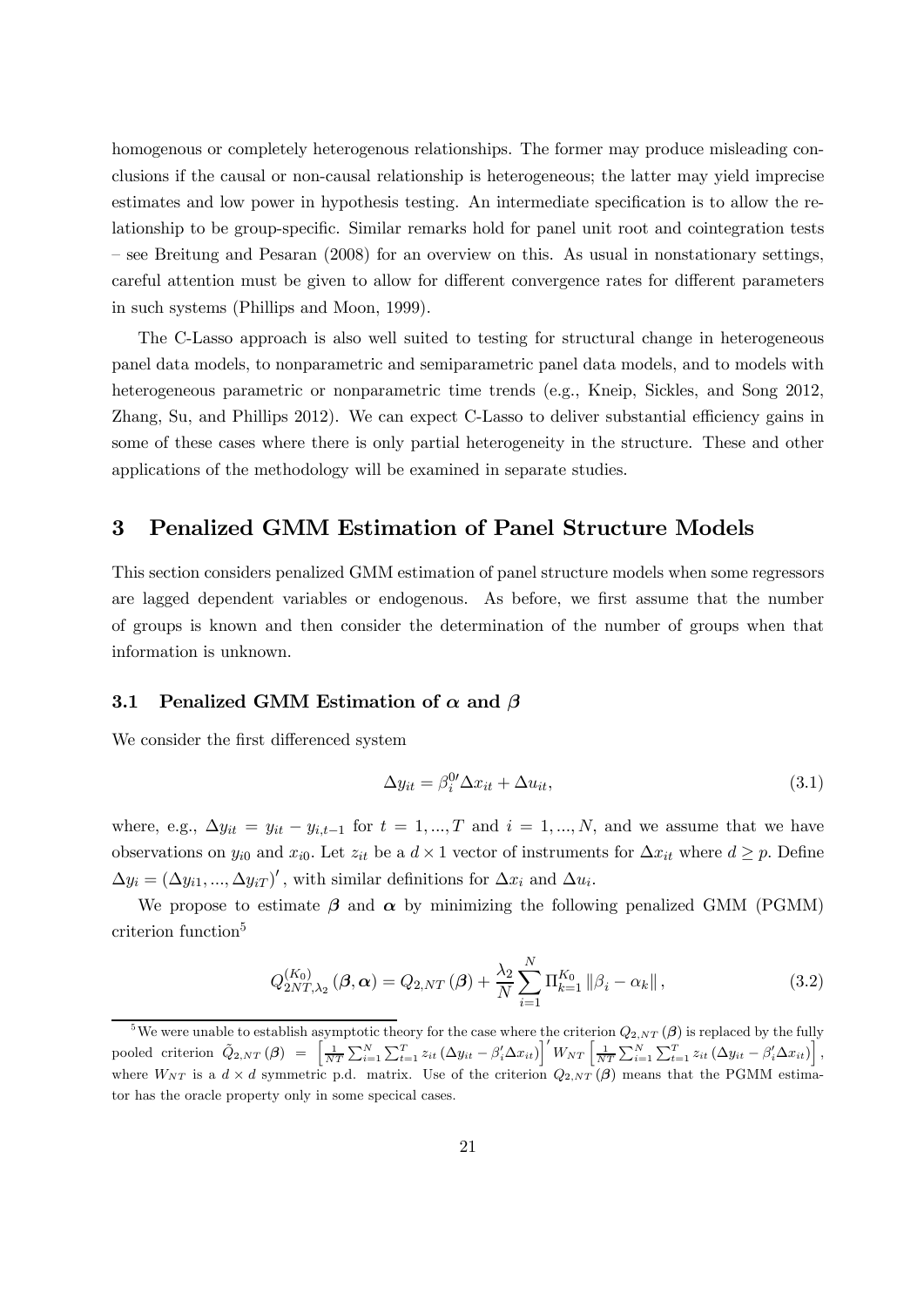where  $Q_{2,NT}(\beta) = \frac{1}{N} \sum_{i=1}^{N} \left[ \frac{1}{T} \right]$  $\frac{1}{T}\sum_{t=1}^{T} z_{it} \left( \Delta y_{it} - \beta_i' \Delta x_{it} \right) \bigg]^{\prime} W_{iNT} \left[ \frac{1}{T} \right]$  $\frac{1}{T} \sum_{t=1}^{T} z_{it} \left( \Delta y_{it} - \beta_i' \Delta x_{it} \right) \right]$ ,  $W_{iNT}$ is a  $d \times d$  matrix that is p.d. asymptotically and  $\lambda_2 = \lambda_{2NT}$  is a tuning parameter. Minimizing the above criterion function produces the PGMM estimates  $\tilde{\boldsymbol{\alpha}}$  and  $\tilde{\boldsymbol{\beta}}$ . Let  $\tilde{\beta}_i$  and  $\tilde{\alpha}_k$  denote the  $i^{\text{th}}$  and  $k^{\text{th}}$  columns of  $\tilde{\boldsymbol{\beta}}$  and  $\tilde{\boldsymbol{\alpha}}$ , respectively, so that  $\tilde{\boldsymbol{\alpha}} \equiv (\tilde{\alpha}_1, ..., \tilde{\alpha}_{K_0})$  and  $\tilde{\boldsymbol{\beta}} \equiv (\tilde{\beta}_1, ..., \tilde{\beta}_N)$ .

As before, the objective function in (3.2) is convex in  $\alpha_k$  but not in  $\beta$  when one fixes  $\alpha_j$  for  $j \neq k$ . With minor modifications, the numerical algorithm described in Section 4.2 can be used to obtain the estimates  $\tilde{\boldsymbol{\alpha}}$  and  $\boldsymbol{\beta}$ .

### 3.2 Preliminary Rates of Convergence for Coefficient Estimates

We first present sufficient conditions to ensure the consistency of  $(\tilde{\beta}, \tilde{\alpha})$ . Let  $\tilde{Q}_{i,z\Delta x} = \frac{1}{T} \sum_{t=1}^{T} z_{it}$  $\times(\Delta x_{it})',\tilde{Q}_{i,z\Delta y} = \frac{1}{T}\sum_{t=1}^T z_{it}\Delta y_{it}, \bar{Q}_{i,z\Delta x} = \frac{1}{T}\sum_{t=1}^T \mathbb{E}[z_{it}(\Delta x_{it})'], \text{and } \bar{Q}_{i,z\Delta y} = \frac{1}{T}\sum_{t=1}^T \mathbb{E}[z_{it}\Delta y_{it}].$ Let  $\xi_{it} = (\Delta y_{it}, (\Delta x_{it})', z'_{it})'$ ,  $\rho(\xi_{it}, \beta) = z_{it} (\Delta y_{it} - \beta' \Delta x_{it})$ , and  $\bar{\rho}_{i,T}(\beta) = \frac{1}{\sqrt{\beta}}$  $\frac{1}{T} \sum_{t=1}^{T} \{\rho \left( \xi_{it}, \beta \right)$  $-\mathbb{E}[\rho(\xi_{it},\beta)]\}$ . We make the following assumption.

ASSUMPTION B1. (i)  $\mathbb{E}\left[\rho\left(\xi_{it}, \beta_i^0\right)\right] = 0$  for each  $i = 1, ..., N$  and  $t = 1, ..., T$ .

(ii)  $\sup_{\beta \in \mathcal{B}_i} ||\overline{\rho}_{i,T}(\beta)|| = O_P(1)$  and  $\frac{1}{N} \sum_{i=1}^N ||\overline{\rho}_{i,T}(\beta_i)||^2 = O_P(1)$  for any  $\beta_i \in \mathcal{B}_i$  and  $i = 1, ..., N$ .

(iii)  $\tilde{Q}_{i,z\Delta x} = \bar{Q}_{i,z\Delta x} + o_P(1)$  for each  $i = 1, ..., N$  and  $\liminf_{(N,T)\to\infty} \min_{1 \le i \le N} \mu_{\min}(\bar{Q}_{i,z\Delta x}')$  $\overline{Q}_{i,z\Delta x}$ ) =  $\underline{c}_{\overline{Q}} > 0$ .

(iv) There exist nonrandom matrices  $W_i$  such that  $\max_{1 \leq i \leq N} ||W_{iNT} - W_i|| = o_P(1)$  and  $\liminf_{N\to\infty}$   $\min_{1\leq i\leq N}$   $\mu_{\min}(W_i) = \underline{c}_W > 0.$ 

- (v)  $N_k/N \to \tau_k \in (0,1)$  for each  $k = 1, ..., K_0$  as  $N \to \infty$ .
- (vi)  $\lambda_2 \to 0$  as  $(N, T) \to \infty$ .

Assumption B1(i) specifies moment conditions to identify  $\beta_i^0$ . B1(ii) is a high level condition because we do not specify the data structure (or instruments) along with either the cross section or time series dimension. Its first part can generally be verified by applying Donsker's theorem to specific cases. For example, if there exists  $\mathcal{F}_{it}$ , a  $\sigma$ -field, such that  $\{\xi_{it}, \mathcal{F}_{it}\}$  is a stationary ergodic adapted mixingale with size  $-1$  (e.g., White, 2001, pp. 124-125), and  $\text{Var}(\omega' \bar{\rho}_{i,T}(\beta_i)) \to \omega' \Sigma_i \omega \in$  $(0, \infty)$  as  $T \to \infty$  for some p.d. matrix  $\Sigma_i$  and any  $\omega \in \mathbb{R}^d$  with  $\|\omega\| = 1$ , then  $\overline{\rho}_{i,T}(\beta_i) \stackrel{d}{\to} N(0, \Sigma_i)$ and the first part of B1(ii) follows. In conjunction with B1(i), B1(iii) provides a rank condition for the identification of  $\beta_i^0$ . It may also be used to establish the mean square convergence of  $\tilde{\beta}_i$  as it implicitly requires that  $\overline{Q}_{i,z\Delta x}$  is of full rank uniformly in i. B1(iv) is automatically satisfied if one sets  $W_{iNT} = I_d$ , the  $d \times d$  identity matrix. Conditions B1(v)-(vi) parallel the earlier conditions  $A1(iv)-(v)$ .

Theorem 3.1 If Assumption B1 holds, then (i)  $\tilde{\beta}_i - \beta_i^0 = O_P(T^{-1/2} + \lambda_2)$  for  $i = 1, ..., N$ ,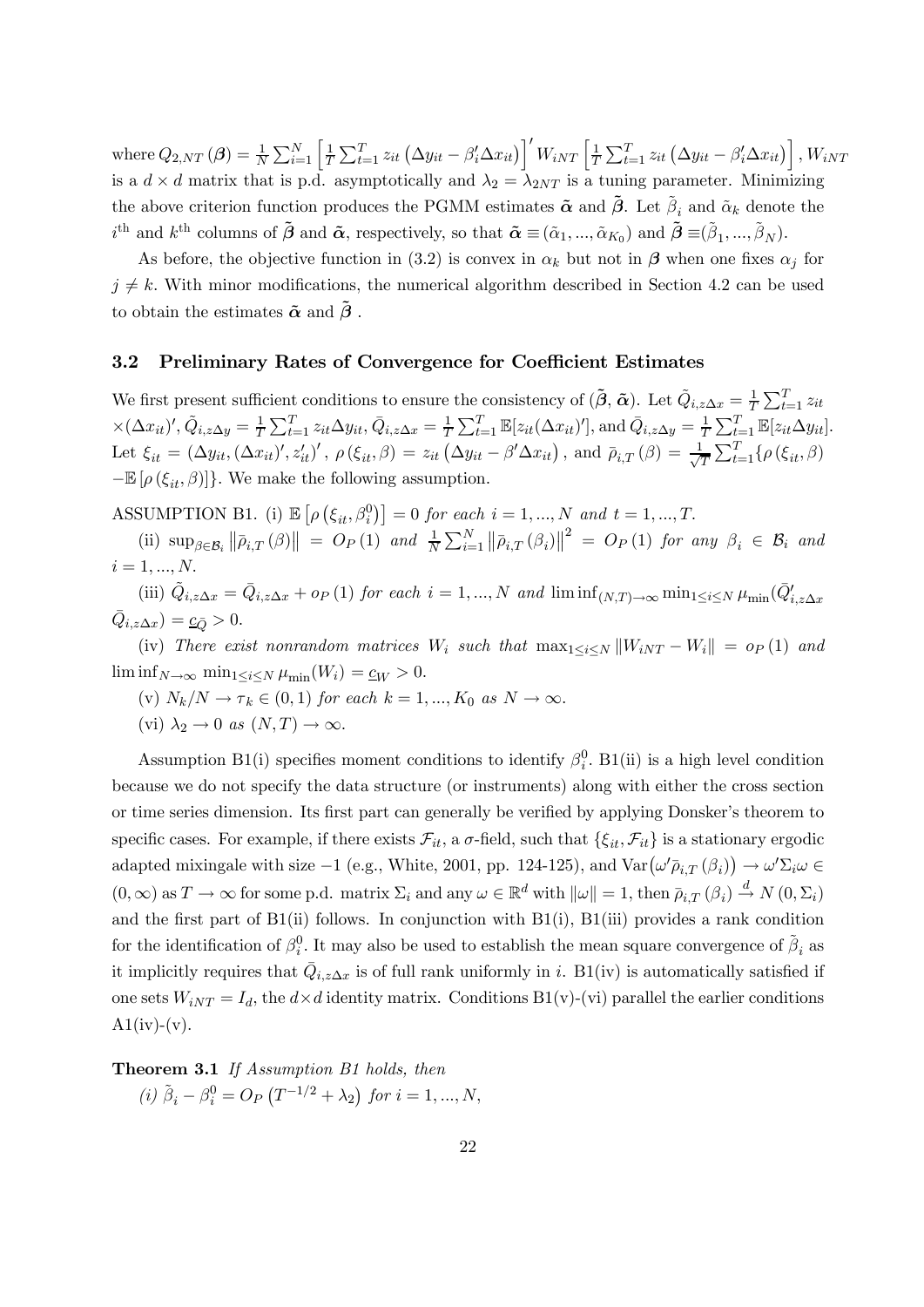(ii) 
$$
\frac{1}{N} \sum_{i=1}^{N} ||\tilde{\beta}_i - \beta_i^0||^2 = O_P(T^{-1}),
$$
  
(iii)  $(\tilde{\alpha}_{(1)}, ..., \tilde{\alpha}_{(K_0)}) - (\alpha_1^0, ..., \alpha_{K_0}^0) = O_P(T^{-1/2}),$ 

where  $(\tilde{\alpha}_{(1)}, ..., \tilde{\alpha}_{(K_0)})$  is a suitable permutation of  $(\tilde{\alpha}_1, ..., \tilde{\alpha}_{K_0})$ .

REMARK 7. Parts (i) and (ii) of Theorem 3.1 establish the pointwise and mean-square convergence of  $\hat{\beta}_i$ . Part (iii) indicates that the group-specific parameters  $\{\alpha_1^0, ..., \alpha_K^0\}$  can also be estimated consistently by  $\{\tilde{\alpha}_1, ..., \tilde{\alpha}_{K_0}\}$  subject to permutation. For notational simplicity, hereafter we simply write  $\tilde{\alpha}_k$  for  $\tilde{\alpha}_{(k)}$  as the consistent estimator of  $\alpha_k^0$ , and define

$$
\tilde{G}_k = \left\{ i \in \{1, 2, ..., N\} : \tilde{\beta}_i = \tilde{\alpha}_k \right\} \text{ for } k = 1, ..., K_0.
$$
\n(3.3)

## 3.3 Classification Consistency

Define the following sequences of events:

$$
\tilde{E}_{kNT,i} = \left\{ i \notin \tilde{G}_k \mid i \in G_k^0 \right\} \text{ and } \tilde{F}_{kNT,i} = \left\{ i \notin G_k^0 \mid i \in \tilde{G}_k \right\},\tag{3.4}
$$

where  $i = 1, ..., N$  and  $k = 1, ..., K_0$ . Let  $\tilde{E}_{kNT} = \bigcup_{i \in G_k} \tilde{E}_{kNT,i}$  and  $\tilde{F}_{kNT} = \bigcup_{i \in \tilde{G}_k} \tilde{F}_{kNT,i}$ . We add the following assumption.

ASSUMPTION B2. (i) 
$$
T\lambda_2 \to \infty
$$
 and  $T\lambda_2^4 \to c_0 \in [0, \infty)$  as  $(N, T) \to \infty$ .  
\n(ii) For any  $c > 0$ ,  $N \max_{1 \le i \le N} P\left(\left\|T^{-1} \sum_{t=1}^T z_{it} \Delta u_{it}\right\| \ge c\sqrt{\lambda_2}\right) \to 0$  as  $(N, T) \to \infty$ .

Assumptions  $B_2(i)$ -(ii) parallel  $A_2(i)$ -(ii). Like the case of  $A_2(i)$ , one can also verify  $B_2(i)$ under some primitive conditions on the process  $\{z_{it}\Delta u_{it}, t \geq 1\}$ . The required moment conditions are now imposed on  $||z_{it}\Delta u_{it}||$ . Following the remark after Assumption A2, for a large range of moment conditions on  $||z_{it}\Delta u_{it}||$  and the relative rates at which N and T pass to infinity, it suffices to require that

$$
\lambda_2 \propto T^{-a} \text{ for any } a \in [1/4, 1). \tag{3.5}
$$

Uniform consistency of the classification is established in the next theorem.

Theorem 3.2 If Assumptions B1-B2 hold, then

(i) 
$$
P\left(\bigcup_{k=1}^{K_0} \tilde{E}_{kNT}\right) \le \sum_{k=1}^{K_0} P(\tilde{E}_{kNT}) \to 0 \text{ as } (N, T) \to \infty,
$$
  
(ii)  $P\left(\bigcup_{k=1}^{K_0} \tilde{F}_{kNT}\right) \le \sum_{k=1}^{K_0} P(\tilde{F}_{kNT}) \to 0 \text{ as } (N, T) \to \infty.$ 

REMARK 8. Remark 2 also holds for the above theorem with obvious modifications. In particular, let  $\tilde{G}_0$  denote the group of individuals in  $\{1, 2, ..., N\}$  that are not classified into any of the  $K_0$  groups, i.e.,  $\tilde{G}_0 = \{1, 2, ..., N\} \setminus (\cup_{k=1}^{K_0} \tilde{G}_k)$ . Define the events  $\tilde{H}_{iNT} = \{i \in \tilde{G}_0\}$ . Theorem 3.2(i) implies that  $P(\cup_{1 \leq i \leq N} \tilde{H}_{iNT}) \leq \sum_{k=1}^{K_0} P(\tilde{E}_{kNT}) \to 0$ . That is, all individuals can be classified into one of the  $K_0$  groups w.p.a.1.

Let  $\tilde{N}_k = \sum_{i=1}^N \mathbf{1}\{i \in \tilde{G}_k\}$ . Following the proof of Corollary 2.3, one can also prove that  $\tilde{N}_k$ consistently estimates  $N_k$ .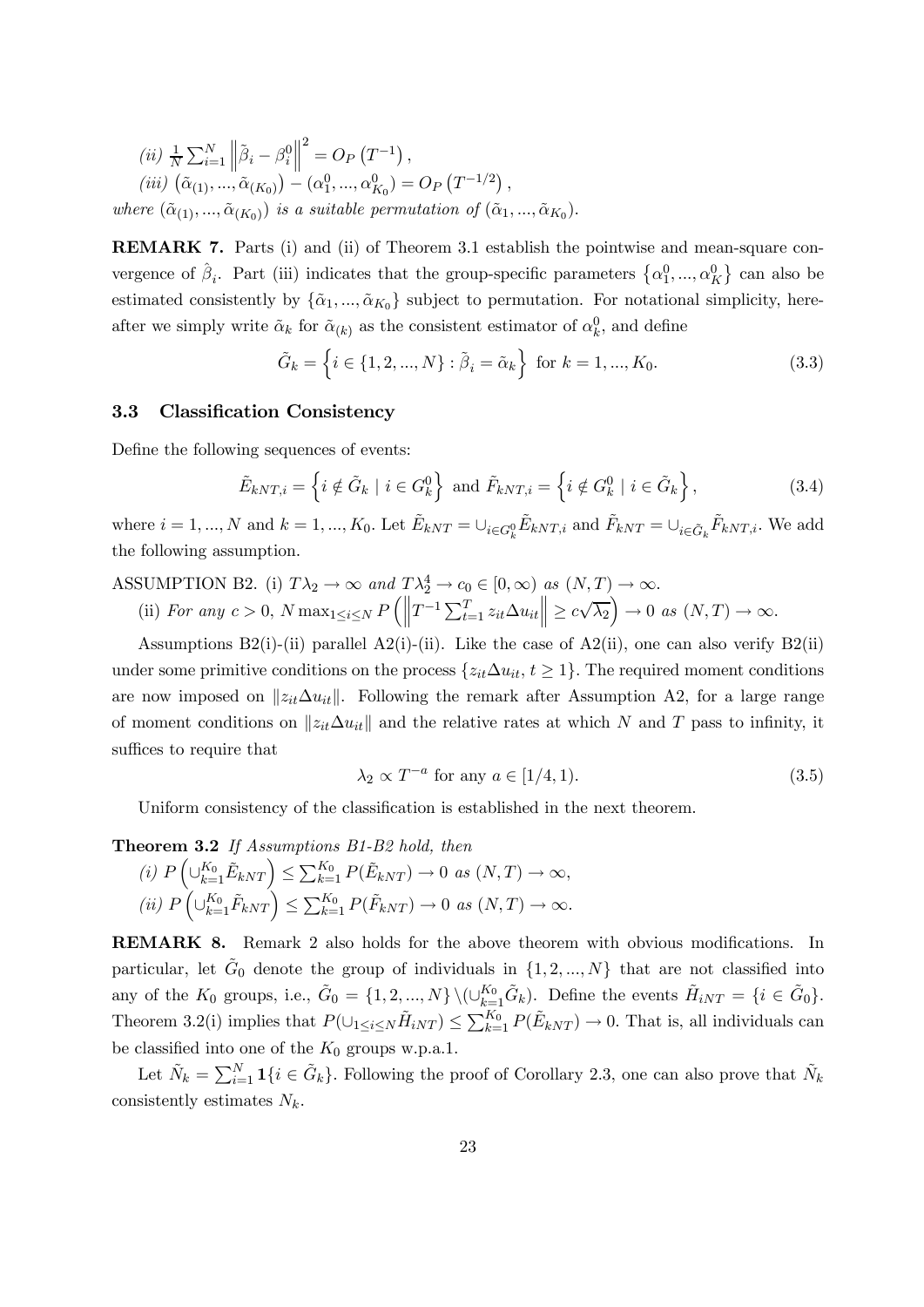**Corollary 3.3** Suppose that Assumptions B1-B2 hold. Then  $N_k - N_k = o_P(1)$ .

### 3.4 Improved Convergence and Asymptotic Properties of Post-Lasso

To obtain an improved rate of convergence for  $\{\tilde{\alpha}_k\}$  we provide more specific conditions with the following assumption.

ASSUMPTION B3. (i) For each  $k = 1, ..., K_0, \frac{1}{N_k} \sum_{i \in G_k^0}$  $\left\| \tilde{Q}_{i,z\Delta x} - \bar{Q}_{i,z\Delta x} \right\|$  $^{2}$  =  $o_{P}(1)$  and  $W_{iNT} \stackrel{P}{\rightarrow} W_i > 0$  for  $i \in G_k^0$ . (ii) For each  $k = 1, ..., K_0$ ,  $\bar{A}_k \equiv \frac{1}{N_k} \sum_{i \in G_k^0} \bar{Q}'_{i,z} \Delta_x W_i \bar{Q}_{i,z} \Delta_x \rightarrow A_k > 0$  as  $(N, T) \rightarrow \infty$ . (iii) For each  $k = 1, ..., K_0, \frac{1}{\sqrt{N}}$  $\frac{1}{N_kT} \sum_{i \in G_k^0} \tilde{Q}'_{i,z\Delta x} W_{iNT} \sum_{t=1}^T z_{it} \Delta u_{it} - B_{kNT} \stackrel{D}{\rightarrow} N(0, C_k)$  as  $(N, T) \rightarrow \infty$ .

Assumptions B3(i)-(iii) can be verified under various primitive conditions. For example, B3(i) can be verified by the Markov inequality under (standard) conditions that (a)  $\mathbb{E} \|z_{it}(\Delta x_{it})'\|^{2+\sigma}$ 0 for some  $\sigma > 0$  and (b)  $\{(\Delta x_{it}, z_{it}, \Delta u_{it}), t \ge 1\}$  is strong mixing for each *i* with mixing coefficients  $\alpha_i(\tau)$  that satisfy  $\frac{1}{N_k} \sum_{i \in G_k^0} \sum_{\tau=1}^{\infty} \alpha_i(\tau)^{(2+\sigma)/\sigma} < \infty$ . If, in addition, (c)  $\{(\Delta x_{it}, z_{it})\}$ is also stationary along the time dimension and IID along the individual dimension for all individuals within the same group  $G_k^0$ , and (d)  $W_i = W$  for all  $i \in G_k^0$ , then B3(ii) is satisfied with  $A_k = {\mathbb{E}[z_{it}(\Delta x_{it})']}/W \mathbb{E}[z_{it}(\Delta x_{it})']$  for any  $i \in G_k^0$ . To verify B3(iii), for simplicity we assume that  $W_{iNT} = I_d$  and make the following decomposition

$$
\frac{1}{\sqrt{N_{k}T}} \sum_{i \in G_{k}^{0}} \tilde{Q}'_{i,z\Delta x} \sum_{t=1}^{T} z_{it} \Delta u_{it}
$$
\n
$$
= \frac{1}{N_{k}^{1/2} T^{3/2}} \sum_{i \in G_{k}^{0}} \sum_{s=1}^{T} \sum_{t=1}^{T} \mathbb{E} \left( \Delta x_{is} z'_{is} z_{it} \Delta u_{it} \right)
$$
\n
$$
+ \frac{1}{N_{k}^{1/2} T^{3/2}} \sum_{i \in G_{k}^{0}} \sum_{s=1}^{T} \sum_{t=1}^{T} \mathbb{E} \left( \Delta x_{is} z'_{is} \right) z_{it} \Delta u_{it}
$$
\n
$$
+ \frac{1}{N_{k}^{1/2} T^{3/2}} \sum_{i \in G_{k}^{0}} \sum_{s=1}^{T} \sum_{t=1}^{T} \left\{ \left[ \Delta x_{is} z'_{is} - \mathbb{E} \left( \Delta x_{is} z'_{is} \right) \right] z_{it} \Delta u_{it} - \mathbb{E} \left( \Delta x_{is} z'_{is} z_{it} \Delta u_{it} \right) \right\}
$$
\n
$$
\equiv B_{kNT} + V_{kNT} + R_{kNT}, \text{ say,}
$$
\n(3.6)

where  $B_{kNT}$  and  $V_{kNT}$  contributes to the asymptotic bias and variance, respectively, and  $R_{kNT}$  is a term that is asymptotically negligible under suitable conditions. Then B3(iii) will be satisfied with  $W_{iNT} = I_d$  if  $V_{kNT} = \frac{1}{N_k^{1/2}T^{1/2}}$  $\sum_{i \in G_k^0} \sum_{t=1}^T \bar{Q}'_{i,z\Delta x} z_{it} \Delta u_{it} \stackrel{d}{\rightarrow} N(0, C_k)$  and  $R_{kNT} = o_P(1)$ , both of which can be verified by strengthening the conditions in (a)-(c). Note that  $\bar{A}_k^{-1}B_{kNT}$  signifies the asymptotic bias of  $\tilde{\alpha}_k$ , which may not be vanishing asymptotically but can be corrected; see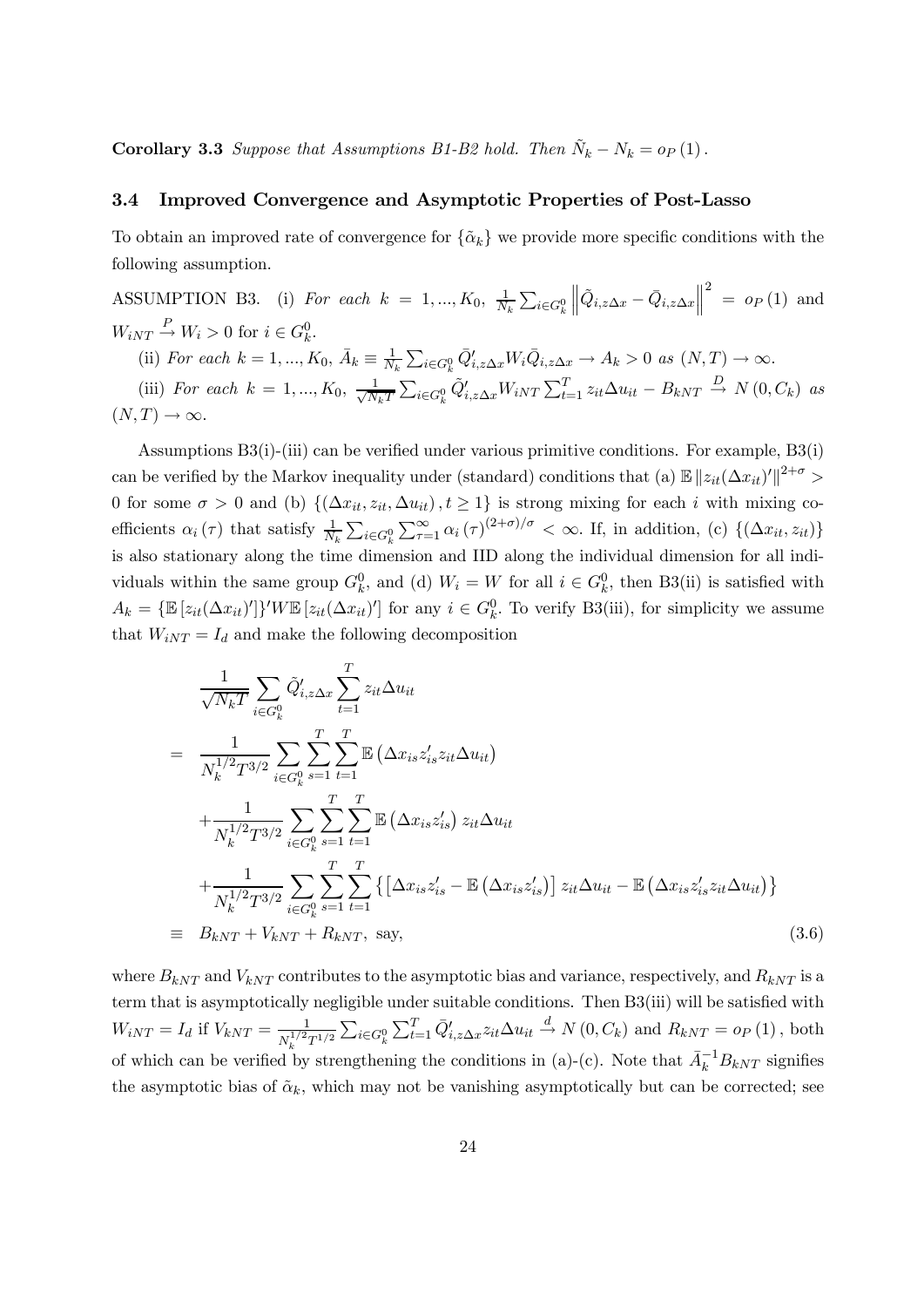Appendix D.2.<sup>6</sup>

The following theorem establishes the asymptotic distribution of the C-Lasso estimators  $\{\tilde{\alpha}_k\}$ .

**Theorem 3.4** Suppose that Assumptions B1-B3 hold. Then  $\sqrt{N_kT}(\tilde{\alpha}_k - \alpha_k^0) - \bar{A}_k^{-1}B_{kNT} \stackrel{D}{\rightarrow}$  $N(0, A_k^{-1}C_kA_k^{-1})$  for  $k = 1, ..., K_0$ .

**REMARK 9.** In contrast to the PLS case, the PGMM estimators  $\{\tilde{\alpha}_k\}$  may fail to possess the oracle property. If the group identities were known in advance, one could obtain the GMM estimate  $\check{\alpha}_k$  of  $\alpha_k^0$  by minimizing the following objective function

$$
\tilde{Q}_{NT}(\alpha_k) = \left[ \frac{1}{N_k T} \sum_{i \in G_k^0} \sum_{t=1}^T z_{it} \left( \Delta y_{it} - \alpha_k' \Delta x_{it} \right) \right]' W_{NT}^{(k)} \left[ \frac{1}{N_k T} \sum_{i \in G_k^0} \sum_{t=1}^T z_{it} \left( \Delta y_{it} - \alpha_k' \Delta x_{it} \right) \right],
$$
\n(3.7)

where for each  $k = 1, ..., K_0, W_{NT}^{(k)}$  is a  $d \times d$  symmetric positive definite matrix. Let  $Q_{z\Delta x, NT}^{(k)} =$ 1  $\frac{1}{N_k T} \sum_{i \in G_k^0} \sum_{t=1}^T z_{it} (\Delta x_{it})'$  and  $Q_{z\Delta y, NT}^{(k)} = \frac{1}{NT} \sum_{i \in G_k^0} \sum_{t=1}^T z_{it} \Delta y_{it}$ . Then  $\breve{\alpha}_k = [Q_{z\Delta x, NT}^{(k)} W_{NT}^{(k)}]$  $Q_{z\Delta x,NT}^{(k)}$ ]<sup>-1</sup>  $Q_{z\Delta x,NT}^{(k)}W_{NT}^{(k)}Q_{z\Delta y,NT}^{(k)}$ . We can readily show that the asymptotic distribution of  $\alpha_k$ is typically different from that of  $\tilde{\alpha}_k$  under some regularity conditions. See also the remark after Theorem 3.5 below.

When the individuals have group identities that are unknown, we can replace  $G_k^0$  by its C-Lasso estimate  $\tilde{G}_k$  in the GMM objective function (3.7) and obtain the post-Lasso GMM estimator of  $\alpha_k^0$  given by

$$
\tilde{\alpha}_{\tilde{G}_k} = \left[ \tilde{Q}^{(k) \prime}_{z \Delta x} W^{(k)}_{NT} \tilde{Q}^{(k)}_{z \Delta x} \right]^{-1} \tilde{Q}^{(k) \prime}_{z \Delta x} W^{(k)}_{NT} \tilde{Q}^{(k)}_{z \Delta y}
$$

where  $\tilde{Q}_{z\Delta x}^{(k)} = \frac{1}{N_k T} \sum_{i \in \tilde{G}_k} \sum_{t=1}^T z_{it} (\Delta x_{it})'$  and  $\tilde{Q}_{z\Delta y}^{(k)} = \frac{1}{NT} \sum_{i \in \tilde{G}_k} \sum_{t=1}^T z_{it} \Delta y_{it}$ . To study the asymptotic normality of  $\tilde{\alpha}_{\tilde{G}_t}$ , we add the following assumption.

ASSUMPTION B4. (i) For each  $k = 1, ..., K_0, W_{NT}^{(k)}$  $\stackrel{P}{\to} W^{(k)} > 0$  as  $(N, T) \to \infty$ .

(ii)  $Q_{z\Delta x,NT}^{(k)}$  $\stackrel{P}{\rightarrow} Q_{z\Delta x}^{(k)}$  where  $Q_{z\Delta x}^{(k)}$  has rank p.  $(iii) \frac{1}{\sqrt{N}}$  $\frac{1}{N_k T} \sum_{i \in G_k^0} \sum_{t=1}^T z_{it} \Delta u_{it} \stackrel{D}{\rightarrow} N(0, V_k).$ 

Assumption B4 is standard in the literature on GMM estimation. The assumption can be verified under various primitive conditions that allow for both conditional heteroskedasticity and serial correlation in  $\{z_{it}\Delta u_{it}\}\$ . The following theorem establishes the asymptotic normality of  $\{\tilde{\alpha}_{\tilde{G}_k}\}.$ 

<sup>&</sup>lt;sup>6</sup> If Conditions (a)-(b) after Assumption B3 are satisfied and  $E ||z_{it}\Delta u_{it}||^{2+\sigma} > 0$ , one can simply apply Davydov's inequality to obtain  $||B_{kNT}|| = ||E(B_{kNT})|| \leq \frac{1}{T\sqrt{N_kT}} \sum_{i \in G_k^0} \sum_{t=1}^T \sum_{s=1}^T ||E[\Delta x_{is} z_{is}' z_{it} \Delta u_{it}]|| = O\left((N/T)^{-1/2}\right)$ which is  $o(1)$  if  $T \gg N$  and usually not asymptocially negligible otherwise. For general choices of  $W_{iNT}$ , it may be difficult to verify Assumption B3(iii).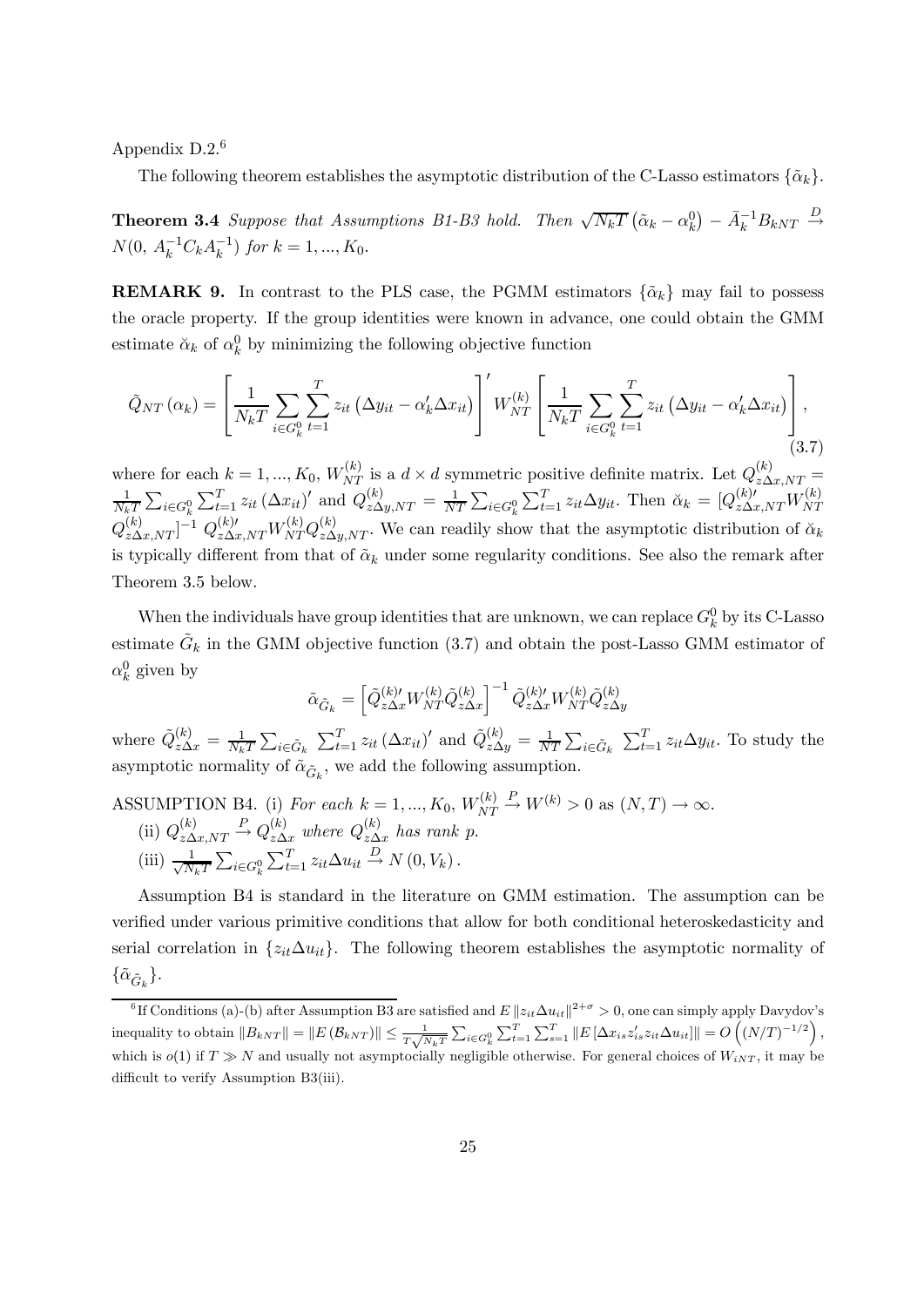**Theorem 3.5** Suppose that Assumptions B1-B4 hold. Then  $\sqrt{N_kT}(\tilde{\alpha}_{\tilde{G}_k} - \alpha_k^0) \stackrel{D}{\rightarrow} N(0, \Omega_k)$ where  $\Omega_k = \left[Q^{(k) \prime}_{z \Delta x} W^{(k)} Q^{(k)}_{z \Delta x} \right]$  $\left[\begin{matrix} -1\ Q^{(k) \prime}_{z \Delta x} W^{(k)} V_k W^{(k)} Q^{(k)}_{z \Delta x} \end{matrix}\right]$  $\left[Q^{(k) \prime} _{z \Delta x} W^{(k)} Q^{(k)}_{z \Delta x} \right.$  $\big]^{-1}$  and  $k = 1, ..., K_0$ .

REMARK 10. As in the proof of Theorem 2.5, one can apply Theorem 3.2 and demonstrate that

$$
\sqrt{N_kT}\left(\tilde{\alpha}_{\tilde{G}_k}-\alpha_k^0\right)=\sqrt{N_kT}\left(\tilde{\alpha}_k-\alpha_k^0\right)+o_P\left(1\right).
$$

That is, the post-Lasso GMM estimator  $\tilde{\alpha}_{\tilde{G}_k}$  is asymptotically equivalent to the infeasible estimate  $\check{\alpha}_k$  which an oracle could obtain with knowledge of each individual's group identity. To obtain the most efficient estimator among the class of GMM estimators based on the moment conditions specified in Assumption B1(i), one can set  $W_{NT}^{(k)}$  to be a consistent estimator of  $V_k^{-1}$ . The procedure is standard and we omit the details for brevity.

**REMARK 11.** If  $W_{iNT} = W_{NT}^{(k)}$ ,  $\bar{Q}_{i,z\Delta x} = Q_{z\Delta x}^{(k)}$  for each  $i \in G_k^0$  in Assumptions B3(i)-(ii), and  $B_{kNT} = 0$  in Assumption B3(iii), then  $A_k = Q_{z\Delta x}^{(k)'} W^{(k)} Q_{z\Delta x}^{(k)}$ ,  $C_k = Q_{z\Delta x}^{(k)'} W^{(k)} Q_{z\Delta x}^{(k)}$ , and  $\sqrt{N_kT}$   $(\tilde{\alpha}_k - \alpha_k^0) \stackrel{D}{\rightarrow} N(0, \Omega_k)$ . That is, in this special case, the C-Lasso estimator  $\tilde{\alpha}_k$  also has the oracle property. But as remarked before,  $B_{kNT} = 0$  would typically require  $T \gg N$ , a condition that we do not usually want to impose. For this reason, we recommend the post-Lasso estimator  $\tilde{\alpha}_{\tilde{G}_k}$  for the general case.<sup>7</sup>

### 3.5 Determination of the Number of Groups

When the true number of groups  $K_0$  is unknown, we continue to assume that it is bounded from above by a finite integer  $K_{\text{max}}$ . We consider the following PGMM criterion function

$$
Q_{2NT,\lambda_2}^{(K)}\left(\boldsymbol{\beta},\boldsymbol{\alpha}\right) = Q_{2,NT}\left(\boldsymbol{\beta}\right) + \frac{\lambda_2}{N} \sum_{i=1}^N \Pi_{k=1}^K \left\|\beta_i - \alpha_k\right\|,\tag{3.8}
$$

where  $1 \leq K \leq K_{\text{max}}$ . Minimizing the above objective function, we obtain the C-Lasso estimates  $\left\{\tilde{\beta}_{i}(K,\lambda_{2}),\tilde{\alpha}_{k}(K,\lambda_{2})\right\}$  of  $\left\{\beta_{i},\alpha_{k}\right\}$ , where we make the dependence of  $\tilde{\beta}_{i}$  and  $\tilde{\alpha}_{k}$  on  $(K,\lambda_{2})$ explicit. As above, we classify individual i into group  $\tilde{G}_k(K,\lambda_2)$  if and only if  $\tilde{\beta}_i(K,\lambda_2)$  $\tilde{\alpha}_k(K, \lambda_2)$ , i.e.,

$$
\tilde{G}_{k}(K,\lambda_{2}) = \left\{ i \in \{1,2,...,N\} : \tilde{\beta}_{i}(K,\lambda_{2}) = \tilde{\alpha}_{k}(K,\lambda_{2}) \right\} \text{ for } k = 1,...,K. \tag{3.9}
$$

Let  $\tilde{G}(K, \lambda_1) = \{\tilde{G}_1(K, \lambda_1), ..., \tilde{G}_K(K, \lambda_1)\}\$ . Based on (3.9), we define the post-Lasso GMM estimate of  $\alpha_k^0$  by

$$
\tilde{\alpha}_{\tilde{G}_k(K,\lambda_2)} = \left[ \tilde{Q}_{z\Delta x}^{(K,k)'} W_{NT}^{(k)} \tilde{Q}_{z\Delta x}^{(K,k)} \right]^+ \tilde{Q}_{z\Delta x}^{(K,k)'} W_{NT}^{(k)} \tilde{Q}_{z\Delta y}^{(K,k)},\tag{3.10}
$$

<sup>&</sup>lt;sup>7</sup>Of course one cannot choose  $W_{iNT}$  to be group-specific (i.e.,  $W_{NT}^{(k)}$ ) because we do not know the group structure.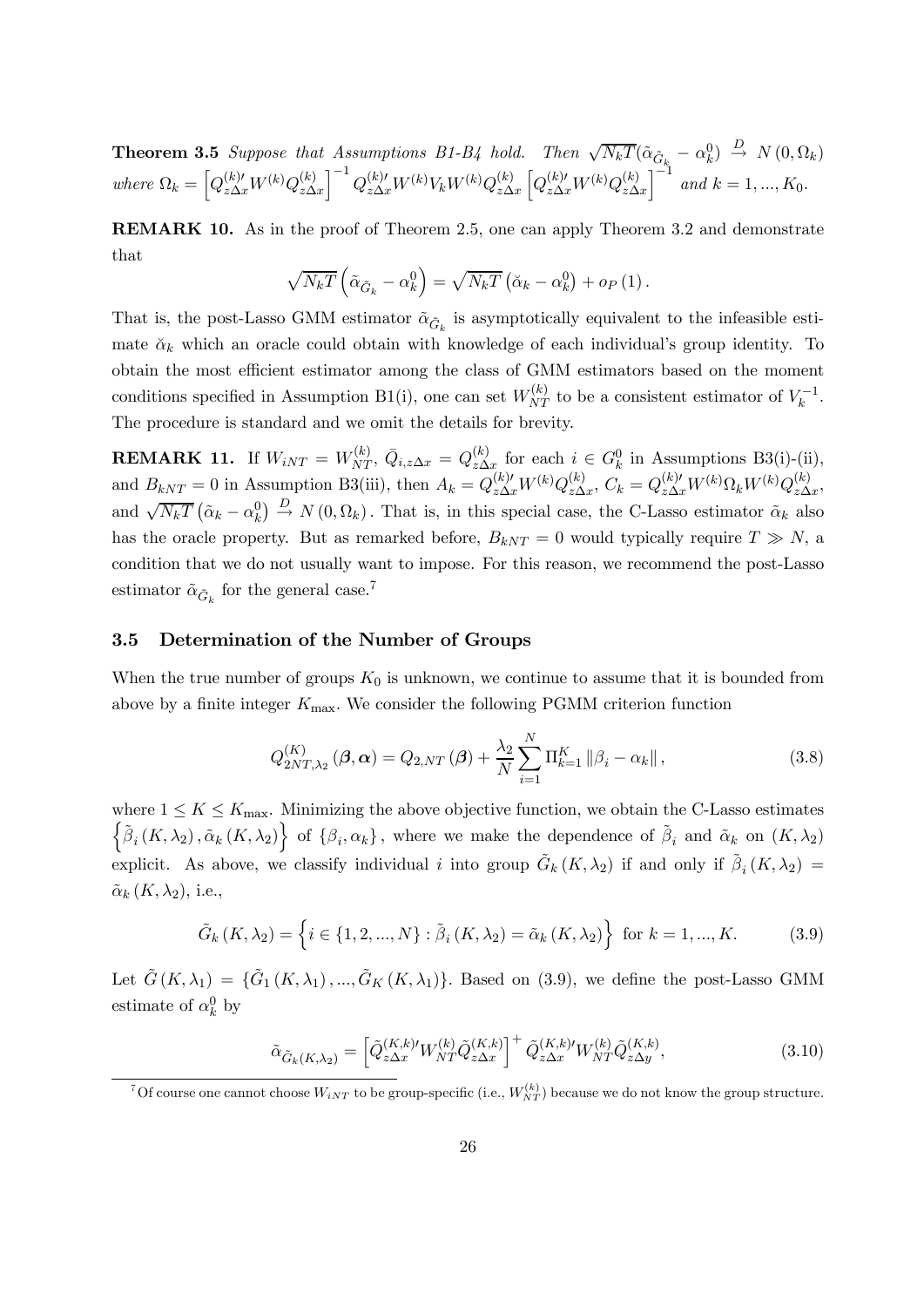where  $\tilde{Q}_{z\Delta x}^{(K,k)} = \frac{1}{N_k T} \sum_{i \in \tilde{G}_k(K,\lambda_2)} \sum_{t=1}^T z_{it} (\Delta x_{it})', \ \tilde{Q}_{z\Delta y}^{(K,k)} = \frac{1}{N_k T} \sum_{i \in \tilde{G}_k(K,\lambda_2)} \sum_{t=1}^T z_{it} \Delta y_{it},$  and  $W_{NT}^{(k)}$  is defined as before but with  $k = 1, 2, ..., K$ .

Let  $\tilde{\sigma}_{\tilde{G}(K,\lambda_2)}^2 = \frac{1}{NT} \sum_{k=1}^K \sum_{i \in \tilde{G}_k(K,\lambda_2)} \sum_{t=1}^T [\Delta y_{it} - \tilde{\alpha}'_{\tilde{G}_k(K,\lambda_1)} \Delta x_{it}]^2$ . We propose to select K to minimize the following information criterion:

$$
IC_2(K, \lambda_2) = \ln \left[ \tilde{\sigma}_{\tilde{G}(K, \lambda_2)}^2 \right] + \rho_{2NT} pK,
$$

where  $\rho_{2NT}$  is a tuning parameter. As before, for any  $G^{(K)} = (G_{K,1},...,G_{K,K}) \in \mathcal{G}_K$ , define  $\tilde{\sigma}_{G^{(K)}}^2 = \frac{1}{NT} \sum_{k=1}^K \sum_{i \in G_{K,k}} \sum_{t=1}^T [\Delta y_{it} - \tilde{\alpha}'_{G_{K,k}} \Delta x_{it}]^2$ , where  $\tilde{\alpha}_{G_{K,k}}$  is analogously defined as  $\tilde{\alpha}_{\tilde{G}_k(K,\lambda_2)}$  with  $\tilde{G}_k(K,\lambda_2)$  being replaced by  $G_{K,k}$ .

To proceed, we add the following two assumptions.

ASSUMPTION B5. As  $(N, T) \to \infty$ ,  $\min_{1 \leq K < K_0} \inf_{G^{(K)} \in \mathcal{G}_K} \tilde{\sigma}_{G^{(K)}}^2$  $\stackrel{P}{\rightarrow} \underline{\sigma}_{\Delta u}^2 > \sigma_{\Delta u}^2$ , where  $\sigma_{\Delta u}^2 =$  $\text{plim}_{(N,T)\to\infty} \frac{1}{NT} \sum_{i=1}^{N} \sum_{t=1}^{T} (\Delta u_{it})^2$ .

ASSUMPTION B6. As  $(N, T) \rightarrow \infty$ ,  $\rho_{2NT} \rightarrow 0$  and  $\rho_{2NT} NT \rightarrow \infty$ .

Assumptions B5-B6 parallel earlier Assumptions A4-A5. The following theorem proves consistency of this choice of K as the minimizer of  $IC_2(K, \lambda_2)$  with respect to K.

Theorem 3.6 Suppose that Assumptions B1-B2 and B4-B6 hold. Then

$$
P\left(\inf_{K\in\mathcal{K}_{-}\cup\mathcal{K}_{+}} IC_{2}\left(K,\lambda_{2}\right) > IC_{2}\left(K_{0},\lambda_{2}\right)\right) \to 1 \text{ as } (N, T) \to \infty.
$$

REMARK 12. The remark after Theorem 2.6 also holds here after obvious modifications. To obtain a data-driven choice of the tuning parameter  $\lambda_2$ , define

$$
K(\lambda_2) = \arg\min_{K} IC_2(K, \lambda_2) \text{ and } IC_2^*(\lambda_2) = IC_2(K(\lambda_2), \lambda_2).
$$

We can select the tuning parameter as  $\hat{\lambda}_2 = \arg \min_{\lambda_2 \in \Lambda_2} IC_2^*(\lambda_2)$ , where  $\Lambda_2 = {\lambda_2 \propto T^{-a}$  for some  $a \in [1/4, 1)$  provided some conditions on the moments of  $||z_{it}\Delta u_{it}||$  and on the relative rates at which  $N$  and  $T$  pass to infinity are satisfied. See the remarks after Assumptions A2 and B2.

# 4 Simulation

In this section, we evaluate the finite-sample performance of the C-Lasso and the post-Lasso estimates.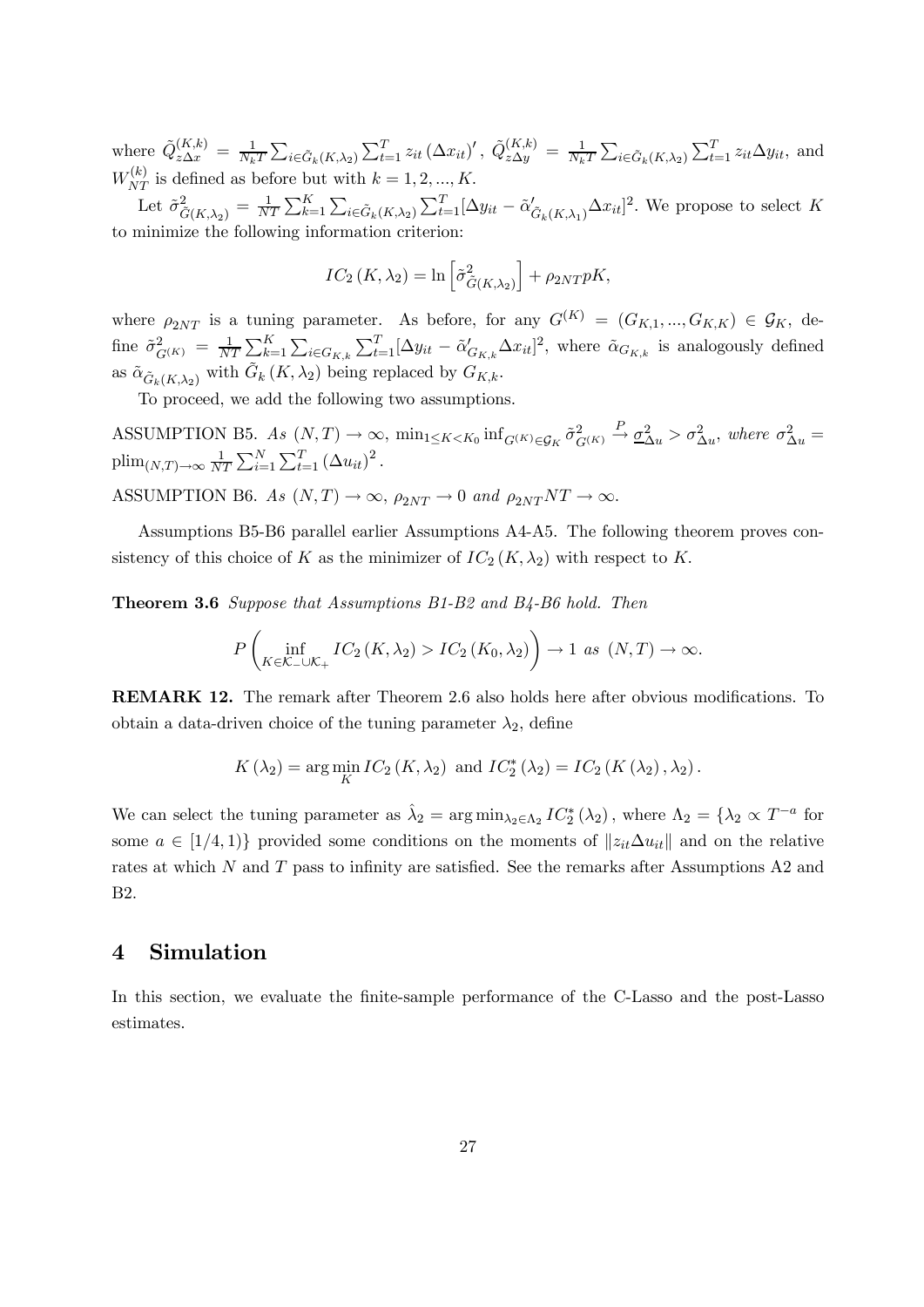### 4.1 Data Generating Processes

We consider three data generating processes (DGPs) that cover static and dynamic panels. Throughout these DGPs, the fixed effect  $\mu_i$  and the idiosyncratic error  $u_{it}$  follow the standard normal distribution and are mutually independent all across  $i$  and  $t$ . The observations in each DGP are drawn from three groups with the proportion  $N_1 : N_2 : N_3 = 0.3 : 0.3 : 0.4$ . We try six combinations of the sample sizes with  $N = 100$ , 200 and  $T = 10$ , 20, 40.

**DGP 1** (Static panel with two exogenous regressors.) The observations  $(y_{it}, x_{it})$  are generated from the panel structure model (2.1) where  $x_{it} = (x_{it1}, x_{it2})'$ ,  $x_{it1} = 0.2\mu_i + e_{it1}$ ,  $x_{it2} =$  $0.2\mu_i + e_{it2}$ , and  $e_{it1}$  and  $e_{it2}$  are both IID  $N(0, 1)$  and mutually independent. The true coefficients are

$$
(\alpha_1^0, \alpha_2^0, \alpha_3^0) = \left( \begin{array}{c} 0.4 \\ 1.6 \end{array} \right), \begin{array}{c} 1 \\ 1 \end{array}, \begin{array}{c} 1.6 \\ 0.4 \end{array} \right).
$$

DGP 2 (Static panel with endogeneity.) We maintain the panel structure model (2.1) with two regressors in  $x_{it}$ .  $x_{it2} \sim N(0, 1)$  is independent of the idiosyncratic shock  $u_{it}$  while  $x_{it1}$  is generated from the following underlying reduced-form equation:  $x_{it1} = 0.2\mu_i + 0.5z_{it1} +$  $0.5z_{it2} + 0.5e_{it}$ , where  $z_{it1}$  and  $z_{it2}$ , the two excluded instrumental variables, are each IID  $N(0, 1)$ , mutually independent, and independent of  $u_{it}$  and  $e_{it}$ . Endogeneity arises since the reduced-form error term  $e_{it}$  and the structural-equation idiosyncratic shock  $u_{it}$  follow a bivariate normal distribution:

$$
\left(\begin{array}{c} u_{it} \\ e_{it} \end{array}\right) \sim N\left(\left(\begin{array}{c} 0 \\ 0 \end{array}\right), \left(\begin{array}{cc} 1 & 0.3 \\ 0.3 & 1 \end{array}\right)\right).
$$

The econometrician observes  $(y_{it}, x_{it}, z_{it})$  with  $x_{it} = (x_{it1}, x_{it2})'$  and  $z_{it} = (z_{it1}, z_{it2})'$ . The true coefficients are

$$
(\alpha_1^0, \alpha_2^0, \alpha_3^0) = \left( \begin{array}{c} 0.2 \\ 1.8 \end{array} \right), \quad \left( \begin{array}{c} 1 \\ 1 \end{array} \right), \quad \left( \begin{array}{c} 1.8 \\ 0.2 \end{array} \right) \end{array} \right).
$$

We set the gaps between the groups of the coefficients larger than those in DGP1 to compensate for the weaker signal strength caused by instrumentation.

DGP 3 (Panel AR(1) with two exogenous regressors.) The model is

$$
y_{it} = \beta_{i1}^{0} y_{i,t-1} + \beta_{i2}^{0} x_{it2} + \beta_{i3}^{0} x_{it3} + \mu_i (1 - \beta_{i1}^{0}) + u_{it},
$$

where  $x_{it2}$  and  $x_{it3}$  are two exogenous regressors. They follow the standard normal distributions, mutually independent, and are independent of the error term. For each  $i$ , the initial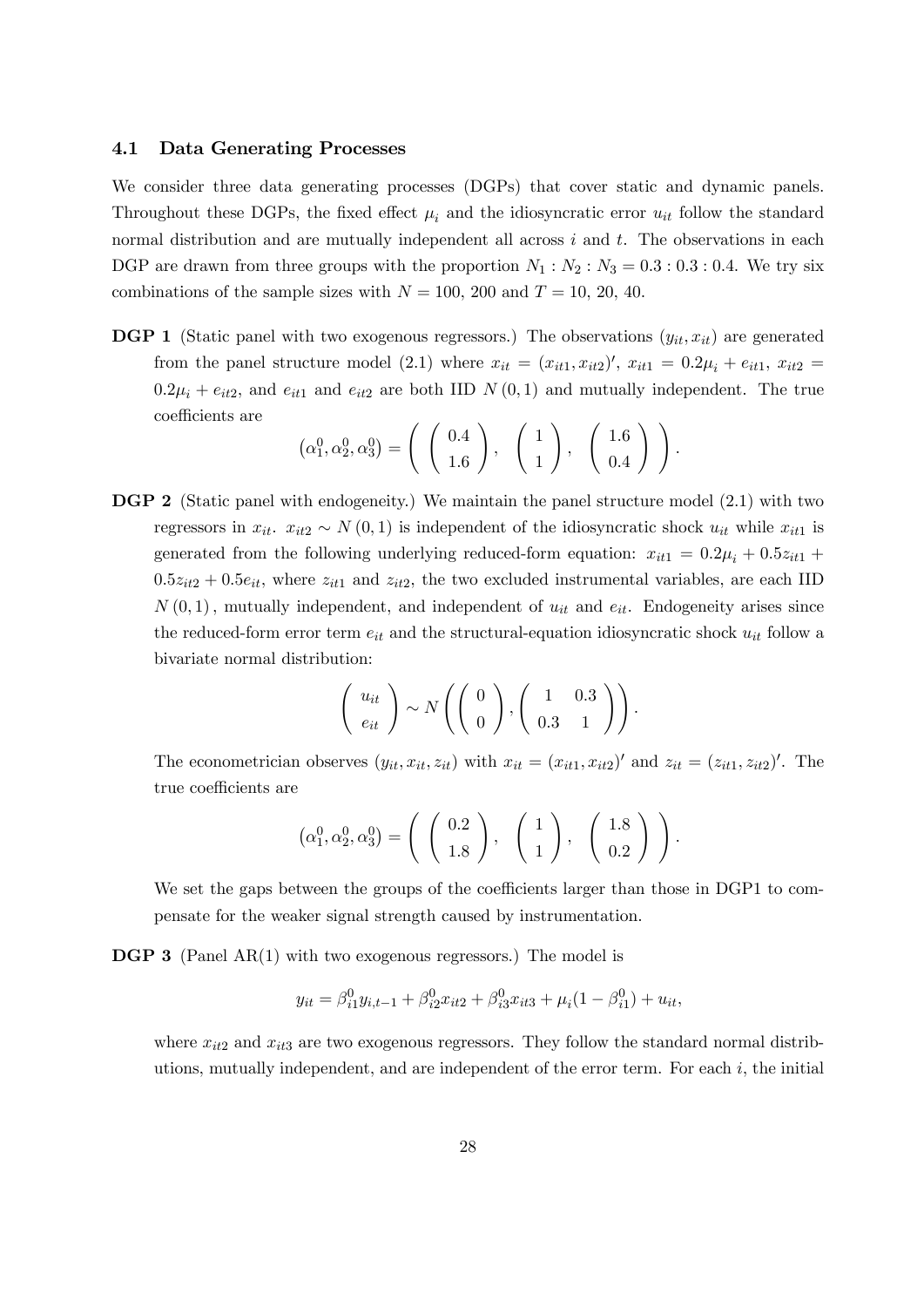value is  $y_{i0} = \beta_{i2}^0 x_{i02} + \beta_{i3}^0 x_{i03} + \mu_i + u_{i0}$  so that the *i*-th time series is strictly stationary with mean  $\mu_i$ . The true coefficients are

$$
(\alpha_1^0, \alpha_2^0, \alpha_3^0) = \left( \begin{array}{c} 0.8 \\ 0.4 \\ 0.4 \end{array} \right), \begin{array}{c} 0.6 \\ 1 \\ 1 \end{array}, \begin{array}{c} 0.4 \\ 1.6 \\ 1.6 \end{array} \right).
$$

The choices of the lag term coefficients represent strong, moderate, and weak persistence, respectively. The choices of the coefficients of the exogenous regressors balance the different signal strength that stems from the dynamic structure.

### 4.2 Numerical Algorithm

The numerical operation of C-Lasso is high-dimensional. Here we propose an iterative algorithm to obtain the PLS estimates  $\hat{\alpha}$  and  $\hat{\beta}$  in Section 2. A similar algorithm applies for PGMM estimation.

- 1. Start with arbitrary initial values  $\hat{\boldsymbol{\alpha}}^{(0)} = (\hat{\alpha}_1^{(0)}, ..., \hat{\alpha}_{K_0}^{(0)})$  and  $\hat{\boldsymbol{\beta}}^{(0)} = (\hat{\beta}_1^{(0)}, ..., \hat{\beta}_N^{(0)})$  such that  $\sum_{i=1}^{N} ||\hat{\beta}_i^{(0)} - \hat{\alpha}_k^{(0)}|| \neq 0$  for each  $k = 2, ..., K_0$ .<sup>8</sup>
- 2. Having obtained  $\hat{\boldsymbol{\alpha}}^{(r-1)} \equiv (\hat{\alpha}_1^{(r-1)}, ..., \hat{\alpha}_{K_0}^{(r-1)})$  and  $\hat{\boldsymbol{\beta}}^{(r-1)} \equiv (\hat{\beta}_1^{(r-1)}, ..., \hat{\beta}_N^{(r-1)})$ , in step  $r \ge 1$ , we first choose  $(\beta, \alpha_1)$  to minimize

$$
Q_{K_0NT}^{(r,1)}(\boldsymbol{\beta}, \alpha_1) = Q_{1,NT}(\boldsymbol{\beta}) + \frac{\lambda_1}{N} \sum_{i=1}^N \|\beta_i - \alpha_1\| \Pi_{k \neq 1}^{K_0} \left\| \hat{\beta}_i^{(r-1)} - \hat{\alpha}_k^{(r-1)} \right\|,
$$

and obtain the updated estimate  $(\hat{\beta}^{(r,1)}, \hat{\alpha}_1^{(r)})$  of  $(\beta, \alpha_1)$ . Next choose  $(\beta, \alpha_2)$  to minimize

$$
Q_{K_0NT}^{(r,2)}(\beta,\alpha_2) = Q_{1,NT}(\beta) + \frac{\lambda_1}{N} \sum_{i=1}^N \left\| \beta_i - \alpha_2 \right\| \left\| \hat{\beta}_i^{(r,1)} - \hat{\alpha}_1^{(r)} \right\| \Pi_{k \neq 1,2}^{K_0} \left\| \hat{\beta}_i^{(r-1)} - \hat{\alpha}_k^{(r-1)} \right\|
$$

to obtain the updated estimate  $(\hat{\beta}^{(r,2)}, \hat{\alpha}_2^{(r)})$  of  $(\beta, \alpha_2)$  . Repeat this procedure until  $(\beta, \alpha_{K_0})$ is chosen to minimize

$$
Q_{K_0NT}^{(r,K_0)}(\boldsymbol{\beta}, \alpha_{K_0}) = Q_{1,NT}(\boldsymbol{\beta}) + \frac{\lambda_1}{N} \sum_{i=1}^N \left\| \beta_i - \alpha_{K_0} \right\| \Pi_{k=1}^{K_0 - 1} \left\| \hat{\beta}_i^{(r,k)} - \hat{\alpha}_k^{(r)} \right\|
$$

<sup>&</sup>lt;sup>8</sup>Under the condition that *T* diverges to the infinity, we can obtain the preliminary consistent estimate  $\hat{\beta}_i^{(0)}$  as  $\hat{\beta}_i^{OLS}$ . In the simulations, we always set  $\hat{\alpha}_k^{(0)} = \tilde{\alpha}_k^{(0)} = 0$  and  $\{\hat{\beta}_i^{(0)}\}_{i=1}$ estimates. We experimented with  $\hat{\beta}_i^{(0)} = \tilde{\beta}_i^{(0)} = 1$  for all  $i$  and  $\hat{\alpha}_k^{(0)} = \tilde{\alpha}_k^{(0)} = 0$  for all  $k$ . The latter choice delivers similar classification and estimation results. This suggests that the algorithm is insensitive to the initial value under sensible choices, although the high-dimensionality hinders a straightforward visualization of the shapes of the objective functions against the parameters.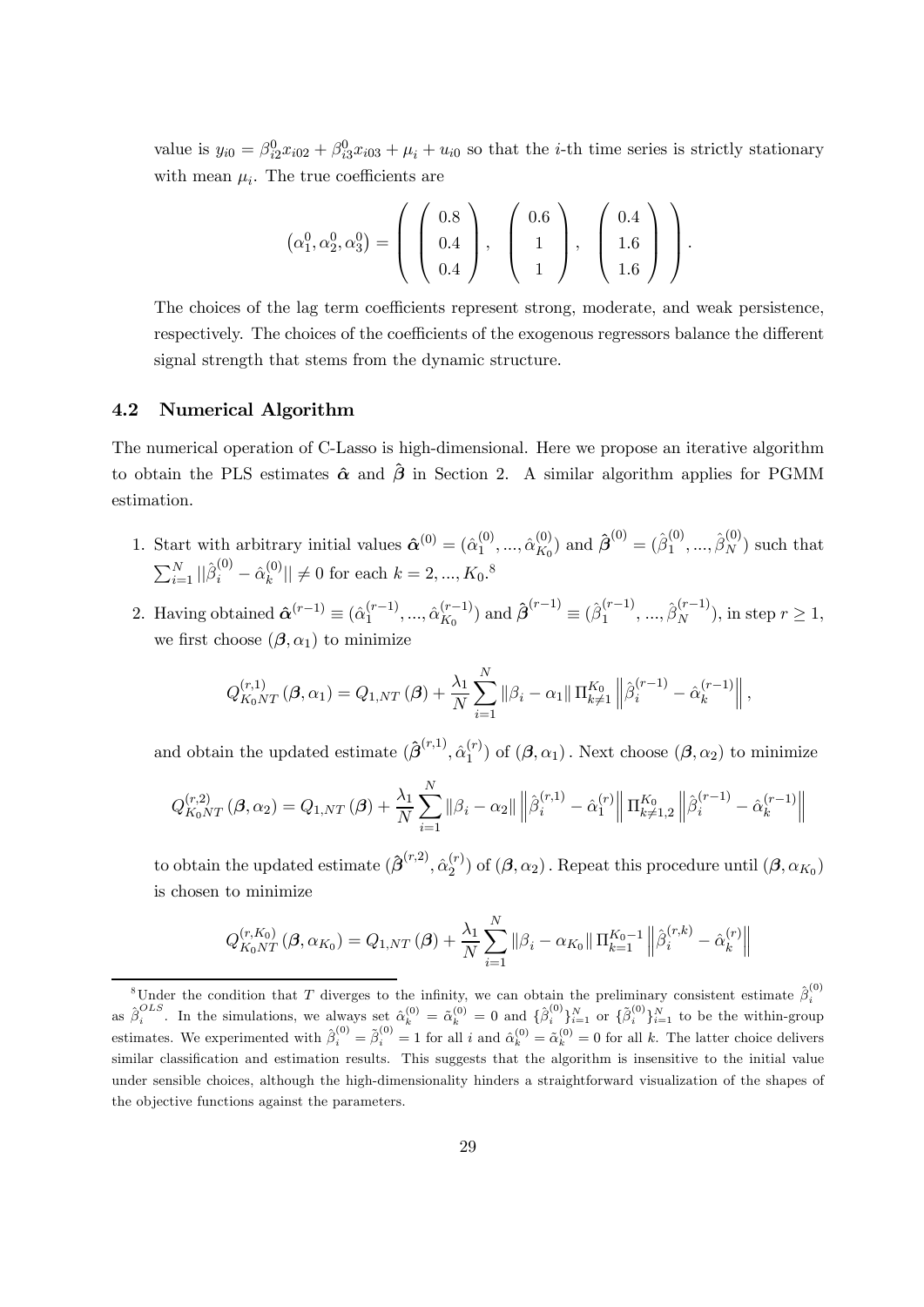to obtain the updated estimate  $(\hat{\beta}^{(r,K_0)}, \hat{\alpha}_{K_0}^{(r)})$  of  $(\beta, \alpha_{K_0})$ . Let  $\hat{\beta}^{(r)} = \hat{\beta}^{(r,K_0)}$  and  $\hat{\alpha}^{(r)} =$  $(\hat{\alpha}_1^{(r)}, ..., \hat{\alpha}_{K_0}^{(r)})$ .

3. Repeat step 2 until a convergence criterion is met, e.g., when

$$
\frac{\sum_{i=1}^{N} \left\| \hat{\beta}_i^{(r)} - \hat{\beta}_i^{(r-1)} \right\|^2}{\sum_{i=1}^{N} \left\| \hat{\beta}_i^{(r-1)} \right\|^2 + 0.0001} < \epsilon_{tol} \text{ and } \frac{\sum_{k=1}^{K_0} \left\| \hat{\alpha}_k^{(r)} - \hat{\alpha}_k^{(r-1)} \right\|^2}{\sum_{k=1}^{K_0} \left\| \hat{\alpha}_k^{(r-1)} \right\|^2 + 0.0001} < \epsilon_{tol},
$$

where  $\epsilon_{tol}$  is some prescribed tolerance level (e.g., 0.0001). Define the final iterative estimate of  $\alpha$  as  $\hat{\alpha} = (\hat{\alpha}_1^{(R)}, ..., \hat{\alpha}_{K_0}^{(R)})$  for sufficiently large R such that the convergence criterion is met. The final iterative estimate of  $\beta$  is defined as  $\hat{\beta} = (\hat{\beta}_1, ..., \hat{\beta}_N)$  where

$$
\hat{\beta}_{i} = \sum_{k=1}^{K_{0}} \hat{\alpha}_{k}^{(R)} \mathbf{1} \left\{ \hat{\beta}_{i}^{(R,l)} = \hat{\alpha}_{k}^{(R)} \text{ for some } l = 1, ..., K_{0} \right\}
$$

$$
+ \hat{\beta}_{i}^{(R,K_{0})} \left[ 1 - \sum_{k=1}^{K_{0}} \mathbf{1} \left\{ \hat{\beta}_{i}^{(R,l)} = \hat{\alpha}_{k}^{(R)} \text{ for some } l = 1, ..., K_{0} \right\} \right]
$$
(4.1)

where  $\hat{\beta}_i^{(R,l)}$  denotes the  $i^{\text{th}}$  column of  $\hat{\boldsymbol{\beta}}^{(R,l)}$  for  $l=1,2,...,K$ . Intuitively, individual i is classified to group  $\hat{G}_k$  if  $\hat{\beta}_i^{(R,l)} = \hat{\alpha}_k^{(R)}$  for some  $l = 1, ..., K_0$ ; otherwise it is left unclassified so that  $\hat{\beta}_i$  is defined as  $\hat{\beta}_i^{(R,K_0)}$ .

Obviously, each iteration step  $r$  has  $K_0$  substeps and we can use  $r.k$  to denote substep  $k$ within step r. Note the objective function  $Q_{K_0NT}^{(r,k)}(\beta,\alpha_k)$  is convex in  $(\beta,\alpha_k)$  in each substep r.k. So the above iteration procedure has fast implementation in practice. Moreover, in view of the fact that

$$
Q_{1NT,\lambda_1}^{(K_0)}(\hat{\boldsymbol{\beta}}^{(r-1)},\hat{\boldsymbol{\alpha}}^{(r-1)}) \ge Q_{K_0NT}^{(r,1)}(\hat{\boldsymbol{\beta}}^{(r,1)},\hat{\alpha}_1^{(r)}) \ge \cdots \ge Q_{K_0NT}^{(r,1)}(\hat{\boldsymbol{\beta}}^{(r,K_0)},\hat{\alpha}_K^{(r)}) = Q_{1NT,\lambda_1}^{(K_0)}(\hat{\boldsymbol{\beta}}^{(r)},\hat{\boldsymbol{\alpha}}^{(r)}),
$$

the convergence of  $(\hat{\boldsymbol{\beta}}^{(r)}, \hat{\boldsymbol{\alpha}}^{(r)})$  is readily established and simulations confirm that convergence is rapid, usually occurring after just a few iterations.

We will estimate the parameters in DGP 1 with PLS, in DGP 2 with PGMM, and in DGP 3 with both PLS and PGMM. The bias is corrected via the one-sided kernel as discussed in Appendix D.1 and D.2 with a tuning parameter  $M_T = 2 \times \lfloor T^{1/4} \rfloor$ , where  $\lfloor a \rfloor$  denotes the integer part of a real number a. In DGP 3 PGMM uses  $(y_{i,t-2}, y_{i,t-3}, \Delta x_{it2}, \Delta x_{it3})$  as the instruments for  $(\Delta y_{i,t-1}, \Delta x_{it2}, \Delta x_{it3})$  in the first-differenced model.

### 4.3 Determination of the Number of Groups

Since classification consistency and the oracle property both hinge on the correct number of groups, our first simulation exercise is designed to assess how well the proposed information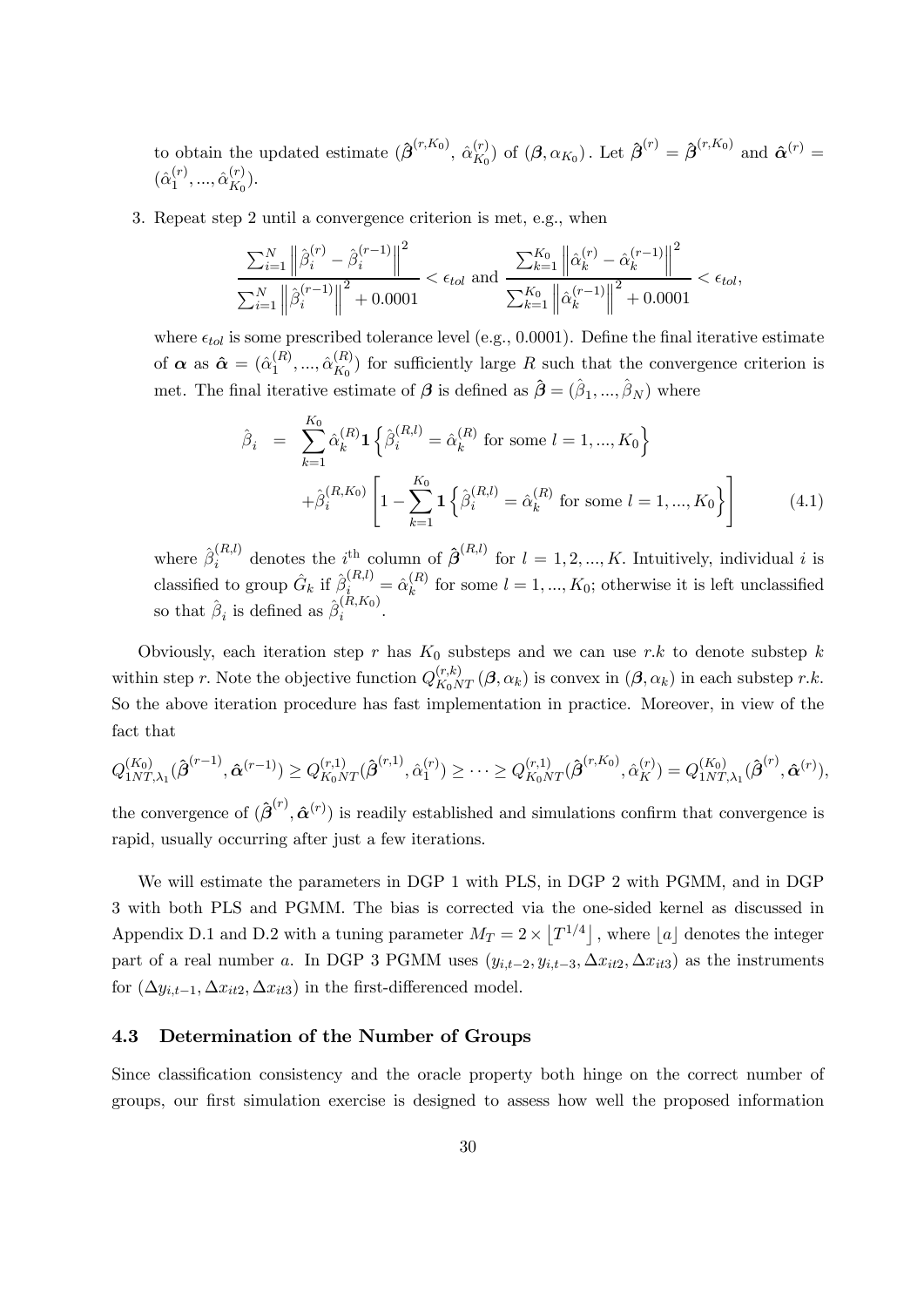| rapic 1. Lieduciicy of selecting 11<br>$1, 2, , 0$ groups |                 |       |       |                         |                         |       |                         |  |  |  |  |
|-----------------------------------------------------------|-----------------|-------|-------|-------------------------|-------------------------|-------|-------------------------|--|--|--|--|
|                                                           |                 | 1     |       |                         | 4                       |       | 6                       |  |  |  |  |
| 100                                                       | $\overline{10}$ | 0.000 |       |                         |                         |       | 0.000                   |  |  |  |  |
| 100                                                       | 20              | 0.000 | 0.002 | 0.994                   | 0.004                   | 0.000 | 0.000                   |  |  |  |  |
| 100                                                       | 40              | 0.000 | 0.000 | 1.000                   | 0.000                   | 0.000 | 0.000                   |  |  |  |  |
| 200                                                       | 10              | 0.000 | 0.000 | 0.428                   | 0.468                   | 0.104 | 0.000                   |  |  |  |  |
| 200                                                       | 20              | 0.000 | 0.000 | 0.982                   | 0.018                   | 0.000 | 0.000                   |  |  |  |  |
| 200                                                       | 40              | 0.000 | 0.000 | 1.000                   | 0.000                   | 0.000 | 0.000                   |  |  |  |  |
| 100                                                       | 10              | 0.000 | 0.448 | 0.518                   | 0.032                   | 0.002 | 0.000                   |  |  |  |  |
| 100                                                       | 20              | 0.000 | 0.006 | 0.914                   | 0.076                   | 0.004 | 0.000                   |  |  |  |  |
| 100                                                       | 40              | 0.000 | 0.000 | 0.992                   | 0.008                   | 0.000 | 0.000                   |  |  |  |  |
| 200                                                       | 10              | 0.000 | 0.244 | 0.736                   | 0.020                   | 0.000 | 0.000                   |  |  |  |  |
| 200                                                       | 20              | 0.000 | 0.000 | 0.962                   | 0.034                   | 0.002 | $0.002\,$               |  |  |  |  |
| 200                                                       | 40              | 0.000 | 0.000 | 0.988                   | 0.012                   | 0.000 | 0.000                   |  |  |  |  |
| 100                                                       | $\overline{10}$ | 0.000 | 0.472 | 0.518                   | 0.010                   | 0.000 | 0.000                   |  |  |  |  |
| 100                                                       | 20              | 0.000 | 0.098 | 0.902                   | 0.000                   | 0.000 | 0.000                   |  |  |  |  |
| 100                                                       | 40              | 0.000 | 0.000 | 1.000                   | 0.000                   | 0.000 | 0.000                   |  |  |  |  |
| 200                                                       | 10              | 0.000 | 0.090 | 0.856                   | 0.050                   | 0.004 | 0.000                   |  |  |  |  |
| 200                                                       | 20              | 0.000 | 0.002 | 0.996                   | 0.002                   | 0.000 | 0.000                   |  |  |  |  |
| 200                                                       | 40              | 0.000 | 0.000 | 1.000                   | 0.000                   | 0.000 | 0.000                   |  |  |  |  |
| 100                                                       | 10              | 0.000 | 0.242 | 0.614                   | 0.136                   | 0.008 | 0.000                   |  |  |  |  |
| 100                                                       | 20              | 0.000 | 0.008 | 0.908                   | 0.076                   | 0.008 | 0.000                   |  |  |  |  |
| 100                                                       | 40              | 0.000 | 0.000 | 0.996                   | 0.004                   | 0.000 | 0.000                   |  |  |  |  |
| 200                                                       | 10              | 0.000 | 0.078 | 0.754                   | 0.150                   | 0.018 | 0.000                   |  |  |  |  |
| 200                                                       | 20              | 0.000 | 0.000 | 0.908                   | 0.090                   | 0.002 | 0.000                   |  |  |  |  |
| 200                                                       | 40              | 0.000 | 0.000 | 0.998                   | 0.002                   | 0.000 | 0.000                   |  |  |  |  |
|                                                           | N               | Т     |       | $\overline{2}$<br>0.040 | $\overline{3}$<br>0.718 | 0.230 | $\overline{5}$<br>0.012 |  |  |  |  |

Table 1: Frequency of selecting  $K = 1, 2, \ldots, 6$  groups

criteria in Sections 2.6 and 3.5 perform in selecting the number of groups. Asymptotically, all sequences  $\rho_{1NT}$  work if they satisfy Assumption A5, and so do the sequences  $\rho_{2NT}$  if these satisfy Assumption B6. In practice, the choice of  $\rho_{jNT}$ ,  $(j = 1, 2)$  can be crucial. Our findings indicate that use of the Bayesian information criterion (BIC)  $\rho_{jNT} = (NT)^{-1} \ln(NT)$  is too small for group number selection. We experimented with alternatives and found that  $\rho_{jNT} = \frac{2}{3}(NT)^{-1/2}$  $(j = 1, 2)$  works fairly well for the determination of the number of groups and this setting is used throughout the simulations as well as the empirical application.

Based on 500 replications for each DGP, Table 1 displays the empirical probability that a particular group size from 1 to 6 is selected according to the information criteria. Due to space limitations, we report outcomes under the tuning parameter  $\lambda_j = 1 \times s_Y^2 T^{-1/2}$  for  $j = 1, 2$ , where  $s_Y^2$  is the sample variance of  $\tilde{y}_{it}$  for PLS or the sample variance of  $\Delta y_{it}$  for PGMM. The results are found to be robust for a reasonable range of values of the tuning parameter, as will be seen in the the following subsection on point estimation and in the empirical application. Recall that the true number is 3. When  $T = 10$ , the correct choice probabilities vary across the three DGPs and the two penalized methods. These probabilities rise to more than 90% in all cases when  $T = 20$ and tend to unity when  $T = 40$ . Some intuitive graphics demonstrating how well the information criteria work in these simulations can be found in the supplemental Appendix E.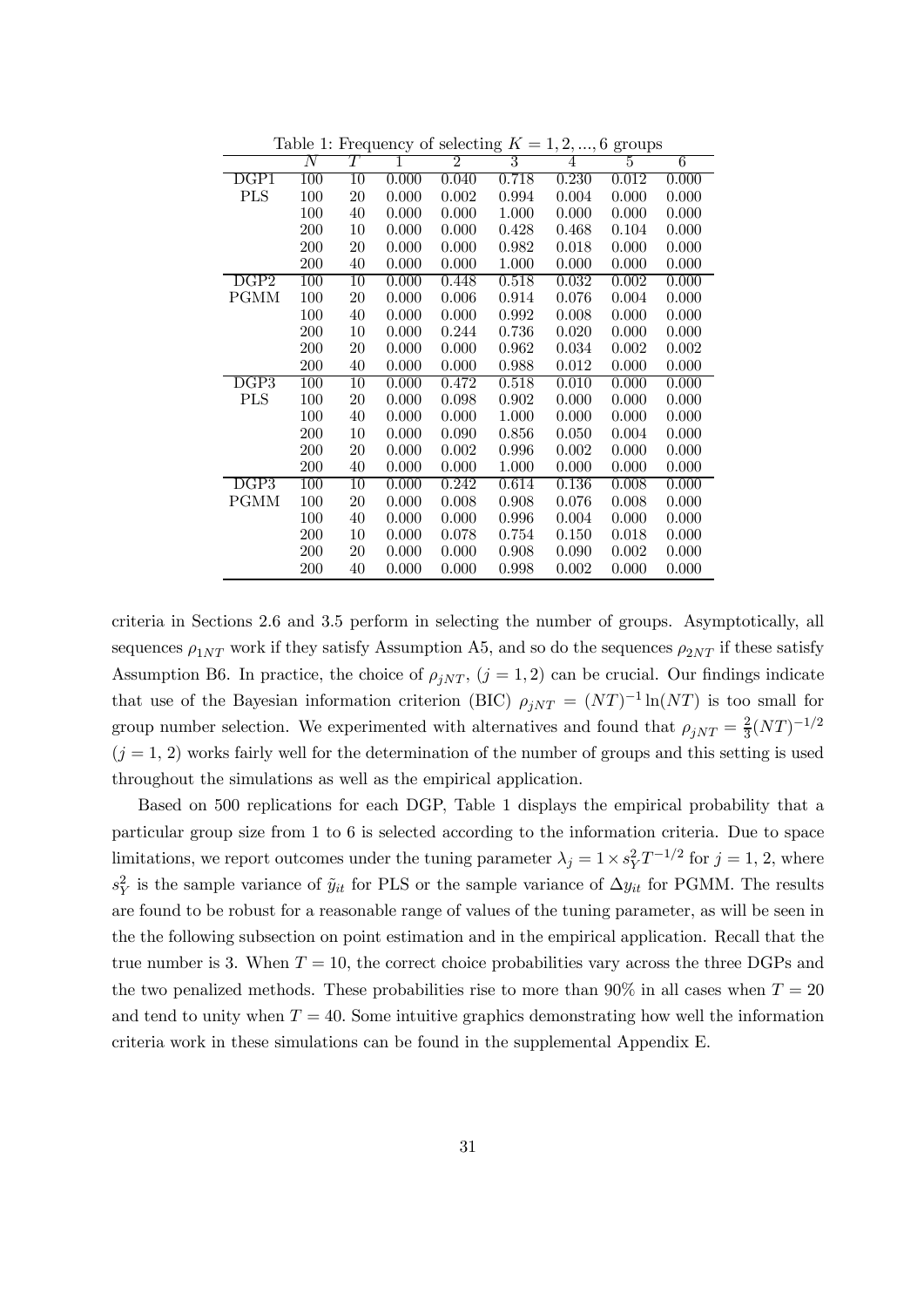|             | $C_{\lambda}$    |    | $\overline{0.2}$   |                    | 0.4       |                                                                | 0.8          |                    | $\overline{1.6}$ |                    |                                             | $\overline{3.2}$   |
|-------------|------------------|----|--------------------|--------------------|-----------|----------------------------------------------------------------|--------------|--------------------|------------------|--------------------|---------------------------------------------|--------------------|
|             | $\boldsymbol{N}$ | T  | $\bar{P}(\bar{E})$ | $\bar{P}(\hat{F})$ | (E)<br>P( | $\bar{P}(% \overline{P})=\bar{P}(\overline{P})$<br>$(\hat{F})$ | $\bar{P}(E)$ | $\bar{P}(\hat{F})$ | P(E)             | $\bar{P}(\hat{F})$ | $\langle \hat{E} \rangle$<br>$\overline{P}$ | $\bar{P}(\hat{F})$ |
| DGP1        | 100              | 10 | 0.1805             | 0.0901             | 0.1899    | 0.0954                                                         | 0.2236       | 0.1115             | 0.2777           | 0.1305             | 0.4216                                      | 0.1897             |
| <b>PLS</b>  | 100              | 20 | 0.0593             | 0.0289             | 0.0585    | 0.0292                                                         | 0.0576       | 0.0290             | 0.0805           | 0.0396             | 0.1304                                      | 0.0598             |
|             | 100              | 40 | 0.0103             | 0.0049             | 0.0098    | 0.0046                                                         | 0.0093       | 0.0045             | 0.0094           | 0.0048             | 0.0149                                      | 0.0070             |
|             | 200              | 10 | 0.1691             | 0.0848             | 0.1771    | 0.0894                                                         | 0.2097       | 0.1054             | 0.2766           | 0.1322             | 0.3976                                      | 0.1746             |
|             | 200              | 20 | 0.0586             | 0.0284             | 0.0556    | 0.0275                                                         | 0.0552       | 0.0277             | 0.0719           | 0.0362             | 0.1338                                      | 0.0613             |
|             | 200              | 40 | 0.0092             | 0.0044             | 0.0083    | 0.0040                                                         | 0.0081       | 0.0039             | 0.0078           | 0.0040             | 0.0141                                      | 0.0066             |
| DGP2        | 100              | 10 | 0.2082             | 0.0993             | 0.2001    | 0.0974                                                         | 0.2024       | 0.1004             | 0.2145           | 0.1076             | 0.2527                                      | 0.1274             |
| <b>PGMM</b> | 100              | 20 | 0.1027             | 0.0485             | 0.0958    | 0.0462                                                         | 0.0888       | 0.0437             | 0.0878           | 0.0440             | 0.0996                                      | 0.0504             |
|             | 100              | 40 | 0.0321             | 0.0152             | 0.0307    | 0.0147                                                         | 0.0266       | 0.0130             | 0.0230           | 0.0115             | 0.0227                                      | 0.0116             |
|             | 200              | 10 | 0.2037             | 0.0980             | 0.1982    | 0.0971                                                         | 0.1968       | 0.0984             | 0.2113           | 0.1071             | 0.2482                                      | 0.1257             |
|             | 200              | 20 | 0.1020             | 0.0483             | 0.0942    | 0.0456                                                         | 0.0872       | 0.0432             | 0.0841           | 0.0424             | 0.0942                                      | 0.0480             |
|             | 200              | 40 | 0.0332             | 0.0158             | 0.0299    | 0.0144                                                         | 0.0266       | 0.0130             | 0.0222           | 0.0111             | 0.0212                                      | 0.0109             |
| DGP3        | 100              | 10 | 0.2063             | 0.1038             | 0.1839    | 0.0908                                                         | 0.1913       | 0.0937             | 0.2305           | 0.1092             | 0.4058                                      | 0.1715             |
| <b>PLS</b>  | 100              | 20 | 0.1000             | 0.0501             | 0.0826    | 0.0404                                                         | 0.0750       | 0.0357             | 0.0800           | 0.0391             | 0.1968                                      | 0.0886             |
|             | 100              | 40 | 0.0277             | 0.0137             | 0.0222    | 0.0106                                                         | 0.0183       | 0.0085             | 0.0158           | 0.0072             | 0.0373                                      | 0.0177             |
|             | 200              | 10 | 0.2025             | 0.1026             | 0.1714    | 0.0853                                                         | 0.1709       | 0.0844             | 0.2079           | 0.0998             | 0.3539                                      | 0.1498             |
|             | 200              | 20 | 0.0983             | 0.0490             | 0.0794    | 0.0386                                                         | 0.0703       | 0.0333             | 0.0716           | 0.0347             | 0.1451                                      | 0.0657             |
|             | 200              | 40 | 0.0255             | 0.0126             | 0.0209    | 0.0100                                                         | 0.0173       | 0.0080             | 0.0151           | 0.0069             | 0.0220                                      | 0.0103             |
| DGP3        | 100              | 10 | 0.3173             | 0.1566             | 0.2991    | 0.1482                                                         | 0.2924       | 0.1437             | 0.3016           | 0.1471             | 0.3379                                      | 0.1650             |
| PGMM        | 100              | 20 | 0.1688             | 0.0833             | 0.1525    | 0.0753                                                         | 0.1405       | 0.0683             | 0.1335           | 0.0629             | 0.1422                                      | 0.0665             |
|             | 100              | 40 | 0.0729             | 0.0355             | 0.059     | 0.029                                                          | 0.0495       | 0.0239             | 0.0436           | 0.0203             | 0.0421                                      | 0.0189             |
|             | 200              | 10 | 0.3151             | 0.1557             | 0.2919    | 0.1449                                                         | 0.2789       | 0.1381             | 0.2876           | 0.1415             | 0.3243                                      | 0.1597             |
|             | 200              | 20 | 0.1714             | 0.0847             | 0.1503    | 0.0745                                                         | 0.1345       | 0.0655             | 0.1288           | 0.0609             | 0.1363                                      | 0.0638             |
|             | 200              | 40 | 0.0731             | 0.0356             | 0.0575    | 0.0284                                                         | 0.0486       | 0.0236             | 0.0426           | 0.0199             | 0.0406                                      | 0.0183             |
|             |                  |    |                    |                    |           |                                                                |              |                    |                  |                    |                                             |                    |

Table 2: Results of Classification

#### 4.4 Classification and Point Estimation

The results from the previous section show that the information criteria are useful when it is now known a priori how many groups exist in the panel. This section now focuses on classification and estimation performance under the true number of groups. Here the tuning parameter  $\lambda_j$  is set to be  $C_{\lambda_j} s_Y^2 T^{-1/2}$  for  $j = 1, 2$ , where  $C_{\lambda_j}$  is a sequence of geometrically increasing constants. Five values  $\{0.2, 0.4, 0.8, 1.6, 3.2\}$  are used for  $C_{\lambda} = C_{\lambda_i}$ .

Table 2 reports the classification results from 500 replications. As discussed in Remark 2, we classify all observations into the group whose  $\hat{\alpha}_k$  is the closest to  $\hat{\beta}_i$ . We summarize the pointwise classification error using averages over  $i = 1, \ldots, N$ , as there is no space to report results for each individual. The values reported in the table are the means of the average classification errors  $\bar{P}(\hat{E}) = \frac{1}{N} \sum_{i=1}^{N} \hat{P}(\hat{E}_{kNT,i})$  and  $\bar{P}(\hat{F}) = \frac{1}{N} \sum_{i=1}^{N} \hat{P}(\hat{F}_{kNT,i})$  where  $\hat{P}$  denotes the empirical mean over the replications.

Table 2 shows that the classification errors quickly shrink towards  $0$  as  $T$  increases. The results are not sensitive to the choice of the tuning parameter via  $C_{\lambda}$ . In particular, when  $T = 40$  the PLS classification errors  $\bar{P}(E)$  and  $\bar{P}(F)$  typically take on values 0.5–3%, and PGMM classification errors are also small. In DGP 3 PLS appears to be more accurate than PGMM.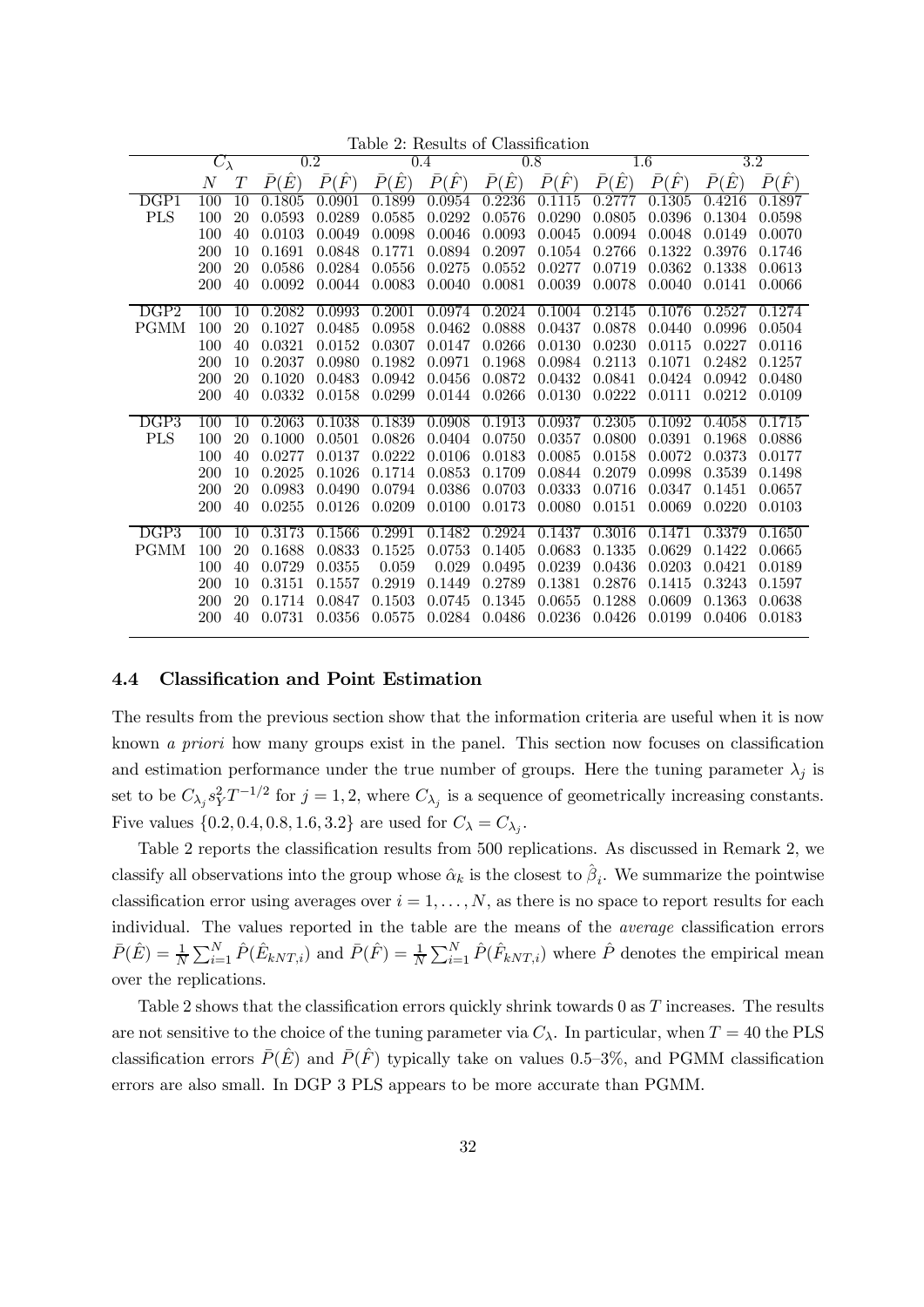|            |           | $C_{\lambda}$ |        | $0.2\,$     |             | 0.4         | $\iota, \iota$ | 0.8         |        | $1.6\,$     | 3.2         |             |
|------------|-----------|---------------|--------|-------------|-------------|-------------|----------------|-------------|--------|-------------|-------------|-------------|
| N          | T         |               | RMSE   | <b>Bias</b> | <b>RMSE</b> | <b>Bias</b> | <b>RMSE</b>    | <b>Bias</b> | RMSE   | <b>Bias</b> | <b>RMSE</b> | <b>Bias</b> |
| 100        | 10        | $C$ -Lasso    | 0.1010 | 0.0364      | 0.1116      | 0.0364      | 0.1303         | 0.0293      | 0.1780 | $-0.0150$   | 0.3206      | $-0.0968$   |
|            |           | Post-lasso    | 0.0907 | 0.0282      | 0.1035      | 0.0293      | 0.1274         | 0.0254      | 0.1788 | $-0.0162$   | 0.3216      | $-0.0984$   |
|            |           | Oracle        | 0.0583 | $-0.0033$   | 0.0583      | $-0.0033$   | 0.0583         | $-0.0033$   | 0.0583 | $-0.0033$   | 0.0583      | $-0.0033$   |
| 100        | 20        | C-Lasso       | 0.0590 | 0.0154      | 0.0560      | 0.0183      | 0.0507         | 0.0154      | 0.0690 | 0.0054      | 0.0856      | 0.0012      |
|            |           | Post-lasso    | 0.0450 | 0.0066      | 0.0467      | 0.0092      | 0.0470         | 0.0090      | 0.0687 | 0.0038      | 0.0846      | 0.0012      |
|            |           | Oracle        | 0.0399 | $-0.0021$   | 0.0399      | $-0.0021$   | 0.0399         | $-0.0021$   | 0.0399 | $-0.0021$   | 0.0399      | $-0.0021$   |
| 100        | 40        | C-Lasso       | 0.0347 | 0.0096      | 0.0348      | 0.0047      | 0.0305         | 0.0053      | 0.0301 | 0.0023      | 0.0347      | 0.0011      |
|            |           | Post-lasso    | 0.0292 | 0.0012      | 0.0293      | 0.0002      | 0.0291         | 0.0010      | 0.0290 | 0.0008      | 0.0337      | 0.0010      |
|            |           | Oracle        | 0.0281 | $-0.0010$   | 0.0281      | $-0.0010$   | 0.0281         | $-0.0010$   | 0.0281 | $-0.0010$   | 0.0281      | $-0.0010$   |
| <b>200</b> | 10        | $C$ -Lasso    | 0.0767 | 0.0312      | 0.0856      | 0.0319      | 0.1017         | 0.0256      | 0.1457 | $-0.0004$   | 0.3127      | $-0.0985$   |
|            |           | Post-lasso    | 0.0630 | 0.0225      | 0.0759      | 0.0237      | 0.0963         | 0.0210      | 0.1441 | $-0.0009$   | 0.3137      | $-0.1001$   |
|            |           | Oracle        | 0.0410 | 0.0019      | 0.0410      | 0.0019      | 0.0410         | 0.0019      | 0.0410 | 0.0019      | 0.0410      | 0.0019      |
| <b>200</b> | <b>20</b> | $C$ -Lasso    | 0.0491 | 0.0152      | 0.0424      | 0.0151      | 0.0366         | 0.0137      | 0.0501 | 0.0102      | 0.0930      | $-0.0032$   |
|            |           | Post-lasso    | 0.0320 | 0.0056      | 0.0327      | 0.0067      | 0.0329         | 0.0077      | 0.0473 | 0.0089      | 0.0916      | $-0.0031$   |
|            |           | Oracle        | 0.0280 | 0.0007      | 0.0280      | 0.0007      | 0.0280         | 0.0007      | 0.0280 | 0.0007      | 0.0280      | 0.0007      |
| <b>200</b> | 40        | C-Lasso       | 0.0276 | 0.0122      | 0.0259      | 0.0048      | 0.0222         | 0.0062      | 0.0210 | 0.0036      | 0.0233      | 0.0016      |
|            |           | Post-lasso    | 0.0204 | 0.0023      | 0.0203      | 0.0012      | 0.0202         | 0.0018      | 0.0204 | 0.0021      | 0.0222      | 0.0016      |
|            |           | Oracle        | 0.0193 | 0.0004      | 0.0193      | 0.0004      | 0.0193         | 0.0004      | 0.0193 | 0.0004      | 0.0193      | 0.0004      |
|            |           |               |        |             |             |             |                |             |        |             |             |             |

Table 3: Estimation of  $\beta_{i,1}$  in DGP 1 by PLS

We next discuss point estimation. Tables  $3-6$  show the root-mean-squared error (RMSE) and the bias of the estimates of the first element  $\beta_{i,1}$  in  $\beta_i$  in each model.<sup>9</sup> Since each DGP has three groups of different coefficients, the outcomes of the coefficient estimation are not directly comparable across groups. For brevity we weight the RMSEs and the biases by their proportion in the population. For example,  $RMSE(\hat{\beta}_1)$  is calculated as  $\frac{1}{N}\sum_{k=1}^{K_0} N_k RMSE(\hat{\alpha}_{k,1})$  with  $\hat{\alpha}_{k,1}$ being the first element in  $\hat{\alpha}_k$ , and so is the bias.

The findings in the tables reveal the following general pattern. First, the RMSEs and biases of the estimators shrink toward zero when  $T$  increases and  $N$  remains fixed. Second, post-Lasso generally outperforms C-Lasso. Third, bias correction works in the right direction. The finite-sample performance of the post-Lasso PLS is close to that of the oracle estimator, which demonstrates the practical relevance of the oracle property. The RMSE of post-Lasso generally remains the smallest in comparison with C-Lasso and bias-corrected C-Lasso in PGMM, in which the oracle property is missing. Based on these findings we recommend the post-Lasso estimator for practical use.

# 5 Empirical Application

Understanding the disparate savings behavior across countries is a longstanding research interest in development economics. Theoretical advances and empirical studies have accumulated over

<sup>&</sup>lt;sup>9</sup>Results for estimation of the other coefficients are available upon request.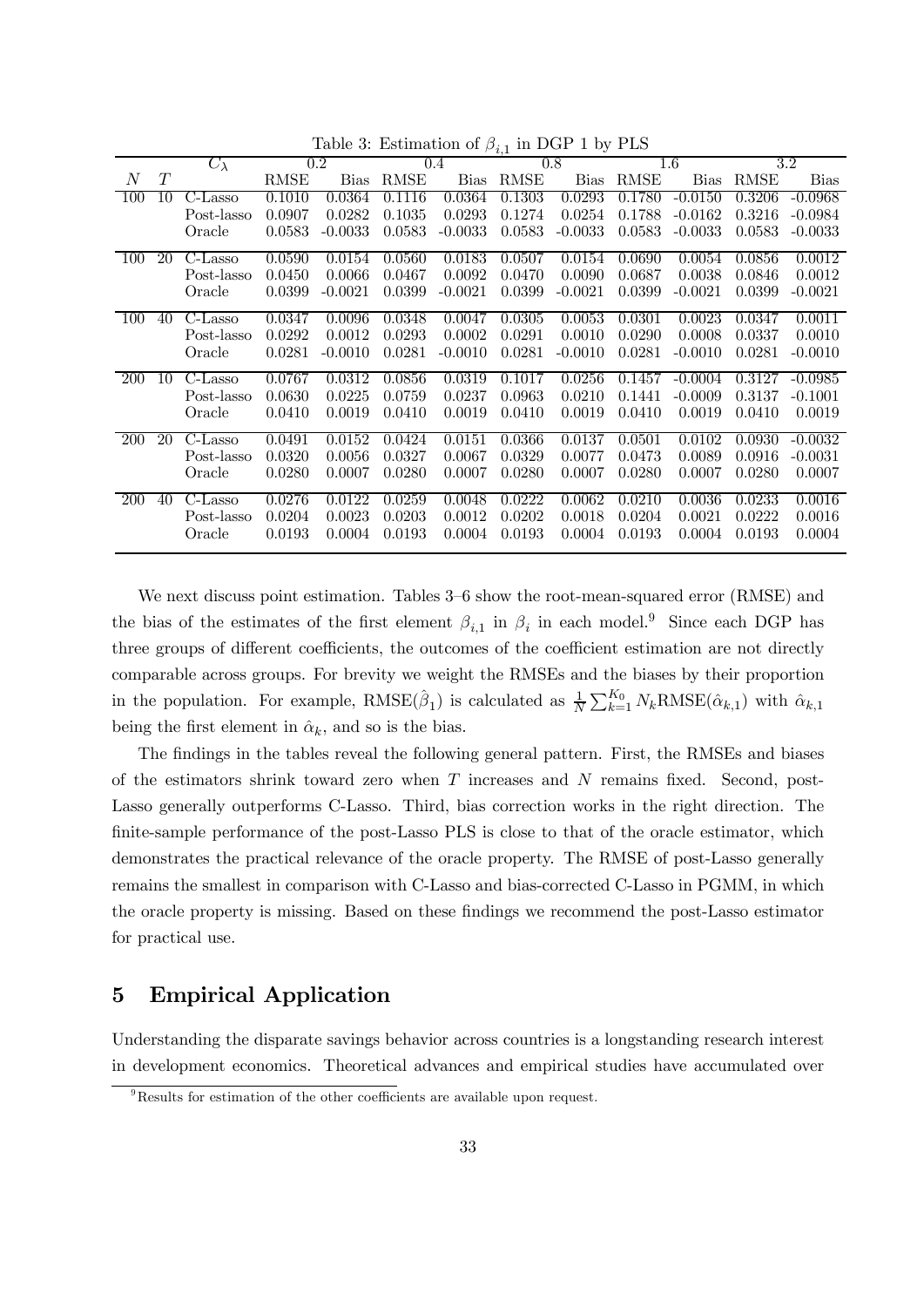|            |    | $C_{\lambda}$                |             | 0.2         | 0.4         |             | 0.8         |             | $1.6\,$     |             | $\overline{3.2}$ |             |
|------------|----|------------------------------|-------------|-------------|-------------|-------------|-------------|-------------|-------------|-------------|------------------|-------------|
| $\,N$      | T  |                              | <b>RMSE</b> | <b>Bias</b> | <b>RMSE</b> | <b>Bias</b> | <b>RMSE</b> | <b>Bias</b> | <b>RMSE</b> | <b>Bias</b> | <b>RMSE</b>      | <b>Bias</b> |
| 100        | 10 | $\overline{\text{C-L}}$ asso | 0.1906      | 0.1093      | 0.1907      | 0.1242      | 0.2018      | 0.1388      | 0.2096      | 0.1490      | 0.2220           | 0.1581      |
|            |    | Post-lasso                   | 0.1416      | 0.0152      | 0.1368      | 0.0251      | 0.1413      | 0.0325      | 0.1421      | 0.0381      | 0.1533           | 0.0443      |
|            |    | C-Lasso BC                   | 0.1603      | 0.0684      | 0.1586      | 0.0811      | 0.1679      | 0.0928      | 0.1737      | 0.1009      | 0.1858           | 0.1085      |
|            |    | Oracle                       | 0.0993      | $-0.0001$   | 0.0993      | $-0.0001$   | 0.0993      | $-0.0001$   | 0.0993      | $-0.0001$   | 0.0993           | $-0.0001$   |
| 100        | 20 | $\overline{C}$ -Lasso        | 0.1179      | 0.0560      | 0.1176      | 0.0683      | 0.1182      | 0.0799      | 0.1239      | 0.0898      | 0.1321           | 0.0985      |
|            |    | Post-lasso                   | 0.0838      | 0.0138      | 0.0815      | 0.0181      | 0.0810      | 0.0200      | 0.0826      | 0.0212      | 0.0871           | 0.0216      |
|            |    | C-Lasso BC                   | 0.0986      | 0.0374      | 0.0978      | 0.0464      | 0.0986      | 0.0539      | 0.1021      | 0.0600      | 0.1083           | 0.0652      |
|            |    | Oracle                       | 0.0680      | $-0.0004$   | 0.0680      | $-0.0004$   | 0.0680      | $-0.0004$   | 0.0680      | $-0.0004$   | 0.0680           | $-0.0004$   |
| <b>100</b> | 40 | $C$ -Lasso                   | 0.0712      | 0.0400      | 0.0754      | 0.0422      | 0.0761      | 0.0464      | 0.0753      | 0.0504      | 0.0772           | 0.0557      |
|            |    | Post-lasso                   | 0.0519      | 0.0136      | 0.0522      | 0.0129      | 0.0519      | 0.0122      | 0.0516      | 0.0112      | 0.0522           | 0.0108      |
|            |    | C-Lasso BC                   | 0.0614      | 0.0274      | 0.0632      | 0.0282      | 0.0637      | 0.0301      | 0.0634      | 0.0317      | 0.0645           | 0.0343      |
|            |    | Oracle                       | 0.0492      | 0.0007      | 0.0492      | 0.0007      | 0.0492      | 0.0007      | 0.0492      | 0.0007      | 0.0492           | 0.0007      |
| <b>200</b> | 10 | $C$ -Lasso                   | 0.1606      | 0.1139      | 0.1726      | 0.1285      | 0.1797      | 0.1424      | 0.1897      | 0.1525      | 0.1989           | 0.1585      |
|            |    | Post-lasso                   | 0.0963      | 0.0230      | 0.1034      | 0.0282      | 0.1063      | 0.0371      | 0.1117      | 0.0417      | 0.1201           | 0.0436      |
|            |    | C-Lasso BC                   | 0.1255      | 0.0739      | 0.1355      | 0.0843      | 0.1415      | 0.0961      | 0.1497      | 0.1038      | 0.1575           | 0.1078      |
|            |    | Oracle                       | 0.0687      | 0.0007      | 0.0687      | 0.0007      | 0.0687      | 0.0007      | 0.0687      | 0.0007      | 0.0687           | 0.0007      |
| <b>200</b> | 20 | C-Lasso                      | 0.0961      | 0.0588      | 0.1000      | 0.0708      | 0.1029      | 0.0820      | 0.1071      | 0.0902      | 0.1118           | 0.0949      |
|            |    | Post-lasso                   | 0.0572      | 0.0169      | 0.0581      | 0.0207      | 0.0578      | 0.0225      | 0.0582      | 0.0220      | 0.0601           | 0.0197      |
|            |    | C-Lasso BC                   | 0.0755      | 0.0410      | 0.0784      | 0.0495      | 0.0805      | 0.0566      | 0.0829      | 0.0610      | 0.0859           | 0.0628      |
|            |    | Oracle                       | 0.0501      | $-0.0007$   | 0.0501      | $-0.0007$   | 0.0501      | $-0.0007$   | 0.0501      | $-0.0007$   | 0.0501           | $-0.0007$   |
| <b>200</b> | 40 | $\overline{\text{C-Lasso}}$  | 0.0642      | 0.0386      | 0.0627      | 0.0411      | 0.0649      | 0.0443      | 0.0636      | 0.0486      | 0.0661           | 0.0539      |
|            |    | Post-lasso                   | 0.0411      | 0.0106      | 0.0377      | 0.0097      | 0.0374      | 0.0084      | 0.0370      | 0.0075      | 0.0373           | 0.0072      |
|            |    | C-Lasso BC                   | 0.0513      | 0.0250      | 0.0490      | 0.0258      | 0.0495      | 0.0269      | 0.0489      | 0.0286      | 0.0501           | 0.0313      |
|            |    | Oracle                       | 0.0346      | 0.0006      | 0.0346      | 0.0006      | 0.0346      | 0.0006      | 0.0346      | 0.0006      | 0.0346           | 0.0006      |
|            |    |                              |             |             |             |             |             |             |             |             |                  |             |

Table 4: Estimation of  $\beta_{i,1}$  in DGP 2 by PGMM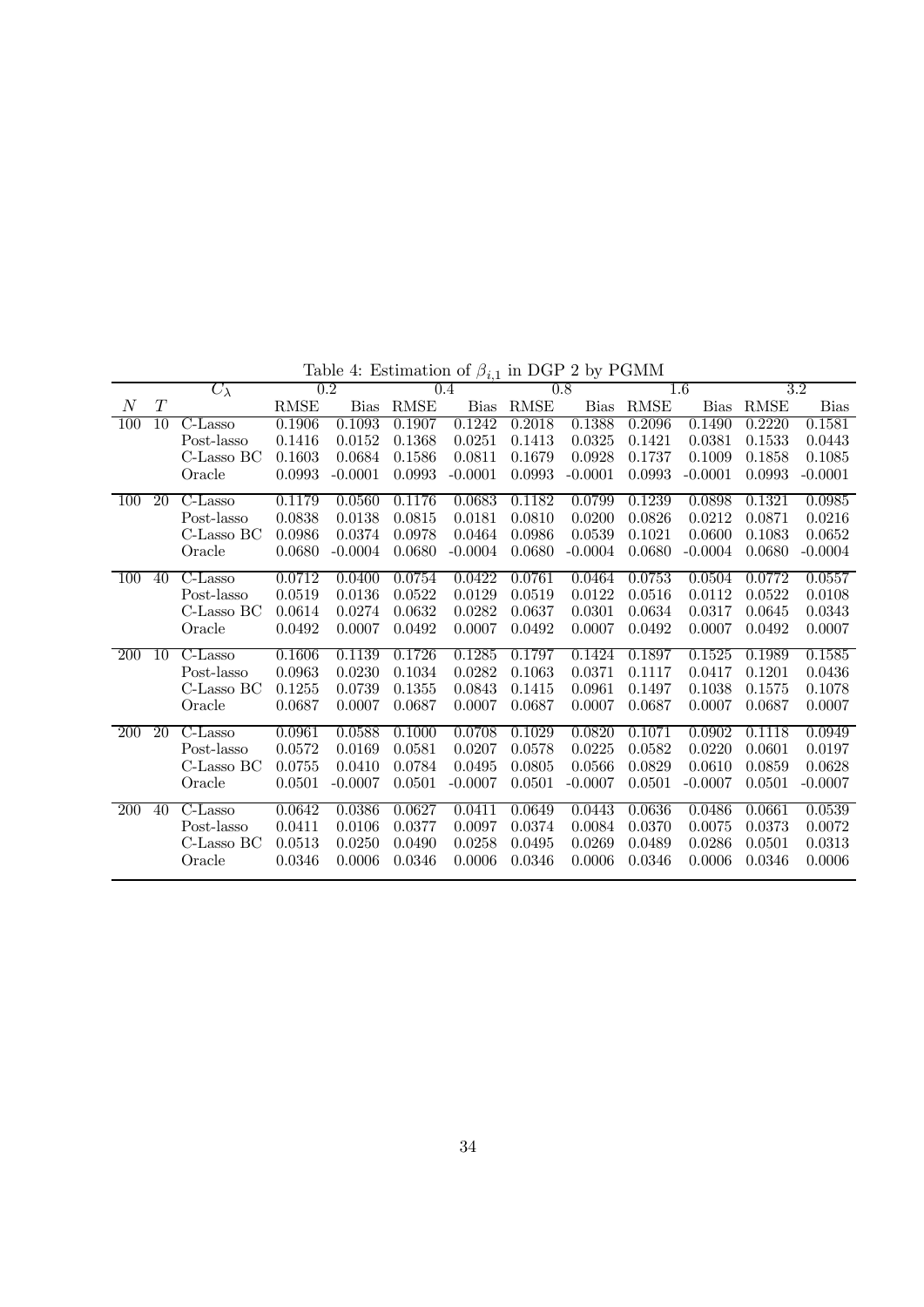|                  |               | $C_\lambda$                 | 0.2         |             | 0.8<br>0.4  |             |              | 1.6         |             |             | $\overline{3.2}$ |             |
|------------------|---------------|-----------------------------|-------------|-------------|-------------|-------------|--------------|-------------|-------------|-------------|------------------|-------------|
| $\,N$            | T             |                             | <b>RMSE</b> | <b>Bias</b> | <b>RMSE</b> | <b>Bias</b> | <b>RMSE</b>  | <b>Bias</b> | <b>RMSE</b> | <b>Bias</b> | <b>RMSE</b>      | <b>Bias</b> |
| 100              | 10            | $C$ -Lasso                  | 0.1331      | $-0.1216$   | 0.1264      | $-0.1143$   | 0.1189       | $-0.1028$   | 0.1120      | $-0.0858$   | 0.1557           | $-0.0561$   |
|                  |               | Post-lasso                  | 0.1011      | $-0.0863$   | 0.1041      | $-0.0897$   | 0.1059       | $-0.0866$   | 0.1077      | $-0.0784$   | 0.1573           | $-0.0560$   |
|                  |               | C-Lasso BC                  | 0.1220      | $-0.1088$   | 0.1157      | $-0.1022$   | 0.1088       | $-0.0909$   | 0.1033      | $-0.0740$   | 0.1532           | $-0.0443$   |
|                  |               | Post-Lasso BC               | 0.0922      | $-0.0745$   | 0.0949      | $-0.0782$   | 0.0971       | $-0.0751$   | 0.0998      | $-0.0667$   | 0.1548           | $-0.0441$   |
|                  |               | Oracle                      | 0.0928      | $-0.0855$   | 0.0928      | $-0.0855$   | 0.0928       | $-0.0855$   | 0.0928      | $-0.0855$   | 0.0928           | $-0.0855$   |
| 100              | 20            | $\overline{C}$ -Lasso       | 0.0782      | $-0.0711$   | 0.0740      | $-0.0670$   | 0.0671       | $-0.0603$   | 0.0580      | $-0.0505$   | 0.0711           | $-0.0254$   |
|                  |               | Post-lasso                  | 0.0539      | $-0.0431$   | 0.0558      | $-0.0471$   | 0.0558       | $-0.0482$   | 0.0529      | $-0.0444$   | 0.0713           | $-0.0233$   |
|                  |               | C-Lasso BC                  | 0.0723      | $-0.0643$   | 0.0682      | $-0.0605$   | 0.0614       | $-0.0540$   | 0.0527      | $-0.0443$   | 0.0691           | $-0.0191$   |
|                  |               | Post-Lasso BC               | 0.0494      | $-0.0368$   | 0.0508      | $-0.0410$   | 0.0507       | $-0.0421$   | 0.0479      | $-0.0382$   | 0.0694           | $-0.0170$   |
|                  |               | Oracle                      | 0.0527      | $-0.0469$   | 0.0527      | $-0.0469$   | 0.0527       | $-0.0469$   | 0.0527      | $-0.0469$   | 0.0527           | $-0.0469$   |
| <b>100</b>       | 40            | C-Lasso                     | 0.0428      | $-0.0372$   | 0.0405      | $-0.0351$   | 0.0363       | $-0.0310$   | 0.0321      | $-0.0270$   | 0.0315           | $-0.0213$   |
|                  |               | Post-lasso                  | 0.0289      | $-0.0224$   | 0.0295      | $-0.0236$   | 0.0297       | $-0.0241$   | 0.0293      | $-0.0238$   | 0.0313           | $-0.0204$   |
|                  |               | C-Lasso BC                  | 0.0401      | $-0.0339$   | 0.0378      | $-0.0319$   | 0.0336       | $-0.0279$   | 0.0295      | $-0.0239$   | 0.0294           | $-0.0182$   |
|                  |               | Post-Lasso BC               | 0.0266      | $-0.0193$   | 0.0272      | $-0.0206$   | 0.0273       | $-0.0210$   | 0.0269      | $-0.0207$   | 0.0294           | $-0.0173$   |
|                  |               | Oracle                      | 0.0285      | $-0.0236$   | 0.0285      | $-0.0236$   | 0.0285       | $-0.0236$   | 0.0285      | $-0.0236$   | 0.0285           | $-0.0236$   |
| <b>200</b>       | 10            | C-Lasso                     | 0.1297      | $-0.1235$   | 0.1218      | $-0.1154$   | 0.1113       | $-0.1040$   | 0.0976      | $-0.0855$   | 0.1241           | $-0.0532$   |
|                  |               | Post-lasso                  | 0.0941      | $-0.0859$   | 0.0971      | $-0.0900$   | 0.0952       | $-0.0865$   | 0.0899      | $-0.0761$   | 0.1244           | $-0.0520$   |
|                  |               | C-Lasso BC                  | 0.1180      | $-0.1106$   | 0.1105      | $-0.1032$   | 0.1004       | $-0.0921$   | 0.0874      | $-0.0736$   | 0.1201           | $-0.0412$   |
|                  |               | Post-Lasso BC               | 0.0847      | $-0.0741$   | 0.0872      | $-0.0785$   | 0.0854       | $-0.0751$   | 0.0807      | $-0.0644$   | 0.1206           | $-0.0400$   |
|                  |               | Oracle                      | 0.0898      | $-0.0859$   | 0.0898      | $-0.0859$   | 0.0898       | $-0.0859$   | 0.0898      | $-0.0859$   | 0.0898           | $-0.0859$   |
| <b>200</b>       | <sup>20</sup> | $\overline{\text{C-Lasso}}$ | 0.0748      | $-0.0703$   | 0.0705      | $-0.0661$   | 0.0634       | $-0.0595$   | 0.0541      | $-0.0501$   | 0.0540           | $-0.0331$   |
|                  |               | Post-lasso                  | 0.0491      | $-0.0418$   | 0.0512      | $-0.0462$   | 0.0517       | $-0.0474$   | 0.0484      | $-0.0441$   | 0.0538           | $-0.0312$   |
|                  |               | C-Lasso BC                  | 0.0687      | $-0.0636$   | 0.0645      | $-0.0596$   | 0.0575       | $-0.0532$   | 0.0484      | $-0.0439$   | 0.0507           | $-0.0268$   |
|                  |               | Post-Lasso BC               | 0.0444      | $-0.0356$   | 0.0460      | $-0.0400$   | 0.0463       | $-0.0413$   | 0.0430      | $-0.0379$   | 0.0507           | $-0.0249$   |
|                  |               | Oracle                      | 0.0492      | $-0.0460$   | 0.0492      | $-0.0460$   | $\,0.0492\,$ | $-0.0460$   | 0.0492      | $-0.0460$   | 0.0492           | $-0.0460$   |
| $\overline{200}$ | 40            | $C$ -Lasso                  | 0.0399      | $-0.0364$   | 0.0377      | $-0.0346$   | 0.0335       | $-0.0305$   | 0.0295      | $-0.0265$   | 0.0267           | $-0.0221$   |
|                  |               | Post-lasso                  | 0.0259      | $-0.0216$   | 0.0266      | $-0.0230$   | 0.0268       | $-0.0234$   | 0.0266      | $-0.0233$   | 0.0264           | $-0.0212$   |
|                  |               | C-Lasso BC                  | 0.0370      | $-0.0332$   | 0.0348      | $-0.0314$   | 0.0307       | $-0.0274$   | 0.0267      | $-0.0234$   | 0.0243           | $-0.0190$   |
|                  |               | Post-Lasso BC               | 0.0234      | $-0.0185$   | 0.0241      | $-0.0199$   | 0.0242       | $-0.0203$   | 0.0240      | $-0.0202$   | 0.0240           | $-0.0181$   |
|                  |               | Oracle                      | 0.0261      | $-0.0231$   | 0.0261      | $-0.0231$   | 0.0261       | $-0.0231$   | 0.0261      | $-0.0231$   | 0.0261           | $-0.0231$   |
|                  |               |                             |             |             |             |             |              |             |             |             |                  |             |

Table 5: Estimation of  $\beta_{i,1}$  in DGP 3 by PLS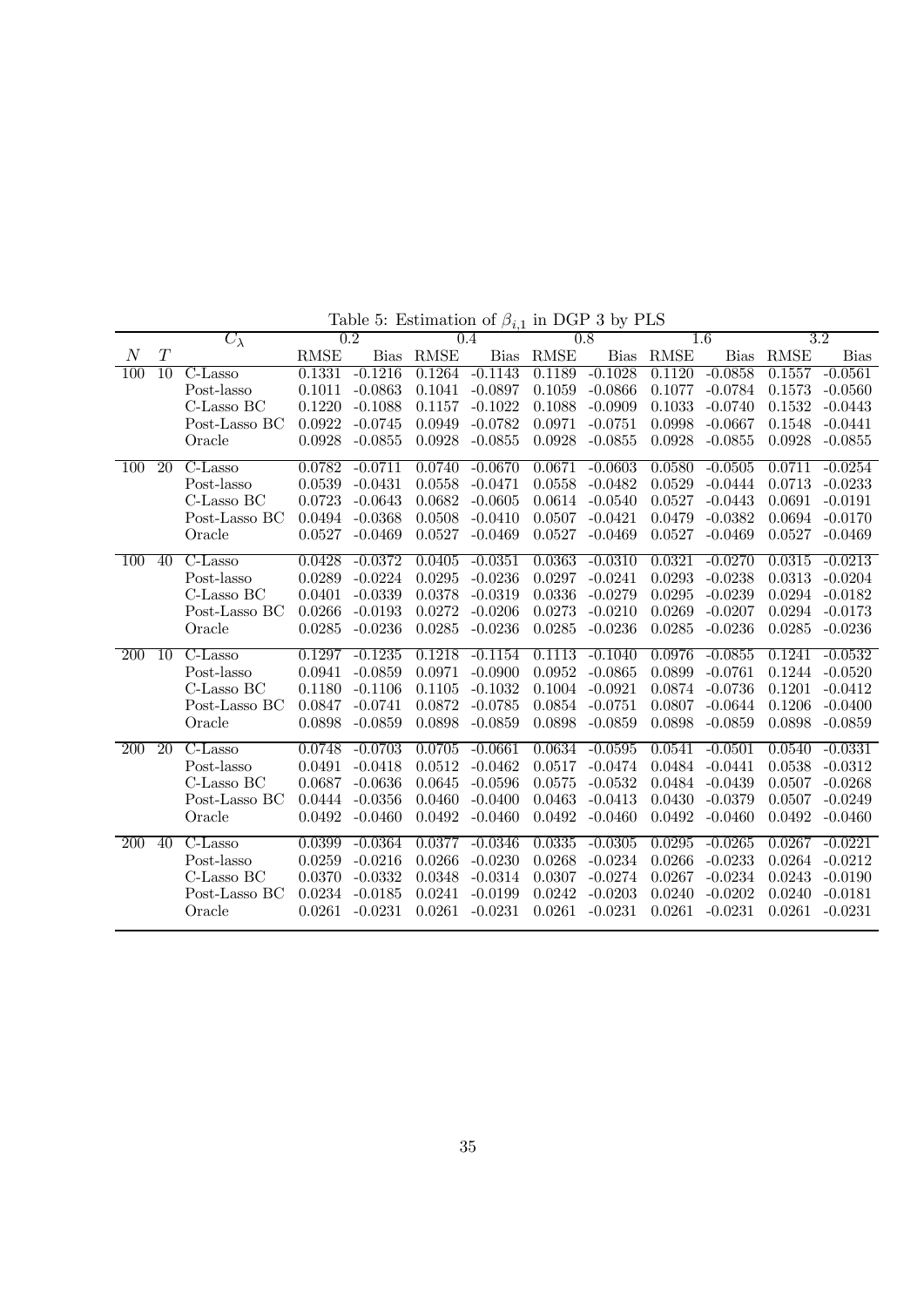|                  |                 | $C_{\lambda}$ | 0.2         |             | $\mathbf{v}$ , $\mathbf{r}$<br>0.4 |             | 0.8         |             | 1.6         |             | $\overline{3.2}$ |             |
|------------------|-----------------|---------------|-------------|-------------|------------------------------------|-------------|-------------|-------------|-------------|-------------|------------------|-------------|
| $\overline{N}$   | T               |               | <b>RMSE</b> | <b>Bias</b> | <b>RMSE</b>                        | <b>Bias</b> | <b>RMSE</b> | <b>Bias</b> | <b>RMSE</b> | <b>Bias</b> | RMSE             | <b>Bias</b> |
| 100              | $\overline{10}$ | $C$ -Lasso    | 0.1823      | $-0.1065$   | 0.1892                             | $-0.1241$   | 0.1980      | $-0.1417$   | 0.2090      | $-0.1627$   | 0.2271           | $-0.1817$   |
|                  |                 | Post-lasso    | 0.1304      | $-0.0352$   | 0.1231                             | $-0.0331$   | 0.1161      | $-0.0311$   | 0.1137      | $-0.0352$   | 0.1202           | $-0.0427$   |
|                  |                 | C-Lasso BC    | 0.1494      | $-0.0698$   | 0.1509                             | $-0.0800$   | 0.1516      | $-0.0897$   | 0.1572      | $-0.1047$   | 0.1729           | $-0.1206$   |
|                  |                 | Oracle        | 0.0664      | $-0.0013$   | 0.0664                             | $-0.0013$   | 0.0664      | $-0.0013$   | 0.0664      | $-0.0013$   | 0.0664           | $-0.0013$   |
| 100              | 20              | $C$ -Lasso    | 0.0808      | $-0.0319$   | 0.0858                             | $-0.0478$   | 0.0974      | $-0.0687$   | 0.1114      | $-0.0888$   | 0.1247           | $-0.1035$   |
|                  |                 | Post-lasso    | 0.0584      | $-0.0010$   | 0.0565                             | $-0.0031$   | 0.0546      | $-0.0068$   | 0.0538      | $-0.0109$   | 0.0554           | $-0.0138$   |
|                  |                 | C-Lasso BC    | 0.0678      | $-0.0175$   | 0.0690                             | $-0.0275$   | 0.0739      | $-0.0411$   | 0.0814      | $-0.0548$   | 0.0904           | $-0.0648$   |
|                  |                 | Oracle        | 0.0399      | $-0.0027$   | 0.0399                             | $-0.0027$   | 0.0399      | $-0.0027$   | 0.0399      | $-0.0027$   | 0.0399           | $-0.0027$   |
| <b>100</b>       | 40              | $C$ -Lasso    | 0.0442      | $-0.0126$   | 0.0447                             | $-0.0198$   | 0.0519      | $-0.0329$   | 0.0646      | $-0.0491$   | 0.0742           | $-0.0606$   |
|                  |                 | Post-lasso    | 0.0356      | 0.0025      | 0.0334                             | 0.0006      | 0.0327      | $-0.0018$   | 0.0325      | $-0.0037$   | 0.0320           | $-0.0046$   |
|                  |                 | C-Lasso BC    | 0.0395      | $-0.0047$   | 0.0384                             | $-0.0094$   | 0.0406      | $-0.0173$   | 0.0459      | $-0.0268$   | 0.0507           | $-0.0333$   |
|                  |                 | Oracle        | 0.0274      | $-0.0011$   | 0.0274                             | $-0.0011$   | 0.0274      | $-0.0011$   | 0.0274      | $-0.0011$   | 0.0274           | $-0.0011$   |
| <b>200</b>       | 10              | $C$ -Lasso    | 0.1666      | $-0.0979$   | 0.1711                             | $-0.1168$   | 0.1788      | $-0.1386$   | 0.1916      | $-0.1582$   | 0.2059           | $-0.1783$   |
|                  |                 | Post-lasso    | 0.1062      | $-0.0297$   | 0.0972                             | $-0.0275$   | 0.0912      | $-0.0276$   | 0.0909      | $-0.0312$   | 0.0915           | $-0.0380$   |
|                  |                 | C-Lasso BC    | 0.1324      | $-0.0640$   | 0.1305                             | $-0.0743$   | 0.1327      | $-0.0879$   | 0.1408      | $-0.1018$   | 0.1497           | $-0.1171$   |
|                  |                 | Oracle        | 0.0476      | $-0.0009$   | 0.0476                             | $-0.0009$   | 0.0476      | $-0.0009$   | 0.0476      | $-0.0009$   | 0.0476           | $-0.0009$   |
| <b>200</b>       | <b>20</b>       | $C$ -Lasso    | 0.0764      | $-0.0326$   | 0.0800                             | $-0.0487$   | 0.0910      | $-0.0700$   | 0.1056      | $-0.0903$   | 0.1167           | $-0.1039$   |
|                  |                 | Post-lasso    | 0.0463      | $-0.0021$   | 0.0417                             | $-0.0037$   | 0.0408      | $-0.0075$   | 0.0401      | $-0.0116$   | 0.0401           | $-0.0143$   |
|                  |                 | C-Lasso BC    | 0.0612      | $-0.0191$   | 0.0603                             | $-0.0289$   | 0.0657      | $-0.0428$   | 0.0737      | $-0.0564$   | 0.0809           | $-0.0657$   |
|                  |                 | Oracle        | 0.0287      | $-0.0010$   | 0.0287                             | $-0.0010$   | 0.0287      | $-0.0010$   | 0.0287      | $-0.0010$   | 0.0287           | $-0.0010$   |
| $\overline{200}$ | 40              | $C$ -Lasso    | 0.0395      | $-0.0138$   | 0.0395                             | $-0.0214$   | 0.0466      | $-0.0348$   | 0.0591      | $-0.0511$   | 0.0689           | $-0.0621$   |
|                  |                 | Post-lasso    | 0.0269      | 0.0011      | 0.0235                             | $-0.0007$   | 0.0233      | $-0.0028$   | 0.0231      | $-0.0049$   | 0.0227           | $-0.0055$   |
|                  |                 | C-Lasso BC    | 0.0320      | $-0.0066$   | 0.0304                             | $-0.0114$   | 0.0333      | $-0.0194$   | 0.0392      | $-0.0289$   | 0.0441           | $-0.0349$   |
|                  |                 | Oracle        | 0.0192      | $-0.0010$   | 0.0192                             | $-0.0010$   | 0.0192      | $-0.0010$   | 0.0192      | $-0.0010$   | 0.0192           | $-0.0010$   |
|                  |                 |               |             |             |                                    |             |             |             |             |             |                  |             |

Table 6: Estimation of  $\beta_{i,1}$  in DGP 3 by PGMM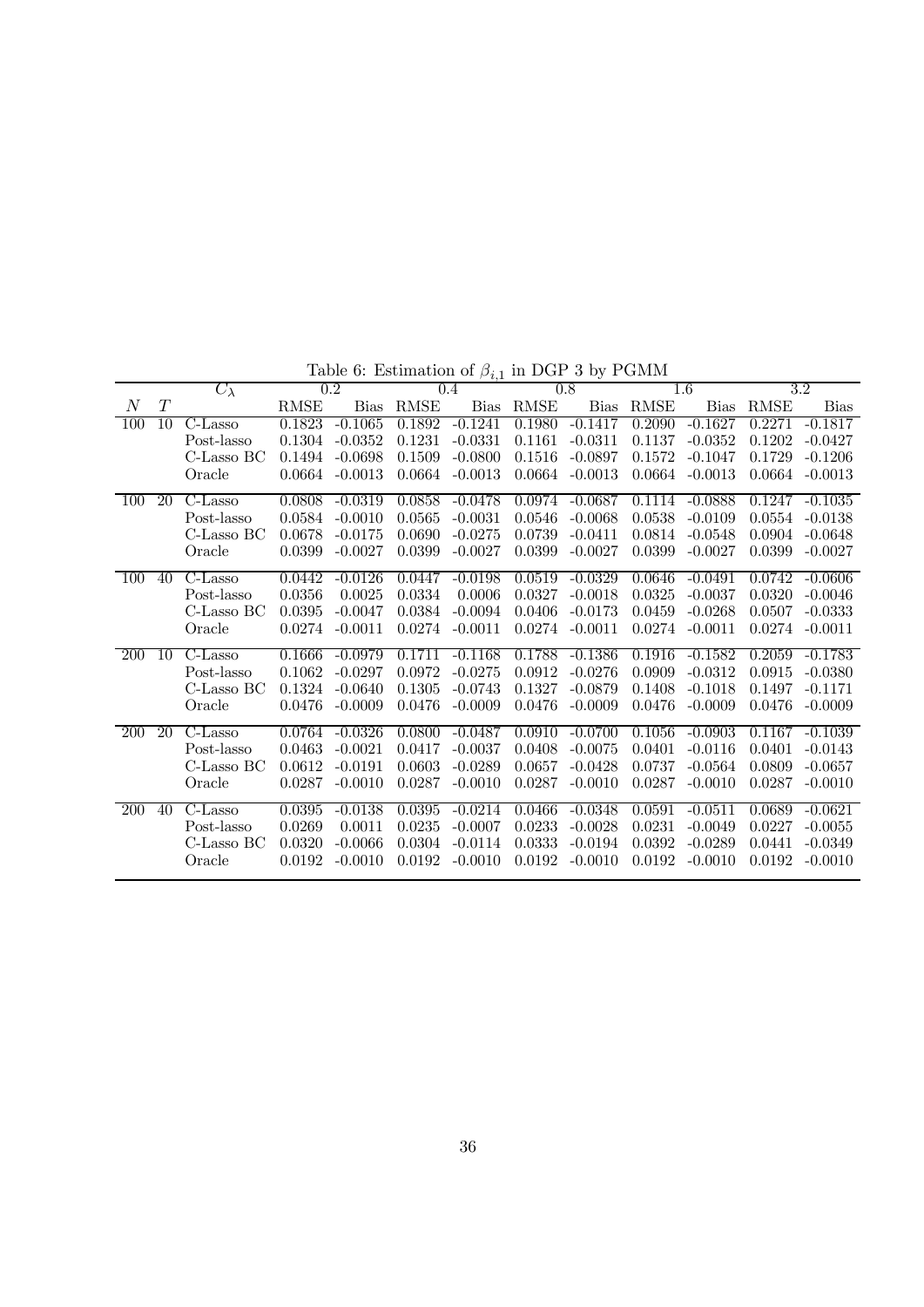Table 7: Summary statistics for the savings data set

|                            | mean   | median | s.e.         | mın       | max     |
|----------------------------|--------|--------|--------------|-----------|---------|
| Savings rate               | 22.099 | 20.790 | 8.833        | $-3.207$  | 53.434  |
| Inflation rate             | 7.724  |        | 4.853 15.342 | $-3.846$  | 293.679 |
| Real interest rate         | 7.422  | 5.927  | 10.062       | $-63.761$ | 93.915  |
| Per capita GDP growth rate | 2.855  | 2.971  | 3.865        | -17.545   | 14.060  |

many years; see Feldstein (1980), Deaton (1990), Edwards (1996) Bosworth, Collins, and Reinhart (1999), Rodrik (2000), and Li, Zhang, and Zhang (2007), among many others. Empirical research in this area typically employs standard panel data methods to handle heterogeneity or relies on prior information to categorize countries into groups. Classification criteria vary from geographic locations to the notion of developed countries versus developing countries (Loayza, Schmidt-Hebbel and Servén, 2000). This section applies the methodology developed in the present paper to revisit this empirical problem.

### 5.1 Model and Data

Following Edwards (1996), we consider the following simple regression model

$$
S_{it} = \beta_{1i} S_{i,t-1} + \beta_{2i} I_{it} + \beta_{3i} R_{it} + \beta_{4i} G_{it} + \mu_i + u_{it},
$$
\n(5.1)

where  $S_{it}$  is the ratio of savings to GDP,  $I_{it}$  is the CPI-based inflation rate,  $R_{it}$  is the real interest rate,  $G_{it}$  is the per capita GDP growth rate,  $\mu_i$  is a fixed effect, and  $u_{it}$  is an idiosyncratic error term. Inflation characterizes the degree of the macroeconomic stability and the real interest rate reflects the price of money. The relationship between the savings rate and GDP growth rate is well documented, with the latter being found to Granger-cause the former (Carroll and Weil, 1994). A lagged dependent variable is added to the specification to capture persistence of the savings rate.

Data are obtained from the widely used World Development Indicators, a comprehensive dataset compiled by the World Bank.<sup>10</sup> We extract all countries for which there is complete information for all the variables in (5.1). For many countries the time series of real interest rates are often short in comparison with the other variables. Using the time span 1995—2010, we were able to construct a balanced panel of 57 countries, each consisting of 15 time series observations. After removing one outlier,<sup>11</sup> in Table 7 we report the basic descriptive statistics for the remaining 56 countries. As is apparent, there is substantial heterogeneity across countries in all these major macroeconomic indicators. Finding supporting evidence of within group homogeneity is therefore particularly important in supporting the use of panel data pooling techniques.

 $^{10}\mathrm{See}$ http://data.worldbank.org/data-catalog/world-development-indicators.

<sup>&</sup>lt;sup>11</sup> Bulgaria's 1997 economic collapse produced hyperinflation in the CPI that significantly pulls up the overall mean and the standard deviation. We therefore removed Bulgaria as an outlier from the sample.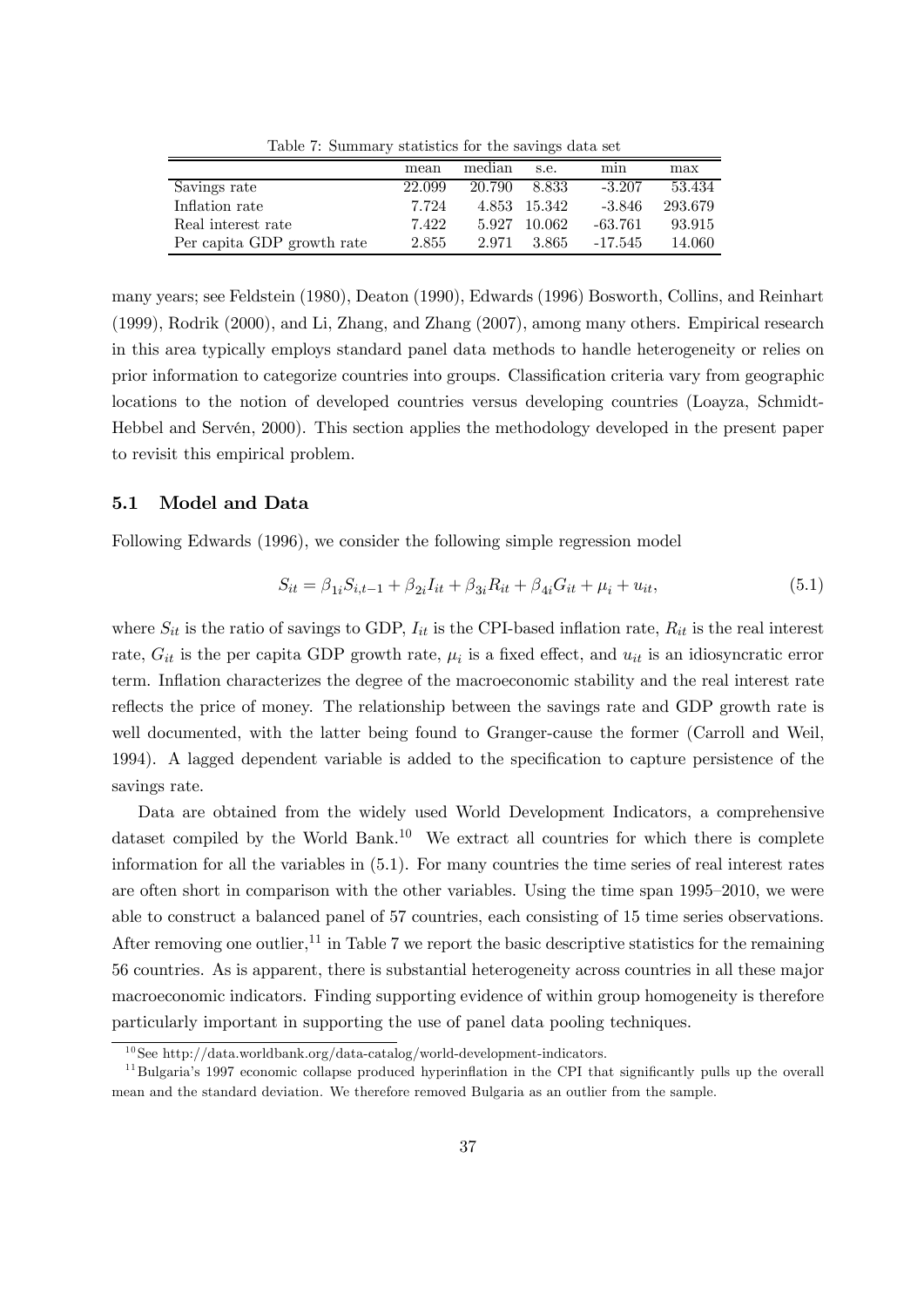

Figure 1: Information criterion as a function of the number of groups under different tuning parameters

Unlike standard FE estimation, the coefficients estimated by PLS as in (2.4) are scale-invariant to neither the dependent variable nor the explanatory variables, due to the presence of the penalty term. For this real data problem, we therefore normalized the data and modified the penalty to enforce scale-invariance. First, after demeaning we standardize each explanatory variable, dividing by the within-country standard deviation so that the standard deviation is unity for each transformed explanatory variable in each country. The transformation makes the coefficients comparable: they can be interpreted as the ceteris paribus effect of a one-standard-deviation change of that explanatory variable on the dependent variable. Second, we modify (2.4) to be

$$
Q_{1,NT}(\boldsymbol{\beta}) + \frac{\lambda_1}{N} \sum_{i=1}^{N} (\hat{\sigma}_i)^{2-K_0} \Pi_{k=1}^{K_0} \|\beta_i - \alpha_k\|.
$$
 (5.2)

where  $\hat{\sigma}_i = \left(T^{-1}\sum_{t=1}^T \hat{y}_{it}^2\right)^{1/2}$ . The estimate from the above criterion function is scale-invariant to the dependent variable. It is easy to show that the asymptotic theory established earlier continues to hold under these modifications.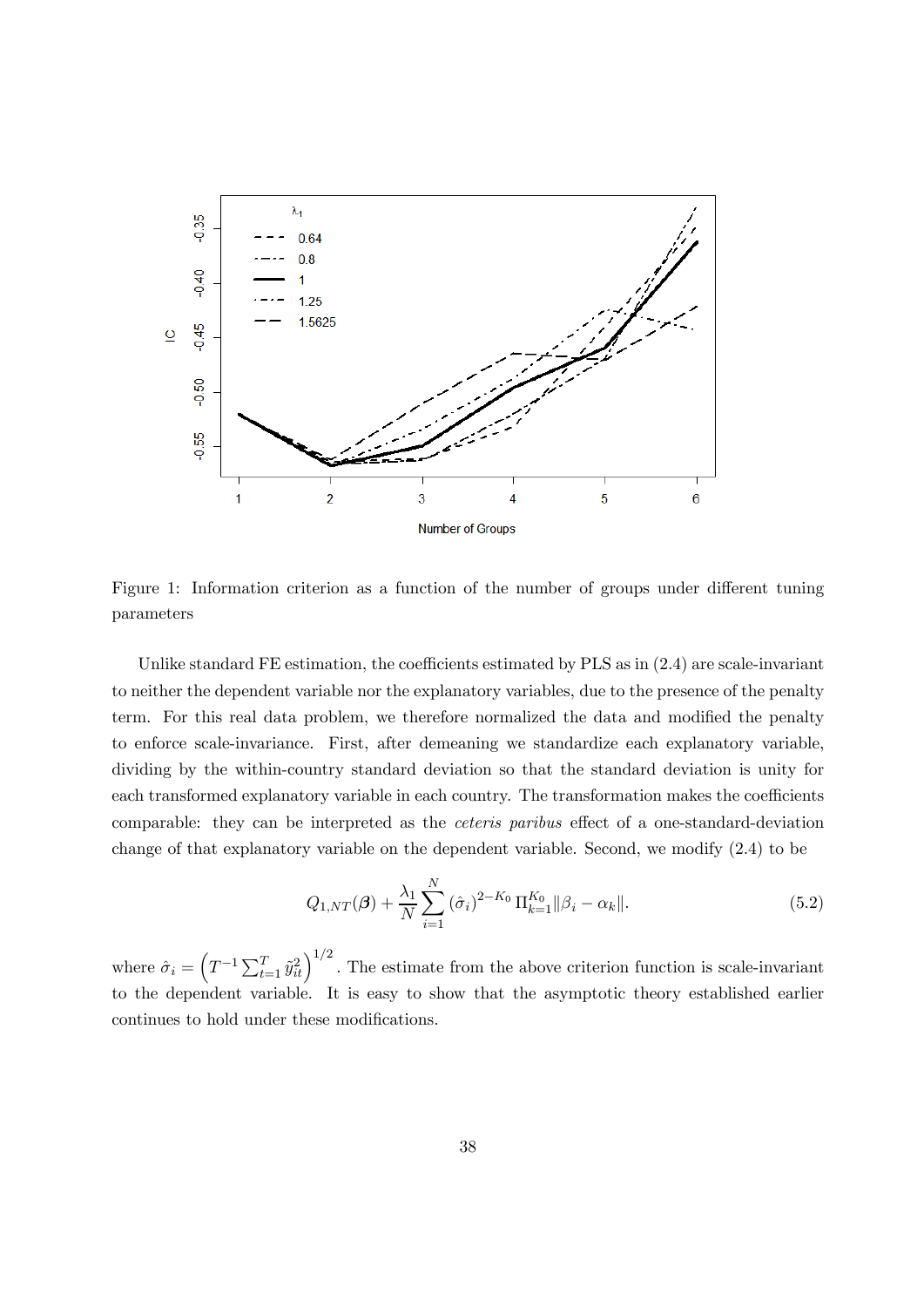| Slope coefficients | Common      |             | Group 1     | Group 2     |             |  |
|--------------------|-------------|-------------|-------------|-------------|-------------|--|
|                    | FE          | C-Lasso     | post-Lasso  | C-Lasso     | post-Lasso  |  |
| $\beta_1$          | $0.6203***$ | $0.5746***$ | $0.5652***$ | $0.5715***$ | $0.5813***$ |  |
|                    | (0.1330)    | (0.1059)    | (0.1080)    | (0.1090)    | (0.1051)    |  |
| $\beta_2$          | 0.0303      | $-0.1166**$ | $-0.1392**$ | $0.2437***$ | $0.2874***$ |  |
|                    | (0.0484)    | (0.0541)    | (0.0517)    | (0.0553)    | (0.0545)    |  |
| $\beta_3$          | 0.0068      | $-0.1039**$ | $-0.0832*$  | $0.1182**$  | $0.1398***$ |  |
|                    | (0.0432)    | (0.0491)    | (0.0492)    | (0.0459)    | (0.0444)    |  |
| $\beta_4$          | $0.1880***$ | $0.2834***$ | $0.2685***$ | 0.0767      | $0.0898*$   |  |
|                    | (0.0450)    | (0.0479)    | (0.0459)    | (0.0477)    | (0.0465)    |  |

Table 8: Estimation results

Note: \*\*\*  $1\%$  significant; \*\*  $5\%$  significant; \*  $10\%$  significant.

### 5.2 Estimation

Following the practice in Section 5.3 we set  $\rho_{1NT} = \frac{2}{3}(NT)^{-1/2}$  and  $c_{\lambda_1} = 1$  in the tuning parameter  $\lambda_1 = c_{\lambda_1} T^{-1/2}$  in (5.2). We also tried other settings ( $c_{\lambda_1} = 0.64, 0.8, 1.25,$  and 1.5625) to examine sensitivity of the results to this scaling parameter. Figure 1 plots the information criterion as a function of the number of groups under these tuning parameters. The information criterion suggests two groups for all the tuning parameters under investigation, and it achieves the minimal value when  $c_{\lambda_1} = 1$ . Based on this choice of tuning parameter, the members in each group are:

- Group 1 (36 countries): Armenia, Australia, Bangladesh, Bolivia, Botswana, Cape Verde, China, Costa Rica, Czech, Guatemala, Honduras, Hungary, Indonesia, Israel, Italy, Japan, Jordan, Latvia, Malawi, Malaysia, Mauritius, Mexico, Mongolia, Panama, Paraguay, Philippines, Romania, Russian, South Africa, Sri Lanka, Switzerland, Syrian, Thailand, Uganda, Ukraine, United Kingdom;
- Group 2 (20 countries): Bahamas, Belarus, Canada, Dominican, Egypt, Guyana, Iceland, India, Kenya, South Korea, Lithuania, Malta, Netherlands, Papua New Guinea, Peru, Singapore, Swaziland, Tanzania, United States, Uruguay.

Here the data determine the group identities. Interestingly, some geographic features are still salient. For example, we observe the dominance of Asian countries in Group 1. Group 1 accommodates 13 Asian countries whereas Group 2 contains only 3. Except South Korea and the city state Singapore, Group 1 includes all Eastern Asian and Southeastern Asian countries in our sample (China, Japan, Indonesia, Malaysia, Philippines, and Thailand).

Table 8 reports the results for the PLS-based C-Lasso and post-Lasso estimation, in comparison with those for the single-group FE estimation. The estimates are bias-corrected and the standard errors (in parentheses) are calculated based on the asymptotic variance-covariance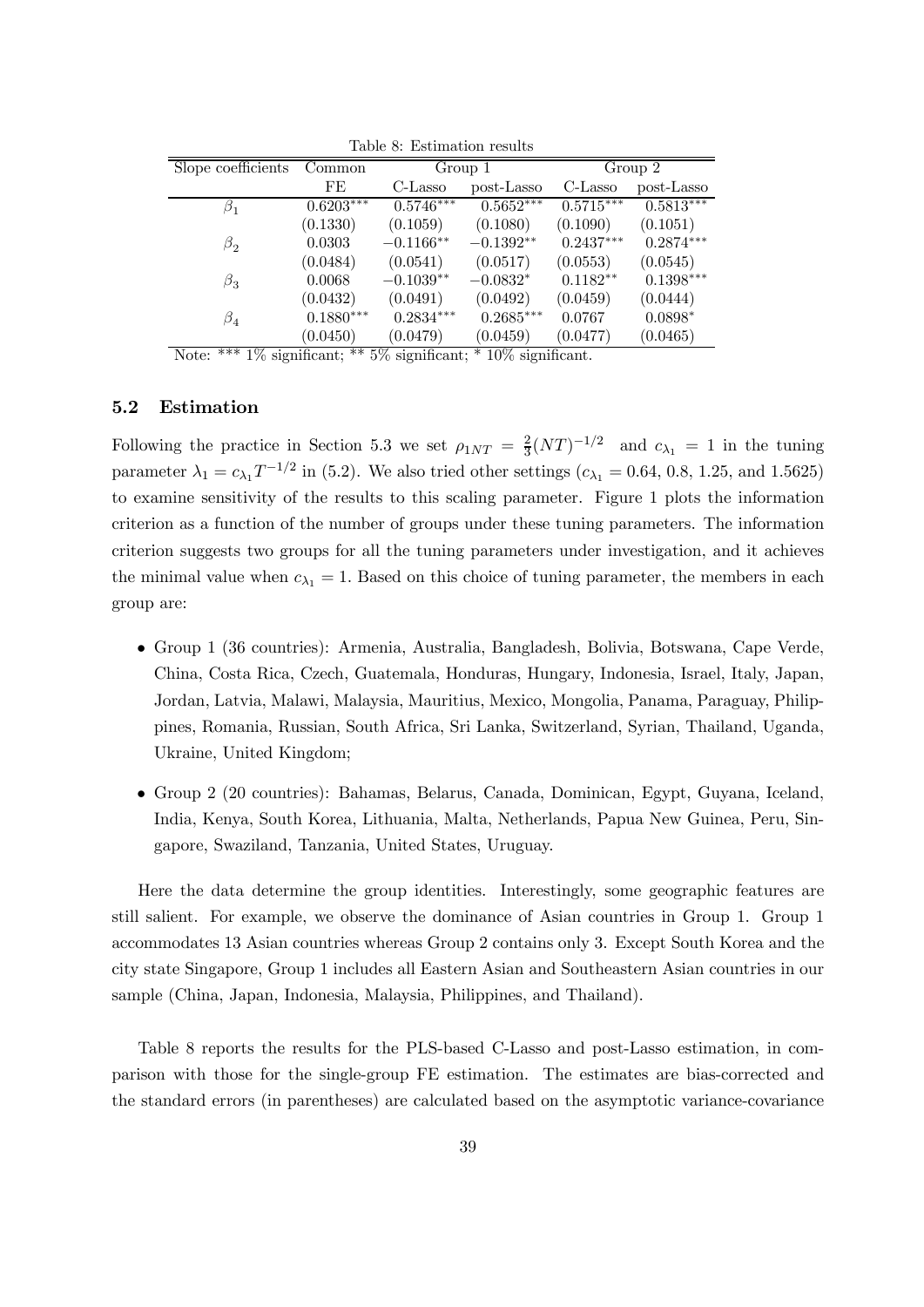

Figure 2: Empirical distribution functions of the time series estimates of regression coefficients for the two estimated groups (thin line: Group 1; thick line: Group 2)

formula. Compared with Edwards (1996), the FE results re-confirm the significance of lagged savings and GDP growth rate as well as the insignificance of inflation and interest rates in the determination of savings rate. This result also lends support to the conventional wisdom that across countries higher saving rates tend to go hand in hand with higher income growth (e.g., Loayza, Schmidt-Hebbel and Servén, 2000). The C-Lasso and post-Lasso estimates deliver some interesting findings. First, the coefficients of the inflation rate and the real interest rate become significant in both groups but have opposite signs, which lead to insignificant effects in pooled FE estimation. Second, the coefficient of the GDP growth rate is significant in Group 1 at the 1% level and in Group 2 at the 10% level, which suggests that conventional wisdom is universally relevant and applies both within and across groups.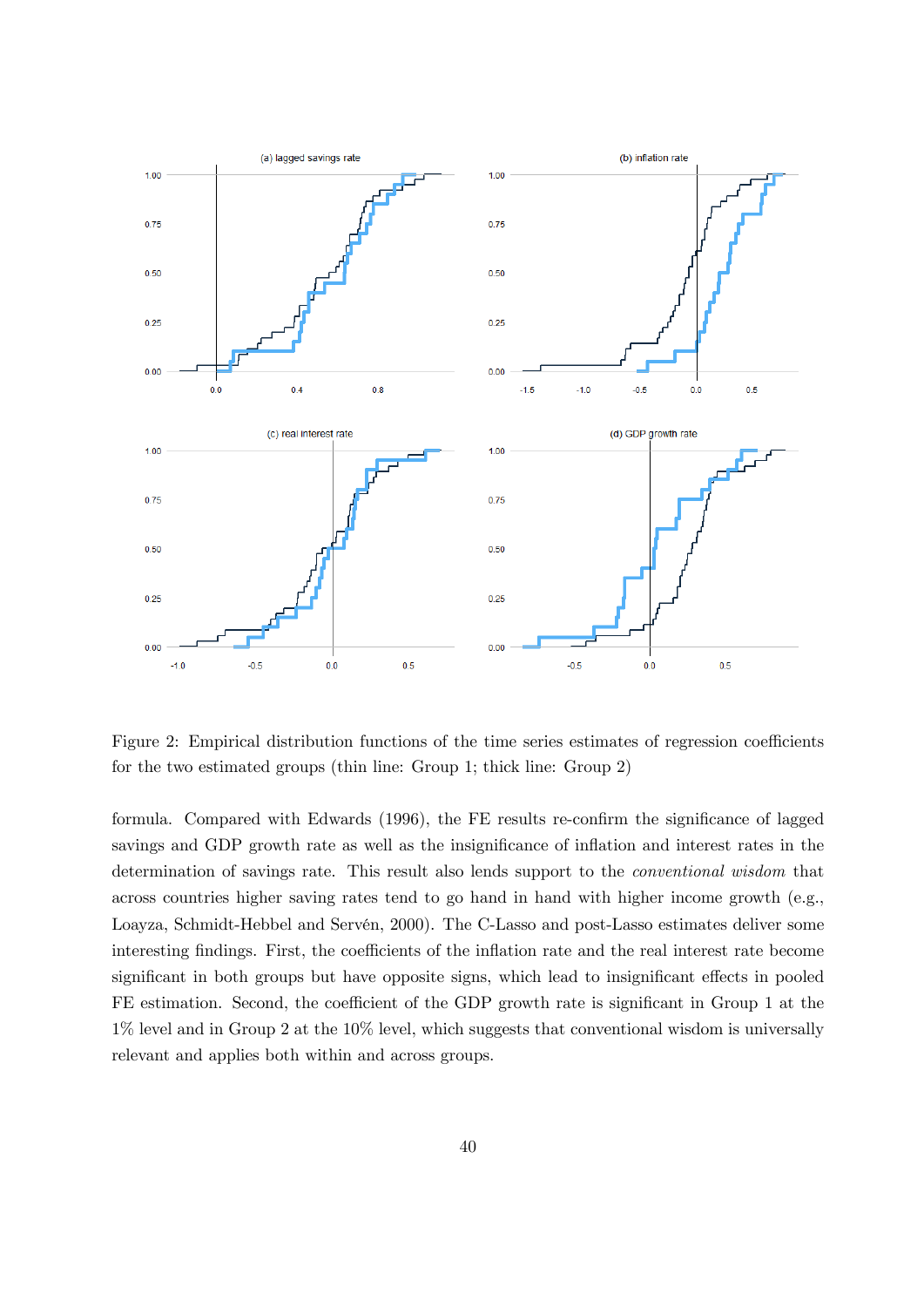Figure 2 plots the empirical distribution functions (EDFs) for the time series estimates of the four slope coefficients based on the two estimated groups. The thin and thick lines associate with Groups 1 and 2, respectively. Whilst the time series regression estimates are not precise with only 15 observations for each country, the general pattern in Figure 2 is clearly evident. In the top-left panel for the coefficients of the lagged savings rate, almost all countries exhibit positive coefficient estimates, and the two EDFs are close to each other. Similar remarks also hold for the real interest rate. On the other hand, empirical outcomes for both the inflation rate and GDP growth rates are different. The top-right panel shows that roughly 2/3 of the countries in Group 1 have negative estimates for the inflation rate coefficient in comparison with only  $10\%$ of the countries in Group 2; moreover, the Group 2 estimates appear to first-order stochastically dominate those of Group 1. In addition, the bottom-right panel reveals that the GDP growth rate for countries in Group 1 tends to have a larger effect on the savings rate on average than that for countries in Group 2. In sum, the EDF graphics shown in Figure 2 suggest that inflation and GDP growth are the main variables separating the two groups.

## 6 Conclusion

This paper's main contribution is a novel approach to identifying and estimating latent group structures in panel data. Our work has focussed on linear panel data models where the slope parameters are heterogenous across groups but homogenous within a group and the group identity is unknown, a setting that encompasses many different empirical applications. We have developed panel PLS and PGMM classification and estimation methods. Both these classification methods enjoy the desirable property of uniform consistency. The PLS method has the advantage of possessing the oracle property whereas the PGMM method typically does not. Post-Lasso estimates are also studied and a BIC-type information criterion is proposed to determine the number of groups. These techniques combine to provide a systematic approach to classifying and estimating panel models with unknown homogeneous groups and heterogeneity across groups. Simulations show that the approach has good finite sample performance and can be readily implemented in practical work. Our empirical work on the determinants of cross-country savings rates finds strong evidence that the slope coefficients are heterogeneous and can be conveniently classified into two distinct groups, reinforcing conventional wisdom that higher saving rates go in hand with higher income growth.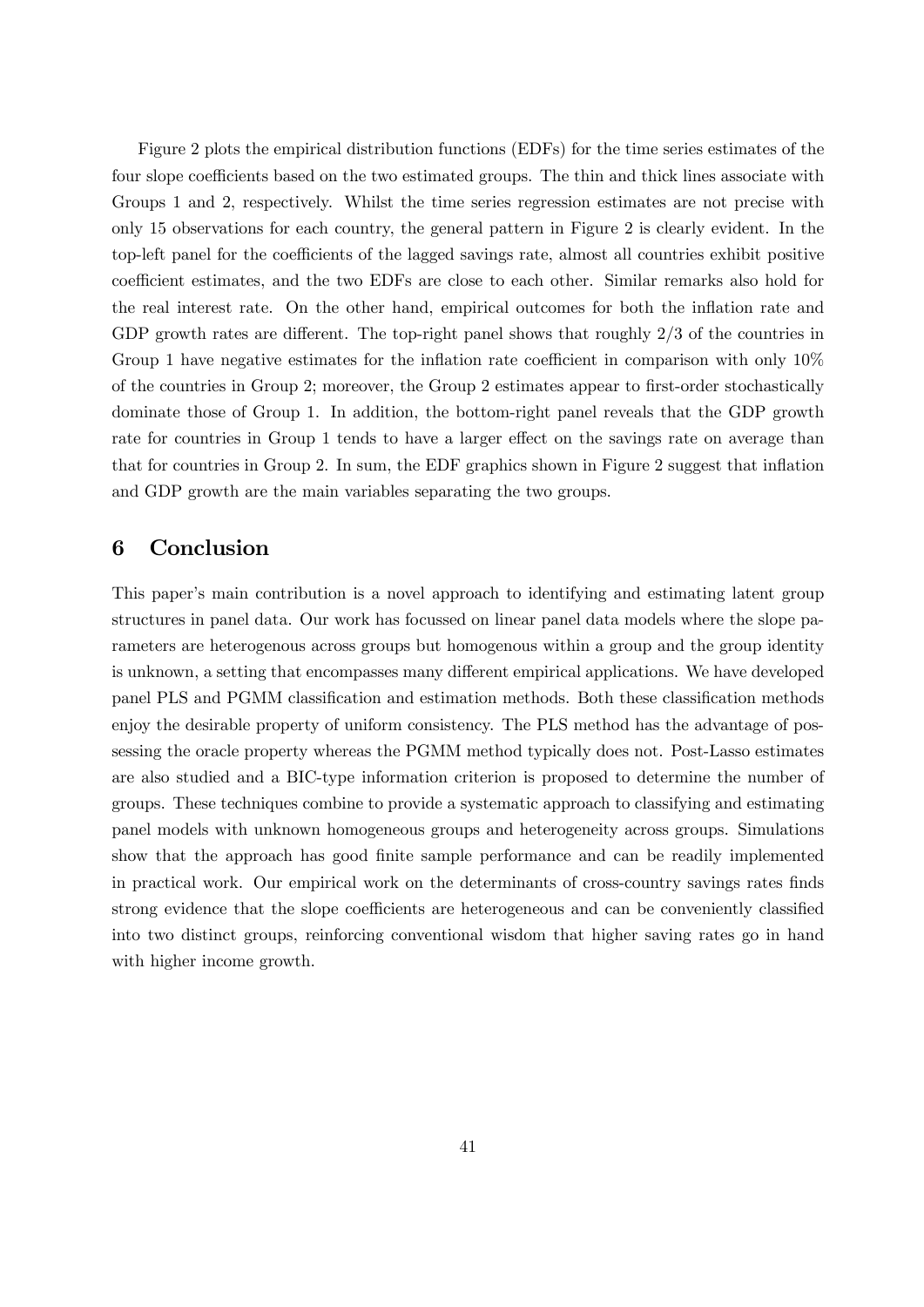# APPENDIX

# A Proof of the Results in Section 2

**Proof of Theorem 2.1**. Let  $Q_{1NT,i}\left(\beta_i\right)=\frac{1}{T}\sum_{t=1}^{T}\left(\tilde{y}_{it}-\beta_i'\tilde{x}_{it}\right)^2$  and  $Q_{1iNT,\lambda_1}^{(K_0)}\left(\beta_i,\boldsymbol{\alpha}\right)=Q_{1NT,i}\left(\beta_i\right)$  $+\lambda_1 \Pi_{k=1}^{K_0} \|\beta_i - \alpha_k\|$ . Let  $b_i = \beta_i - \beta_i^0$  and  $\hat{b}_i = \hat{\beta}_i - \beta_i^0$ . Note that

$$
Q_{1NT,i}(\beta_i) - Q_{1NT,i}(\beta_i^0) = \frac{1}{T} \sum_{t=1}^T (\tilde{u}_{it} - b_i' \tilde{x}_{it})^2 - \frac{1}{T} \sum_{t=1}^T \tilde{u}_{it}^2 = b_i' \hat{Q}_{i,\tilde{x}\tilde{x}} b_i - 2b_i' \hat{Q}_{i,\tilde{x}\tilde{u}}.
$$
 (A.1)

By the triangle and reverse triangle inequalities,

$$
\begin{split}\n&\left|\Pi_{k=1}^{K_{0}}\left\|\hat{\beta}_{i}-\alpha_{k}\right\|-\Pi_{k=1}^{K_{0}}\left\|\beta_{i}^{0}-\alpha_{k}\right\|\right| \\
&\leq\left|\Pi_{k=1}^{K_{0}-1}\left\|\hat{\beta}_{i}-\alpha_{k}\right\|\left\{\left\|\hat{\beta}_{i}-\alpha_{K_{0}}\right\|-\left\|\beta_{i}^{0}-\alpha_{K_{0}}\right\|\right\} \right| \\
&+\left|\Pi_{k=1}^{K_{0}-2}\left\|\hat{\beta}_{i}-\alpha_{k}\right\|\left\|\beta_{i}^{0}-\alpha_{K_{0}}\right\|\left\{\left\|\hat{\beta}_{i}-\alpha_{K_{0}-1}\right\|-\left\|\beta_{i}^{0}-\alpha_{K_{0}-1}\right\|\right\} \right| \\
&\quad+\cdots \\
&+\left|\Pi_{k=2}^{K_{0}}\left\|\beta_{i}^{0}-\alpha_{k}\right\|\left\{\left\|\hat{\beta}_{i}-\alpha_{1}\right\|-\left\|\beta_{i}^{0}-\alpha_{1}\right\|\right\}\right| \\
&\leq\hat{c}_{iNT}(\alpha)\left\|\hat{\beta}_{i}-\beta_{i}^{0}\right\|\n\end{split} \tag{A.2}
$$

where  $\hat{c}_{iNT}(\boldsymbol{\alpha}) = \Pi_{k=1}^{K_0-1}$  $\left\|\hat{\boldsymbol{\beta}}_i - \boldsymbol{\alpha}_k \right\| + \boldsymbol{\Pi}_{k=1}^{K_0-2}$  $\left\| \hat{\boldsymbol{\beta}}_i - \boldsymbol{\alpha}_k \right\|$  $\left\Vert \beta_i^0 - \alpha_{K_0} \right\Vert\, +\, \ldots \, + \, \Pi_{k=2}^{K_0} \left\Vert \beta_i^0 - \alpha_k \right\Vert \; = \;$  $O_P(1)$ . By (A.1)-(A.2) and the fact that  $Q_{1iNT,\lambda_1}^{(K_0)}(\hat{\beta}_i, \hat{\boldsymbol{\alpha}}) - Q_{1iNT,\lambda_1}^{(K_0)}(\beta_i^0, \hat{\boldsymbol{\alpha}}) \leq 0$ , we have  $c_{i,\tilde{x}\tilde{x}} \left\|\hat{b}_i\right\|$ 2 ≤  $\left( \left\| 2\hat{Q}_{i,\tilde{x}\tilde{u}}\right\| + \hat{c}_{iNT}(\hat{\boldsymbol{\alpha}}) \lambda_1 \right) \left\| \hat{b}_i \right\|$  where  $\underline{c}_{i,\tilde{x}\tilde{x}} = \mu_{\min}(\hat{Q}_{i,\tilde{x}\tilde{x}})$ . Then, by Assumptions A1(i)-(ii)  $\overline{\mathfrak{g}}$  $\overline{\mathbf{u}}$  $\overline{a}$  $\frac{1}{2}$  $\overline{\mathbf{u}}$ ´  $\overline{a}$ ´

$$
\left\|\hat{b}_{i}\right\| \leq \underline{c}_{i,\tilde{x}\tilde{x}}^{-1}\left(2\left\|\hat{Q}_{i,\tilde{x}\tilde{u}}\right\| + \hat{c}_{iNT}\left(\hat{\boldsymbol{\alpha}}\right)\lambda_{1}\right) = O_{P}\left(T^{-1/2} + \lambda_{1}\right). \tag{A.3}
$$

(ii) By Minkowski's inequality and the result in (i), as  $(N, T) \rightarrow \infty$ ,

$$
\hat{c}_{iNT}(\alpha) \leq \Pi_{k=1}^{K_0-1} \left\{ \left\| \hat{\beta}_i - \beta_i^0 \right\| + \left\| \beta_i^0 - \alpha_k \right\| \right\} + \Pi_{k=1}^{K_0-2} \left\{ \left\| \hat{\beta}_i - \beta_i^0 \right\| + \left\| \beta_i^0 - \alpha_k \right\| \right\} \left\| \beta_i^0 - \alpha_{K_0} \right\|
$$
\n
$$
+ \dots + \Pi_{k=2}^{K_0} \left\| \beta_i^0 - \alpha_k \right\|
$$
\n
$$
= \sum_{s=0}^{K_0-1} \left\| \hat{\beta}_i - \beta_i^0 \right\|^{s} \Pi_{k=1}^{s} a_{ks} \left\| \beta_i^0 - \alpha_k \right\|^{K_0-1-s}
$$
\n
$$
\leq C_{K_0NT}(\alpha) \sum_{s=0}^{K_0-1} \left\| \hat{\beta}_i - \beta_i^0 \right\|^{s} \leq C_{K_0NT}(\alpha) \left( 1 + 2 \left\| \hat{\beta}_i - \beta_i^0 \right\| \right), \tag{A.4}
$$

where  $a_{ks}$ 's are finite integers and  $C_{K_0NT}(\boldsymbol{\alpha}) = \max_{1 \leq i \leq N} \max_{1 \leq s \leq k \leq K_0-1} \prod_{k=1}^s a_{ks} \left\| \beta_i^0 - \alpha_k \right\|^{K_0-1-s}$  $= \max_{1 \leq l \leq K_0} \max_{1 \leq s \leq k \leq K_0-1} \prod_{k=1}^s a_{ks} ||\alpha_l^0 - \alpha_k||^{K_0-1-s} = O(1)$  as  $K_0$  is finite. Let  $\hat{C}_{K_0} =$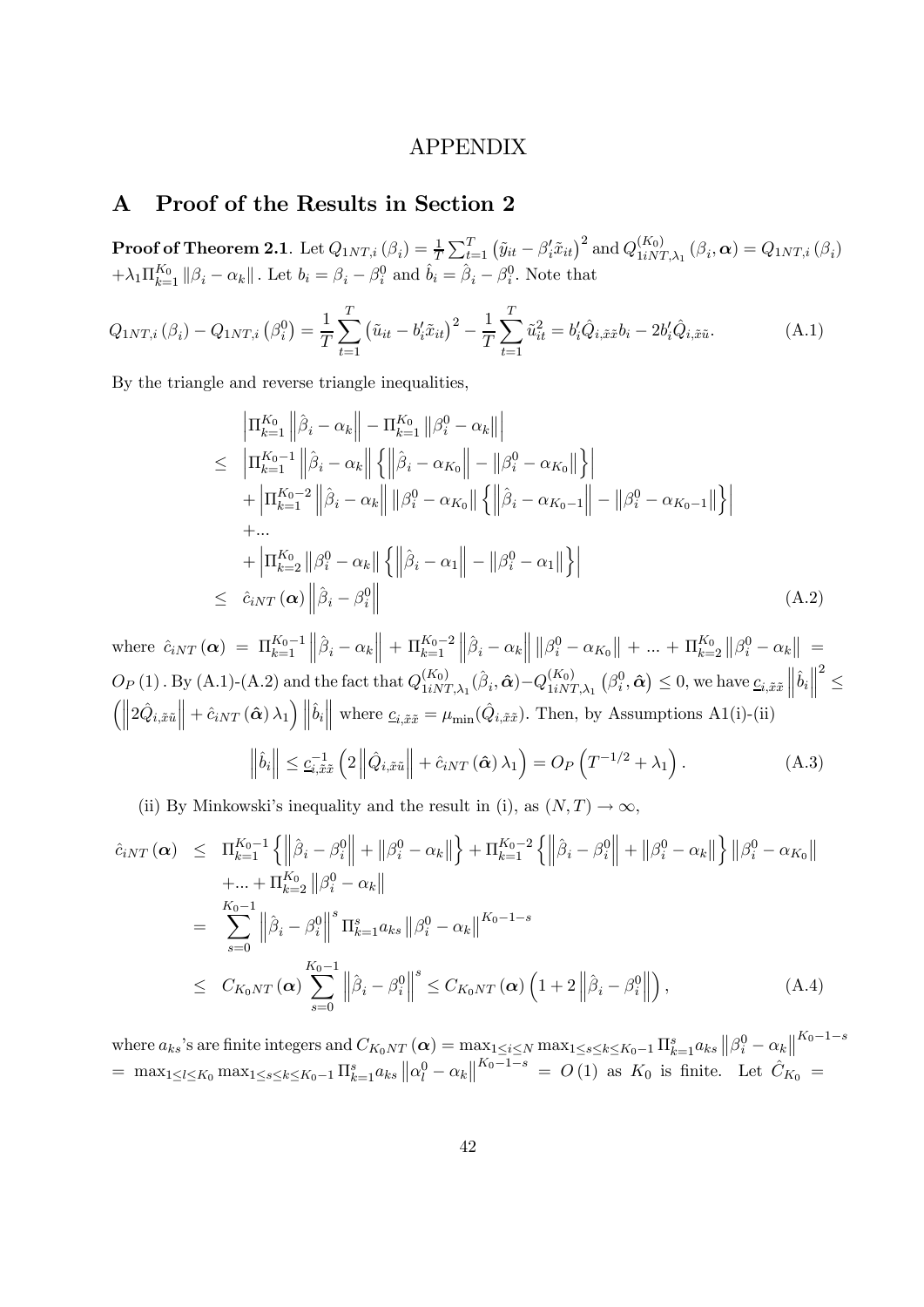$C_{K_0NT}(\hat{\boldsymbol{\alpha}})$ . Combining (A.3)-(A.4) yields  $\left\|\hat{b}_i\right\| \leq \frac{c_{i,\tilde{x}\tilde{x}}^{-1}}{1-2\hat{C}_{K_0}\lambda_1 c_{i,\tilde{x}\tilde{x}}^{-1}}$  $\left\{2\left\Vert \hat{Q}_{i,\tilde{x}\tilde{u}}\right\Vert +\hat{C}_{K_{0}}\lambda_{1}\right\}.$  It follows that

$$
\frac{1}{N} \sum_{i=1}^{N} \left\| \hat{b}_i \right\|^2 \le \left( \frac{\underline{c}_{\tilde{x}\tilde{x},NT}}{1 - 2\hat{C}_{K_0} \lambda_1 \underline{c}_{\tilde{x}\tilde{x},NT}} \right)^2 \frac{1}{N} \sum_{i=1}^{N} \left[ 2 \left\| \hat{Q}_{i,\tilde{x}\tilde{u}} \right\| + \hat{C}_{K_0} \lambda_1 \right]^2 = O_P \left( T^{-1} + \lambda_1^2 \right)
$$

by Assumptions A1(ii)-(iii), where  $\underline{c}_{\tilde{x}\tilde{x}_iNT} = \min_{1 \leq i \leq N} \underline{c}_{i,\tilde{x}\tilde{x}}$ .

We now demonstrate  $\frac{1}{N} \sum_{i=1}^{N}$  $\left\Vert \hat{b}_{i}\right\Vert$  $\mathcal{L}^2 = O_P\left(T^{-1}\right)$  . Let  $\boldsymbol{\beta} = \boldsymbol{\beta}^0 + T^{-1/2} \mathbf{v}$  where  $\mathbf{v} = (v_1, ..., v_N)$ is a  $p \times N$  matrix. We want to show that for any given  $\epsilon^* > 0$ , there exists a large constant  $L = L(\epsilon^*)$  such that, for sufficiently large N and T we have

$$
P\left\{\inf_{N^{-1}\sum_{i=1}^{N}||v_{i}||^{2}=L}Q_{1NT,\lambda_{1}}^{(K_{0})}\left(\beta^{0}+T^{-1/2}\mathbf{v},\hat{\boldsymbol{\alpha}}\right)>Q_{1NT,\lambda_{1}}^{(K_{0})}\left(\beta^{0},\boldsymbol{\alpha}^{0}\right)\right\}\geq 1-\epsilon^{*}.\tag{A.5}
$$

This implies that w.p.a.1 there is a local minimum  $\{\hat{\beta}, \hat{\alpha}\}\$  such that  $N^{-1}\sum_{i=1}^{N}$  $\left\Vert \hat{b}_{i}\right\Vert$  $2^{2} = O_{P} (T^{-1})$ regardless of the property of  $\hat{\boldsymbol{\alpha}}$ . By (A.1) and the Cauchy-Schwarz inequality

$$
T\left[Q_{1NT,\lambda_{1}}^{(K_{0})}\left(\beta^{0}+T^{-1/2}\mathbf{v},\hat{\alpha}\right)-Q_{1NT,\lambda_{1}}^{(K_{0})}\left(\beta^{0},\alpha^{0}\right)\right]
$$
\n
$$
=\frac{1}{N}\sum_{i=1}^{N}v_{i}'\hat{Q}_{i,\tilde{x}\tilde{x}}v_{i}-\frac{2\sqrt{T}}{N}\sum_{i=1}^{N}v_{i}'\hat{Q}_{i,\tilde{x}\tilde{u}}+\frac{\lambda_{1}}{N}\sum_{i=1}^{N}\Pi_{k=1}^{K_{0}}\left\|\hat{\beta}_{i}-\hat{\alpha}_{k}\right\|
$$
\n
$$
\geq c_{\tilde{x}\tilde{x},NT}\frac{1}{N}\sum_{i=1}^{N}\|v_{i}\|^{2}-2\left\{\frac{1}{N}\sum_{i=1}^{N}\|v_{i}\|^{2}\right\}^{1/2}\left\{\frac{T}{N}\sum_{i=1}^{N}\left\|\hat{Q}_{i,\tilde{x}\tilde{u}}\right\|^{2}\right\}^{1/2}
$$
\n
$$
\equiv D_{1NT}-D_{2NT}, \text{ say.}
$$

By Assumptions A1(ii)-(iii),  $\underline{c}_{\tilde{x}\tilde{x},NT}$  is bounded below by  $\underline{c}_{\tilde{x}\tilde{x}} > 0$  in large samples and  $\frac{T}{N} \sum_{i=1}^{N}$  $\left\| \hat{Q}_{i,\tilde{x}\tilde{u}}\right\|$ 2  $= O_P(1)$ . So  $D_{1NT}$  dominates  $D_{2NT}$  for sufficiently large L. That is  $T[Q_{1NT,\lambda_1}^{(K_0)}(\beta^0+T^{-1/2}\mathbf{v},\hat{\boldsymbol{\alpha}}) Q_{1NT,\lambda_1}^{(K_0)}$   $(\beta^0, \alpha^0)$  > 0 for sufficiently large L. Consequently, we must have  $N^{-1}\sum_{i=1}^N$  $\left\Vert \hat{b}_{i}\right\Vert$  $\frac{2}{2}$  $O_P(T^{-1})$ .

(iii) Let 
$$
P_{NT}(\boldsymbol{\beta}, \boldsymbol{\alpha}) = \frac{1}{N} \sum_{i=1}^{N} \Pi_{k=1}^{K_0} \|\boldsymbol{\beta}_i - \boldsymbol{\alpha}_k\|
$$
. By (A.2) and (A.4), as  $(N, T) \to \infty$ ,  
\n
$$
\left| P_{NT}(\boldsymbol{\beta}, \boldsymbol{\alpha}) - P_{NT}(\boldsymbol{\beta}^0, \boldsymbol{\alpha}) \right| \leq C_{K_0NT}(\boldsymbol{\alpha}) \frac{1}{N} \sum_{i=1}^{N} \left\| \hat{b}_i \right\| + 2C_{K_0NT}(\boldsymbol{\alpha}) \frac{1}{N} \sum_{i=1}^{N} \left\| \hat{b}_i \right\|^2
$$
\n
$$
\leq C_{K_0NT}(\boldsymbol{\alpha}) \left\{ \frac{1}{N} \sum_{i=1}^{N} \left\| \hat{b}_i \right\|^2 \right\}^{1/2} + O_P(T^{-1}) = O_P(T^{-1/2})(A.6)
$$

By (A.6), and the fact that  $P_{NT}(\boldsymbol{\beta}^0, \boldsymbol{\alpha}^0) = 0$  and that  $P_{NT}(\boldsymbol{\hat{\beta}}, \boldsymbol{\hat{\alpha}}) - P_{NT}(\boldsymbol{\hat{\beta}}, \boldsymbol{\alpha}^0) \leq 0$ , we have

$$
0 \ge P_{NT}(\hat{\boldsymbol{\beta}}, \hat{\boldsymbol{\alpha}}) - P_{NT}(\hat{\boldsymbol{\beta}}, \hat{\boldsymbol{\alpha}}^0) = P_{NT}(\boldsymbol{\beta}^0, \hat{\boldsymbol{\alpha}}) - P_{NT}(\boldsymbol{\beta}^0, \hat{\boldsymbol{\alpha}}^0) + O_P(T^{-1/2})
$$
  
\n
$$
= \frac{1}{N} \sum_{i=1}^N \Pi_{k=1}^{K_0} \|\beta_i^0 - \hat{\alpha}_k\| + O_P(T^{-1/2})
$$
  
\n
$$
= \frac{N_1}{N} \Pi_{k=1}^{K_0} \|\hat{\alpha}_k - \alpha_1^0\| + \frac{N_2}{N} \Pi_{k=1}^{K_0} \|\hat{\alpha}_k - \alpha_2^0\| + ... + \frac{N_{K_0}}{N} \Pi_{k=1}^{K_0} \|\hat{\alpha}_k - \alpha_{K_0}^0\| + O_P(T^{-1/2})(A.7)
$$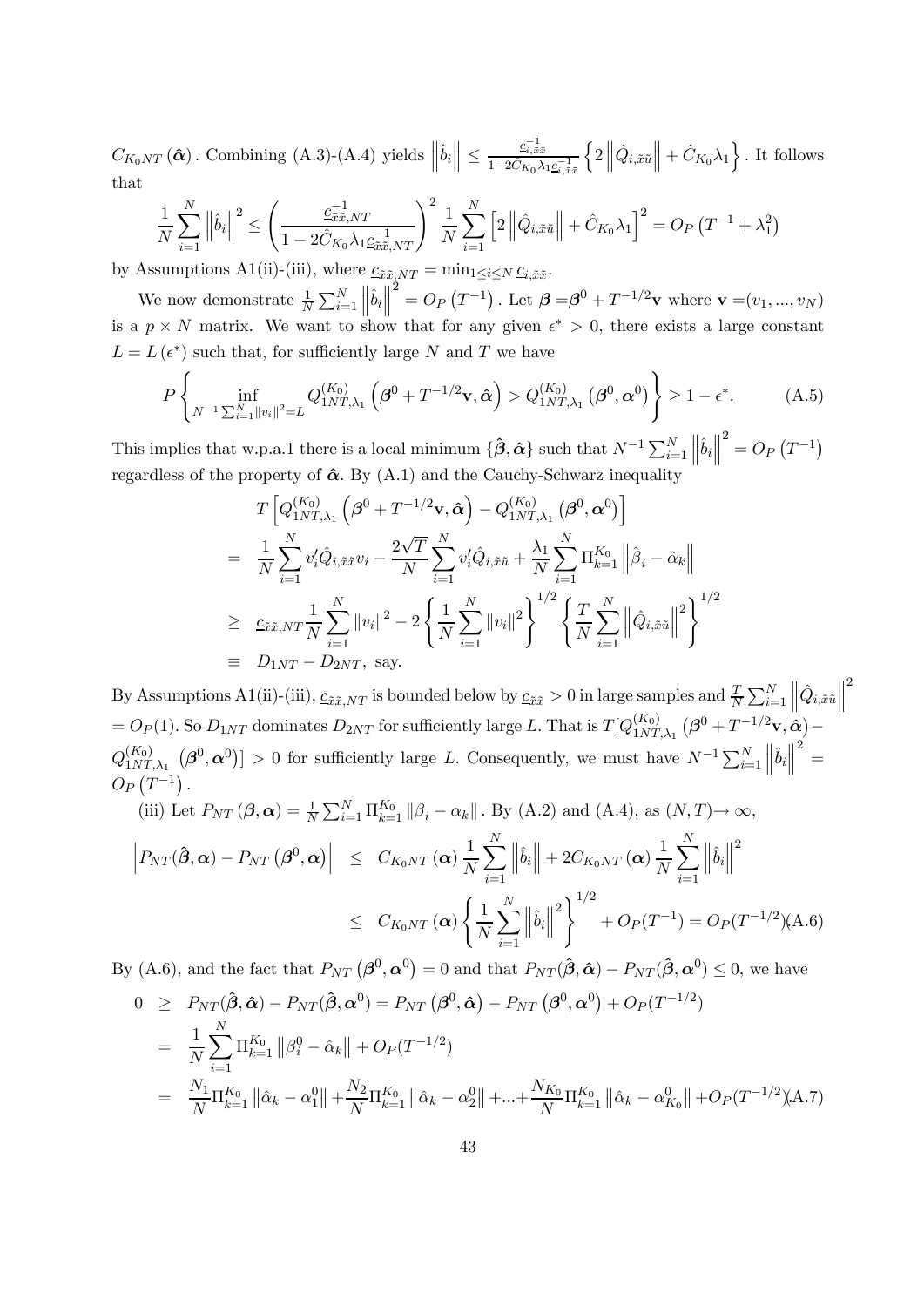By Assumption A1(iv),  $N_k/N \rightarrow \tau_k \in (0,1)$  for each  $k = 1, ..., K_0$ . So (A.7) implies that  $\Pi_{k=1}^{K_0} \| \hat{\alpha}_k - \alpha_l^0 \| = O_P(T^{-1/2})$  for  $l = 1, ..., K_0$ . It follows that  $(\hat{\alpha}_{(1)}, ..., \hat{\alpha}_{(K_0)}) - (\alpha_1^0, ..., \alpha_{K_0}^0) =$  $O_P(T^{-1/2})$  .

**Proof of Theorem 2.2.** (i) Fix  $k \in \{1, ..., K_0\}$ . By the consistency of  $\hat{\alpha}_k$  and  $\hat{\beta}_i$ , we have  $\hat{\beta}_i - \hat{\alpha}_l \stackrel{P}{\rightarrow} \alpha_k^0 - \alpha_l^0 \neq 0$  for all  $i \in G_k^0$  and  $l \neq k$ . It follows that w.p.a.1  $\left\|\hat{\beta}_i - \hat{\alpha}_l\right\| \neq 0$  for all  $i \in G_k^0$ and  $l \neq k$ . Now, suppose that  $\left\|\hat{\beta}_i - \hat{\alpha}_k\right\| \neq 0$  for some  $i \in G_k^0$ . Then the first order condition (with respect to  $\beta_i$ ) for the minimization problem in (2.4) implies that

$$
\mathbf{0}_{p\times 1} = \frac{-2}{\sqrt{T}} \sum_{t=1}^{T} \tilde{x}_{it} \left( \tilde{y}_{it} - \tilde{x}_{it}' \hat{\beta}_{i} \right) + \sqrt{T} \lambda_{1} \sum_{j=1}^{K_{0}} \frac{\hat{\beta}_{i} - \hat{\alpha}_{j}}{\|\hat{\beta}_{i} - \hat{\alpha}_{j}\|} \Pi_{l=1, l \neq j}^{K_{0}} \|\hat{\beta}_{i} - \hat{\alpha}_{l} \|
$$
\n
$$
= \frac{-2}{\sqrt{T}} \sum_{t=1}^{T} \tilde{x}_{it} \tilde{u}_{it} + \left( 2\hat{Q}_{i, \tilde{x}\tilde{x}} + \frac{\lambda_{1} \hat{c}_{ki}}{\|\hat{\beta}_{i} - \hat{\alpha}_{k}\|} I_{p} \right) \sqrt{T} \left( \hat{\beta}_{i} - \hat{\alpha}_{k} \right)
$$
\n
$$
+ 2\hat{Q}_{i, \tilde{x}\tilde{x}} \sqrt{T} \left( \hat{\alpha}_{k} - \beta_{i}^{0} \right) + \sqrt{T} \lambda_{1} \sum_{j=1, j \neq k}^{K_{0}} \frac{\hat{\beta}_{i} - \hat{\alpha}_{j}}{\|\hat{\beta}_{i} - \hat{\alpha}_{j}\|} \Pi_{l=1, l \neq j}^{K_{0}} \|\hat{\beta}_{i} - \hat{\alpha}_{l} \|
$$
\n
$$
\equiv -\hat{B}_{i1} + \hat{B}_{i2} + \hat{B}_{i3} + \sum_{j=1, j \neq k}^{K_{0}} \hat{B}_{i4,j}, \text{ say,} \tag{A.8}
$$

where  $\hat{c}_{ki} = \prod_{l=1, l \neq k}^{K_0}$  $\left\| \hat{\boldsymbol{\beta}}_i - \hat{\boldsymbol{\alpha}}_l \right\|$  $L^P \rightarrow c_k^0 \equiv \Pi_{l=1, l \neq k}^{K_0}$  $\left\Vert \alpha _{k}^{0}-\alpha _{l}^{0}\right\Vert >0$  for  $i\in G_{k}^{0}$  by Theorem 2.1. Clearly  $\hat{B}_{i1} = O_P(1)$  by Assumption A1(i) and  $\hat{B}_{i3} = O_P(1)$  by Theorem 2.1(iii) as  $i \in$ 

 $G_k^0$ . One can also show that  $\hat{B}_{i4,j} = \sqrt{T} \lambda_1 O_P(T^{-1/2} + \lambda_1) = O_P(1)$  for each i and j by Theorems 2.1(i) and (iii) and Assumption A2(i). Let  $\hat{R}_i = \hat{B}_{i3} + \sum_{j=1, j \neq k}^{K_0} \hat{B}_{i4,j}$ . Noting that  $\left(\hat{\beta}_{i}-\hat{\alpha}_{k}\right)^{\prime}\hat{B}_{i2}\geq2\underline{c}_{i,\tilde{x}\tilde{x}}\sqrt{T}\left\Vert \hat{\beta}_{i}-\hat{\alpha}_{k}\right\Vert$  $^2$  +  $\sqrt{T}\lambda_1\hat{c}_{ki},$  $\begin{array}{|c|c|} \hline \multicolumn{1}{|c|}{1} & \multicolumn{1}{|c|}{1} & \multicolumn{1}{|c|}{1} & \multicolumn{1}{|c|}{1} & \multicolumn{1}{|c|}{1} & \multicolumn{1}{|c|}{1} & \multicolumn{1}{|c|}{1} & \multicolumn{1}{|c|}{1} & \multicolumn{1}{|c|}{1} & \multicolumn{1}{|c|}{1} & \multicolumn{1}{|c|}{1} & \multicolumn{1}{|c|}{1} & \multicolumn{1}{|c|}{1} & \multicolumn{1}{|c|}{1} & \multicolumn{1}{|c|$  $\left(\hat{\beta}_i - \hat{\alpha}_k\right)' \hat{R}_i = O_P(\lambda_1)$ , we have  $\left(\hat{\beta}_i - \hat{\alpha}_k\right)' \hat{B}_{i2}$ −  $\begin{array}{|c|c|} \hline \multicolumn{1}{|c|}{3} & \multicolumn{1}{|c|}{4} \multicolumn{1}{|c|}{5} \multicolumn{1}{|c|}{6} \multicolumn{1}{|c|}{5} \multicolumn{1}{|c|}{6} \multicolumn{1}{|c|}{6} \multicolumn{1}{|c|}{5} \multicolumn{1}{|c|}{6} \multicolumn{1}{|c|}{6} \multicolumn{1}{|c|}{6} \multicolumn{1}{|c|}{6} \multicolumn{1}{|c|}{6} \multicolumn{1}{|c|}{6} \multicolumn{1}{|c|}{6} \multicolumn{1}{|c|$  $\left(\hat{\boldsymbol{\beta}}_i - \hat{\boldsymbol{\alpha}}_k\right)^{\prime} \hat{R}_i \Bigg| \geq$  $(\hat{\beta}_i - \hat{\alpha}_k)' \hat{B}_{i2}/2$  as  $(N, T) \rightarrow \infty$ . It follows that for all  $i \in G_k^0$  $P(\hat{E}_{kNT,i}) = P\left(i \notin \hat{G}_k \mid i \in G_k^0\right)$  $= P\left(\hat{B}_{i1} = \hat{B}_{i2} + \hat{R}_{i}\right)$  $\leq$   $\mid$   $\mid$  $\left(\rule{0pt}{10pt}\right.$  $\left(\hat{\boldsymbol{\beta}}_i - \hat{\boldsymbol{\alpha}}_k\right)^{\prime} \hat{B}_{i1} \bigg| \geq$ ¯ ¯ ¯ ¯  $\left(\hat{\boldsymbol{\beta}}_i - \hat{\boldsymbol{\alpha}}_k\right)^{\prime} \hat{B}_{i2} + \left(\hat{\boldsymbol{\beta}}_i - \hat{\boldsymbol{\alpha}}_k\right)^{\prime} \hat{R}_i \bigg|$  $\setminus$  $\leq$   $\mid$   $\mid$  $\biggl( \Bigl\| \hat{\boldsymbol{\beta}}_i - \hat{\boldsymbol{\alpha}}_k \Bigr\|$  $\left\| \hat{B}_{i1} \right\| \geq$  $\left(\hat{\boldsymbol{\beta}}_i - \hat{\boldsymbol{\alpha}}_k\right)^{\prime} \hat{B}_{i2} - \bigg|$  $\left(\hat{\boldsymbol{\beta}}_i - \hat{\boldsymbol{\alpha}}_k\right)^{\prime} \hat{R}_i \Bigg|$  $\setminus$  $\leq$   $\mid$   $\mid$  $\sqrt{ }$  $\mathbf{I}$  $\left\| \hat{B}_{i1} \right\| \geq \underline{c}_{i,\tilde{x}\tilde{x}}\sqrt{T}\left\| \hat{\beta}_{i} - \hat{\alpha}_{k} \right\| +$  $\sqrt{T}\lambda_1\hat{c}_{ki}$  $2\left\|\hat{\beta}_i-\hat{\alpha}_k\right\|$  $\setminus$  $\overline{1}$  $\leq P\left(\left\|\hat{B}_{i1}\right\| \geq \right)$  $\sqrt{2\underline{c}_{i,\tilde{x}\tilde{x}}\hat{c}_{ki}T\lambda_1}$   $\rightarrow$  0 as  $(N,T) \rightarrow \infty$ ,

where the second and fourth inequalities follow from the Cauchy-Schwarz and triangle inequalities, and Cauchy-Schwarz inequality, respectively, and the last convergence result follows from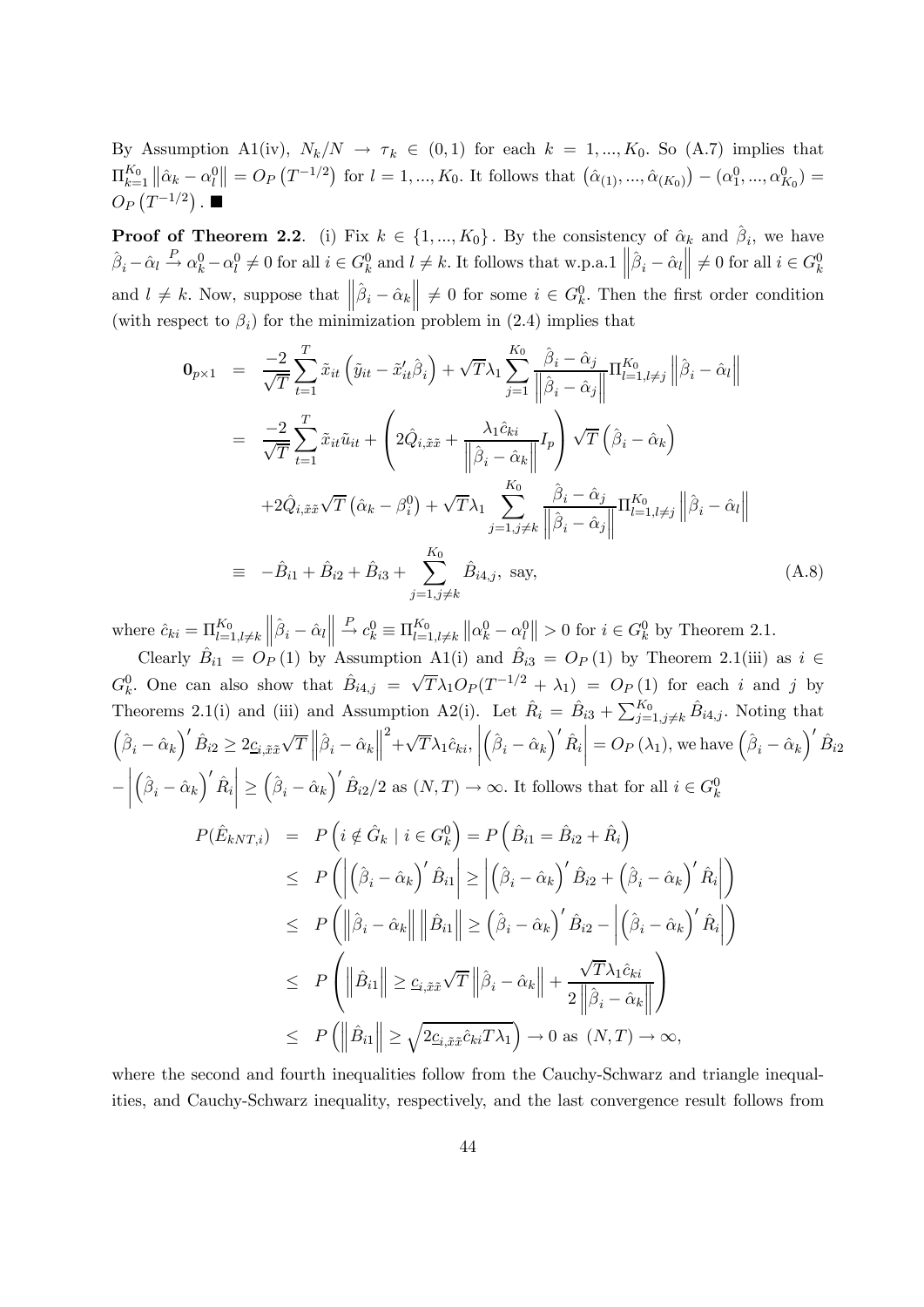Assumptions A1(ii) and A2(i) and the fact that  $\hat{c}_{ki} \stackrel{P}{\to} c_k^0$  for  $i \in G_k^0$ . Consequently, we may conclude that w.p.a.1 the differences  $\hat{\beta}_i-\hat{\alpha}_k$  must reach the point where  $\|\beta_i-\alpha_k\|$  is not differentiable with respect to  $\beta_i$  for any  $i \in G_k^0$ . That is  $P\left(\left\|\hat{\beta}_i - \hat{\alpha}_k\right\| = 0 \mid i \in G_k^0\right)$  $\Big) \to 1$  as  $(N, T) \to \infty$ .

For the uniform consistency, observe that  $P(\cup_{k=1}^{K_0} \hat{E}_{kNT}) \leq \sum_{k=1}^{K_0} P(\hat{E}_{kNT}) \leq \sum_{k=1}^{K_0} \sum_{i \in G_k^0} E(\hat{E}_{kNT})$  $P(\hat{E}_{kNT,i})$  and

$$
\sum_{k=1}^{K_0} \sum_{i \in G_k^0} P\left(\hat{E}_{kNT,i}\right) \leq \sum_{k=1}^{K_0} \sum_{i \in G_k^0} P\left(\left\|\hat{B}_{i1}\right\| \geq \sqrt{2c_{i,\tilde{x}\tilde{x}}c_kT\lambda_1}\right)
$$
\n
$$
\leq N \max_{1 \leq i \leq N} P\left(\left\|\frac{1}{T}\sum_{t=1}^T \tilde{x}_{it}\tilde{u}_{it}\right\| \geq \sqrt{\frac{c_{i,\tilde{x}\tilde{x}}\hat{c}_{ki}\lambda_1}{2}}\right)
$$
\n
$$
\to 0 \text{ as } (N,T) \to \infty \text{ by Assumption A2(ii).}
$$
\n(A.9)

This completes the proof of (i).

(ii) By pretending each individual's membership is random, we have  $P(i \in G_k^0) = N_k/N \rightarrow$  $\tau_k \in (0,1)$  for  $k = 1, ..., K_0$  and can interpret previous results as conditional on the group membership assignment. By Bayes theorem,

$$
P(\hat{F}_{kNT,i}) = 1 - P(i \in G_k^0 \mid i \in \hat{G}_k)
$$
  
= 
$$
\frac{\sum_{l=1, l \neq k}^{K_0} P(i \in \hat{G}_k | i \in G_l^0) P(i \in G_l^0)}{P(i \in \hat{G}_k | i \in G_k^0) P(i \in G_k^0) + \sum_{l=1, l \neq k}^{K_0} P(i \in \hat{G}_k | i \in G_l^0) P(i \in G_l^0)}.
$$
(A.10)

For the numerator, we have by (A.9)

$$
\sum_{l=1, l \neq k}^{K_0} \sum_{i \in \hat{G}_k} P\left(i \in \hat{G}_k | i \in G_l^0\right) P\left(i \in G_l^0\right) \le (K_0 - 1) \sum_{l=1}^{K_0} \sum_{i \in G_l^0} P\left(i \notin \hat{G}_l | i \in G_l^0\right) = o\left(1\right).
$$

In addition, noting that  $P(i \in \hat{G}_k | i \in G_k^0) = 1 - P(i \notin \hat{G}_k | i \in G_k^0) = 1 - o(1)$  uniformly in i and k by (i), we have that  $P(i \in \hat{G}_k | i \in G_k^0) P (i \in G_k^0) + \sum_{l=1, l \neq k}^{K_0} P(i \in \hat{G}_k | i \in G_l^0) P (i \in G_l^0) \ge$  $P(i \in G_k^0)/2$  w.p.a.1. It follows that

$$
P\left(\bigcup_{k=1}^{K_0} \hat{F}_{kNT}\right) \leq \sum_{k=1}^{K_0} P\left(\hat{F}_{kNT}\right) \leq \sum_{k=1}^{K_0} \sum_{i \in \hat{G}_k} P\left(\hat{F}_{kNT,i}\right)
$$
  

$$
\leq \frac{\sum_{l=1, l \neq k}^{K_0} \sum_{i \in \hat{G}_k} P\left(i \in \hat{G}_k | i \in G_l^0\right) P\left(i \in G_l^0\right)}{\min_{1 \leq i \leq N} \min_{1 \leq k \leq K_0} P\left(i \in G_k^0\right) / 2}
$$
  

$$
= \frac{o\left(1\right)}{\min_{1 \leq k \leq K_0} \tau_k / 2} = o\left(1\right). \blacksquare
$$

**Proof of Corollary 2.3**. Noting that  $\hat{N}_k = \sum_{i=1}^N \mathbf{1}\{i \in \hat{G}_k\}$ ,  $N_k = \sum_{i=1}^N \mathbf{1}\{i \in G_k^0\}$ , and  $\mathbf{1}\{i \in G_k^0\}$  $\hat{G}_k$ } - 1 $\{i \in G_k^0\} = 1\{i \in \hat{G}_k \setminus G_k^0\} - 1\{i \in G_k^0 \setminus \hat{G}_k\}$ , we have  $\hat{N}_k - N_k = \sum_{i=1}^N [1\{i \in \hat{G}_k \setminus G_k^0\} -$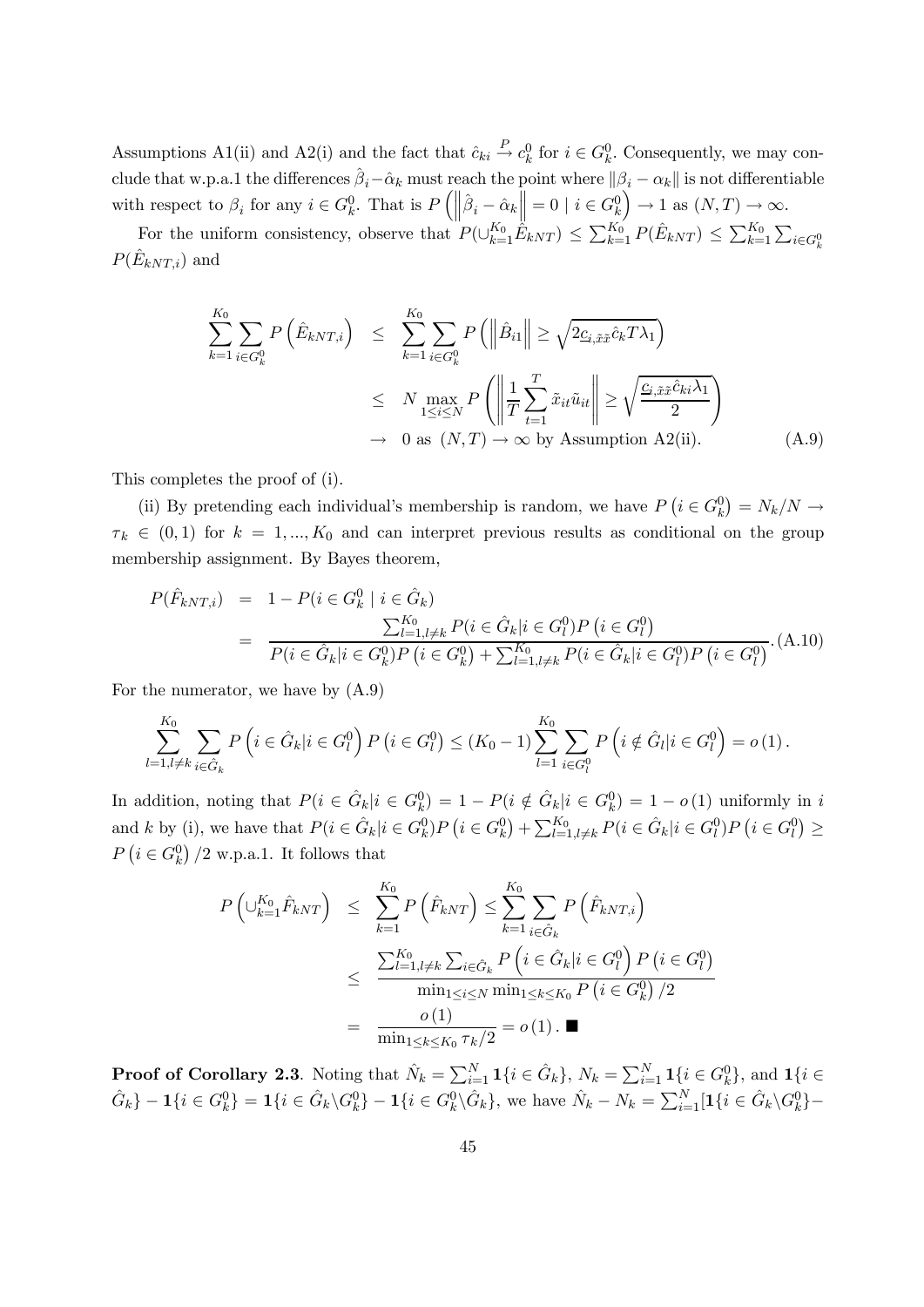$\mathbf{1}\{i \in G_k^0 \setminus \hat{G}_k\}$ . Then by the implication rule and Markov inequality, for any  $\epsilon > 0$ ,

$$
P\left(\left|\hat{N}_k - N_k\right| \ge 2\epsilon\right) \le P\left(\sum_{i=1}^N \mathbf{1}\{i \in \hat{G}_k \setminus G_k^0\} \ge \epsilon\right) + P\left(\sum_{i=1}^N \mathbf{1}\{i \in G_k^0 \setminus \hat{G}_k\} \ge \epsilon\right)
$$

$$
= \frac{1}{\epsilon} \sum_{i=1}^N P\left(\hat{F}_{kNT,i}\right) + \frac{1}{\epsilon} \sum_{i=1}^N P\left(\hat{E}_{kNT,i}\right).
$$

 $\text{By (A.9)}, \sum_{i=1}^{N} P(\hat{E}_{kNT,i}) = \sum_{k=1}^{K_0} \sum_{i \in G_k^0} P(\hat{E}_{kNT,i}) = o(1)$ . By the proof of Theorem 2.2(i),  $\sum_{i=1}^{N} P(\hat{F}_{kNT,i}) = \sum_{k=1}^{K_0} \sum_{i \in \hat{G}_k} P(\hat{F}_{kNT,i}) = o(1)$ . Consequently,  $P(|\hat{N}_k - N_k| \ge 2\epsilon) = o(1)$  and the conclusion follows.  $\blacksquare$ 

**Proof of Theorem 2.4.** To study the oracle property of the Lasso estimator, we utilize conditions from subdifferential calculus (e.g., Bersekas (1995, Appendix B.5)). In particular, necessary and sufficient conditions for  $\{\hat{\beta}_i\}$  and  $\{\hat{\alpha}_k\}$  to minimize the objective function in (2.4) is that for each  $i = 1, ..., N$  (resp.  $k = 1, ..., K_0$ ),  $\mathbf{0}_{p \times 1}$  belongs to the subdifferential of  $Q_{1NT,\lambda_1}^{(K_0)}(\boldsymbol{\beta}, \boldsymbol{\alpha})$ with respect to  $\beta_i$  (resp.  $\alpha_k$ ) evaluated at  $\{\hat{\beta}_i\}$  and  $\{\hat{\alpha}_k\}$ . That is, for each  $i = 1, ..., N$  and  $k = 1, ..., K_0$ , we have

$$
\mathbf{0}_{p \times 1} = \frac{-2}{NT} \sum_{t=1}^{T} \tilde{x}_{it} \left( \tilde{y}_{it} - \hat{\beta}'_i \tilde{x}_{it} \right) + \frac{\lambda_1}{N} \sum_{j=1}^{K_0} \hat{e}_{ij} \Pi_{l=1, l \neq j}^{K_0} \left\| \hat{\beta}_i - \hat{\alpha}_l \right\|, \text{ and } (A.11)
$$

$$
\mathbf{0}_{p \times 1} = \frac{\lambda_1}{N} \sum_{i=1}^{N} \hat{e}_{ik} \Pi_{l=1, l \neq k}^{K_0} \left\| \hat{\beta}_i - \hat{\alpha}_l \right\|,
$$
\n(A.12)

where  $\hat{e}_{ij} = \frac{\hat{\beta}_i - \hat{\alpha}_j}{\|\hat{\beta}_i - \hat{\alpha}_j\|}$  if  $\left\|\hat{\beta}_i - \hat{\alpha}_j\right\| \neq 0$  and  $\|\hat{e}_{ij}\| \leq 1$  if  $\left\|\hat{\beta}_i - \hat{\alpha}_j\right\| = 0$ . Fix  $k \in \{1, ..., K_0\}$ . Observe that (a)  $\left\|\hat{\beta}_i - \hat{\alpha}_k\right\| = 0$  for any  $i \in \hat{G}_k$  by the definition of  $\hat{G}_k$ , and (b)  $\hat{\beta}_i - \hat{\alpha}_l \stackrel{P}{\rightarrow} \alpha_k^0 - \alpha_l^0 \neq 0$ for any  $i \in \hat{G}_k$  and  $l \neq k$ . It follows that  $\|\hat{e}_{ik}\| \leq 1$  for any  $i \in \hat{G}_k$  and  $\hat{e}_{ij} = \frac{\hat{\beta}_i - \hat{\alpha}_j}{\|\hat{\beta}_i - \hat{\alpha}_j\|} = \frac{\hat{\alpha}_k - \hat{\alpha}_j}{\|\hat{\alpha}_k - \hat{\alpha}_j\|}$ w.p.a.1 for any  $i \in \hat{G}_k$  and  $j \neq k$ . This further implies that w.p.a.1

$$
\sum_{i \in \hat{G}_k} \sum_{j=1, j \neq k}^{K_0} \hat{e}_{ij} \Pi_{l=1, l \neq j}^{K_0} \left\| \hat{\beta}_i - \hat{\alpha}_l \right\| = \sum_{i \in \hat{G}_k} \sum_{j=1, j \neq k}^{K_0} \frac{\hat{\alpha}_k - \hat{\alpha}_j}{\|\hat{\alpha}_k - \hat{\alpha}_j\|} \Pi_{l=1, l \neq j}^{K_0} \|\hat{\alpha}_k - \hat{\alpha}_l\| = 0 \text{ and }
$$

and

$$
\sum_{i=1}^{N} \hat{e}_{ik} \Pi_{l=1, l \neq k}^{K_0} \left\| \hat{\beta}_i - \hat{\alpha}_l \right\| = \sum_{i \in \hat{G}_k} \hat{e}_{ik} \Pi_{l=1, l \neq k}^{K_0} \left\| \hat{\alpha}_k - \hat{\alpha}_l \right\| + \sum_{i \in \hat{G}_0} \hat{e}_{ik} \Pi_{l=1, l \neq k}^{K_0} \left\| \hat{\beta}_i - \hat{\alpha}_l \right\| + \sum_{j=1, j \neq k} \sum_{i \in \hat{G}_j} \hat{e}_{ik} \Pi_{l=1, l \neq k}^{K_0} \left\| \hat{\alpha}_j - \hat{\alpha}_l \right\|
$$
  

$$
= \sum_{i \in \hat{G}_k} \hat{e}_{ik} \Pi_{l=1, l \neq k}^{K_0} \left\| \hat{\alpha}_k - \hat{\alpha}_l \right\| + \sum_{i \in \hat{G}_0} \hat{e}_{ik} \Pi_{l=1, l \neq k}^{K_0} \left\| \hat{\beta}_i - \hat{\alpha}_l \right\| = 0.
$$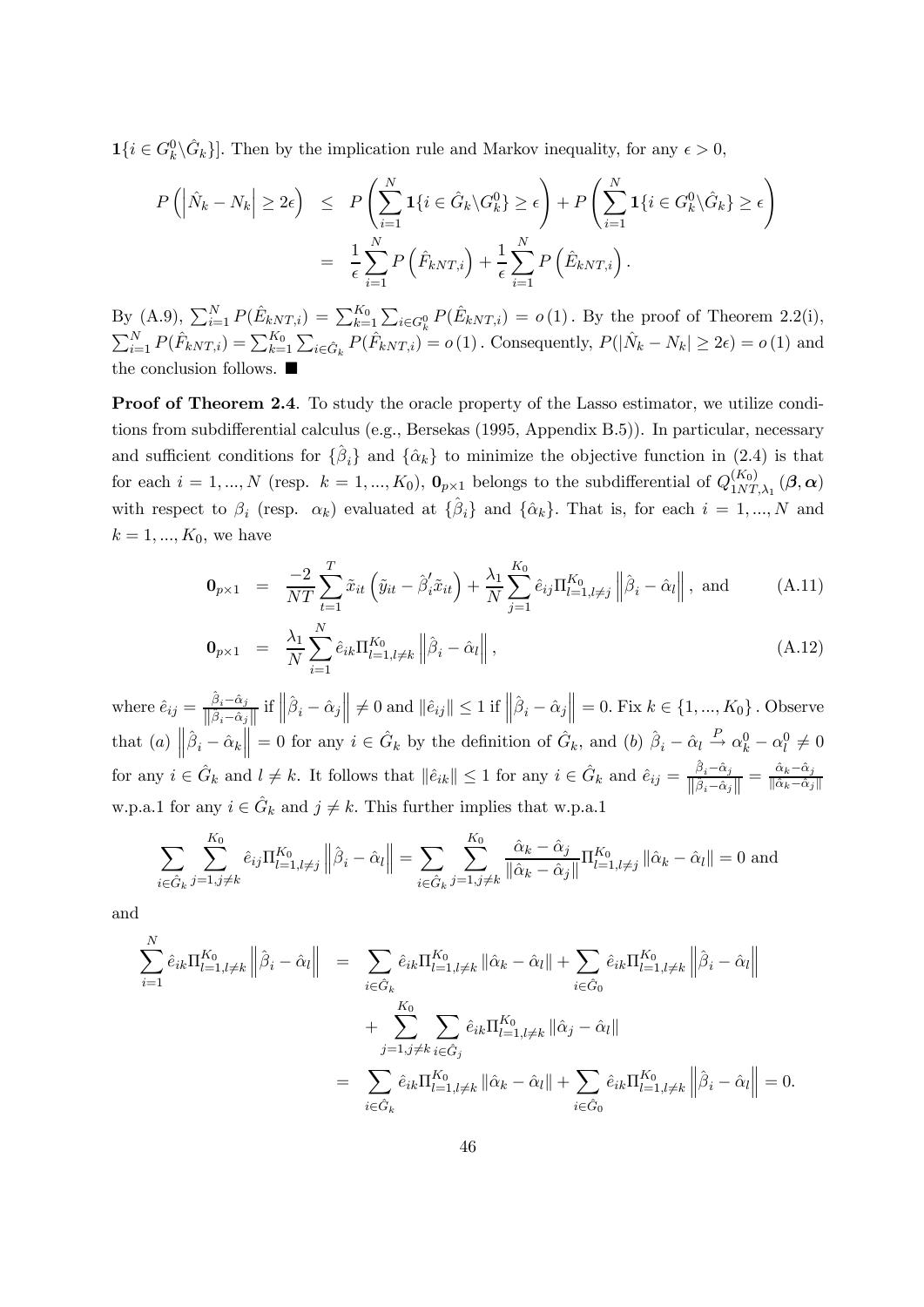Then by (A.11) we have  $\frac{2}{NT} \sum_{i \in \hat{G}_k} \sum_{t=1}^T \tilde{x}_{it} (\tilde{y}_{it} - \hat{\alpha}'_k \tilde{x}_{it}) + \frac{\lambda_1}{N} \sum_{i \in \hat{G}_0} \hat{e}_{ik} \Pi_{l=1, l \neq k}^{K_0}$  $\left\|\hat{\boldsymbol{\beta}}_i-\hat{\boldsymbol{\alpha}}_l\right\|\;=\;$  $\mathbf{0}_{p\times 1}$ . It follows that

$$
\hat{\alpha}_k = \left(\frac{1}{NT} \sum_{i \in \hat{G}_k} \sum_{t=1}^T \tilde{x}_{it} \tilde{x}'_{it}\right)^{-1} \frac{1}{NT} \sum_{i \in \hat{G}_k} \sum_{t=1}^T \tilde{x}_{it} \tilde{y}_{it}
$$

$$
+ \left(\frac{1}{NT} \sum_{i \in \hat{G}_k} \sum_{t=1}^T \tilde{x}_{it} \tilde{x}'_{it}\right)^{-1} \frac{\lambda_1}{2N} \sum_{i \in \hat{G}_0} \hat{e}_{ik} \Pi_{l=1, l \neq k}^{K_0} \left\|\hat{\beta}_i - \hat{\alpha}_l\right\| \equiv \hat{\alpha}_{\hat{G}_k} + \hat{\mathcal{R}}_k, \text{ say.}
$$

In view of the fact that,  $\hat{e}_{ik} \Pi_{l=1, l \neq k}^{K_0}$  $\left\|\hat{\beta}_i - \hat{\alpha}_l \right\| \neq 0$  only if  $i \in \hat{G}_0$ , we have for any  $\epsilon > 0$ 

$$
P\left(\sqrt{NT} \left\|\hat{\mathcal{R}}_k\right\| \geq \epsilon\right) \leq \sum_{k=1}^{K_0} \sum_{i \in G_k^0} P\left(i \in \hat{G}_0 | i \in G_k^0\right) \leq \sum_{k=1}^{K_0} \sum_{i \in G_k^0} P\left(i \notin \hat{G}_k | i \in G_k^0\right) = o\left(1\right) \text{ by (A.9)}.
$$

So  $\left\|\hat{\mathcal{R}}_k\right\| = o_P\left((NT)^{-1/2}\right)$ . Then the limit distribution result follows from Theorem 2.5 below. ¥

**Proof of Theorem 2.5**. Noting that  $\tilde{y}_{it} = \tilde{x}'_{it} \alpha_k^0 + \tilde{x}'_{it} (\beta_i^0 - \alpha_k^0) + \tilde{u}_{it}$ , we have

$$
\sqrt{N_k T} \left( \hat{\alpha}_{\hat{G}_k} - \alpha_k^0 \right) = \left( \frac{1}{N_k T} \sum_{i \in \hat{G}_k} \sum_{t=1}^T \tilde{x}_{it} \tilde{x}'_{it} \right)^{-1} \frac{1}{\sqrt{N_k T}} \sum_{i \in \hat{G}_k} \sum_{t=1}^T \tilde{x}_{it} \tilde{u}_{it}
$$

$$
+ \left( \frac{1}{N_k T} \sum_{i \in \hat{G}_k} \sum_{t=1}^T \tilde{x}_{it} \tilde{x}'_{it} \right)^{-1} \frac{1}{\sqrt{N_k T}} \sum_{i \in \hat{G}_k} \sum_{t=1}^T \tilde{x}_{it} \tilde{x}'_{it} \left( \beta_i^0 - \alpha_k^0 \right).
$$

By Assumption A3 and Slutsky theorem, it suffices to prove the theorem by showing that (i)  $S_{kNT,1} \equiv \frac{1}{N_kT} \sum_{i \in \hat{G}_k} \sum_{t=1}^T \tilde{x}_{it} \tilde{x}_{it}' = \frac{1}{N_kT} \sum_{i \in G_k^0} \sum_{t=1}^T \tilde{x}_{it} \tilde{x}_{it}' + o_P(1)$ , (ii)  $S_{kNT,2} \equiv \frac{1}{\sqrt{N_kT}}$  $\frac{1}{N_kT}\sum_{i\in\hat{G}_k}\sum_{i=1}^T$  $\tilde{x}_{it}\tilde{u}_{it} = \frac{1}{\sqrt{N}}$  $\frac{1}{N_k T} \sum_{i \in G_k^0} \sum_{t=1}^T \tilde{x}_{it} \tilde{u}_{it} + o_P(1)$ , (iii)  $S_{kNT,3} \equiv \frac{1}{\sqrt{N}}$  $\frac{1}{N_k T} \sum_{i \in \hat{G}_k} \sum_{t=1}^T \dot{\tilde{x}}_{it} \dot{\tilde{x}}'_{it} (\beta_i^0 - \alpha_k^0)$  $= o_P(1)$ , and (iv)  $S_{kNT,4} \equiv (S_{kNT,1}^{-1} - \bar{\Phi}_k^{-1}) \mathbb{B}_{KNT} = o_P(1)$ .

Using the fact that  $1\{i \in \hat{G}_k\} = 1\{i \in G_k^0\} + 1\{i \in \hat{G}_k \backslash G_k^0\} - 1\{i \in G_k^0 \backslash \hat{G}_k\}$ , we have

$$
S_{kNT,1} - \frac{1}{N_k T} \sum_{i \in G_k^0} \sum_{t=1}^T \tilde{x}_{it} \tilde{x}'_{it} = \frac{1}{N_k T} \sum_{i \in \hat{G}_k \setminus G_k^0} \sum_{t=1}^T \tilde{x}_{it} \tilde{x}'_{it} - \frac{1}{N_k T} \sum_{i \in G_k^0 \setminus \hat{G}_k} \sum_{t=1}^T \tilde{x}_{it} \tilde{x}'_{it} \equiv S_{kNT,11} - S_{kNT,12}.
$$

Let  $\epsilon > 0$ . By Theorem 2.2,  $P(||S_{kNT,11}|| \ge \epsilon) \le P(\hat{F}_{kNT}) \to 0$ , and  $P(||S_{kNT,12}|| \ge \epsilon) \le$  $P(\hat{E}_{kNT}) \rightarrow 0$ . Then (i) follows. Analogously, writing  $S_{kNT,2} - \frac{1}{\sqrt{N}}$  $\frac{1}{N_k T} \sum_{i \in G_k^0} \sum_{t=1}^T \tilde{x}_{it} \tilde{u}_{it} =$  $\frac{1}{\sqrt{N}}$  $\frac{1}{N_kT}\sum_{i\in \hat{G}_k\backslash G_k^0}\sum_{t=1}^T \tilde{x}_{it}\tilde{u}_{it} -\frac{1}{\sqrt{N}}$  $\frac{1}{N_kT}\sum_{i\in G_k^0\setminus\hat{G}_k}\sum_{t=1}^T \tilde{x}_{it}\tilde{u}_{it}\equiv S_{kNT,21}-S_{kNT,22}$ , we have  $P(||S_{kNT,21}||)$  $\geq \epsilon$ )  $\leq P(\hat{F}_{kNT}) \to 0$  and  $P(\|S_{kNT,22}\| \geq \epsilon) \leq P(\hat{E}_{kNT}) \to 0$ . Then (ii) follows. Noting that  $\beta_i^0 - \alpha_k^0 = 0$  if  $i \in G_k^0$ ,  $P(||S_{kNT,3}|| \ge \epsilon) \le P(\hat{E}_{kNT}) + P(\hat{F}_{kNT}) \to 0 + 0 = 0$ . Lastly,  $P(||S_{kNT.4}|| \geq \epsilon) \leq P(\hat{E}_{kNT}) + P(\hat{F}_{kNT}) \to 0 + 0 = 0.$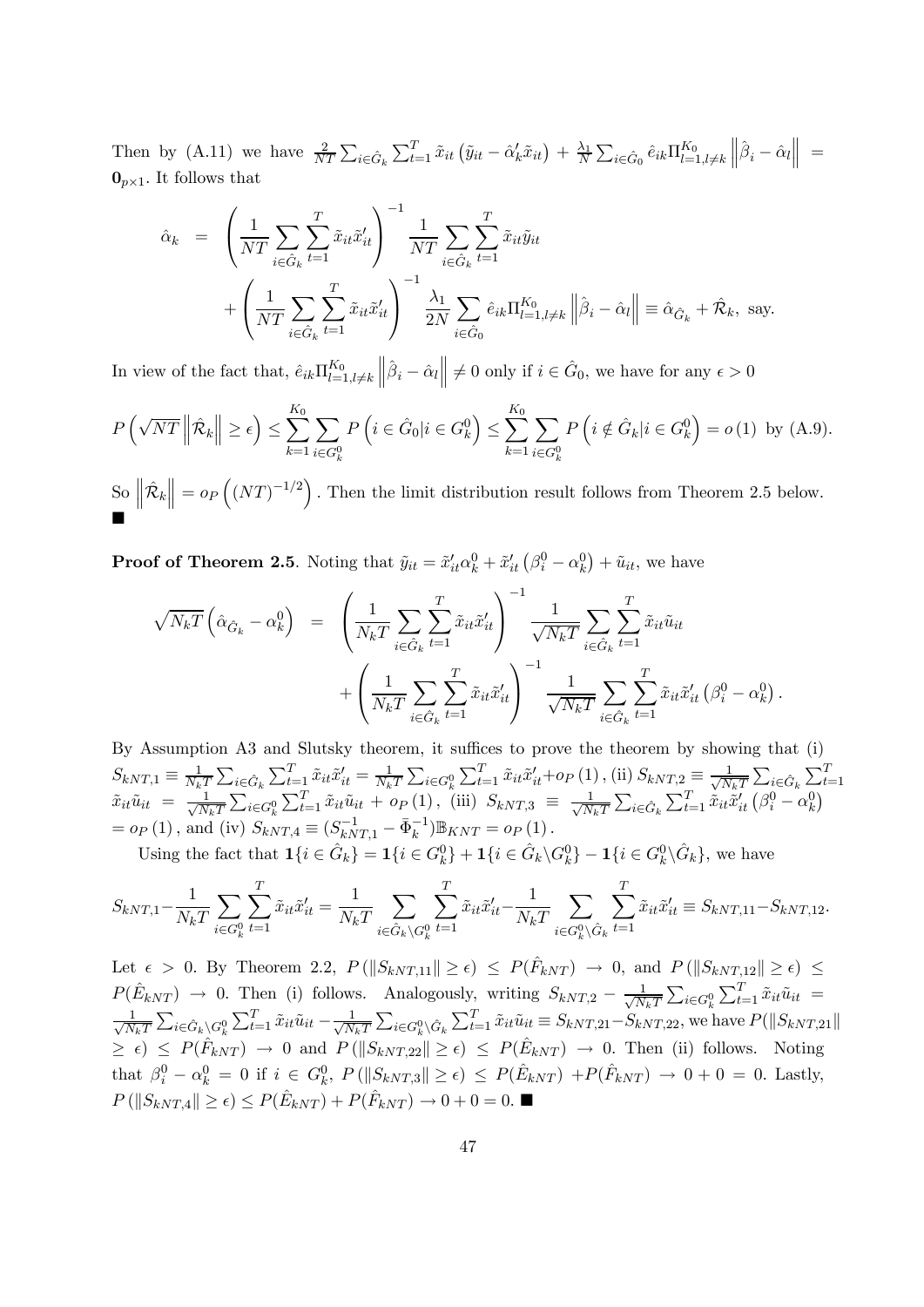**Proof of Theorem 2.6.** Using Theorems 2.2 and 2.5 and Assumption A5, we can readily show that

$$
IC_{1}(K_{0}, \lambda_{1}) = \ln \left[\frac{\partial^{2}_{\hat{G}(K_{0}, \lambda_{1})}\right] + \rho_{1N}T^{p}K_{0}
$$
  
=  $\ln \left[\frac{1}{NT}\sum_{k=1}^{K_{0}}\sum_{i \in \hat{G}_{k}(K_{0}, \lambda_{1})}\sum_{t=1}^{T}\left(\tilde{y}_{it} - \tilde{\alpha}'_{\hat{G}_{k}(K_{0}, \lambda_{1})}\tilde{x}_{it}\right)^{2}\right] + o(1) \stackrel{P}{\to} \ln(\sigma_{0}^{2}).$ 

We consider the cases of under- and over-fitted models separately.

Case 1: Under-fitted model. In this case, we have  $K < K_0$ . Noting that

$$
\hat{\sigma}_{\hat{G}(K,\lambda_1)}^2 = \frac{1}{NT} \sum_{k=1}^K \sum_{i \in \hat{G}_k(K,\lambda_1)} \sum_{t=1}^T \left( \tilde{y}_{it} - \tilde{\alpha}'_{\hat{G}_k(K,\lambda_1)} \tilde{x}_{it} \right)^2
$$
\n
$$
\geq \min_{1 \leq K < K_0} \inf_{G^{(K)} \in \mathcal{G}_K} \frac{1}{NT} \sum_{k=1}^K \sum_{i \in G_{K,k}} \sum_{t=1}^T \left( \tilde{y}_{it} - \tilde{\alpha}'_{G_{K,k}} \tilde{x}_{it} \right)^2 = \min_{1 \leq K < K_0} \inf_{G^{(K)} \in \mathcal{G}_K} \hat{\sigma}_{G^{(K)}}^2,
$$

we have by Assumptions A4-A5 and the Slutsky Lemma

$$
\min_{1 \leq K < K_0} IC_1(K, \lambda_1) \geq \min_{1 \leq K < K_0} \inf_{G^{(K)} \in \mathcal{G}_K} \ln(\hat{\sigma}_{G^{(K)}}^2) + \rho_{1N} T^p K \stackrel{P}{\to} \ln(\underline{\sigma}^2) > \ln(\sigma_0^2).
$$

It follows that  $P\left(\min_{K \in \Omega} IC_1(K, \lambda_1) > IC_1(K_0, \lambda_1)\right) \to 1.$ 

Case 2: Over-fitted model. Let  $K \in \Omega_+$ . By Lemma A.1 below and the fact that  $\delta^2_{NT} \rho_{1NT} \to$  $\infty$  under Assumption A5, we have

$$
P\left(\min_{K\in\Omega_{+}} IC_{1}\left(K,\lambda_{1}\right) > IC_{1}\left(K_{0},\lambda_{1}\right)\right)
$$
\n
$$
= P\left(\min_{K\in\Omega_{+}} \left[\delta_{NT}^{2} \ln\left(\hat{\sigma}_{\hat{G}(K,\lambda_{1})}^{2}/\hat{\sigma}_{\hat{G}(K_{0},\lambda_{1})}^{2}\right) + \delta_{NT}^{2} \rho_{1NT}\left(K - K_{0}\right)\right] > 0\right)
$$
\n
$$
= P\left(\min_{K\in\Omega_{+}} \delta_{NT}^{2}\left(\hat{\sigma}_{\hat{G}(K,\lambda_{1})}^{2} - \hat{\sigma}_{\hat{G}(K_{0},\lambda_{1})}^{2}\right) / \hat{\sigma}_{\hat{G}(K_{0},\lambda_{1})}^{2} + \delta_{NT}^{2} \rho_{1NT}\left(K - K_{0}\right) + o_{P}\left(1\right) > 0\right)
$$
\n
$$
\to 1 \text{ as } (N, T) \to \infty. \blacksquare
$$

**Lemma A.1** Suppose that the conditions in Theorem 2.6 hold. Let  $\bar{\sigma}_{G^0}^2 = \frac{1}{NT} \sum_{i=1}^{N} \sum_{t=1}^{T} \tilde{u}_{it}^2$ . Then  $\max_{K_0 \le K \le K_{\text{max}}} \left| \hat{\sigma}_{\hat{G}(K,\lambda_1)}^2 - \bar{\sigma}_{G^0}^2 \right|$  $\Big| = O_P\left(\delta_{NT}^{-2}\right).$ 

**Proof.** When  $K \geq K_0$ , following the proof of Theorem 2.1, we can show that

$$
\left\|\hat{\beta}_i - \beta_i^0\right\| = O_P(T^{-1/2} + \lambda_1)
$$
 for each  $i$  and  $\frac{1}{N} \sum_{i=1}^N \Pi_{k=1}^K \left\|\beta_i^0 - \hat{\alpha}_k\right\| = O_P(T^{-1/2}).$ 

Noting that  $\beta_i^0$ ,  $i = 1, ..., N$ , only take  $K_0$  distinct values, the latter implies that the collection  ${\hat{\alpha}_{k}}$ ,  $k = 1, ..., K$  contains at least  $K_0$  distinct vectors, say,  $\hat{\alpha}_{(1)}, ..., \hat{\alpha}_{(K_0)}$ , such that  $\hat{\alpha}_{(k)}$  –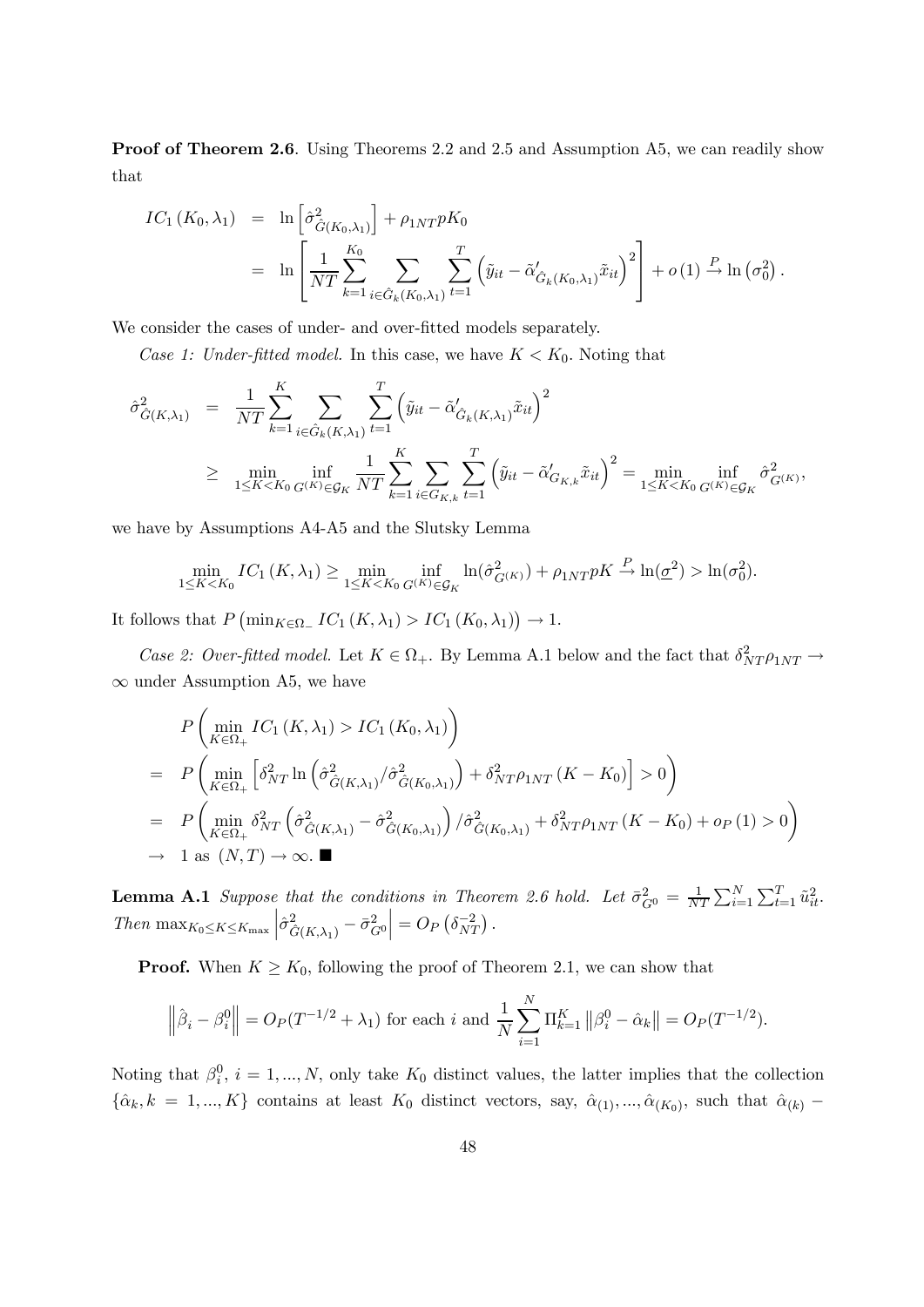$\alpha_k^0 = O_P(T^{-1/2})$  for  $k = 1, ..., K_0$ . For notational simplicity, we rename the other vectors in the above collection as  $\hat{\alpha}_{(K_0+1)},...,\hat{\alpha}_{(K)}$ . As before, we classify  $i \in \hat{G}_k(K, \lambda_1)$  if  $\left\|\hat{\beta}_i - \hat{\alpha}_{(k)}\right\| = 0$ for  $k = 1, ..., K$ , and  $i \in \hat{G}_0(K, \lambda_1)$  otherwise. Using arguments like those used in the proof of Theorem 2.2, we can show that

$$
\sum_{i \in G_k^0} P\left(\hat{E}_{kNT,i}\right) = o(1) \text{ for } k = 1, ..., K_0 \text{ and } \sum_{i \in \hat{G}_k(K,\lambda_1)} P\left(\hat{F}_{kNT,i}\right) = o(1) \text{ for } k = 1, ..., K_0.
$$

The first part implies that  $\sum_{i=1}^{N} P\left(i \in \hat{G}_0(K, \lambda_1) \cup \hat{G}_{K_0+1}(K, \lambda_1) \cup \cdots \cup \hat{G}_K(K, \lambda_1)\right) = o(1)$ .

Using the fact that  $1\{i \in \hat{G}_k\} = 1\{i \in G_k^0\} + 1\{i \in \hat{G}_k \backslash G_k^0\} - 1\{i \in G_k^0 \backslash \hat{G}_k\}$ , we have  $\hat{\sigma}_{\hat{G}(K,\lambda_1)}^2 = \frac{1}{NT} \sum_{k=1}^K \sum_{i \in \hat{G}_k(K,\lambda_1)} \sum_{t=1}^T \left[ \hat{u}_{it}(k) \right]^2 = D_{1NT} + D_{2NT} - D_{3NT} + D_{4NT}$ , where  $\hat{u}_{it}(k) =$  $\tilde{y}_{it} - \hat{\alpha}'_{\hat{G}_k(K,\lambda_1)}\tilde{x}_{it}, D_{1NT} = \frac{1}{NT}\sum_{k=1}^{K_0}\sum_{i \in G_k^0}\sum_{t=1}^T\left[\hat{u}_{it}(k)\right]^2, D_{2NT} = \frac{1}{NT}\sum_{k=1}^{K_0}\sum_{i \in \hat{G}_k(K,\lambda_1)\backslash G_k^0}\sum_{t=1}^T$  $[\hat{u}_{it}(k)]^2$ ,  $D_{3NT} = \frac{1}{NT} \sum_{k=1}^{K_0} \sum_{i \in G_k^0 \setminus \hat{G}_k(K,\lambda_1)} \sum_{t=1}^T [\hat{u}_{it}(k)]^2$ , and  $D_{4NT} = \frac{1}{NT} \sum_{k=K_0+1}^K \sum_{i \in \hat{G}_k(K,\lambda_1)}^K$  $\sum_{t=1}^{T} [\hat{u}_{it}(k)]^2$ . Following the proof of Theorem 2.5, we can show that  $\hat{\alpha}_{\hat{G}_k(K,\lambda_1)} - \alpha_k^0 = O_P(\delta_{NT}^{-1})$ for  $k = 1, ..., K_0$ . In addition, we can readily show that  $D_{1NT} = \bar{\sigma}_{G^0}^2 + O_P(\delta_{NT}^{-2})$ . For  $D_{2NT}$ ,  $D_{3NT}$ , and  $D_{4NT}$ , we have that for any  $\epsilon > 0$ ,  $P(D_{2NT} \ge \delta_{NT}^{-2} \epsilon) \le \sum_{i=1}^{K_0} P(\hat{F}_{kNT}) \to 0$ ,  $P(D_{3NT} \ge \delta_{NT}^{-2} \epsilon) \le \sum_{i=1}^{K_0} P(\hat{E}_{kNT}) \to 0$ , and  $P(D_{4NT} \ge \delta_{NT}^{-2} \epsilon) \le \sum_{i=1}^{N} P(i \in \bigcup_{K_0+1 \le k \le K} \hat{G}_k(K, \lambda_1))$  $\to 0$ . It follows that  $\hat{\sigma}_{\hat{G}(K,\lambda_1)}^2 = \bar{\sigma}_{G^0}^2 + O_P\left(\delta_{NT}^{-2}\right)$  for all  $K_0 \le K \le K_{\text{max}}$ .

## B Proof of the Results in Section 3

We start by proving a useful technical result and then proceed to prove the main results.

Let  $V_{iNT}(\beta_i) \equiv \left[\frac{1}{T} \sum_{t=1}^T \rho(\xi_{it}, \beta_i)\right]' W_{iNT} \left[\frac{1}{T} \sum_{t=1}^T \rho(\xi_{it}, \beta_i)\right]$ , and  $\bar{V}_i(\beta_i) \equiv \left\{\frac{1}{T} \sum_{t=1}^T \mathbb{E}[\rho(\xi_{it}, \beta_i)]\right\}'$  $W_i \frac{1}{\tau}$  $\frac{1}{T} \sum_{t=1}^{T} \mathbb{E} \left[ \rho \left( \xi_{it}, \beta_{i} \right) \right]$ . Let  $R_{i,T}(\beta_{i}) = [\frac{1}{T} \sum_{t=1}^{T} \{ \rho \left( \xi_{i}, \beta_{i} \right) - \mathbb{E} \left[ \rho \left( \xi_{i}, \beta_{i} \right) \right] \} ]' W_{i}[\frac{1}{T} \sum_{t=1}^{T} \{ \rho \left( \xi_{i}, \beta_{i} \right) - \rho \left( \xi_{i}, \beta_{i} \right) ] \}$  $\mathbb{E}[\rho(\xi_i,\beta_i)]\}].$ 

**Lemma B.1** Suppose Assumption B1(iv) hold. Then  $\mathcal{L}\left[\frac{1}{2}\overline{V}_i(\beta_i) - R_{i,T}(\beta_i)\right] \leq V_{iNT}(\beta_i) \leq$  $\bar{c}[2\bar{V}_i(\beta_i) + 2R_{i,T}(\beta_i)]$  for all  $\beta_i \in \mathcal{B}_i$  w.p.a.1, where  $\underline{c}$  and  $\overline{c}$  are some generic positive constants that do not depend on *i* with  $0 < \underline{c} < 1 < \overline{c} < \infty$ .

**Proof.** Noting that  $W_{iNT} = W_i + o_P(1)$  uniformly in i under Assumption B1(iv), we have w.p.a.1

$$
\underline{c}\left[\frac{1}{T}\sum_{t=1}^{T}\rho\left(\xi_{it},\beta_{i}\right)\right]^{'}W_{i}\left[\frac{1}{T}\sum_{t=1}^{T}\rho\left(\xi_{it},\beta_{i}\right)\right] \leq V_{iNT}\left(\beta_{i}\right) \leq \bar{c}\left[\frac{1}{T}\sum_{t=1}^{T}\rho\left(\xi_{it},\beta_{i}\right)\right]^{'}W_{i}\left[\frac{1}{T}\sum_{t=1}^{T}\rho\left(\xi_{it},\beta_{i}\right)\right]
$$
\n(B.1)

for all  $\beta_i \in \mathcal{B}_i$ . By the positive definiteness of  $W_i$  and the matrix version of the Cauchy-Schwarz inequality, we can readily show that

$$
(a - b)' W_i (a - b) \ge \frac{1}{2} a' W_i a - b' W_i b \text{ and } (a - b)' W_i (a - b) \le 2 a' W_i a + 2 b' W_i b
$$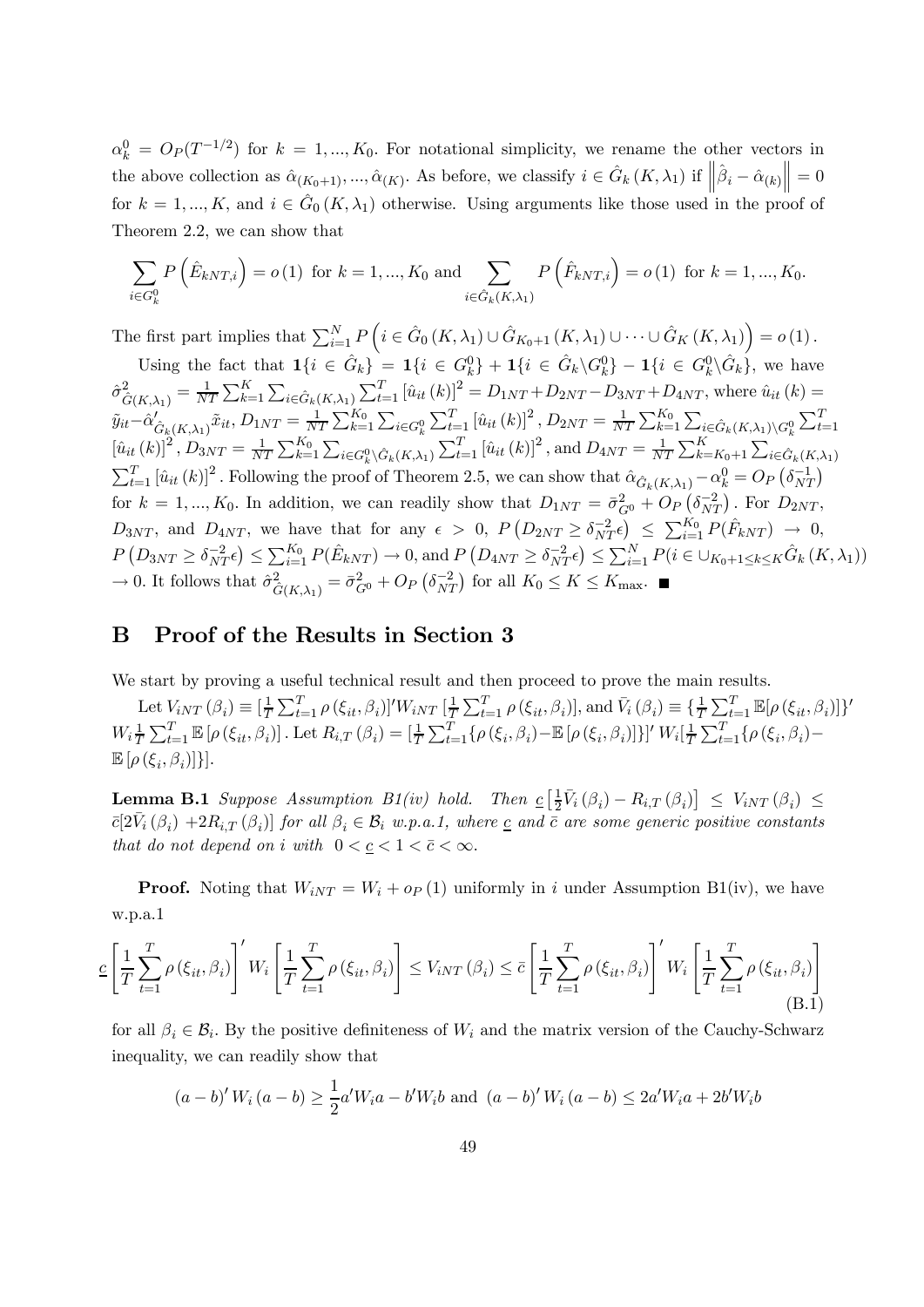for any conformable vectors a and b. Taking  $a = \frac{1}{T} \sum_{t=1}^{T} \mathbb{E} \left[ \rho \left( \xi_{it}, \beta_i \right) \right]$  and  $b = \frac{1}{T} \sum_{t=1}^{T} \{ \rho \left( \xi_{it}, \beta_i \right) - \sigma \}$  $\mathbb{E}\left[\rho\left(\xi_{it},\beta_{i}\right)\right]\},$  we have

$$
\left[\frac{1}{T}\sum_{t=1}^{T}\rho\left(\xi_{it},\beta_{i}\right)\right]^{'}W_{i}\left[\frac{1}{T}\sum_{t=1}^{T}\rho\left(\xi_{it},\beta_{i}\right)\right] \geq \frac{1}{2}\bar{V}_{i}\left(\beta_{i}\right)-R_{i,T}\left(\beta_{i}\right), \text{ and } (B.2)
$$

$$
\left[\frac{1}{T}\sum_{t=1}^{T}\rho\left(\xi_{it},\beta_{i}\right)\right]^{'}W_{i}\left[\frac{1}{T}\sum_{t=1}^{T}\rho\left(\xi_{it},\beta_{i}\right)\right] \leq 2\bar{V}_{i}\left(\beta_{i}\right) + 2R_{i,T}\left(\beta_{i}\right). \tag{B.3}
$$

Combining  $(B.1)$ - $(B.3)$  yields the desired results.

**Proof of Theorem 3.1.** (i) Let  $Q_{2iNT,\lambda_2}^{(K_0)}(\beta_i, \alpha) = V_{iNT}(\beta_i) + \lambda_2 \Pi_{k=1}^{K_0} ||\beta_i - \alpha_k||$ . By the definition of  $\tilde{\boldsymbol{\beta}}$  and  $\tilde{\boldsymbol{\alpha}}$  and the fact that  $Q_{2NT,\lambda_2}^{(K_0)}(\boldsymbol{\beta}, \boldsymbol{\alpha}) = \frac{1}{N} \sum_{i=1}^N Q_{2iNT,\lambda_2}^{(K_0)}(\beta_i, \boldsymbol{\alpha})$ , we have

$$
Q_{2iNT,\lambda_2}(\tilde{\beta}_i, \tilde{\boldsymbol{\alpha}}) - Q_{2iNT,\lambda_2}(\beta_i^0, \tilde{\boldsymbol{\alpha}})
$$
  
=  $V_{iNT}(\tilde{\beta}_i) - V_{iNT}(\beta_i^0) + \lambda_2 \left\{ \Pi_{k=1}^K \left\| \tilde{\beta}_i - \tilde{\alpha}_k \right\| - \Pi_{k=1}^K \left\| \beta_i^0 - \tilde{\alpha}_k \right\| \right\} \le 0.$  (B.4)

By Lemma B.1 and Assumptions B1(i) and (iv), we have that  $V_{iNT}(\tilde{\beta}_i) \geq \underline{c}[\frac{1}{2}\overline{V}_i(\tilde{\beta}_i) - \tilde{R}_{i,T}]$  and  $V_{iNT}(\beta_i^0) \leq \bar{c} \left[ 2 \bar{V}_i(\beta_i^0) + 2 R_{i,T}^0 \right] = 2 \bar{c} R_{i,T}^0$  w.p.a.1, where  $\tilde{R}_{i,T} = R_{i,T}(\tilde{\beta}_i)$  and  $R_{i,T}^0 = R_{i,T}(\beta_i^0)$ . It follows that  $\underline{c}[\frac{1}{2}\overline{V}_i(\tilde{\beta}_i) - \tilde{R}_{i,T}] - 2\overline{c}R_{i,T}^0 + \lambda_2 \left\{\Pi_{k=1}^K\right\}$  $\left\| \check{\boldsymbol{\beta}}_i - \check{\boldsymbol{\alpha}}_k \right\| - \Pi_{k=1}^K \left\| \boldsymbol{\beta}_i^0 - \check{\boldsymbol{\alpha}}_k \right\|$  $\Big\} \leq 0$ , which can be rewritten as

$$
\bar{V}_i\left(\tilde{\beta}_i\right) \leq \frac{2}{\underline{c}} \left[2\bar{c}R_{i,T}^0 + \underline{c}\tilde{R}_{i,T} - \lambda_2\left(\Pi_{k=1}^K \left\|\tilde{\beta}_i - \tilde{\alpha}_k\right\| - \Pi_{k=1}^K \left\|\beta_i^0 - \tilde{\alpha}_k\right\|\right)\right].
$$
\n(B.5)

Using arguments like those applied to obtain (A.2) and (A.4), we have

$$
\left| \Pi_{k=1}^{K} \left\| \tilde{\beta}_{i} - \alpha_{k} \right\| - \Pi_{k=1}^{K} \left\| \beta_{i}^{0} - \alpha_{k} \right\| \right| \leq C_{K_{0}NT} \left( \alpha \right) \left( \left\| \tilde{\beta}_{i} - \beta_{i}^{0} \right\| + 2 \left\| \tilde{\beta}_{i} - \beta_{i}^{0} \right\|^{2} \right). \tag{B.6}
$$

Noting that  $\frac{1}{T} \sum_{t=1}^{T} \mathbb{E} [\rho(\xi_i, \beta_i)] = -\bar{Q}_{i,z\Delta x} (\beta_i - \beta_i^0)$ , we have

$$
\max_{1 \le i \le N} \bar{V}_i(\tilde{\beta}_i) = \max_{1 \le i \le N} \left( \tilde{\beta}_i - \beta_i^0 \right)^{\prime} \bar{Q}'_{i,z\Delta x} W_i \bar{Q}_{i,z\Delta x} \left( \tilde{\beta}_i - \beta_i^0 \right) \ge \underline{c}_{1NT} \max_{1 \le i \le N} \left\| \tilde{\beta}_i - \beta_i^0 \right\|^2 \tag{B.7}
$$

where  $\underline{c}_{1NT} \equiv \min_{1 \leq i \leq N} \mu_{\min} \left( \overline{Q}'_{i,z\Delta x} W_i \overline{Q}_{i,z\Delta x} \right)$  satisfies that  $\liminf_{(N,T) \to \infty} \underline{c}_{1NT} \geq \underline{c}_W \underline{c}_{\overline{Q}} > 0$ by Assumptions  $B1(iii)-(iv)$ . Combining  $(B.5)-(B.7)$  yields

$$
\underline{c}_{1NT} \left\| \tilde{\boldsymbol{\beta}}_i - \boldsymbol{\beta}_i^0 \right\|^2 \leq \frac{2}{\underline{c}} \left[ 2 \bar{c} R_{i,T}^0 + \underline{c} \tilde{R}_{i,T} + \lambda_2 \tilde{C}_{K_0} \left( \left\| \tilde{\boldsymbol{\beta}}_i - \boldsymbol{\beta}_i^0 \right\| + 2 \left\| \tilde{\boldsymbol{\beta}}_i - \boldsymbol{\beta}_i^0 \right\|^2 \right) \right],
$$

or equivalently,  $(\underline{c}_{1NT} - \frac{4}{\underline{c}}\lambda_2 \tilde{C}_{K_0}) || \tilde{\beta}_i - \beta_i^0$  $\begin{array}{c} \hline \rule{0pt}{2ex} \rule{0pt}{2ex} \rule{0pt}{2ex} \rule{0pt}{2ex} \rule{0pt}{2ex} \rule{0pt}{2ex} \rule{0pt}{2ex} \rule{0pt}{2ex} \rule{0pt}{2ex} \rule{0pt}{2ex} \rule{0pt}{2ex} \rule{0pt}{2ex} \rule{0pt}{2ex} \rule{0pt}{2ex} \rule{0pt}{2ex} \rule{0pt}{2ex} \rule{0pt}{2ex} \rule{0pt}{2ex} \rule{0pt}{2ex} \rule{0pt}{2ex} \rule{0pt}{2ex} \rule{0pt}{2ex} \rule{0pt}{2ex} \rule{$  $\frac{2}{c}$   $\leq$   $\frac{2}{c}$  $\Big[ 2 \bar{c} R^0_{i,T} + \underline{c} \tilde{R}_{i,T} + \lambda_2 \tilde{C}_{K_0} \left\| \tilde{\beta}_i - \beta_i^0 \right.$ ° ° ° |, where  $C_{K_0} = C_{K_0NT}(\boldsymbol{\tilde{\alpha}})$ . It follows that

$$
\left\|\tilde{\beta}_{i} - \beta_{i}^{0}\right\| \le \frac{\frac{2}{\varepsilon}\lambda_{2}\tilde{C}_{K_{0}} + \left[\left(\frac{2}{\varepsilon}\lambda_{2}\tilde{C}_{K_{0}}\right)^{2} + \frac{8}{\varepsilon}\left(\underline{c}_{1NT} - \frac{4}{\varepsilon}\lambda_{2}\tilde{C}_{K_{0}}\right)\left(2\bar{c}R_{i,T}^{0} + \underline{c}\tilde{R}_{i,T}\right)\right]^{1/2}}{2\left(\underline{c}_{1NT} - \frac{4}{\varepsilon}\lambda_{2}\tilde{C}_{K_{0}}\right)} = O_{P}\left(\eta_{2NT}\right),\tag{B.8}
$$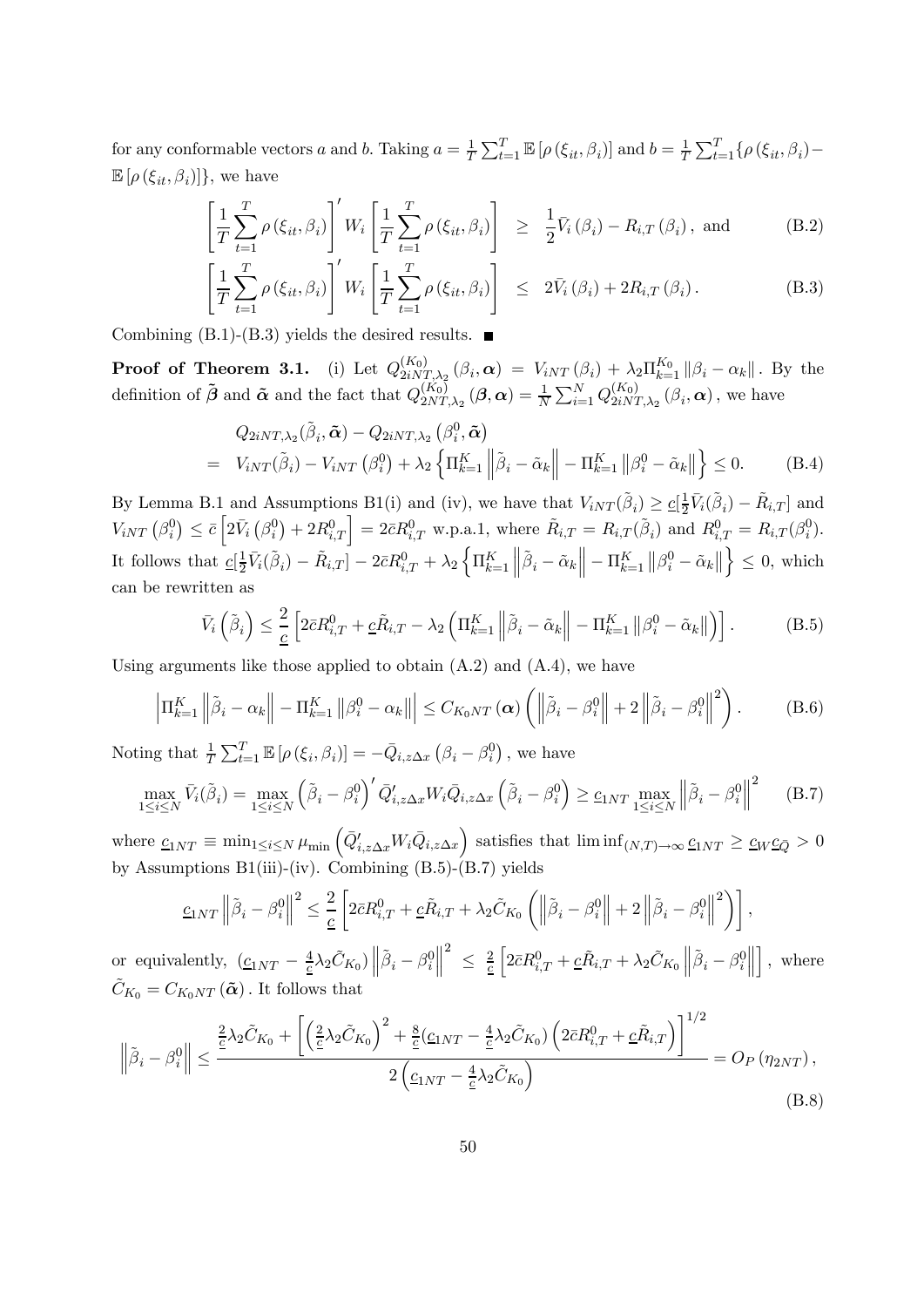where  $\eta_{2NT} \equiv T^{-1/2} + \lambda_2$ . Further, noting that  $\frac{1}{N} \sum_{i=1}^{N} \tilde{R}_{i,T}^2 = O_P(1)$  and  $\frac{1}{N} \sum_{i=1}^{N} (R_{i,T}^0)^2$  $O_P(1)$  under Assumptions B1(ii) and (iv), we can readily show that  $\frac{1}{N} \sum_{i=1}^{N}$  $\left\| \tilde{\boldsymbol{\beta}}_i - \boldsymbol{\beta}^0_i \right\|$ ° ° °  $\begin{array}{c} 2 \end{array}$  $O_P(\eta_{2NT}^2)$  . As in the proof of Theorem 2.1(ii), we can further demonstrate that  $\frac{1}{N}\sum_{i=1}^{N}$  $\left\| \tilde{\boldsymbol{\beta}}_i - \boldsymbol{\beta}^0_i \right\|$ ° ° ° 2  $= O_P(T^{-1})$ .

The proof of (iii) is completely analogous to that of Theorem 2.1(iii), now using the facts that  $\left| P_{NT}(\tilde{\boldsymbol{\beta}}, \boldsymbol{\alpha}) - P_{NT}(\boldsymbol{\beta}^0, \boldsymbol{\alpha}) \right| = O_P(T^{-1})$  and that  $0 \ge P_{NT}(\tilde{\boldsymbol{\beta}}, \tilde{\boldsymbol{\alpha}}) - P_{NT}(\tilde{\boldsymbol{\beta}}, \boldsymbol{\alpha}^0)$ .

**Proof of Theorem 3.2.** (i) Fix  $k \in \{1, ..., K_0\}$ . By the consistency of  $\tilde{\alpha}_k$  and  $\tilde{\beta}_i$  with  $\alpha_k^0$  for  $i \in G_k^0$ , we have  $\tilde{\beta}_i - \tilde{\alpha}_l \stackrel{P}{\to} \alpha_k^0 - \alpha_l^0 \neq 0$  for all  $l \neq k$ . It follows that w.p.a.1  $\left\|\tilde{\beta}_i - \tilde{\alpha}_l\right\| \neq 0$  for all  $i \in G_k^0$  and  $l \neq k$ . Now, suppose that  $\left\|\tilde{\beta}_i - \tilde{\alpha}_k\right\| \neq 0$  for some  $i \in G_k^0$ . Then the first order condition (with respect to  $\beta_i$ ) for the minimization problem in (3.2) implies that

$$
0 = -2\tilde{Q}'_{i,z\Delta x}W_{iNT}\frac{1}{\sqrt{T}}\sum_{t=1}^{T}z_{it}\left(\Delta y_{it} - \tilde{\beta}'_{i}\Delta x_{it}\right) + \sqrt{T}\lambda_{2}\sum_{j=1}^{K_{0}}\frac{\tilde{\beta}_{i} - \tilde{\alpha}_{j}}{\left\|\tilde{\beta}_{i} - \tilde{\alpha}_{j}\right\|}\Pi_{l=1,l\neq j}^{K_{0}}\left\|\tilde{\beta}_{i} - \tilde{\alpha}_{l}\right\|
$$
  
\n
$$
= -2\tilde{Q}'_{i,z\Delta x}W_{iNT}\frac{1}{\sqrt{T}}\sum_{t=1}^{T}z_{it}\Delta u_{it} + \left(2\tilde{Q}'_{i,z\Delta x}W_{iNT}\tilde{Q}_{i,z\Delta x} + \frac{\lambda_{2}\tilde{c}_{ki}}{\left\|\tilde{\beta}_{i} - \tilde{\alpha}_{k}\right\|}\right)\sqrt{T}\left(\tilde{\beta}_{i} - \tilde{\alpha}_{k}\right)
$$
  
\n
$$
+2\tilde{Q}'_{i,z\Delta x}W_{iNT}\tilde{Q}_{i,z\Delta x}\sqrt{T}\left(\tilde{\alpha}_{k} - \beta_{i}^{0}\right) + \sqrt{T}\lambda_{2}\sum_{j=1,j\neq k}^{K_{0}}\frac{\tilde{\beta}_{i} - \tilde{\alpha}_{j}}{\left\|\tilde{\beta}_{i} - \tilde{\alpha}_{j}\right\|}\Pi_{l=1,l\neq j}^{K_{0}}\left\|\tilde{\beta}_{i} - \tilde{\alpha}_{l}\right\|
$$
  
\n
$$
\equiv -\tilde{B}_{i1} + \tilde{B}_{i2} + \tilde{B}_{i3} + \sum_{j=1,j\neq k}^{K_{0}}\tilde{B}_{i4,j}, \text{ say,}
$$

where  $\tilde{c}_{ki} = \prod_{l=1, l \neq k}^{K_0}$  $\left\| \tilde{\boldsymbol{\beta}}_i - \tilde{\boldsymbol{\alpha}}_l \right\|$  $L^P \rightarrow c_k^0 \equiv \Pi_{l=1, l \neq k}^{K_0}$  $\left\Vert \alpha _{k}^{0}-\alpha _{l}^{0}\right\Vert >0$  for any  $i\in G_{k}^{0}$  by Theorem 3.1. As in the proof of Theorem 2.2, we can readily show that  $\tilde{B}_{i1} = O_P(1)$ ,  $\tilde{B}_{i3} = O_P(1)$ ,

and  $\tilde{B}_{i4,j} = \sqrt{T} \lambda_2 O_P (T^{-1/2} + \lambda_2) = O_P (1)$  for each  $i \in G_k^0$  and  $j = 1, ..., K_0$ . Let  $\tilde{R}_i = \tilde{B}_{i3} +$  $\sum_{j=1, j\neq k}^{K_0} \tilde{B}_{i4,j}$  and  $\tilde{\delta}_{1i} \equiv \mu_{\min}(\tilde{Q}'_{i,z\Delta x}W_{iNT}\tilde{Q}_{i,z\Delta x})$ . Noting that  $(\tilde{\beta}_i - \tilde{\alpha}_k)' \tilde{B}_{i2} \geq 2\tilde{\delta}_{1i}\sqrt{T} ||\tilde{\beta}_i - \tilde{\alpha}_k||$ 2  $+\sqrt{T}\lambda_2\tilde{c}_{ki}$  and  $\begin{array}{|c|c|} \hline \multicolumn{1}{|c|}{1} & \multicolumn{1}{|c|}{1} & \multicolumn{1}{|c|}{1} & \multicolumn{1}{|c|}{1} & \multicolumn{1}{|c|}{1} & \multicolumn{1}{|c|}{1} & \multicolumn{1}{|c|}{1} & \multicolumn{1}{|c|}{1} & \multicolumn{1}{|c|}{1} & \multicolumn{1}{|c|}{1} & \multicolumn{1}{|c|}{1} & \multicolumn{1}{|c|}{1} & \multicolumn{1}{|c|}{1} & \multicolumn{1}{|c|}{1} & \multicolumn{1}{|c|$  $\left(\tilde{\beta}_{i}-\tilde{\alpha}_{k}\right)'\tilde{R}_{i}\bigg|=O_{P}\left(\lambda_{2}\right),$  we have  $\left(\tilde{\beta}_{i}-\tilde{\alpha}_{k}\right)'\tilde{B}_{i2}-\bigg|$  $\left(\tilde{\boldsymbol{\beta}}_i - \tilde{\boldsymbol{\alpha}}_k\right)' \tilde{R}_i \Bigg| \geq$  $\left(\tilde{\beta}_i-\tilde{\alpha}_k\right)'\tilde{B}_{i2}/2$ as  $(N, T) \rightarrow \infty$ . It follows that by Assumption B2(i)

$$
P(\tilde{E}_{kNT,i}) = P\left(i \notin \tilde{G}_k \mid i \in G_k^0\right) = P\left(\tilde{B}_{i1} = \tilde{B}_{i2} + \tilde{R}_i\right)
$$
  
\n
$$
\leq P\left(\left|\left(\tilde{\beta}_i - \tilde{\alpha}_k\right)' \tilde{B}_{i1}\right| \geq \left|\left(\tilde{\beta}_i - \tilde{\alpha}_k\right)' \tilde{B}_{i2} + \left(\tilde{\beta}_i - \tilde{\alpha}_k\right)' \tilde{R}_i\right|\right)
$$
  
\n
$$
\leq P\left(\left\|\tilde{\beta}_i - \tilde{\alpha}_k\right\| \left\|\tilde{B}_{i1}\right\| \geq \left(\tilde{\beta}_i - \tilde{\alpha}_k\right)' \tilde{B}_{i2}/2\right)
$$
  
\n
$$
\leq P\left(\left\|\tilde{B}_{i1}\right\| \geq \tilde{\delta}_{1i}\sqrt{T} \left\|\tilde{\beta}_i - \tilde{\alpha}_k\right\| + \frac{\sqrt{T}\lambda_2 \tilde{c}_{ki}}{2\left\|\tilde{\beta}_i - \tilde{\alpha}_k\right\|}\right)
$$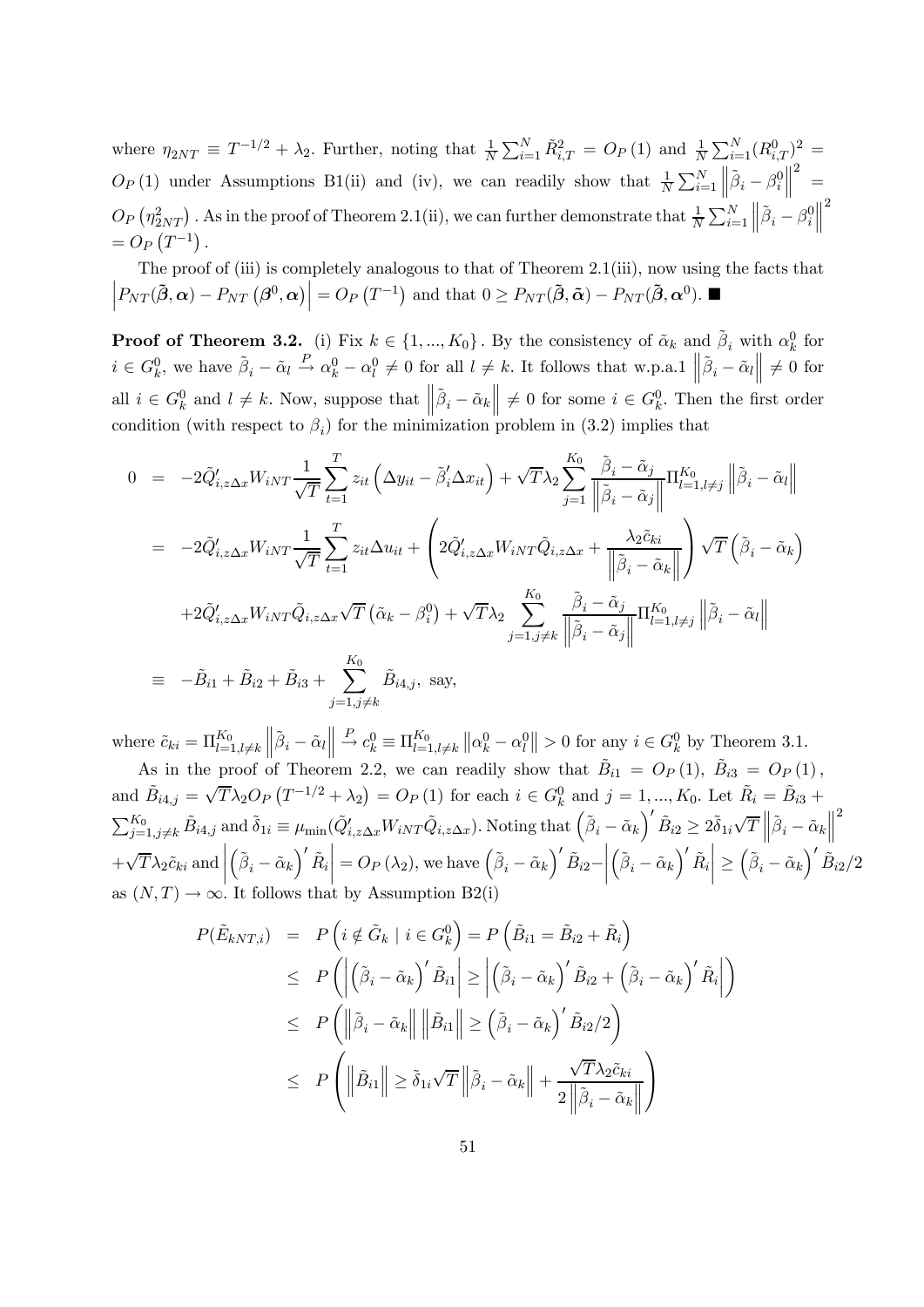$$
\leq P\left(\left\|\tilde{B}_{i1}\right\| \geq \sqrt{2\tilde{\delta}_{1i}\tilde{c}_{ki}T\lambda_2}\right) \to 0 \text{ as } (N,T) \to \infty,
$$

where we use the fact that  $\tilde{c}_{ki} \stackrel{P}{\to} c_k^0$  for  $i \in G_k^0$  and  $\tilde{\delta}_{1i} \stackrel{P}{\to} \mu_{\min}(\bar{Q}'_{i,z\Delta x}W_i\bar{Q}_{i,z\Delta x}) \geq \mu_{\min}(\bar{Q}'_{i,z\Delta x}\bar{Q}_{i,z\Delta x})$  $\mu_{\min}(W_i) > 0$  by Assumptions B1(iii)-(iv). It follows that  $P\left(\left\|\tilde{\beta}_i - \tilde{\alpha}_k\right\| = 0 \mid i \in G_k^0\right)$  $\overline{\phantom{a}}$   $\rightarrow$  1 as  $(N,T) \to \infty$ . Now, observe that  $P(\bigcup_{k=1}^{K_0} \hat{E}_{kNT}) \leq \sum_{k=1}^{K_0} P(\hat{E}_{kNT}) \leq \sum_{k=1}^{K_0} \sum_{i \in G_k^0} P(\hat{E}_{kNT,i})$  and

$$
\sum_{k=1}^{K_0} \sum_{i \in G_k^0} P\left(\tilde{E}_{kNT,i}\right) \leq \sum_{k=1}^{K_0} \sum_{i \in G_k^0} P\left(\left\|\tilde{B}_{i1}\right\| \geq \sqrt{2\tilde{\delta}_i \tilde{c}_{ki} T \lambda_2}\right)
$$
\n
$$
\leq N \max_{1 \leq i \leq N} P\left(\left\|\tilde{Q}'_{i,z\Delta x} W_{iNT} \frac{1}{T} \sum_{t=1}^T z_{it} \Delta u_{it}\right\| \geq \sqrt{\tilde{\delta}_{1i} \tilde{c}_{ki} \lambda_2/2}\right)
$$
\n
$$
\leq N \max_{1 \leq i \leq N} P\left(\left\|\frac{1}{T} \sum_{t=1}^T z_{it} \Delta u_{it}\right\| \geq \sqrt{\frac{\tilde{\delta}_{1i} \tilde{c}_{ki} \lambda_2}{2\tilde{\delta}_{2i}}}\right)
$$
\n
$$
\to 0 \text{ by Assumption B2(ii)},
$$

where  $\tilde{\delta}_{2i} \equiv \left\| \tilde{Q}'_{i,z\Delta x} W_{iNT} \right\|$  $\int^2 \frac{P}{\rightarrow} \text{tr} \Big( \bar{Q}'_{i,z\Delta x} W_i W_i \bar{Q}_{i,z\Delta x} \Big) \leq \left[ \mu_{\text{max}} \left( W_i \right) \right]^2 \left\| \bar{Q}_{i,z\Delta x} \right\|^2 < \infty$  by Assumption B1(iii)-(iv). Consequently, we have shown (i).

(ii) The proof of (i) is almost identical to that of Theorem 2.2(ii) and is omitted.  $\blacksquare$ 

Proof of Theorem 3.4. The proof follows closely from that of Theorem 2.4 and we only sketch it. Based on the subdifferential calculus, the KKT conditions for the minimization of (3.2) are that for each  $i = 1, ..., N$  and  $k = 1, ..., K_0$ ,

$$
\begin{array}{rcl}\n\mathbf{0}_{p\times 1} & = & -2\tilde{Q}'_{i,z\Delta x}W_{iNT} \frac{1}{NT} \sum_{t=1}^{T} z_{it} \left( \Delta y_{it} - \tilde{\beta}'_i \Delta x_{it} \right) + \frac{\lambda_2}{N} \sum_{j=1}^{K_0} \tilde{e}_{ij} \Pi_{l=1,l\neq j}^{K_0} \left\| \tilde{\beta}_i - \tilde{\alpha}_l \right\|, \\
\mathbf{0}_{p\times 1} & = & \frac{\lambda_1}{N} \sum_{i=1}^{N} \tilde{e}_{ik} \Pi_{l=1,l\neq k}^{K_0} \left\| \tilde{\beta}_i - \tilde{\alpha}_l \right\|, \\
\end{array}
$$

where  $\tilde{e}_{ij} = \frac{\tilde{\beta}_i - \tilde{\alpha}_j}{\|\tilde{\beta}_i - \tilde{\alpha}_j\|}$  if  $\left\|\tilde{\beta}_i - \tilde{\alpha}_j\right\| \neq 0$  and  $\left\|\tilde{e}_{ij}\right\| \leq 1$  if  $\left\|\tilde{\beta}_i - \tilde{\alpha}_j\right\| = 0$ . Fix  $k \in \{1, ..., K_0\}$ . As in the proof of Theorem 2.4, we can show that  $\frac{2}{NT} \sum_{i \in \tilde{G}_k} \tilde{Q}'_{i,z\Delta x} W_{iNT} \sum_{t=1}^T z_{it} (\Delta y_{it} - \tilde{\alpha}'_k \Delta x_{it}) +$  $\frac{\lambda_2}{N}\sum_{i \in \tilde{G}_0} \tilde{e}_{ik} \; \Pi^{K_0}_{l=1,l \neq k}$  $\left\|\tilde{\beta}_i - \tilde{\alpha}_l\right\| = \mathbf{0}_{p \times 1}$  w.p.a.1. It follows that

$$
\tilde{\alpha}_{k} = \left( \frac{1}{N} \sum_{i \in \tilde{G}_{k}} \tilde{Q}'_{i, z \Delta x} W_{iNT} \tilde{Q}_{i, z \Delta x} \right)^{-1} \frac{1}{NT} \sum_{i \in \tilde{G}_{k}} \tilde{Q}'_{i, z \Delta x} W_{iNT} \sum_{t=1}^{T} z_{it} \Delta y_{it}
$$

$$
+ \left( \frac{1}{N} \sum_{i \in \tilde{G}_{k}} \tilde{Q}'_{i, z \Delta x} W_{iNT} \tilde{Q}_{i, z \Delta x} \right)^{-1} \frac{\lambda_{2}}{2N} \sum_{i \in \tilde{G}_{0}} \tilde{e}_{ik} \Pi_{l=1, l \neq k}^{K_{0}} \left\| \tilde{\beta}_{i} - \tilde{\alpha}_{l} \right\| \equiv \tilde{\alpha}_{1k} + \tilde{\mathcal{R}}_{k}, \text{ say.}
$$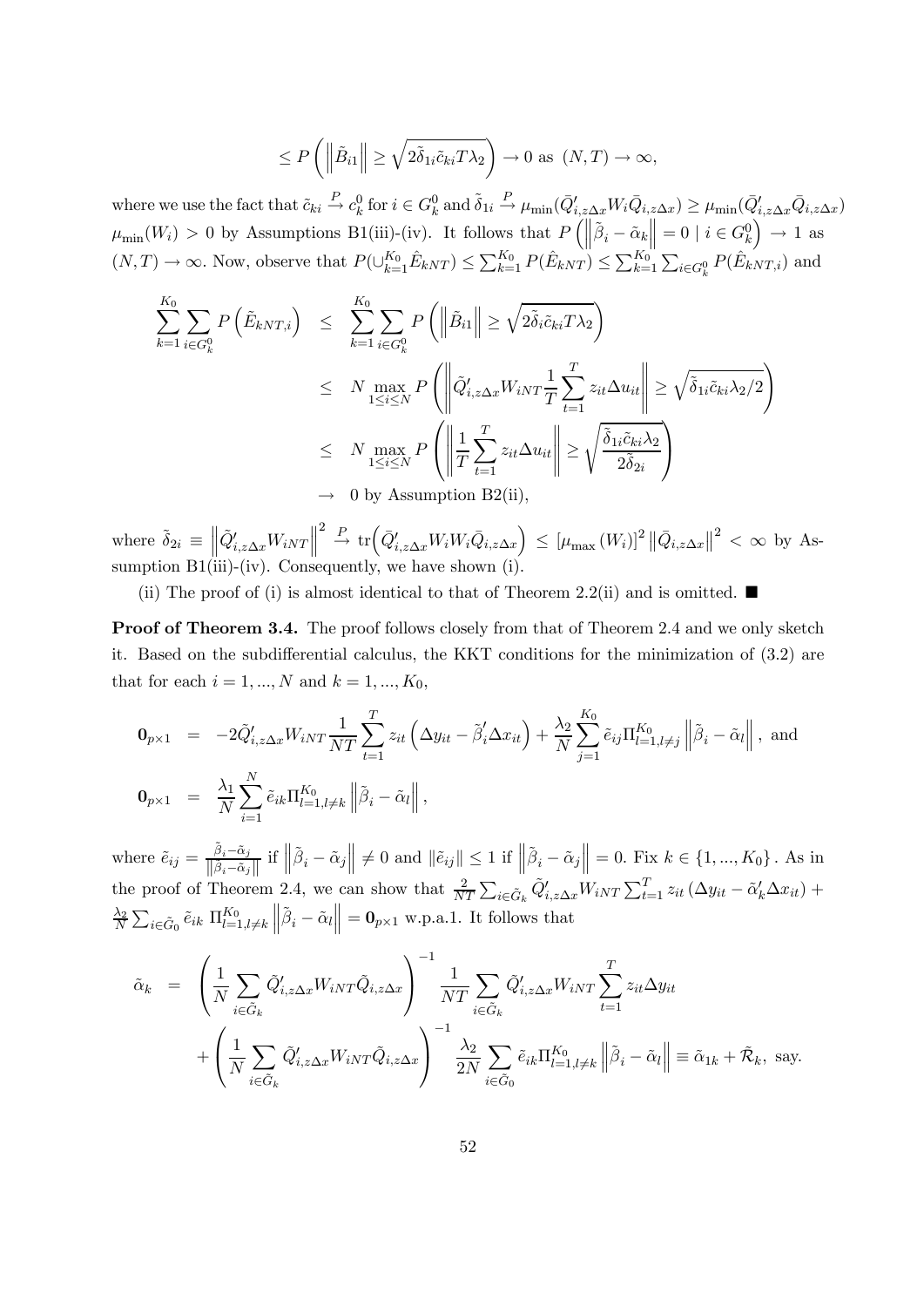By Theorem 3.2, we can readily show that  $P\left(\sqrt{NT} \|\tilde{\mathcal{R}}_k\| \geq \epsilon\right) = o(1)$  for any  $\epsilon > 0$ , and

$$
\sqrt{N_kT}(\tilde{\alpha}_{1k}-\alpha_k^0)=\left(\frac{1}{N_k}\sum_{i\in G_k^0}\tilde{Q}'_{i,z\Delta x}W_{iNT}\tilde{Q}_{i,z\Delta x}\right)^{-1}\frac{1}{\sqrt{N_kT}}\sum_{i\in G_k^0}\tilde{Q}'_{i,z\Delta x}W_{iNT}\sum_{t=1}^T z_{it}\Delta u_{it}+o_P(1).
$$

Under Assumptions B1(iv) and B3(i)-(ii), we have  $\frac{1}{N_k} \sum_{i \in G_k^0} \tilde{Q}'_{i,z\Delta x} W_{iNT} \tilde{Q}_{i,z\Delta x} = \frac{1}{N_k} \sum_{i \in G_k^0} \bar{Q}'_{i,z\Delta x}$  $W_i\overline{Q}_{i,z\Delta x}$  +  $o_P(1) = A_k + o_P(1)$ . Then the result follows from Assumption B3(iii) and Slutsky theorem.  $\blacksquare$ 

**Proof of Theorem 3.5.** Following the proof of Theorem 2.5, we can readily show that

$$
\sqrt{N_kT} \left( \tilde{\alpha}_{\tilde{G}_k} - \alpha_k^0 \right) = \left[ \tilde{Q}_{z\Delta x}^{(k) \prime} W_{NT}^{(k)} \tilde{Q}_{z\Delta x}^{(k)} \right]^{-1} \tilde{Q}_{z\Delta x}^{(k) \prime} W_{NT}^{(k)} \sqrt{N_kT} \tilde{Q}_{z\Delta u}^{(k)} + o_P(1)
$$
  

$$
= \left[ Q_{z\Delta x, NT}^{(k) \prime} W_{NT}^{(k)} Q_{z\Delta x, NT}^{(k)} \right]^{-1} Q_{z\Delta x, NT}^{(k) \prime} W_{NT}^{(k)} \sqrt{N_kT} Q_{z\Delta u, NT}^{(k)} + o_P(1),
$$

where  $\tilde{Q}_{z\Delta u}^{(k)} = \frac{1}{N_k T} \sum_{i \in \tilde{G}_k} \sum_{t=1}^T z_{it} \Delta u_{it}$  and  $Q_{z\Delta u, NT}^{(k)} = \frac{1}{N_k T} \sum_{i \in G_k^0} \sum_{t=1}^T z_{it} \Delta u_{it}$ . The results then follow from analogous arguments as used in the proof of Theorem 2.5, Assumption B3, and Slutsky theorem.  $\blacksquare$ 

**Proof of Theorem 3.6.** The proof is analogous to that of Theorem 2.6 and is omitted.  $\blacksquare$ 

#### REFERENCE

- ALVAREZ, J., AND M. ARELLANO (2003): "The Time Series and Cross-Section Asymptotics of Dynamic Panel Data Estimators," Econometrica 71, 1121-1159.
- ANDO, T., AND J. BAI (2013): "Panel Data Models with Grouped Factor Structure under Unknown Group Membership," Working Paper, Dept. of Economics, Columbia University.
- BAI, J. (2009): "Panel Data Models with Interactive Fixed Effects," *Econometrica* 77, 1229-1279.
- BAI, J. AND T. ANDO (2013): "Multifactor Asset Pricing with a Large Number of Observable Risk Factors and Unobservable Common and Group-specific Factors," Working Paper, Dept. of Economics, Columbia University.
- BALTAGI, B. H., G. BRESSON, AND A. PIROTTE (2008): "To Pool or Not to Pool?" In L. Mátyás and P. Sevestre (Eds.), The Econometrics of Panel Data:Fundamentals and Recent Developments in Theory and Practice, pp. 517-546, 3rd Edition. Springer-Verlag, Berlin.
- BALTAGI, B. H., AND J. M. GRIFFIN (1997): "Pooled Estimators v.s. Their Heterogeneous Counterpart in the Context of Dynamic Demand for Gasoline," Journal of Econometrics 77, 303-327.
- BELLONI, A., V. CHERNOZHUKOV (2013): "Least Squares after Model Selection in High-Dimensional Sparse Models." Bernoulli 19, 521-547.

BERTSEKAS, D. (1995): Nonlinear Programming. Athena Scientific, Belmont, MA.

BESTER, C. A. AND C. B. HANSEN (2013): "Grouped Effects Estimators in Fixed Effects Models," Journal of Econometrics, forthcoming.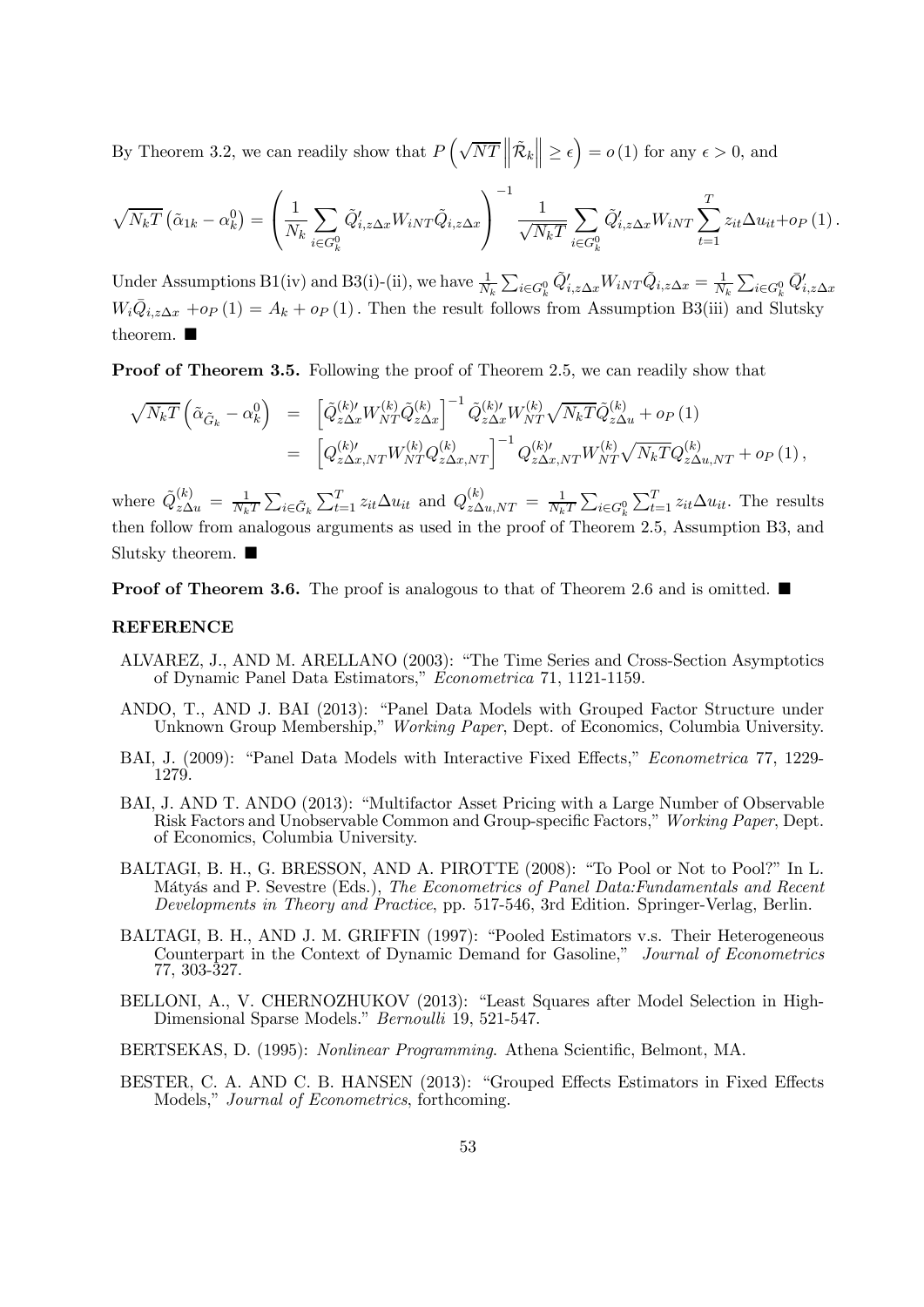- BONHOMME, S. AND E. MANRESA (2014): "Grouped Patterns of Heterogeneity in Panel Data," Working paper, CEMFI, Madrid.
- BOSWORTH, P, S. COLLINS AND C.M. REINHART (1999): "Capital Flows to Developing Economies: Implications for Saving and Investment," Brookings papers on economic activity 30, 143-180.
- BREITUNG, J. AND M. H. PESARAN (2008): "Unit Roots and Cointegration in Panels," in L. Mátyás and P. Sevestre (eds.), The Econometrics of Panel Data: Fundamentals and Recent Developments in Theory and Practice, pp. 279-322. Springer-Verlag, Berlin.
- BROWNING, M., AND J. M. CARRO (2007): "Heterogeneity and Microeconometrics Modelling," In R. Blundell, W. K. Newey and T. Persson (Eds.), Advances in Economics and Econometrics, Theory and Applications: Ninth World Congress of the Econometric Society, Volume 3, pp. 45-74. Cambridge University Press, New York.
- BROWNING, M., AND J. M. CARRO (2010): "Heterogeneity in Dynamic Discrete Choice Models," Econometrics Journal 13, 1-39.
- BROWNING, M., AND J. M. CARRO (2014): "Dynamic Binary Outcome Models with Maximal Heterogeneity," Journal of Econometrics 178, 805-823.
- BROWNING, M., M. EJRNÆS, AND J. ALVAREZ (2010): "Modelling Income Processes with Lots of Heterogeneity," Review of Economic Studies 77, 1121-1159.
- CARROLL, C AND D.N. WEIL (1994): "Saving and Growth: a Reinterpretation," Carnegie-Rochester Conference Series on Public Policy 40, 133-192
- DEATON, A. (1990): "Saving in Developing Countries: Theory and Review," Proceedings of the World Bank Annual Conference on Development Economics, pp. 61-96, The World Bank, Washington, DC.
- DEISSENBERG, C., G. FEICHTINGER, W. SEMMLER, AND F. WIRL (2004): "History Dependence and Global Dynamics in Models with Multiple Equilibria," in W. Barnett, C. Deissenberg, and G. Feichtinger (eds.), Economic Complexity: Non-linear Dynamics, Multi-agents Economies, and Learning, pp. 91-124. Elsevier, Amsterdam.
- DURLAUF, S. N., P. A. JOHNSON, AND J. R. TEMPLE (2005): "Growth Econometric," in P. Aghion and S. Durlauf (eds), Handbook of Economic Growth, Vol 1, pp. 555-677. Amsterdam: Elsevier.
- EBERHARDT, M. AND F. TEAL (2011): "Econometrics for Grumblers: a New Look at the Literature on Cross-country Growth Empirics.," Journal of Economic Surveys 25, 109-155.
- EDWARDS, S (1996): "Why Are Latin America's Savings Rates So Low? An International Comparative Analysis" Journal of Development Economics 51, 5-44.
- FAN, J., AND R. LI (2001): "Variable Selection via Nonconcave Penalized Likelihood and Its Oracle Properties," Journal of the American Statistical Association 96, 1348-1360.
- FAZZARI., S.M., R. G. HUBBARD, and B.C. PETERSEN (1988): "Financial Constraints and Corporate Investment," Brookings Papers on Economic Activity 1, 141-206.
- FELDSTEIN, M. (1980): "International Differences in Social Security and Saving," Journal of Public Economics 14, 225—244.
- GOURIEROUX, C., P. C. B. PHILLIPS, and J. YU (2010): "Indirect Inference for Dynamic Panel Models", Journal of Econometrics 157, 68-77.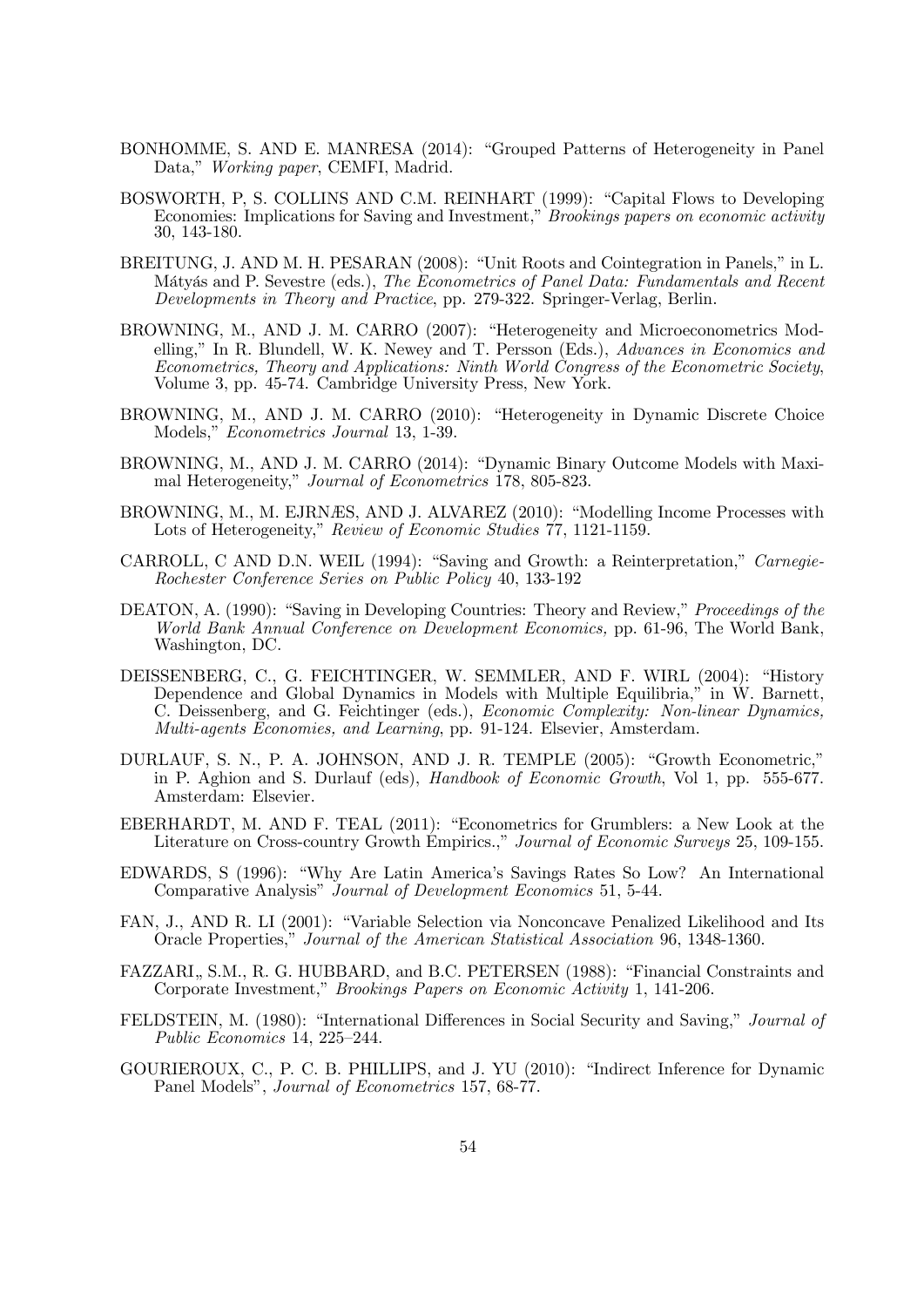- HAHN, J., AND G. KUERSTEINER (2002): "Asymptotically Unbiased Inference for a Dynamic Panel Model with Fixed Effects When Both  $n$  and  $T$  are Large," *Econometrica* 70, 1639-1657.
- HAHN, J., AND G. KUERSTEINER (2011): "Bias Reduction for Dynamic Nonlinear Panel Models with Fixed Effects," Econometric Theory 27, 1152-1191.
- HAN, C., P. C. B. PHILLIPS AND D. SUL (2014): "X-Differencing and Dynamic Panel Model Estimation", Econometric Theory 30, 201-251.
- HSIAO, C. (2003): Analysis of Panel Data. Cambridge University Press, Cambridge.
- HSIAO, C., AND H. PESARAN (2008): "Random Coefficient Panel Data Models," in L. Matyas and P. Sevestre (Eds.), The Econometrics of Panel Data: Fundamentals and Recent Developments in Theory and Practice, pp. 187-216, 3rd Edition. Springer-Verlag, Berlin.
- HSIAO, C., H. M. PESARAN, AND A. K. TAHMISCIOGLU (1999): "Bayes Estimation of Short-run Coefficients in Dynamic Panel Data Models," in Analysis of Panels and Limited Dependent Variable Models, C. Hsiao, K. Lahiri, L.-F. Lee, and M. H. Pesaran, eds., Cambridge University Press, Cambridge, pp. 268-296.
- IM, K. S., M. H. PESARAN, AND Y. SHIN, "Testing for Unit Roots in Heterogeneous Panels," Journal of Econometrics 115, 53-74.
- KASAHARA, H., AND K. SHIMOTSU (2009): "Nonparametric Identification of Finite Mixture Models of Dynamic Discrete Choices," Econometrica 77, 135-175.
- KIVIET, J. F. (1995): "On Bias, Inconsistency, and Efficiency of Various Estimators in Dynamic Panel Data Models," Journal of Econometrics 68, 53-78.
- KNEIP, A., R. C. SICKLES, AND W. SONG (2012): "A New Panel Data Treatment for Heterogeneity in Time Trends", Econometric Theory 28, 590—628.
- KNIGHT, K., AND W. FU (2000): "Asymptotics for Lasso-Type Estimators," Annals of Statistics 28, 1356-1378.
- LEE, K., M. H. PESARAN, AND R. SMITH (1997): "Growth and Convergence in a Multicountry Empirical Stochastic Growth Model," Journal of Applied Econometrics 12, 357-392.
- LEE, Y. (2012): "Bias in Dynamic Panel Models under Time Series Misspecification," Journal of Econometrics 169, 54-60.
- LEVIN, A., C-F. LIN, AND C-S. J. Chu (2002): "Unit Root Tests in Panel Data: Asymptotic and Finite-sample Properties," Journal of Econometrics 108, 1-24.
- LI, H., J. ZHANG AND J. ZHANG (2007), "Effects of Longevity and Dependency Rates on Saving and Growth " Journal of Development Economics 84, 138-154.
- LIAO, Z. (2013): "Adaptive GMM Shrinkage Estimation with Consistent Moment Selection," Econometric Theory 29, 857-904.
- LIN, C-C. AND S. Ng (2012): "Estimation of Panel Data Models with Parameter Heterogeneity when Group Membership Is Unknown," Journal of Econometric Methods 1, 42-55.
- LOAYZA, N., K. SCHMIDT-HEBBEL AND L. SERVÉN (2000): "Saving in Developing Countries: An Overview," The World Bank Economic Review 14, 393-414.
- LU, X., AND L. SU (2013): "Shrinkage Estimation of Dynamic Panel Data Models with Interactive Fixed Effects," Working paper, Singapore Management University.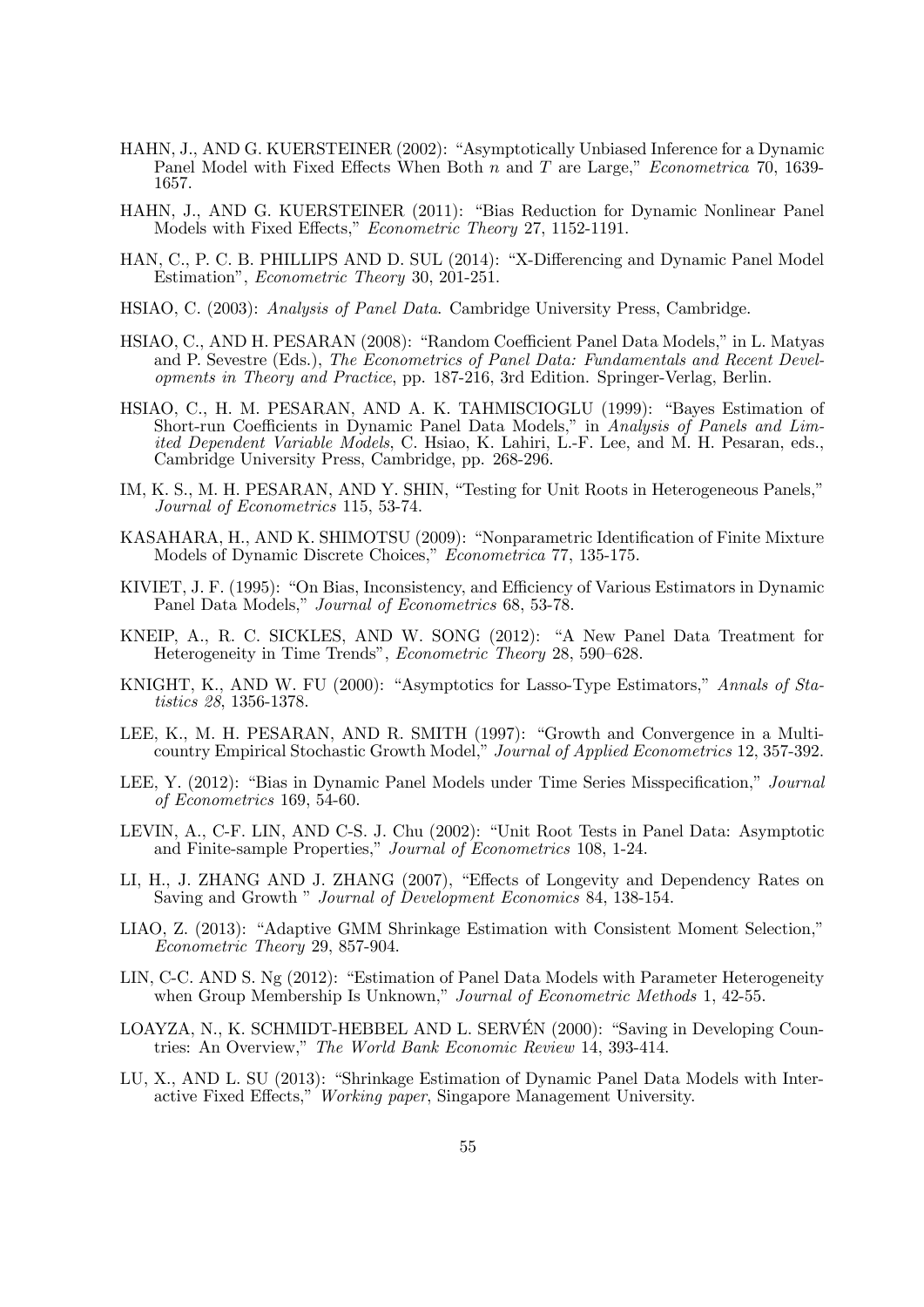- MADDALA, G. S., R. P. TROST, H. LI, AND F. JOUTZ (1997): "Estimation of Short-run and Long-run Elasticities of Energy Demand from Panel Data Using Shrinkage Estimators," Journal of Business and Economic Statistics 15, 90-100.
- MOON, H., B. PERRON, P. C. B. PHILLIPS (2014): "Incidental Parameters and Dynamic Panel Modeling," Oxford Handbook of Panel Data, forthcoming.
- PESARAN, H., Y. SHIN, AND R. SMITH (1999): "Pooled Mean Group Estimation of Dynamic Heterogeneous Panels," Journal of the American Statistical Association 94, 621-634.
- PESARAN, H., AND R. SMITH (1995): "Estimating Long-run Relationships from Dynamic Heterogeneous Panels," Journal of Econometrics 68, 79-113.
- PHILLIPS, P. C. B., AND D. SUL (2007a): "Transition Modeling and Econometric Convergence Tests," Econometrica 75, 1771-1855.
- PHILLIPS, P. C. B., AND D. SUL (2007b): "Bias in Dynamic Panel Estimation with Fixed Effects, Incidental Trends and Cross Section Dependence," Journal of Econometrics 137, 162-188.
- PRAKASA RAO, B. L. S. (2009): "Conditional Independence, Conditional Mixing and Conditional Association," Annals of the Institute of Statistical Mathematics 61, 441-460.
- RODRIK, D (2000): "Saving Transitions," The World Bank Economic Review 14, 481-507.
- SARAFIDIS, V. AND N. WEBER (2011): "A Partially Heterogenous Framework for Analyzing Panel Data," Working paper, University of Sydney.
- SU, L., AND Q. CHEN (2013): "Testing Homogeneity in Panel Data Models with Interactive Fixed Effects," Econometric Theory 29, 1079-1135.
- SUN, Y. (2005): "Estimation and Inference in Panel Structure Models," Working Paper, Dept. of Economics, UCSD.
- TIBSHIRANI, R. J. (1996): "Regression Shrinkage and Selection via the LASSO," Journal of the Royal Statistical Society, Series B. 58, 267-288.
- TIBSHIRANI, R., M. SAUNDERS, S. ROSSET, J. ZHU and K. KNIGHT (2005): "Sparsity and Smoothness via the Fused Lasso," Journal of the Royal Statistical Society, Series B 67, 91-108.
- WANG, H., R. LI, AND C-L. TSAI (2007): "Tuning Parameter Selectors for the Smoothly Clipped Absolute Deviation Method," Biometrika 94, 553-568.
- WHITE, H. (2001): Asymptotic Theory for Econometricians. Emerald, UK.
- YUAN, M., AND Y. LIN (2006): "Model Selection and Estimation in Regression with Grouped Variables," Journal of the Royal Statistical Society, Series B. 68, 49-67.
- ZELDES, S. P. (1989): "Consumption and Liquidity Constraints: An Empirical Investigation," Journal of Political Economy 97, 305-346.
- ZHANG, Y., L. SU, AND P. C. B. PHILLIPS (2012): "Testing for Common Trends in Semiparametric Panel Data Models with Fixed Effects," Econometrics Journal 15, 56-100.
- ZOU, H. (2006): "The Adaptive Lasso and Its Oracle Properties," Journal of the American Statistical Association 101, 1418-1429.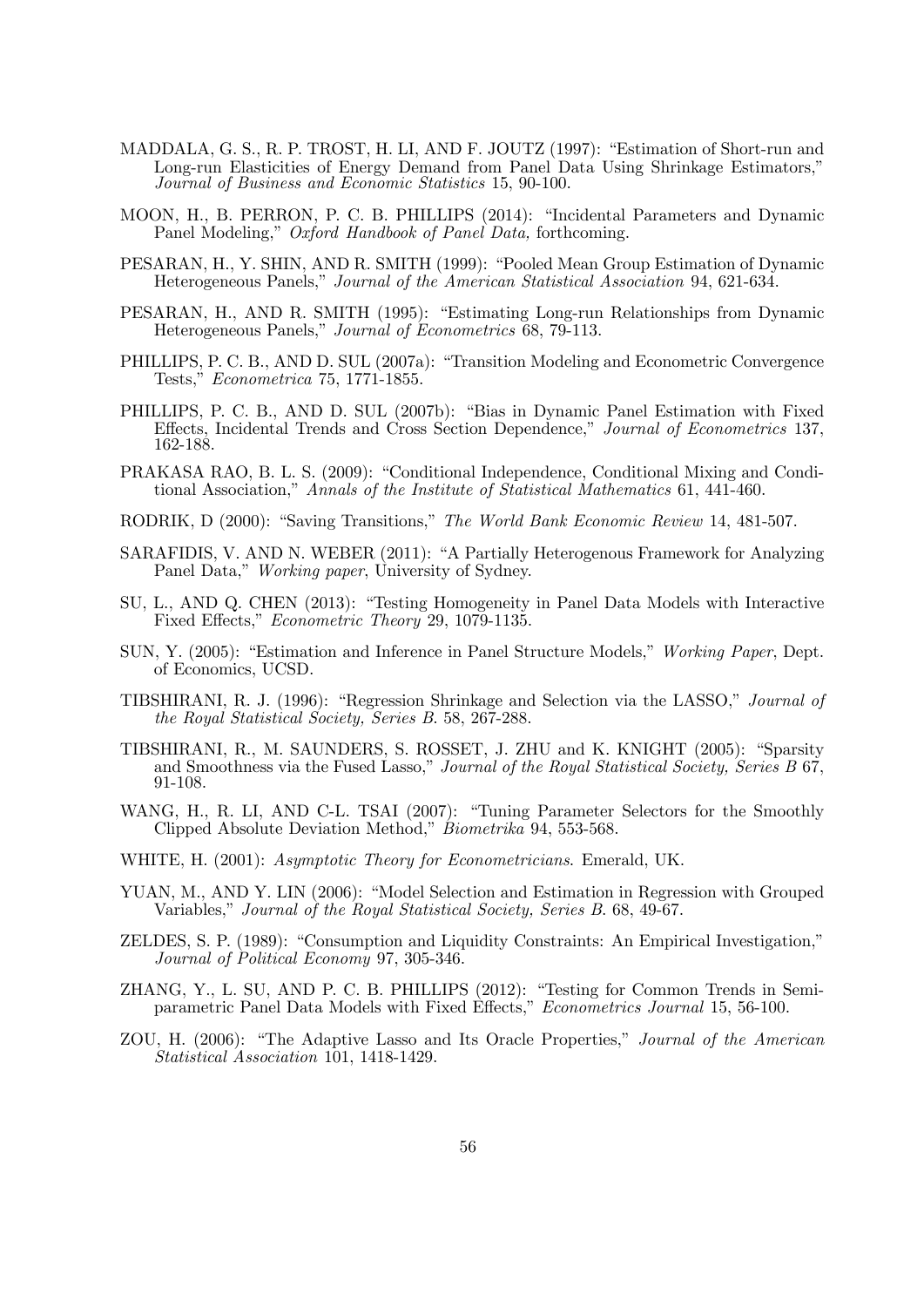Supplementary Material On "Identifying Latent Structures in Panel Data" Liangjun Su<sup>a</sup>, Zhentao Shi<sup>b</sup>, and Peter C. B. Phillips<sup>c</sup>

<sup>a</sup> School of Economics, Singapore Management University  $b$  Department of Economics, Yale University Yale University, University of Auckland, University of Southampton & Singapore Management University

THIS APPENDIX PROVIDES SOME ADDITIONAL RESULTS FOR THE ABOVE PAPER.

# C Some Primitive Assumptions and Technical Lemmas

This appendix presents some primitive assumptions that ensure the high level conditions in Assumptions  $A1(ii)$  and  $A2(ii)$  hold for non-dynamic panel data models. We then discuss primitive conditions to ensure that they hold for dynamic panels. The verification of Assumption B2(ii) is similar.

ASSUMPTION C1 (i) For each  $i = 1, ..., N$ ,  $\{(x_{it}, u_{it}) : t = 1, 2, ...\}$  is strong mixing with mixing coefficients  $\{\alpha_i(\cdot)\}\$ .  $\alpha(\cdot) \equiv \max_{1 \leq i \leq N} \alpha_i(\cdot)$  satisfies  $\alpha(\tau) \leq c_\alpha \rho^\tau$  for some  $c_\alpha = O(1)$  and  $\rho \in (0,1)$ .  $\mathbb{E}(x_{it}u_{it})=0$  for each *i* and *t*.

(ii) There exists a constant  $\underline{c} \tilde{x}$  such that  $0 < \underline{c} \tilde{x} \le \min_{1 \le i \le N} \mu_{\min}(Q_{i, \tilde{x}})$ .

(iii) Either one of the following two conditions is satisfied: (a)  $\sup_{i\geq 1} \sup_{t\geq 1} \mathbb{E} ||x_{it}||^{4q} \leq C$ and  $\sup_{i>1} \sup_{t>1} \mathbb{E} \|x_{it}u_{it}\|^{2q} \leq C$  for some  $q>1$  and  $C<\infty$ ; (b) There exist three constants  $\max_{x_1, x_2, x_3, x_4, x_5, x_6, x_7, x_8, x_9, x_1, x_2, x_3, x_4, x_5, x_7, x_8, x_9, x_{10} \in \mathbb{R}^{2}$  (exp( $c_{xx} || x_{it} u_{it} ||^2$ )]  $\leq C_{\gamma}$ , and  $\sup_{i>1} \sup_{t>1} \mathbb{E}[\exp(c_u || \overline{u}_{it} ||^{\gamma})] \leq C_{\gamma}$  for some  $C_{\gamma} < \infty$  and  $\gamma \in (0,\infty]$ .

(iv) T satisfies one of the following two conditions: (a)  $T/N^{\epsilon} \rightarrow (0,\infty)$  for  $\epsilon > 1/(2q-1)$  if  $C1(iii.a)$  is satisfied; (b)  $T/(\ln N)^{(1+\gamma)/\gamma} \to \infty$  if  $C1(iii.b)$  is satisfied.

(v) T satisfies one of the following two conditions:  $(a)$   $T\lambda_1\{(\ln N)^{-1}+T(NT)^{-1/q}(\ln T)^{-4}(\ln N)^{-2}]\}$  $\rightarrow \infty$  if  $Cl(iii.a)$  is satisfied; (b)  $T\lambda_1\{(\ln N)^{-1} + T[\ln(NT)]^{-2(1+\gamma)/\gamma}\}\rightarrow \infty$  if  $Cl(iii.b)$  is satisfied.

C1(i) requires that each individual time series  $\{x_{it}: t = 1, 2, ...\}$  be strong-mixing with geometric mixing rate. If  ${x_{it}}$  are identically distributed for all individuals within the same group, then the sup  $\max_{1 \leq i \leq N}$  is effectively taken with respect to the  $K_0$  groups. C1(ii) requires that the matrices  $Q_{i,\tilde{x}\tilde{x}}$  be positive definite uniformly in i and the uniformity is required only over the  $K_0$  groups in the case of group-wise identical distributions. The conditions stated in Assumption C1(iii) pertain to two specific cases related to the moments of  $||x_{it}||^2$  and  $x_{it}u_{it}$ : part (a) only requires finite  $2q$ -th moments whereas part (b) requires the existence of exponential moments. By the Markov inequality, part (b) implies that

$$
P\left(\|x_{it}\|^2 \ge v\right) \le \exp\left(1 - \left(\frac{v}{K/c_{xx}}\right)^{\gamma}\right),\,
$$

where  $K = \max(1, \ln C_{\gamma})$ . That is, the distribution of  $||x_{it}||^2$  has to decay exponentially fast. The case  $\gamma = \infty$  in part (b) corresponds to the case where  $||x_{it}||$  is uniformly bounded. Similar remarks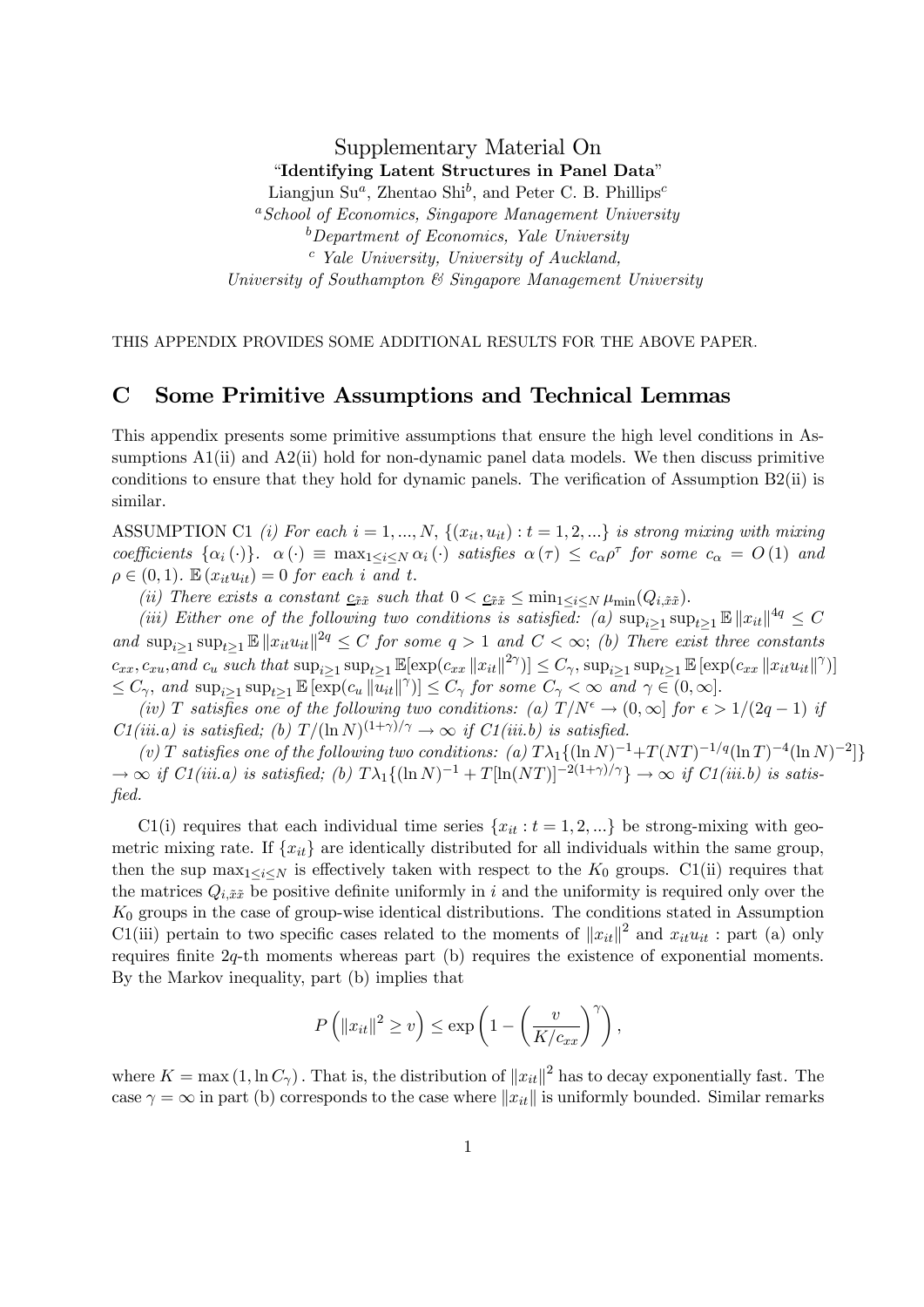hold for  $||x_{it}u_{it}||$  and  $||u_{it}||$ . When combined with C1(i), the conditions in C2(iii) allow us to apply some exponential inequalities for strong mixing processes; see, e.g., Merlevède, Peilgrad, and Rio (2009, 2011). C1(iv) and (v) are needed to verify Assumption A1(ii) and A2(ii), respectively.

**Lemma C.1** Let  $\{\xi_t, t = 1, 2, ...\}$  be a zero-mean strong mixing process, not necessarily stationary, with the mixing coefficients satisfying  $\alpha(\tau) \leq c_{\alpha}\rho^{\tau}$  for some  $c_{\alpha} > 0$  and  $\rho \in (0,1)$ .

(i) If  $\sup_{1 \leq t \leq T} |\xi_t| \leq M_T$ , then there exists a constant  $C_0$  depending on  $c_{\alpha}$  and  $\rho$  such that for any  $T \geq 2$  and  $\epsilon > 0$ ,

$$
P\left(\left|\sum_{t=1}^T \xi_t\right| > \epsilon\right) \le \exp\left(-\frac{C_0\epsilon^2}{v_0^2T + M_T^2 + \epsilon M_T \left(\ln T\right)^2}\right),\,
$$

where  $v_0^2 = \sup_{t \ge 1} [Var(\xi_t) + 2 \sum_{s=t+1}^{\infty} |Cov(\xi_t, \xi_s)|].$ 

(ii) If  $\sup_{t\geq 1} P(|\xi_t| > v) \leq \exp(1 - (v/b)^{\gamma})$  for some  $b \in (0, \infty)$  and  $\gamma \in (0, \infty]$ , then there exist constants  $C_1$  and  $C_2$  depending only on b,  $c_{\alpha}$ ,  $\rho$ , and  $\gamma$  such that for any  $T \geq 4$  and  $\epsilon \geq C_0(\ln T)^{\eta_0}$  with  $\eta_0, C_0 > 0$ ,

$$
P_{\mathcal{D}}\left(\left|\sum_{t=1}^{T}\xi_{t}\right| > \epsilon\right) \leq (T+1)\exp\left(-\frac{\epsilon^{\frac{\gamma}{1+\gamma}}}{C_{1}}\right) + \exp\left(-\frac{\epsilon^{2}}{TC_{2}}\right).
$$

Proof. (i) Merlevède, Peilgrad, and Rio (2009, Theorem 2) prove (i) under the condition  $\alpha(\tau) \leq \exp(-2c\tau)$  for some  $c > 0$ . If  $c_{\alpha} = 1$ , we can take  $\rho = \exp(-2c)$  and apply the theorem to obtain the claim in (i). Other values of  $c_{\alpha}$  do not alter the conclusion.

(ii) Merlevède, Peilgrad, and Rio (2011, Theorem 1) prove a result that is more general than that in (ii) under the condition  $\alpha(\tau) \leq \exp(-c_1 \tau^{\gamma_1})$  for some  $c_1, \gamma_1 > 0$ . If  $c_{\alpha} = 1$  and  $\gamma_1 = 1$ , we can take  $\rho = \exp(-2c_1)$  and apply the theorem to obtain the claim in (ii). Other values of  $c_{\alpha}$ do not alter the conclusion.  $\blacksquare$ 

**Lemma C.2** Let 
$$
\hat{Q}_{i,\tilde{x}\tilde{x}} \equiv T^{-1} \sum_{t=1}^{T} \tilde{x}_{it} \tilde{x}'_{it}
$$
. Suppose that Assumptions  $C1(i)$ -*(iii)* hold.  
\n(i) If  $C1(iv)$  holds, then  $\min_{1 \leq i \leq N} \mu_{\min}(\hat{Q}_{i,\tilde{x}\tilde{x}}) \geq \min_{1 \leq i \leq N} \mu_{\min}(Q_{i,\tilde{x}\tilde{x}}) - op(1)$ ;  
\n(ii) If  $C1(v)$  holds, then  $N \max_{1 \leq i \leq N} P\left(\left\|\frac{1}{T} \sum_{t=1}^{T} \tilde{x}_{it} \tilde{u}_{it}\right\| \geq c\sqrt{\lambda_1}\right) \to 0$  as  $(N,T) \to \infty$ .

**Proof.** (i) By the Weyl inequality and the fact that  $|\mu_{\max}(A)| \leq ||A||$  for any symmetric matrix  $A$ , we have

$$
\mu_{\min}(\hat{Q}_{i,\tilde{x}\tilde{x}}) \geq \mu_{\min}(Q_{i,\tilde{x}\tilde{x}}) - \left\|\hat{Q}_{i,\tilde{x}\tilde{x}} - Q_{i,\tilde{x}\tilde{x}}\right\|.
$$

We are left to show that  $\max_{1 \leq i \leq N} \left\| \hat{Q}_{i, \tilde{x}\tilde{x}} - Q_{i, \tilde{x}\tilde{x}} \right\| = o_P(1)$ . Noting that  $\hat{Q}_{i, \tilde{x}\tilde{x}} = T^{-1} \sum_{t=1}^T \tilde{x}_{it} \tilde{x}'_{it} =$  $T^{-1} \sum_{t=1}^{T} x_{it} x'_{it} - \bar{x}_{i} \bar{x}'_{i}$ , it suffices to show that (i1)  $\max_{1 \leq i \leq N} ||T^{-1} \sum_{t=1}^{T} [x_{it} x'_{it} - \mathbb{E} (x_{it} x'_{it})] || =$  $o_P(1)$  and (i2)  $\max_{1 \leq i \leq N} ||T^{-1} \sum_{t=1}^T [x_{it} - \mathbb{E}(x_{it})] || = o_P(1)$ . We only prove (i1) as the proof of (i2) is analogous.

We first consider the case where Assumption C1(iii.a) hold. Let  $\eta_{NT} = (NT)^{1/(2q)}$ . Let  $\iota_{sp}$ be an arbitrary  $p \times 1$  vector with  $||\iota_{sp}|| = 1$  for  $s = 1, 2$ . Let  $\zeta_{it} \equiv \iota'_{1p} [x_{it}x'_{it} - \mathbb{E}(x_{it}x'_{it})] \iota_{2p}$ ,  $\zeta_{1it} \equiv t'_{1p} [x_{it}x'_{it}1_{it} - \mathbb{E}(x_{it}x'_{it}1_{it})] t_{2p}$  and  $\zeta_{2it} \equiv t'_{1p} [x_{it}x'_{it}1_{it} - \mathbb{E}(x_{it}x'_{it}1_{it})] t_{2p}$ , where  $1_{it} \equiv$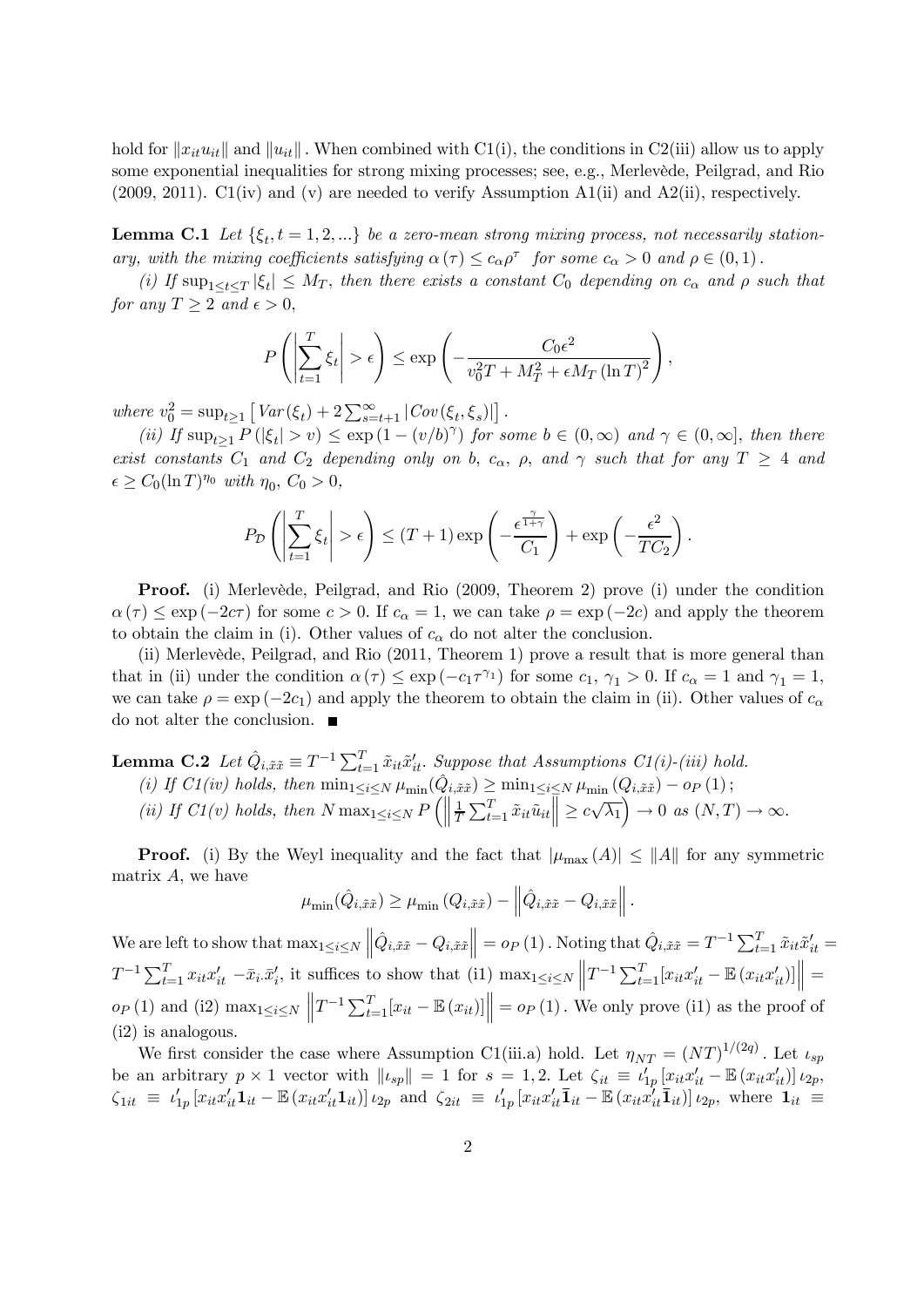$1\{\Vert x_{it}\Vert^2 \leq \eta_{NT}\}\$ and  $\bar{1}_{it} = 1 - \mathbf{1}_{it}$ . Note that  $\zeta_{it} = \zeta_{1it} + \zeta_{2it}$ . Let  $v_i^2 = \sup_{t \geq 1} [\text{Var}(\zeta_{1it}) + \zeta_{2it}]$  $2\sum_{s=t+1}^{\infty} \text{Cov}(\zeta_{1it}, \zeta_{1is})$  and  $\bar{v}^2 = \sup_{N\geq 1} \max_{1\leq i\leq N} v_i^2$ . The moment conditions in  $\text{C1(iii.a)}$  and Davydov inequality ensure that  $\overline{v}^2 = O(1)$ . By the Boole inequality and Lemma C.1(i), for any  $\epsilon > 0$ 

$$
P\left(\max_{1\leq i\leq N} \left|T^{-1}\sum_{t=1}^T \zeta_{1it}\right| \geq \epsilon\right) \leq N \max_{1\leq i\leq N} P\left(\left|\sum_{t=1}^T \zeta_{1it}\right| \geq T\epsilon\right)
$$
  

$$
\leq N \max_{1\leq i\leq N} \exp\left(-\frac{C_0 T^2 \epsilon^2}{v_i^2 T + 4\eta_{NT}^2 + 2T\epsilon \eta_{NT} (\ln T)^2}\right)
$$
  

$$
\leq \exp\left(-\frac{C_0 T^2 \epsilon^2}{\bar{v}^2 T + 4\left(NT\right)^{1/q} + 2T\epsilon\left(NT\right)^{1/(2q)} (\ln T)^2} + \ln N\right)
$$
  

$$
\to 0 \text{ as } T \to \infty.
$$

By Assumption C1(iii.a), the Boole and Markov inequalities, and the dominated convergence theorem,

$$
P\left(\max_{1\leq i\leq N}\left|\frac{1}{T}\sum_{t=1}^{T}\zeta_{2it}\right|\geq\epsilon\right) \leq P\left(\max_{1\leq i\leq N}\max_{1\leq t\leq T}\|x_{it}\|^2\geq\eta_{NT}\right) \leq NT\max_{1\leq i\leq N}\max_{1\leq t\leq T}P\left(\|x_{it}\|^2\geq\eta_{NT}\right)
$$

$$
\leq \frac{NT}{\eta_{NT}^{2q}}\max_{1\leq i\leq N}\max_{1\leq t\leq T}\mathbb{E}\left[\|x_{it}\|^{4q}\mathbf{1}\left\{\|x_{it}\|^2\geq\eta_{NT}\right\}\right]\to 0 \text{ as } T\to\infty.
$$

Noting that  $\iota_{1p}$  and  $\iota_{2p}$  are arbitrary unit vectors, we infer that  $\max_{1 \leq i \leq N}$ 1  $\frac{1}{T} \sum_{t=1}^{T} \left[ x_{it} x'_{it} - \mathbb{E} (x_{it} x'_{it}) \right]$  $= o_P(1)$ . Then (i) follows.

Next consider the case where Assumption C1(iii.b) holds. By the Boole inequality and Lemma C.1(ii), for any  $\epsilon > 0$ ,

$$
P\left(\max_{1\leq i\leq N} \left|T^{-1}\sum_{t=1}^T \zeta_{it}\right| \geq \epsilon\right) \leq N \max_{1\leq i\leq N} P\left(\left|\sum_{t=1}^T \zeta_{it}\right| \geq T\epsilon\right)
$$
  

$$
\leq N \max_{1\leq i\leq N} \left[(T+1)\exp\left(-\frac{(T\epsilon)^{\gamma/(1+\gamma)}}{C_1}\right) + \exp\left(-\frac{(T\epsilon)^2}{TC_2}\right)\right]
$$
  

$$
\leq \exp\left(-\frac{(T\epsilon)^{\gamma/(1+\gamma)}}{C_1} + \ln(T+1) + \ln N\right) + \exp\left(-\frac{T\epsilon^2}{C_2} + \ln N\right)
$$
  

$$
\to 0 \text{ as } T \to \infty,
$$

provided  $T \gg (\ln N)^{(1+\gamma)/\gamma}$ . It follows that  $\max_{1 \leq i \leq N}$ 1  $\frac{1}{T} \sum_{t=1}^{T} [x_{it}x'_{it} - \mathbb{E}(x_{it}x'_{it})]$  =  $o_P(1)$ .

(ii) Noting that  $T^{-1}\sum_{t=1}^T \tilde{x}_{it}\tilde{u}_{it} = T^{-1}\sum_{t=1}^T x_{it}u_{it} - \bar{x}_i\bar{u}_i$ , we prove (ii) by showing that (ii1)  $N \max_{1 \leq i \leq N} P(||T^{-1} \sum_{t=1}^{T} x_{it} u_{it}|| \geq c \sqrt{\lambda_1}) \rightarrow 0,$  (ii2)  $N \max_{1 \leq i \leq N} P(||T^{-1} \sum_{t=1}^{T} [x_{it} - \mathbb{E}(x_{it})]||$  $\geq c\sqrt{\lambda_1}$   $\rightarrow$  0, and (ii3)  $N$  max<sub>1≤i≤N</sub>  $P(||T^{-1} \sum_{t=1}^T u_{it}|| \geq c\sqrt{\lambda_1})$   $\rightarrow$  0. We only outline the proof of (ii1) as the other two claims can be proved analogously. If Assumption C1(iii.a) holds, by letting  $\varsigma_{it} \equiv \iota_{1p}'[x_{it}u_{it} - \mathbb{E}(x_{it}u_{it})], \varsigma_{1it} \equiv \iota_{1p}'[x_{it}u_{it}\mathbf{1}_{it} - \mathbb{E}(x_{it}u_{it}\mathbf{1}_{it})]$  and  $\varsigma_{2it} \equiv \iota_{1p}'[x_{it}u_{it}\mathbf{1}_{it} - \mathbb{E}(x_{it}u_{it}\mathbf{1}_{it})]$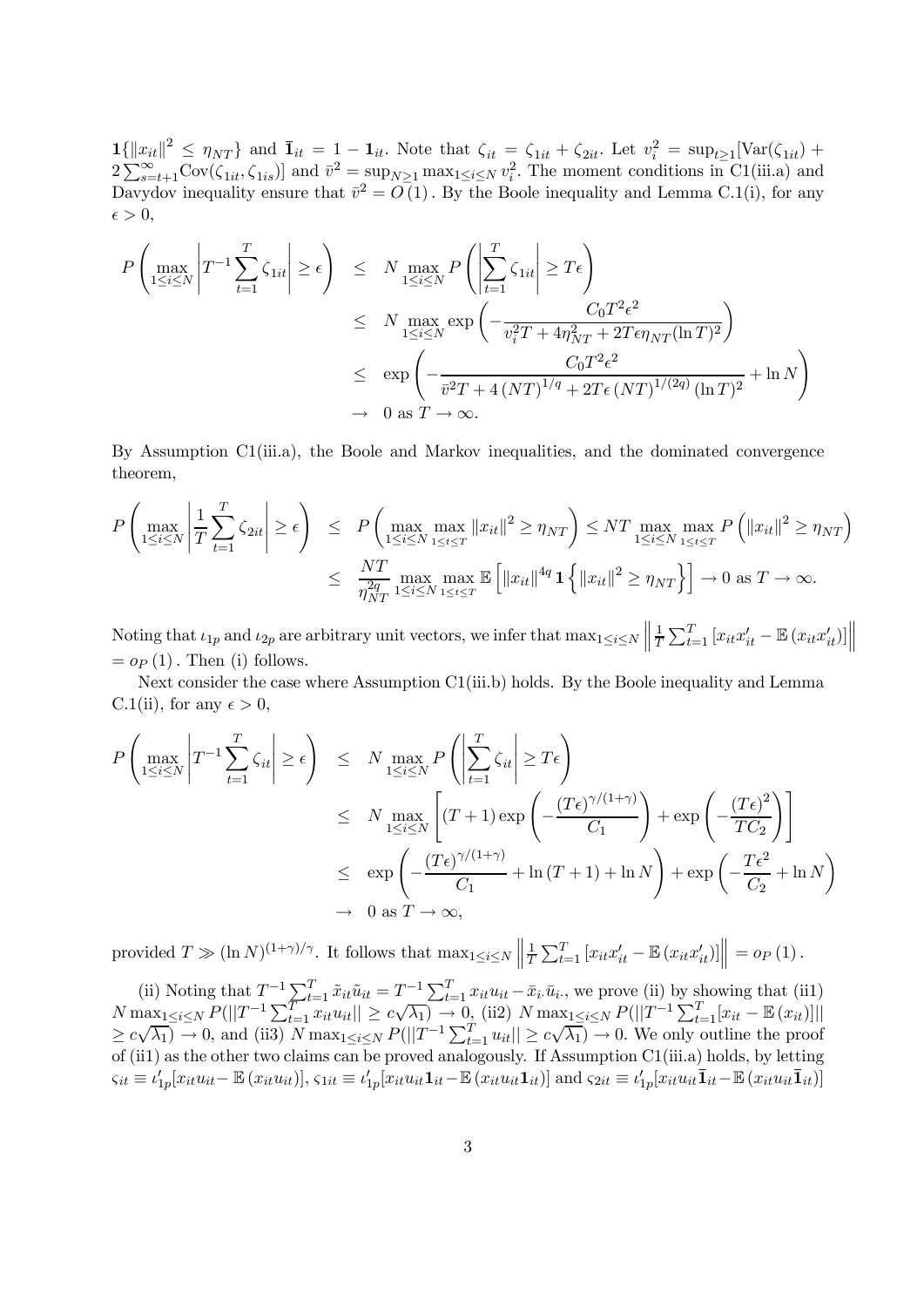where now  $\mathbf{1}_{it} \equiv \mathbf{1} \{ ||x_{it} u_{it}|| \leq \eta_{NT} \}$  and  $\bar{\mathbf{1}}_{it} = 1 - \mathbf{1}_{it}$ , we have

$$
P\left(\max_{1\leq i\leq N} \left|\frac{1}{T}\sum_{t=1}^{T} \varsigma_{1it}\right| \geq c\sqrt{\lambda_1}\right) \leq N \max_{1\leq i\leq N} P\left(\left|\sum_{t=1}^{T} \varsigma_{1it}\right| \geq cT\sqrt{\lambda_1}\right)
$$
  

$$
\leq \exp\left(-\frac{c^2C_0T^2\lambda_1}{v^2T + 4\left(NT\right)^{1/q} + 2cT\sqrt{\lambda_1}\left(NT\right)^{1/(2q)}(\ln T)^2} + \ln N\right)
$$
  

$$
\to 0 \text{ as } T \to \infty,
$$

and  $P\left(\max_{1\leq i\leq N}\right)$ 1  $\frac{1}{T} \sum_{t=1}^{T} \varsigma_{2it} \geq c\sqrt{\lambda_1} \leq NT \max_{1 \leq i \leq N} \max_{1 \leq t \leq T} P(||x_{it}u_{it}|| \geq \eta_{NT}) \to 0$  as  $T \to \infty$ . Here  $v^2 = \sup_{N \geq 1} \max_{1 \leq i \leq N} \sup_{t \geq 1} [\text{Var}(\zeta_{1it}) + 2 \sum_{s=t+1}^{\infty} \text{Cov}(\zeta_{1it}, \zeta_{1is})] = O(1)$  under Assumption C1(iii.a). Similarly, if Assumption C1(iii.b) holds, then

$$
P\left(\max_{1\leq i\leq N} \left|\frac{1}{T}\sum_{t=1}^{T} \varsigma_{it}\right| \geq c\sqrt{\lambda_1}\right)
$$
  
\n
$$
\leq N \max_{1\leq i\leq N} P\left(\left|\sum_{t=1}^{T} \varsigma_{it}\right| \geq cT\sqrt{\lambda_1}\right)
$$
  
\n
$$
\leq N \max_{1\leq i\leq N} \left[ (T+1) \exp\left(-\frac{(cT\sqrt{\lambda_1})^{\gamma/(1+\gamma)}}{C_1}\right) + \exp\left(-\frac{(cT\sqrt{\lambda_1})^2}{TC_2}\right) \right]
$$
  
\n
$$
\leq \exp\left(-\frac{(cT\sqrt{\lambda_1})^{\gamma/(1+\gamma)}}{C_1} + \ln(T+1) + \ln N\right) + \exp\left(-\frac{c^2T\lambda_1}{C_2} + \ln N\right)
$$
  
\n
$$
\to 0 \text{ as } T \to \infty,
$$

provided  $T\lambda_1\{(\ln N)^{-1} + T[\ln(NT)]^{-2(1+\gamma)/\gamma}\}\to\infty$ . ■

Evidently Lemma C.2(i) ensures the second part of Assumption A1(ii) and Lemma C.2(ii) ensures Assumption A2(ii). These results rely on the use of Bernstein-type inequalities for strong mixing processes that are not necessarily stationary.

To verify Assumptions  $A1(ii)$  and  $A2(ii)$  for dynamic panel data models, we need to distinguish two cases based on whether we treat the fixed effects  $\mu_i$  in (2.1) as random or not. If we follow Hahn and Kuersteiner (2011) and assume that the individual fixed effects are nonrandom and uniformly bounded, then we can assume that  $\{(z_{it}\Delta u_{it}), t \geq 1\}$  is strong mixing for each *i* and verify the assumptions as above. On the other hand, if we assume that  $\mu_i$ 's are random fixed effects, then the notion of strong mixing is generally no longer appropriate for dynamic models. To appreciate the point, take the simple panel  $AR(1)$  model as an example:

$$
y_{it} = \rho_0 y_{i,t-1} + \mu_i + u_{it}, \ i = 1, ..., N, \ t = 1, ..., T,
$$
\n(C.1)

where  $x_{it} = y_{i,t-1}$  and an example of the IV for  $\Delta y_{i,t-1}$  would be  $z_{it} = y_{i,t-2}$ . Even if  $\{u_{it}, t \geq 1\}$ is a strong mixing process,  $\{y_{it}, t \geq 1\}$  is generally not so if  $\mu_i$  is stochastic as the dependence between  $y_{it}$  and  $y_{is}$  is not asymptotically vanishing as  $|t-s|$  passes to infinity. In this case, as Hahn and Kuersteiner (2011) suggest, it is natural to adopt the concept of conditional strong mixing (see, e.g., Prakasa Rao, 2009) where the mixing coefficient is defined by conditioning on the fixed effects. Su and Chen (2013) adopt the latter approach in their study of panel data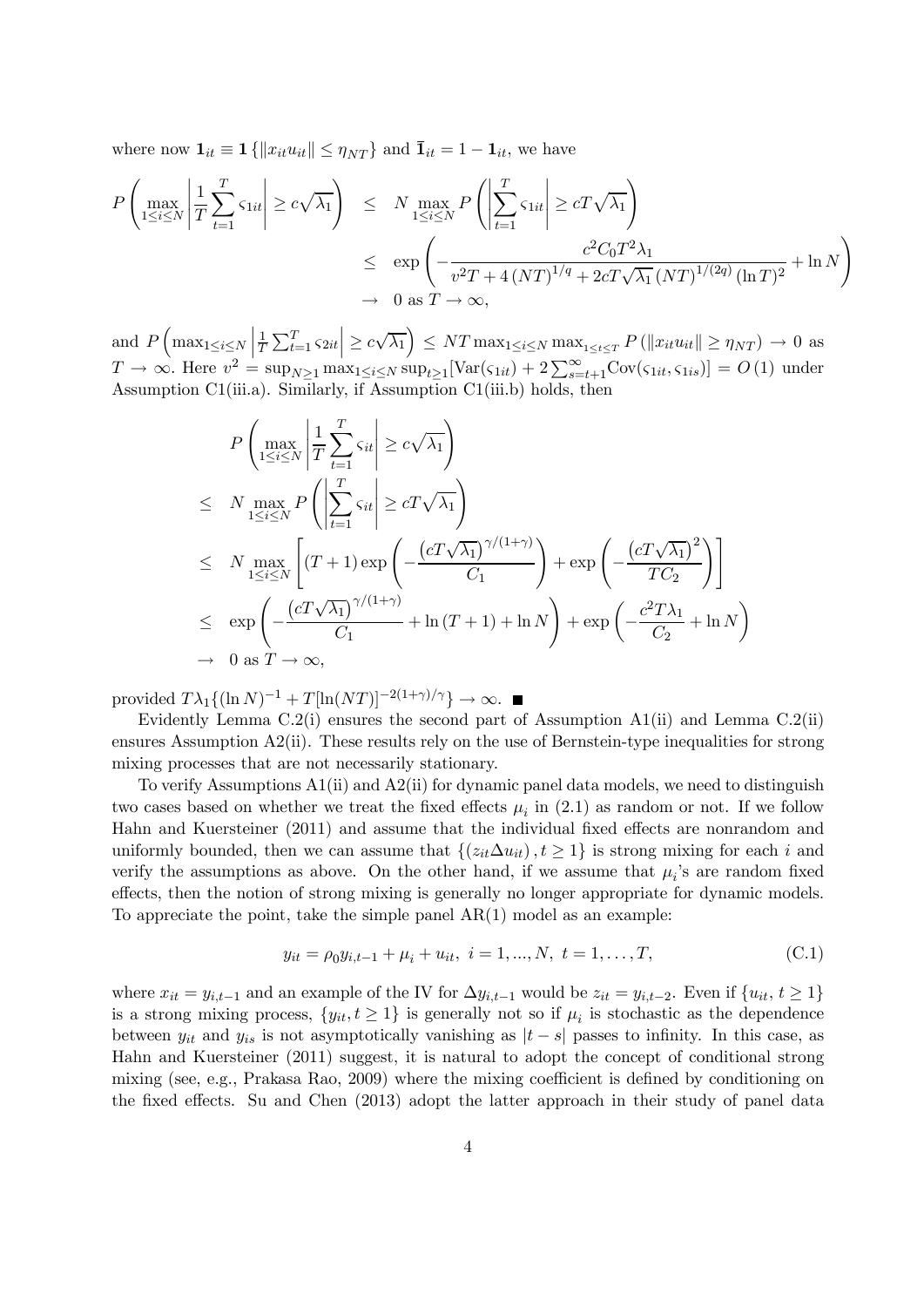models with interactive fixed effects and show that the well known Davydov and Bernstein-type inequalities that hold for strong mixing processes also hold for conditional strong mixing processes. A conditional version of the results in Lemma C.1 are also satisfied where all probabilities are defined by conditioning on the  $\sigma$ -field generated by  $(\mu_1, ..., \mu_N)$ . Then one can verify Assumptions A1(ii) and A2(ii) by following analogous arguments as used in the proof of Lemma C.2(ii).

### D Bias Correction

### D.1 Bias Correction for the PLS C-Lasso Estimator

Recall from Theorems 2.4 and 2.5 that the bias takes the form

$$
b_{kNT} = \bar{\Phi}_k^{-1} \mathbb{B}_{kNT},
$$

where  $\bar{\Phi}_k \equiv \frac{1}{N_k T} \sum_{i \in G_k^0} \sum_{t=1}^T \tilde{x}_{it} \tilde{x}'_{it}$ , and  $\mathbb{B}_{kNT} = \frac{1}{N_k^{1/2} T^{1/2}}$  $\sum_{i \in G_k^0} \sum_{s=1}^T \mathbb{E} (x_{is} \tilde{u}_{is}) = -\frac{1}{N_k^{1/2} T^{3/2}}$  $\sum_{i \in G_k^0}$  $\sum_{s=1}^{T} \sum_{t=1}^{T} \mathbb{E} (x_{is} u_{it})$  as  $\mathbb{E} (x_{it} u_{it}) = 0$ . Let  $\hat{u}_{is} = y_{it} - x_{it}' \hat{\alpha}_{\hat{G}_k} - \hat{\mu}_i$  and  $\hat{\mu}_i = \frac{1}{T} \sum_{t=1}^{T} (y_{it} - x_{it}' \hat{\alpha}_{\hat{G}_k})$ for all  $i \in \hat{G}_k$ .<sup>12</sup> We propose to estimate  $b_{kNT}$  by

$$
\hat{b}_{kNT} = \hat{\Phi}_k^{-1} \hat{\mathbb{B}}_{kNT}
$$

where  $\hat{\Phi}_k = \frac{1}{\hat{N}_k T} \sum_{i \in \hat{G}_k} \sum_{t=1}^T \tilde{x}_{it} \tilde{x}'_{it}$  and  $\hat{\mathbb{B}}_{kNT} = -\frac{1}{N_k^{1/2} T^{3/2}}$  $\sum_{i \in \hat{G}_k} \sum_{s=1}^T \sum_{t=1}^T k_{M_T}(t, s) x_{is} \hat{u}_{it}.$ Here  $k_{M_T}(t,s) = k_{M_T}^0(|t-s|)$  and  $k_{M_T}^0(u)$  denotes the Bartlett kernel:

$$
k_{M_T}^0(u) = (1 - |u| / M_T) \mathbf{1} \{ |u| \le M_T \}.
$$

Note that we allow dynamic misspecification here. If one is sure that the model is dynamically correctly specified in the sense that  $\mathbb{E}(u_{it}|\mathcal{F}_{i,t-1})=0$  where  $\mathcal{F}_{i,t-1} = \sigma(u_{i,t-1}, u_{i,t-2}, \dots; x_{it},$  $x_{it-1}, \ldots$ ), one can use the one-sided kernel:  $k_{M_T}(t, s) = k_{M_T}^1(s - t)$ , where

$$
k_{M_T}^1(u) = (1 - u/M_T) \mathbf{1} \{0 \le u \le M_T\}.
$$

Other choices of kernels are possible. So the bias-corrected PLS C-Lasso estimator is given by

$$
\hat{\alpha}_k^{(c)} = \hat{\alpha}_k - \frac{1}{\sqrt{\hat{N}_k T}} \hat{\Phi}_k^{-1} \hat{\mathbb{B}}_{kNT}.
$$

Similarly, we can obtain the bias-corrected estimator for the post-Lasso estimator  $\hat{\alpha}_{\hat{G}_k}$ .

Let  $||A||_a = {\mathbb{E}||A||^a}^{1/a}$  for any  $a \geq 1$ . Let C denote a generic positive constant that does not depend on  $N$  and  $T$ . We add the following assumption.

ASSUMPTION D1. (i) For each  $i = 1, ..., N$ ,  $\{(x_{it}, u_{it}) : t = 1, 2, ...\}$  is strong mixing with mixing coefficients  $\{\alpha_i(\cdot)\}\$  such that  $\alpha_i(\tau) \leq c_{\alpha,i}\rho^{\tau}$  for some  $c_{\alpha,i} < \infty$  and  $\rho \in (0,1)$ .  $\frac{1}{N_k} \sum_{i \in G_k^0} c_{\alpha,i}^{(2q-1)/(2q)}$  $= O(1)$ .

<sup>&</sup>lt;sup>12</sup>Observing that  $\hat{\alpha}_k - \alpha_k^0 = O_P\left((N_k T)^{-1/2} + T^{-1}\right)$  and  $\hat{\alpha}_{\hat{G}_k} - \alpha_k^0 = O_P\left((N_k T)^{-1/2} + T^{-1}\right)$ , one can use either estimator in the definition of the residuals. We recommend using the post-Lasso estimator  $\hat{\alpha}_{\hat{G}_k}$  because of its better finite sample performance.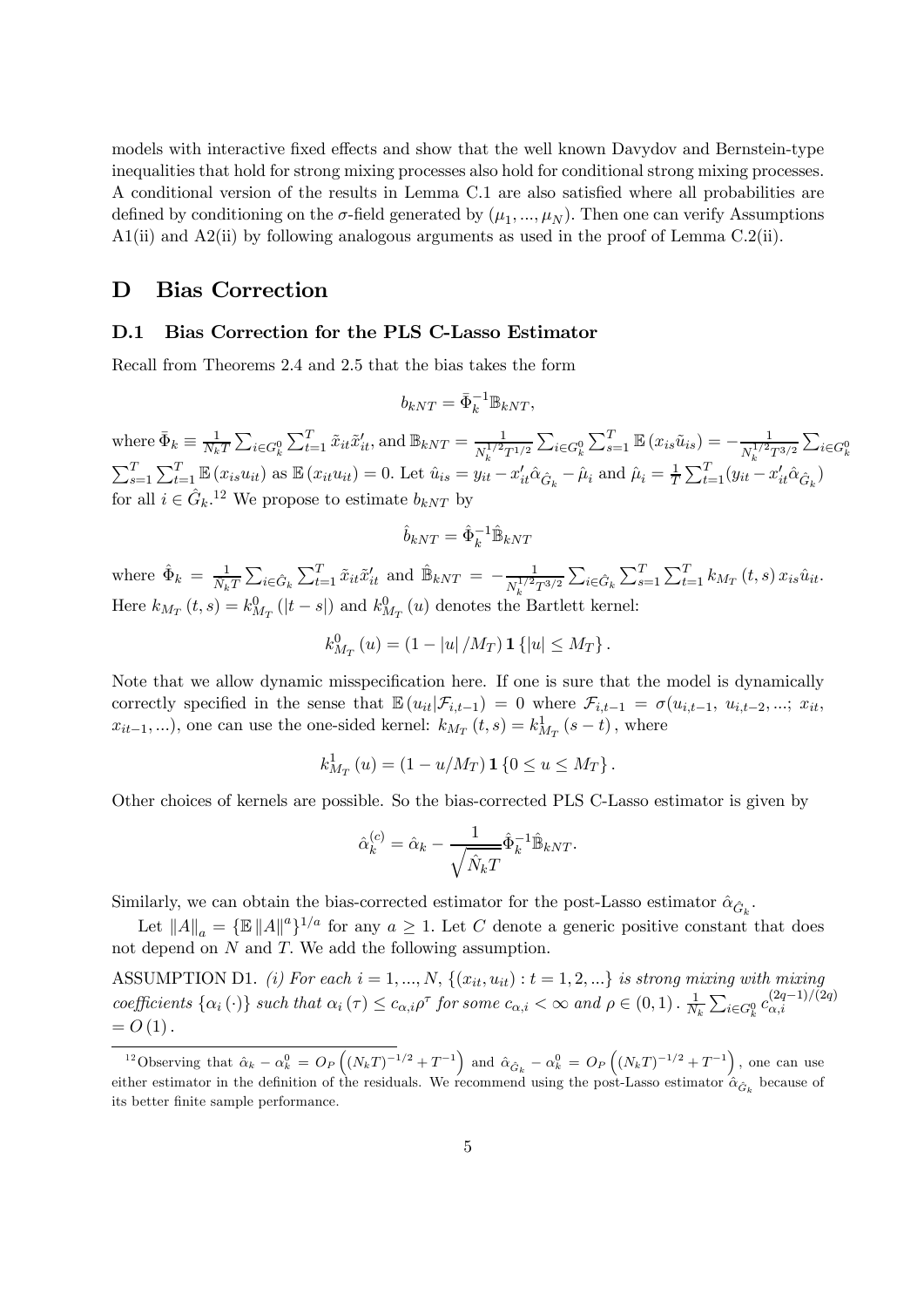(ii) Let  $x_i \equiv (x_{i1},...,x_{iT})'$  and  $u_i \equiv (u_{i1},...,u_{iT})'$ .  $(x_i,u_i)$  are independent across  $i \in G_k^0$ where  $k = 1, ..., K_0$ .

(iii)  $\max_{i,t} \mathbb{E} ||x_{it}||^{4q} < C < \infty$  and  $\max_{i,t} \mathbb{E} ||u_{it}||^{4q} < C < \infty$  for some  $q \geq 1$ .

 $(iv) As (N,T) \to \infty, M_T \to \infty, M_T^2/T \to 0, M_T^2 N_k/T^3 \to 0, and N_k^{-1/2} T^{1/2} \sum_{i \in G_k^0} \alpha_i (M_T)^{\frac{2q-1}{2q}}$  $\rightarrow 0$  for each  $k = 1, ..., K_0$ .

Assumption  $D_1(i)$  assumes the usual mixing condition.  $D_1(i)$  assumes cross sectional independence to simplify the proof which can be relaxed at the cost of lengthy arguments. D1(iii) assumes moment conditions. The last condition in  $D1(iv)$  can be easily ensured under  $D1(i)$ because for any  $M_T \gg -\frac{2q}{(2q-1)\ln q} \ln(N^{1/2}T^{1/2})$  (e.g.,  $M_T = (\ln(N^{1/2}T^{1/2}))^{1+\epsilon}$  for some  $\epsilon > 0$ ), we have

$$
N_k^{-1/2} T^{1/2} \sum_{i \in G_k^0} \alpha_i (M_T)^{(2q-1)/(2q)} \leq \left( N_k^{-1} \sum_{i \in G_k^0} c_{\alpha,i}^{(2q-1)/(2q)} \right) N_k^{1/2} T^{1/2} \rho^{M_T (2q-1)/(2q)} = O(1) \exp \left( \ln \left( N_k^{1/2} T^{1/2} \right) + \frac{(2q-1) M_T}{2q} \ln \rho \right) \to 0.
$$

The first three requirements in D1(iv) can be easily satisfied too. For example, if  $N_k \propto T^a$  for some  $a < 3$ , it suffices to set  $M_T \propto T^{1/b}$  for some  $b > \max\{2, 2/(3-a)\}.$ 

Proposition D.1 Suppose that the conditions in Theorem 2.4 hold. Suppose Assumption D1 holds. Then  $\hat{\Phi}_k^{-1} \hat{\mathbb{B}}_{kNT} - \bar{\Phi}_k^{-1} \mathbb{B}_{kNT} = o_P(1)$ .

**Proof.** Noting that  $\hat{\Phi}_k^{-1} \hat{\mathbb{B}}_{kNT} - \bar{\Phi}_k^{-1} \mathbb{B}_{kNT} = (\hat{\Phi}_k^{-1} - \bar{\Phi}_k^{-1}) \mathbb{B}_{kNT} + (\hat{\Phi}_k^{-1} - \bar{\Phi}_k^{-1}) (\hat{\mathbb{B}}_{kNT} - \mathbb{B}_{kNT})$  $+\bar{\Phi}_k^{-1}(\hat{\mathbb{B}}_{kNT}-\mathbb{B}_{kNT}), \bar{\Phi}_k^{-1}=O(1),$  and  $\mathbb{B}_{kNT}=O\left(\sqrt{N_k/T}\right)$ , it suffices to show that (i)  $\hat{\Phi}_k$  –  $\bar{\Phi}_k = o_P(\nu_{NT})$  and (ii)  $\hat{\mathbb{B}}_{kNT} - \mathbb{B}_{kNT} = o_P(1)$ , where  $\nu_{NT} = \min(1, \sqrt{T/N_k})$ .

We first prove (i). Note that

$$
\hat{\Phi}_k - \bar{\Phi}_k = \frac{1}{\hat{N}_k T} \sum_{i \in \hat{G}_k} \sum_{t=1}^T \tilde{x}_{it} \tilde{x}'_{it} - \frac{1}{N_k T} \sum_{i \in G_k^0} \sum_{t=1}^T \tilde{x}_{it} \tilde{x}'_{it}
$$
\n
$$
= \frac{1}{\hat{N}_k T} \left( \sum_{i \in \hat{G}_k} - \sum_{i \in G_k^0} \right) \sum_{t=1}^T \tilde{x}_{it} \tilde{x}'_{it} + \frac{N_k - \hat{N}_k}{\hat{N}_k N_k T} \sum_{i \in G_k^0} \sum_{t=1}^T \tilde{x}_{it} \tilde{x}'_{it}
$$
\n
$$
\equiv \Phi_{k,1} + \Phi_{k,2}, \text{ say.}
$$

By Corollary 2.3, we can readily show that  $\Phi_{k,2} = O_P(N_k^{-1}) = o_P(\nu_{NT})$ . For any  $\epsilon > 0$ , we have by the proof of Theorem 2.2,  $P(\|\Phi_{k,1}\| \geq \nu_{NT}\epsilon) \leq P(\hat{F}_{kNT}) + P(\hat{E}_{kNT}) = o(1)$ . It follows that  $\hat{\Phi}_k - \bar{\Phi}_k = o_P(\nu_{NT}).$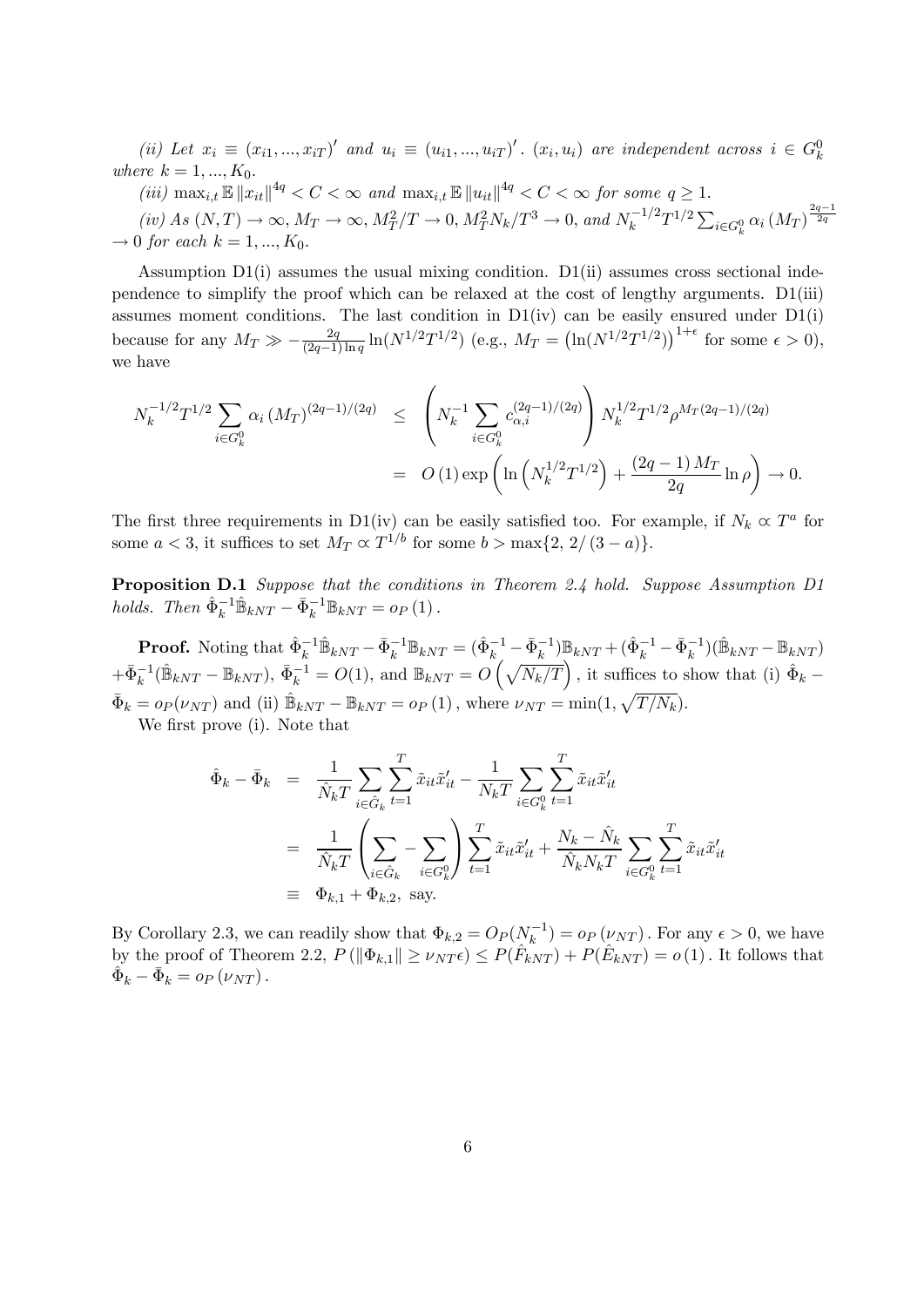We now prove (ii). We first make the following decomposition:

$$
\mathbb{B}_{kNT} = \frac{1}{\hat{N}_k^{1/2}T^{3/2}} \sum_{i \in \hat{G}_k} \sum_{s=1}^T \sum_{t=1}^T k_{M_T}(t, s) x_{is} \hat{u}_{it} - \frac{1}{N_k^{1/2}T^{3/2}} \sum_{i \in G_k^0} \sum_{s=1}^T \sum_{t=1}^T \mathbb{E} (x_{is} u_{it})
$$
  
\n
$$
= \frac{1}{\hat{N}_k^{1/2}T^{3/2}} \sum_{i \in G_k^0} \sum_{s=1}^T \sum_{t=1}^T k_{M_T}(t, s) x_{is} \hat{u}_{it} - \frac{1}{N_k^{1/2}T^{3/2}} \sum_{i \in G_k^0} \sum_{s=1}^T \sum_{t=1}^T \mathbb{E} (x_{is} u_{it})
$$
  
\n
$$
+ op(1)
$$
  
\n
$$
= \frac{1}{\hat{N}_k^{1/2}T^{3/2}} \sum_{i \in G_k^0} \sum_{s=1}^T \sum_{t=1}^T k_{M_T}(t, s) x_{is} (\hat{u}_{it} - u_{it})
$$
  
\n
$$
+ \frac{1}{\hat{N}_k^{1/2}T^{3/2}} \sum_{i \in G_k^0} \sum_{s=1}^T \sum_{t=1}^T k_{M_T}(t, s) [x_{is} u_{it} - \mathbb{E} (x_{is} u_{it})]
$$
  
\n
$$
+ \frac{N_k^{-1/2} - \hat{N}_k^{-1/2}}{T^{3/2}} \sum_{i \in G_k^0} \sum_{s=1}^T \sum_{t=1}^T k_{M_T}(t, s) \mathbb{E} (x_{is} u_{it})
$$
  
\n
$$
+ \frac{1}{N_k^{1/2}T^{3/2}} \sum_{i \in G_k^0} \sum_{s=1}^T \sum_{t=1}^T [1 - k_{M_T}(t, s)] \mathbb{E} (x_{is} u_{it}) + op(1)
$$
  
\n
$$
\equiv \hat{B}_{kNT,1} + \hat{B}_{kNT,2} + \hat{B}_{kNT,3} + \hat{B}_{kNT,4} + op(1), \text{ say,}
$$

where the  $o_P(1)$  term arises due to the replacement of  $G_k$  by  $G_k^0$  and this can be easily justified by using the uniform classification consistency result and arguments as used in the proof of Theorem 2.5. We prove (ii) by demonstrating that  $\hat{B}_{kNT,s} = o_P(1)$  for  $s = 1, 2, 3$ , and 4.

We first study  $\hat{B}_{kNT,1}$ . Noting that  $\hat{u}_{it} = y_{it} - x_{it}'\hat{\alpha}_{\hat{G}_k} - \hat{\mu}_i = y_{it} - x_{it}'\hat{\alpha}_{\hat{G}_k} - \frac{1}{T} \sum_{t=1}^T (y_{it} - x_{it}'\hat{\alpha}_{\hat{G}_k})$ and  $y_{it} = x'_{it} \alpha_k^0 + \mu_i + u_{it}$  for  $i \in G_k^0$ , we have that for  $i \in G_k^0$ 

$$
\hat{u}_{it} - u_{it} = y_{it} - x'_{it}\hat{\alpha}_{\hat{G}_k} - \frac{1}{T} \sum_{t=1}^T (y_{it} - x'_{it}\hat{\alpha}_{\hat{G}_k}) - u_{it} = \tilde{x}'_{it}(\alpha_k^0 - \hat{\alpha}_{\hat{G}_k}) - \bar{u}_i,
$$

where  $\bar{u}_i = \frac{1}{T} \sum_{t=1}^T u_{it}$ . Then

$$
\hat{B}_{kNT,1} = \frac{1}{\hat{N}_k^{1/2} T^{3/2}} \sum_{i \in G_k^0} \sum_{s=1}^T \sum_{t=1}^T k_{M_T}(t,s) x_{is} \tilde{x}_{it}'(\alpha_k^0 - \hat{\alpha}_{\hat{G}_k})
$$

$$
-\frac{1}{\hat{N}_k^{1/2} T^{3/2}} \sum_{i \in G_k^0} \sum_{s=1}^T \sum_{t=1}^T k_{M_T}(t,s) x_{is} \bar{u}_i
$$

$$
\equiv B_{kNT,1}(1) - B_{kNT,1}(2), \text{ say.}
$$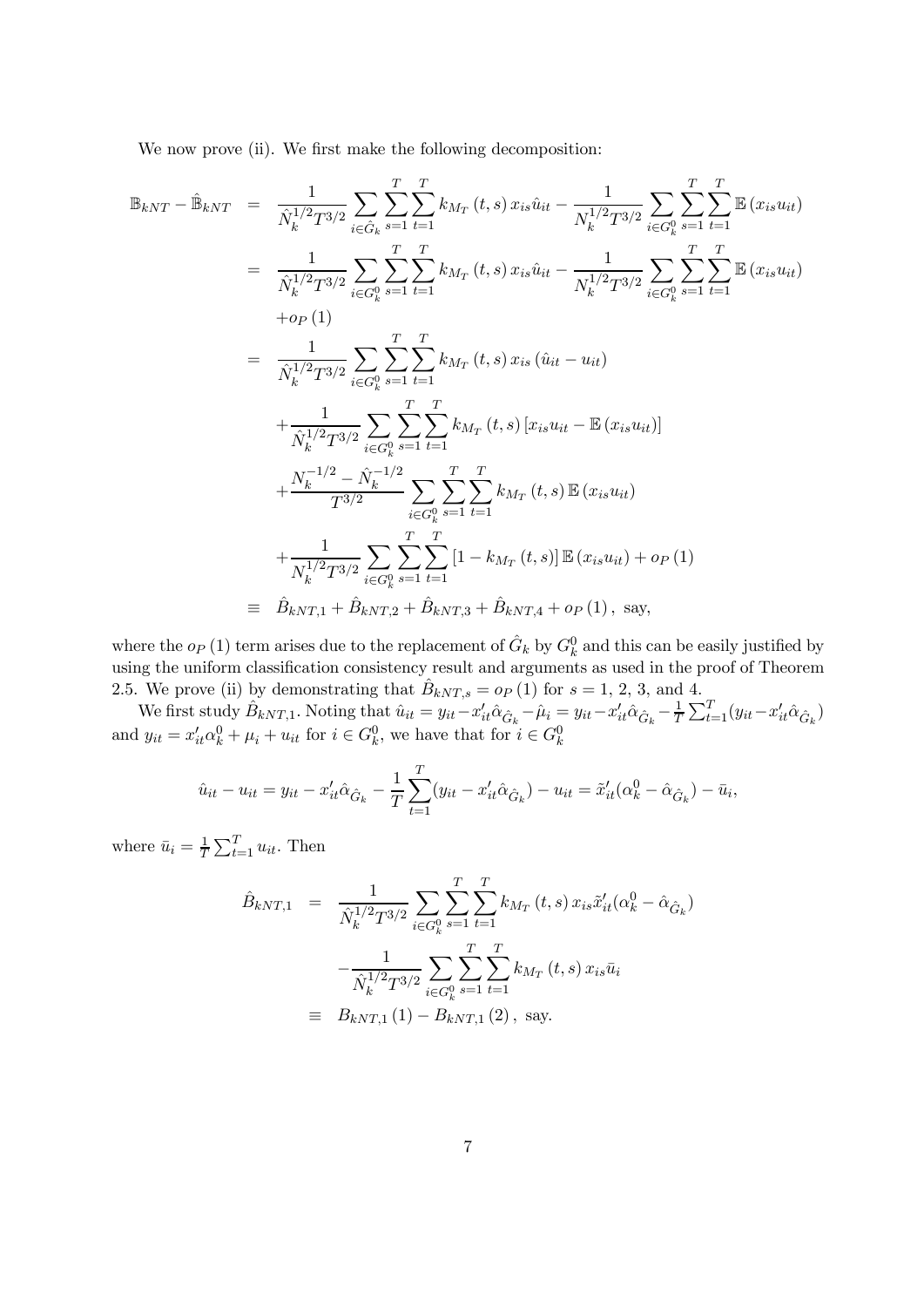In view of the fact that  $\hat{\alpha}_{\hat{G}_k} - \alpha_k^0 = O_P((N_k T)^{-1/2} + T^{-1})$  and  $\hat{N}_k = N_k (1 + o_P(1))$ , we have

$$
||B_{kNT,1}(1)|| = \frac{1}{\hat{N}_k^{1/2}T^{3/2}} \left\| \sum_{i \in G_k^0} \sum_{s=1}^T \sum_{t=1}^T k_{M_T}(t,s) x_{is} \tilde{x}'_{it} (\alpha_k^0 - \hat{\alpha}_{\hat{G}_k}) \right\|
$$
  
\n
$$
\leq \frac{N_k T^{1/2}}{\hat{N}_k^{1/2}} \left\| \alpha_k^0 - \hat{\alpha}_{\hat{G}_k} \right\| \frac{1}{N_k T^2} \sum_{i \in G_k^0} \sum_{|s-t| \leq M_T} ||x_{is} \tilde{x}'_{it}||
$$
  
\n
$$
= N_k^{1/2} T^{1/2} O_P \left( (N_k T)^{-1/2} + T^{-1} \right) O_P \left( M_T / T \right)
$$
  
\n
$$
= O_P \left( 1 + N_k^{1/2} T^{-1/2} \right) O_P \left( M_T / T \right) = o_P \left( 1 \right)
$$

where we use the fact that  $\frac{1}{N_kT^2}\sum_{i\in G_k^0}\sum_{|s-t|\leq M_T}||x_{is}\tilde{x}'_{it}|| = O_P(M_T/T)$  by moment calculation and Markov inequality. Let  $\bar{B}_{kNT,1} (2) \equiv \frac{1}{N_k^{1/2} T^{3/2}}$  $\sum_{i \in G_k^0} \sum_{s=1}^T \sum_{t=1}^T k_{M_T}(t, s) \omega' x_{is} \bar{u}_i$  where  $\omega$ is any  $p \times 1$  nonrandom vector such that  $\|\omega\| = 1$ . Then by Assumptions D1(i), (iii) and (iv),

$$
\begin{split}\n\left| \mathbb{E} \left[ \bar{B}_{kNT,1} \left( 2 \right) \right] \right| &\leq \frac{1}{N_k^{1/2} T^{5/2}} \sum_{i \in G_k^0} \sum_{s=1}^T \sum_{t=1}^T \sum_{r=1}^T k_{M_T} \left( t, s \right) \left| \mathbb{E} \left( \omega' x_{is} u_{ir} \right) \right| \\
&\leq \frac{8}{N_k^{1/2} T^{5/2}} \sum_{i \in G_k^0} \sum_{s=1}^T \sum_{t=1}^T \sum_{r=1}^T k_{M_T} \left( t, s \right) \left\| \omega' x_{is} \right\|_{4q} \left\| u_{ir} \right\|_{4q} \alpha_i \left( |r-s| \right)^{(2q-1)/(2q)} \\
&\leq \frac{C N_k^{1/2}}{T^{3/2}} \left\{ \frac{1}{N_k} \sum_{i \in G_k^0} c_{\alpha, i}^{(2q-1)/(2q)} \right\} \left\{ \frac{1}{T} \sum_{t, s, r: \ |s-t| \leq M_T} \rho^{|r-s|(2q-1)/(2q)} \right\} \\
&= N_k^{1/2} T^{-3/2} O \left( 1 \right) O \left( M_T \right) = O \left( M_T N_k^{1/2} T^{-3/2} \right) = o \left( 1 \right). \n\end{split}
$$

Similarly, by Assumptions D1(i)-(iv),

$$
Var\left(\bar{B}_{kNT,1}(2)\right) = \frac{1}{N_k T^5} \sum_{i \in G_k^0} Var\left(\sum_{s=1}^T \sum_{t=1}^T \sum_{r=1}^T k_{M_T}(t, s) \omega' x_i s u_{ir}\right)
$$
  
\n
$$
\leq \frac{1}{N_k T^5} \sum_{i \in G_k^0} \mathbb{E}\left[\left(\sum_{s=1}^T \sum_{t=1}^T \sum_{r=1}^T k_{M_T}(t, s) \omega' x_i s u_{ir}\right)^2\right]
$$
  
\n
$$
= \frac{1}{N_k T^5} \sum_{i \in G_k^0} \sum_{1 \le t_1, t_2, ..., t_6 \le T} k_{M_T}(t_1, t_2) k_{M_T}(t_4, t_5) \mathbb{E}\left(\omega' x_{it_2} u_{it_3} \omega' x_{it_5} u_{it_6}\right)
$$
  
\n
$$
\leq \frac{1}{N_k T^5} \sum_{i \in G_k^0} \sum_{\substack{1 \le t_1, t_2, ..., t_6 \le T \\ |t_1 - t_2| \le M_T, |t_4 - t_5| \le M_T}} |\mathbb{E}\left(\omega' x_{it_2} u_{it_3} \omega' x_{it_5} u_{it_6}\right)|
$$
  
\n
$$
= O\left(M_T^2/T\right) = o(1).
$$

Consequently,  $\bar{B}_{kNT,1} (2) = o_P (1)$ . This, in conjunction with Corollary 2.3, implies that  $B_{kNT,1} (2)$  $= o_P(1)$  as  $\omega$  is arbitrary. Thus we have shown that  $\hat{B}_{kNT,1} = o_P(1)$ .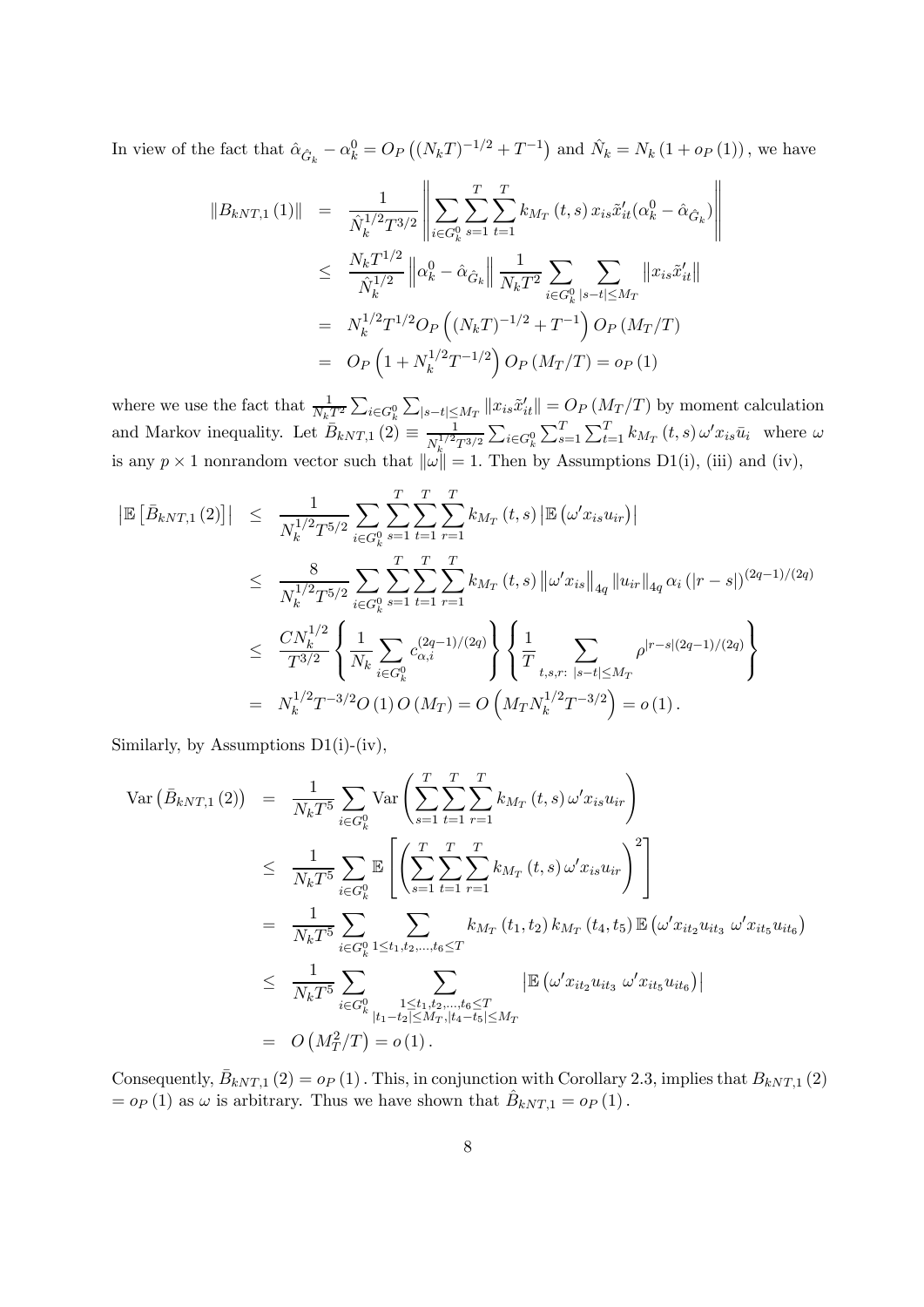For  $\hat{B}_{kNT,2}$ , note that  $\hat{B}_{kNT,2} = \bar{B}_{kNT,2} N_k^{1/2} / \tilde{N}_k^{1/2} = \bar{B}_{kNT,2} (1 + o_P(1))$ , where  $\bar{B}_{kNT,2} = \frac{1}{N} \sum_{k=1}^{N} \sum_{k=1}^{T} \sum_{k=1}^{N} \hat{B}_{kNT,2} (t,s) [x, y] = \mathbb{E}(x, y)$ . By construction  $\mathbb{E}(\bar{B}_{kNT,2}) = 0$ . By  $N_k^{1/2} T^{3/2}$  $\sum_{i\in G_k^0} \sum_{s=1}^T \sum_{t=1}^T k_{M_T}(t,s) [x_{is}u_{it} - \mathbb{E}(x_{is}u_{it})].$  By construction  $\mathbb{E}(\bar{B}_{kNT,2}) = 0.$  By  $\Lambda_{\text{ssumptions}}^{N_k}$  D1(ii)-(iii) and Jensen inequality,

$$
\begin{split}\n\text{Var}(\omega' \bar{B}_{kNT,2}) &= \frac{1}{N_k T^3} \sum_{i \in G_k^0} \text{Var} \left[ \sum_{s=1}^T \sum_{t=1}^T k_{M_T}(t,s) \, \omega' \left[ x_{is} u_{it} - \mathbb{E} \left( x_{is} \Delta u_{it} \right) \right] \right] \\
&\leq \frac{1}{N_k T^3} \sum_{i \in G_k^0} \sum_{s=1}^T \sum_{t=1}^T \sum_{r=1}^T \sum_{l=1}^T k_{M_T}(t,s) \, k_{M_T}(r,l) \, \mathbb{E} \left( \omega' x_{is} u_{it} u_{ir} x_{il} \omega \right) \\
&\leq \frac{1}{N_k T^3} \sum_{i \in G_k^0} \sum_{|s-t| \leq M_T} \sum_{|r-l| \leq M_T} \left| \mathbb{E} \left( \omega' x_{is} u_{it} u_{ir} x_{il} \omega \right) \right| = O \left( M_T^2 / T \right) = o \left( 1 \right),\n\end{split}
$$

where the last equality follows from the fact that  $\|\mathbb{E}(\omega' x_{is} u_{it} u_{ir} x_{il} \omega)\| \leq \max_{i,s,t} \|x_{is} u_{it}\|_2^2$ <br> $\leq \max_{i,t} \|x_{it}\|_4^2 \times \max_{i,t} \|u_{it}\|_4^2 \leq C < \infty$  by Assumption D1(iii). Then  $\bar{B}_{kNT,2} = o_P(1)$  by Chebyshev inequality and thus  $\hat{B}_{kNT,2} = o_P(1)$ .

By Corollary 2.3 and Davydov inequality,

$$
\left\| \hat{B}_{kNT,3} \right\| = \frac{\left| N_k^{-1} - \hat{N}_k^{-1} \right|}{T^{3/2} (N_k^{-1/2} + \tilde{N}_k^{-1/2})} \left\| \sum_{i \in G_k^0} \sum_{s=1}^T \sum_{t=1}^T k_{M_T}(t,s) \mathbb{E} (x_{is} u_{it}) \right\|
$$
  
\n
$$
\leq \frac{\left| \hat{N}_k - N_k \right|}{T^{1/2} \hat{N}_k (N_k^{-1/2} + \hat{N}_k^{-1/2})} \left\{ \frac{1}{N_k T} \sum_{i \in G_k^0} \sum_{|s-t| \leq M_T} \left\| \mathbb{E} (x_{is} u_{it}) \right\| \right\}
$$
  
\n
$$
= o_P(N_k^{-1/2} T^{-1/2}) O(1) = o_P(1).
$$

By Assumptions  $D1(i)$ -(iv) and the Davydov inequality,

$$
\begin{split}\n\left\|\hat{B}_{kNT,4}\right\| &= \frac{1}{N_k^{1/2}T^{3/2}} \sum_{i \in G_k^0} \sum_{s=1}^T \sum_{t=1}^T \left[1 - k_{M_T}\left(t,s\right)\right] \mathbb{E}\left(x_i, u_{it}\right) \\
&= \left\|\frac{1}{N_k^{1/2}T^{3/2}} \sum_{i \in G_k^0} \sum_{s=1}^T \sum_{t=1}^T \left[1 - k_{M_T}\left(t,s\right)\right] \mathbb{E}\left(x_i, u_{it}\right)\right\| \\
&\leq \frac{8}{N_k^{1/2}T^{3/2}} \sum_{i \in G_k^0} \sum_{|s-t| > M_T} \alpha_i \left(|s-t|\right)^{(2q-1)/(2q)} \left\|x_{is}\right\|_{4q} \left\|u_{it}\right\|_{4q} \\
&\leq CN_k^{-1/2}T^{1/2} \sum_{i \in G_k^0} \alpha_i \left(M_T\right)^{(2q-1)/(2q)} = o\left(1\right).\n\end{split}
$$

This completes the proof of the proposition.  $\blacksquare$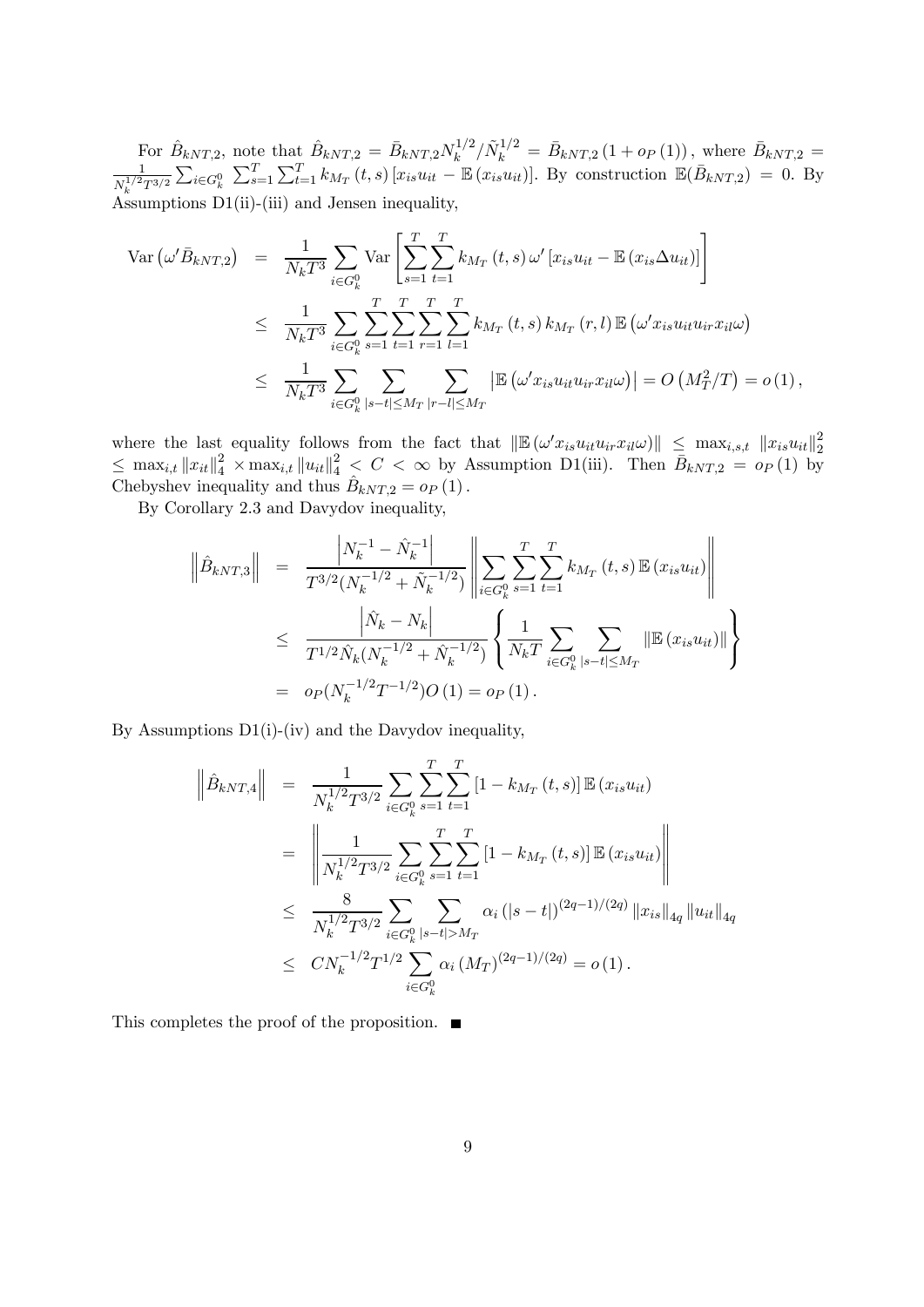With the above result in hand, we can readily show that

$$
\sqrt{N_k}T\left(\hat{\alpha}_k^{(c)}-\alpha_k^0\right) = \left[\sqrt{N_k}T\left(\hat{\alpha}_k-\alpha_k^0\right)-\bar{\Phi}_k^{-1}\mathbb{B}_{kNT}\right] + \left(N_k/\hat{N}_k\right)^{1/2}\left[\bar{\Phi}_k^{-1}\mathbb{B}_{kNT}-\hat{\Phi}_k^{-1}\hat{\mathbb{B}}_{kNT}\right]
$$

$$
+\left[1-\left(N_k/\hat{N}_k\right)^{1/2}\right]\bar{\Phi}_k^{-1}\mathbb{B}_{kNT}
$$

$$
= \left[\sqrt{N_k}T\left(\hat{\alpha}_k-\alpha_k^0\right)-\bar{\Phi}_k^{-1}\mathbb{B}_{kNT}\right] + op\left(1\right) + op\left(N_k^{-1}\right)O\left((N_K/T)^{1/2}\right)
$$

$$
= \left[\sqrt{N_k}T\left(\hat{\alpha}_k-\alpha_k^0\right)-\bar{\Phi}_k^{-1}\mathbb{B}_{kNT}\right] + op\left(1\right).
$$

That is,  $\sqrt{N_kT}(\hat{\alpha}_k^{(c)} - \alpha_k^0)$  has the desired limiting distribution centered on the origin.

#### D.2 Bias Correction for the PGMM C-Lasso Estimator

Bias correction for the PGMM C-Lasso estimator in dynamic panel data models can be done analogously. For simplicity we focus on the case where  $W_{iNT} = I_d$  for all *i*. Recall from Theorem 3.4 and the remark regarding Assumption B3(iii) (see (3.6) in particular) that

$$
\sqrt{N_kT} (\tilde{\alpha}_k - \alpha_k^0) - \bar{A}_k^{-1} B_{kNT} \stackrel{D}{\to} N(0, A_k^{-1} C_k A_k^{-1})
$$
 for  $k = 1, ..., K_0$ 

where  $\bar{A}_k \equiv \frac{1}{N_k} \sum_{i \in G_k^0} \bar{Q}'_{i,z} \Delta_x \bar{Q}_{i,z} \Delta_x$  and  $B_{kNT} = \frac{1}{N_k^{1/2} T^{3/2}}$  $\sum_{i \in G_k^0} \sum_{s=1}^T \sum_{t=1}^T \mathbb{E} (\Delta x_{is} z_{is}' z_{it} \Delta u_{it})$ . Based on  $(3.6)$ , in order to verify Assumption B3 $(iii)$  we also need to show

$$
V_{kNT} = \frac{1}{N_k^{1/2} T^{1/2}} \sum_{i \in G_k^0} \sum_{t=1}^T \bar{Q}'_{i,z\Delta x} z_{it} \Delta u_{it} \stackrel{D}{\to} N(0, C_k), \text{ and}
$$
\n
$$
R_{kNT} = \frac{1}{N_k^{1/2} T^{3/2}} \sum_{i \in G_k^0} \sum_{s=1}^T \sum_{t=1}^T \{ \left[ \Delta x_{is} z'_{is} - \mathbb{E} \left( \Delta x_{is} z'_{is} \right) \right] z_{it} \Delta u_{it} - \mathbb{E} \left( \Delta x_{is} z'_{is} z_{it} \Delta u_{it} \right) \}
$$
\n
$$
= o_P(1).
$$
\n(D.2)

The first part is assured by a version of the CLT. Below we first propose an estimate of the bias  $\bar{A}_k^{-1} B_{kNT}$  and then demonstrate (D.2).

To correct the bias, we propose to obtain consistent estimates of  $\bar{A}_k$  and  $B_{kNT}$  respectively by

$$
\tilde{A}_k = \frac{1}{\tilde{N}_k} \sum_{i \in \tilde{G}_k} \tilde{Q}'_{i,z} \Delta_x \tilde{Q}_{i,z} \Delta_x \text{ and } \tilde{B}_{kNT} = \frac{1}{\tilde{N}_k^{1/2} T^{3/2}} \sum_{i \in \tilde{G}_k} \sum_{s=1}^T \sum_{t=1}^T k_{M_T}(t,s) \Delta x_{is} z'_{is} z_{it} \Delta \tilde{u}_{it},
$$

where  $\Delta \tilde{u}_{it} = \Delta y_{it} - \tilde{\alpha}'_{\tilde{G}_k} \Delta x_{it}$  for all  $i \in \tilde{G}_k$ ,<sup>13</sup>  $k_{M_T}(t,s)$  is as defined above:  $k_{M_T}(t,s)$  $k_{M_T}^0(|t-s|)$  and  $k_{M_T}^0(u)$  denotes the Bartlett kernel:  $k_{M_T}^0(u) = (1 - |u| / M_T) \mathbf{1}\{|u| \le M_T\}$ . Note that we also allow dynamic misspecification here. If one is sure that the model is dynamically correctly specified in the sense that  $\mathbb{E}(\Delta u_{it}|\mathcal{F}_{i,t-1})=0$  where  $\mathcal{F}_{i,t-1}=\sigma(\Delta u_{i,t-1},\mathcal{F}_{i,t-1})$ 

<sup>&</sup>lt;sup>13</sup>Observe that  $\tilde{\alpha}_k - \alpha_k^0 = O_P\left((N_k T)^{-1/2} + T^{-1}\right)$  and  $\tilde{\alpha}_{\tilde{G}_k} - \alpha_k^0 = O_P\left((N_k T)^{-1/2}\right)$ . We recommend using the post-Lasso estimator  $\tilde{\alpha}_{\tilde{G}}$ .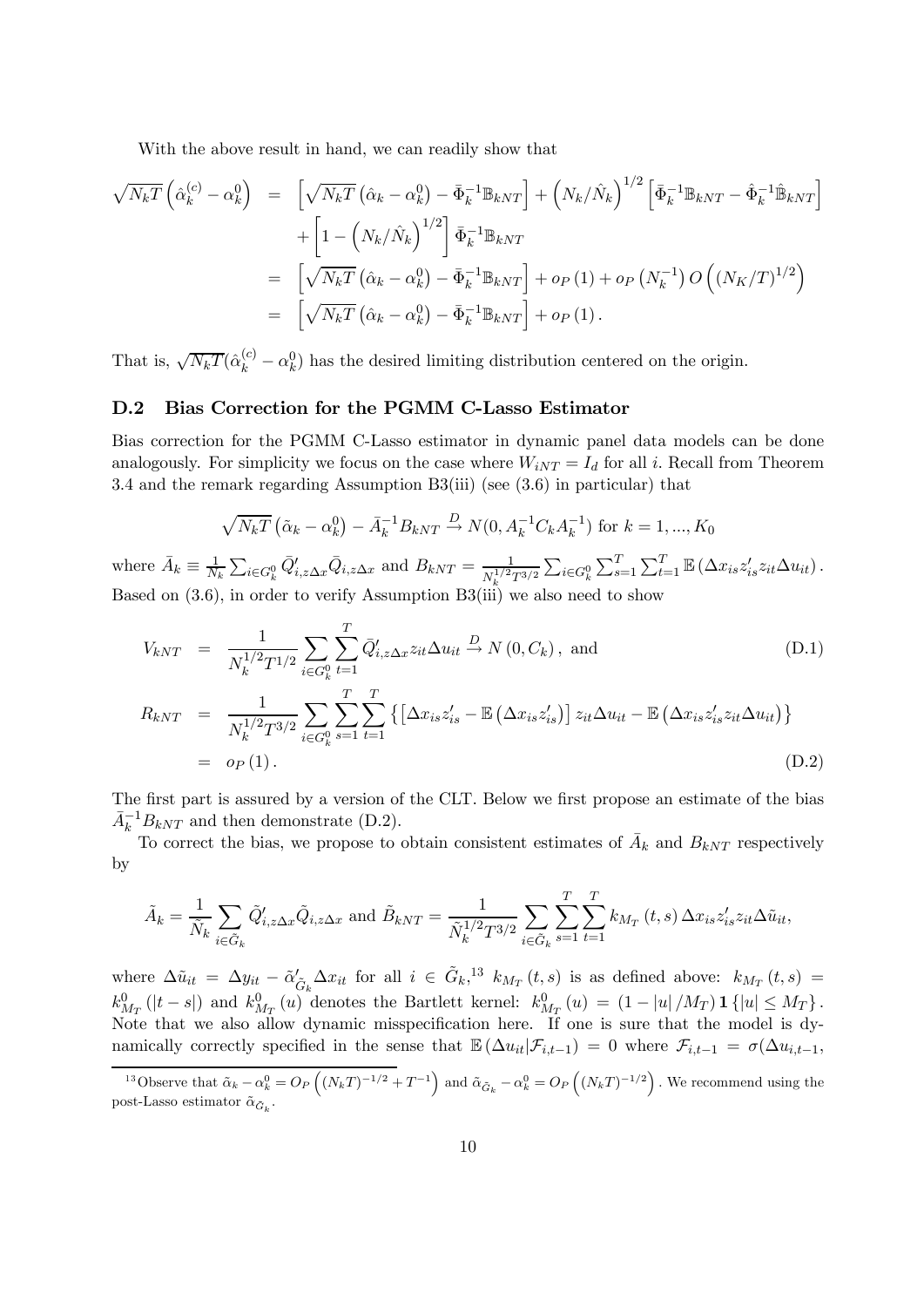$\Delta x_{it-1}, z_{it}; \Delta u_{i,t-2}, \Delta x_{it-2}, z_{i,t-1}; ...$ , one can use the one-sided kernel:  $k_{M_T}(t,s) = k_{M_T}^1(s-t)$ , where  $k_{M_T}^1(u) = (1 - u/M_T) \mathbf{1} \{0 \le u \le M_T\}$ . The bias-corrected C-Lasso estimator of  $\alpha_k^0$  would be

$$
\tilde{\alpha}_k^{(c)} = \tilde{\alpha}_k - \frac{1}{\sqrt{\tilde{N}_k T}} \tilde{A}_k^{-1} \tilde{B}_{kNT}.
$$

Note that Theorem 3.4 indicates that there is no need to consider bias correction for the post Lasso estimator  $\tilde{\alpha}_{\tilde{G}_k}$ .

We add the following assumption.

ASSUMPTION D2. (i) For each  $i = 1, ..., N$ ,  $\{(\Delta x_{it}, z_{it}, \Delta u_{it}) : t = 1, 2, ...\}$  is strong mixing with mixing coefficients  $\{\alpha_i(\cdot)\}\$ . In addition,  $\alpha_i(\tau) \leq c_{\alpha,i}\rho^{\tau}$  for some  $c_{\alpha,i} < \infty$  and  $\rho \in (0,1)$  where  $\frac{1}{N_k} \sum_{i \in G_k^0} c_{\alpha,i}^{(2q-1)/(2q)} = O(1)$  and  $\frac{1}{N_k} \sum_{i \in G_k^0} c_{\alpha,i}^{(q-1)/q} = O(1)$ .

(ii) Let  $x_i \equiv (x_{i1},...,x_{iT})'$  and  $u_i \equiv (u_{i1},...,u_{iT})'$ .  $(x_i,u_i)$  are independent across  $i \in G_k^0$ where  $k = 1, ..., K_0$ .

(iii)  $\max_{i,t} \mathbb{E} \left\| \Delta x_{it} z_{it}' \right\|^{4q} < C < \infty$  and  $\max_{i,t} \mathbb{E} \left\| z_{it} \Delta u_{it} \right\|^{4q} < C < \infty$  for some  $q > 1$ .

 $(iv) As (N, T) \to \infty, M_T \to \infty, M_T^2/T \to 0 \text{ and } N_k^{-1/2}T^{1/2}\sum_{i \in G_k^0} \alpha_i (Mr)^{(2q-1)/(2q)} \to 0 \text{ for }$ each  $k = 1, ..., K_0$ .

Assumptions  $D2(i)-(iv)$  parallel  $D1(i)-(iv)$ . The major difference is that we do not need  $M_T^2 N_k/T^3 \to 0$  in D2(iv) but require  $q > 1$  in D2(iii).

Proposition D.2 Suppose that the conditions of Theorem 3.4 hold. Suppose Assumption D2 *holds.* Then  $\tilde{A}_k^{-1} \tilde{B}_{kNT} - \bar{A}_k^{-1} B_{kNT} = o_P(1)$ .

**Proof.** Noting that  $\tilde{A}_k^{-1} \tilde{B}_{kNT} - \bar{A}_k^{-1} B_{kNT} = (\tilde{A}_k^{-1} - \bar{A}_k^{-1}) B_{kNT} + (\tilde{A}_k^{-1} - \bar{A}_k^{-1}) (\tilde{B}_{kNT} - B_{kNT})$  $+\bar{A}_k^{-1}(\tilde{B}_{kNT}-B_{kNT}), \bar{A}_k^{-1}=O(1)$ , and  $B_{kNT}=O(\sqrt{N_k/T})$ , it suffices to show that (i)  $\tilde{A}_k-\bar{A}_k=$  $o_P(v_{NT})$  and (ii)  $\tilde{B}_{kNT} - B_{kNT} = o_P(1)$ , where  $v_{NT} = \min(1, \sqrt{T/N_k})$ .

We first prove (i). Note that

$$
\tilde{A}_k - \bar{A}_k = \frac{1}{\tilde{N}_k} \sum_{i \in \tilde{G}_k} \tilde{Q}'_{i, z \Delta x} \tilde{Q}_{i, z \Delta x} - \frac{1}{N_k} \sum_{i \in G_k^0} \tilde{Q}'_{i, z \Delta x} \tilde{Q}_{i, z \Delta x}
$$
\n
$$
= \frac{1}{\tilde{N}_k} \left( \sum_{i \in \tilde{G}_k} - \sum_{i \in G_k^0} \right) \tilde{Q}'_{i, z \Delta x} \tilde{Q}_{i, z \Delta x} + \frac{N_k - \tilde{N}_k}{\tilde{N}_k N_k} \sum_{i \in G_k^0} \tilde{Q}'_{i, z \Delta x} \tilde{Q}_{i, z \Delta x}
$$
\n
$$
\equiv A_{k,1} + A_{k,2}, \text{ say.}
$$

By Corollary 3.3,  $A_{k,2} = O_P(\frac{N-1}{k}) = o_P(\nu_{NT})$ . For any  $\epsilon > 0$ , we have by the proof of Theorem 3.2,  $P(\|A_{k,1}\| \geq \nu_{NT}\epsilon) \leq P(\tilde{F}_{kNT}) + P(\tilde{E}_{kNT}) = o(1)$ . It follows that  $\tilde{A}_k - \bar{A}_k = o_P(\nu_{NT})$ .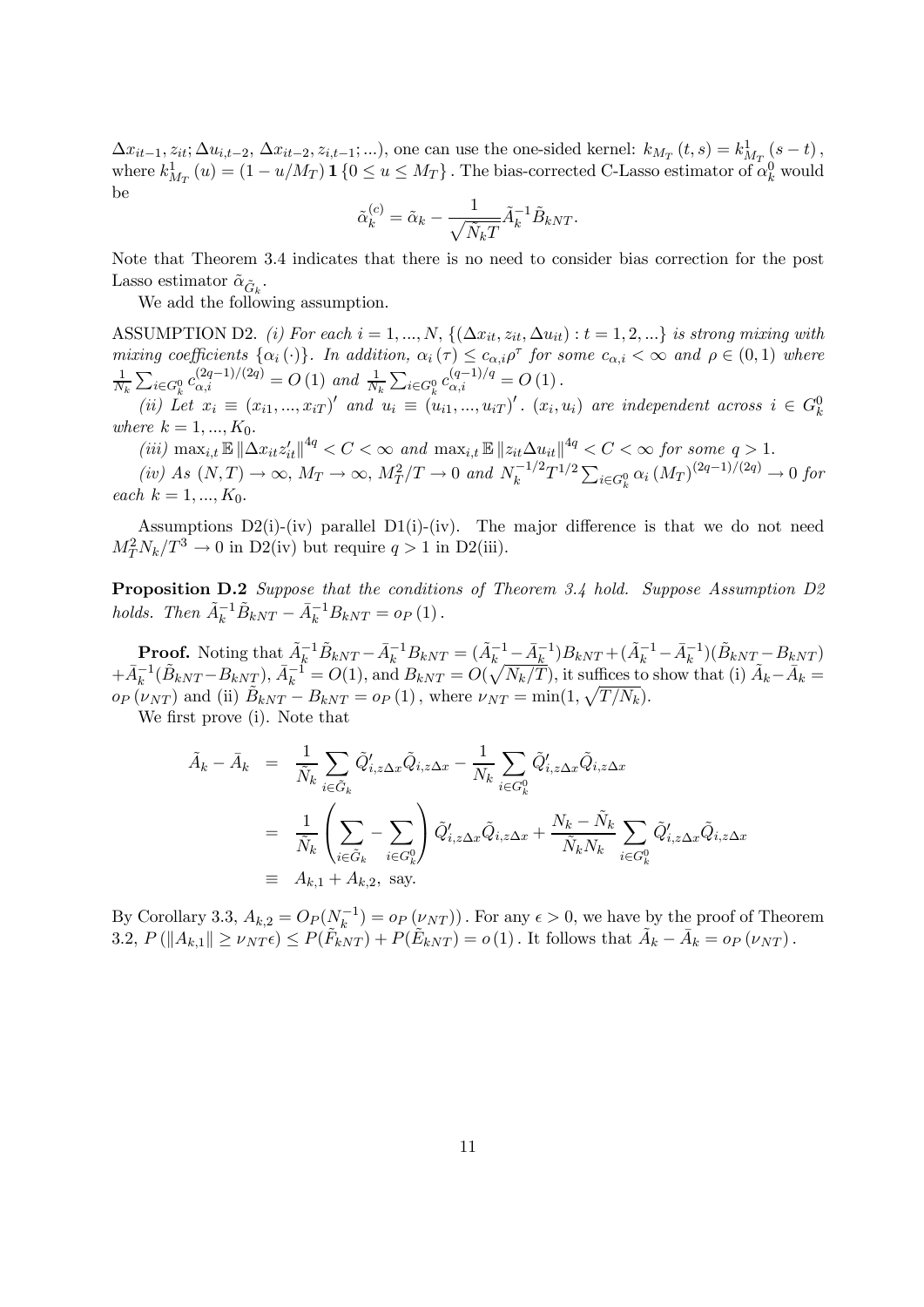Now we prove (ii). We make the following decomposition:

$$
\tilde{B}_{kNT} - B_{kNT} \n= \frac{1}{\tilde{N}_k^{1/2}T^{3/2}} \sum_{i \in \tilde{G}_k} \sum_{s=1}^T \sum_{t=1}^T k_{M_T}(t, s) \Delta x_{is} z'_{is} z_{it} \Delta \tilde{u}_{it} - \frac{1}{N_k^{1/2}T^{3/2}} \sum_{i \in G_k^0} \sum_{s=1}^T \sum_{t=1}^T \mathbb{E} \left( \Delta x_{is} z'_{is} z_{it} \Delta u_{it} \right) \n= \frac{1}{\tilde{N}_k^{1/2}T^{3/2}} \sum_{i \in G_k^0} \sum_{s=1}^T \sum_{t=1}^T k_{M_T}(t, s) \Delta x_{is} z'_{is} z_{it} \Delta \tilde{u}_{it} - \frac{1}{N_k^{1/2}T^{3/2}} \sum_{i \in G_k^0} \sum_{s=1}^T \sum_{t=1}^T \mathbb{E} \left( \Delta x_{is} z'_{is} z_{it} \Delta u_{it} \right) \n+ op (1) \n= \frac{1}{\tilde{N}_k^{1/2}T^{3/2}} \sum_{i \in G_k^0} \sum_{s=1}^T \sum_{t=1}^T k_{M_T}(t, s) \Delta x_{is} z'_{is} z_{it} \Delta u_{it} - \Delta u_{it}) \n+ \frac{1}{\tilde{N}_k^{1/2}T^{3/2}} \sum_{i \in G_k^0} \sum_{s=1}^T \sum_{t=1}^T k_{M_T}(t, s) \left[ \Delta x_{is} z'_{is} z_{it} \Delta u_{it} - \mathbb{E} \left( \Delta x_{is} z'_{is} z_{it} \Delta u_{it} \right) \right] \n+ \frac{N_k^{-1/2} - \tilde{N}_k^{-1/2}}{T^{3/2}} \sum_{i \in G_k^0} \sum_{s=1}^T \sum_{t=1}^T k_{M_T}(t, s) \mathbb{E} \left( \Delta x_{is} z'_{is} z_{it} \Delta u_{it} \right) \n+ \frac{1}{N_k^{1/2}T^{3/2}} \sum_{i \in G_k^0} \sum_{s=1}^T \sum_{t=1}^T \left[ 1 - k_{M_T
$$

where the  $o_P(1)$  term arises due to the replacement of  $\tilde{G}_k$  by  $G_k^0$  and this can be easily justified by using the uniform classification consistency result and arguments as used in the proof of Theorems 2.5. We prove (ii) by demonstrating that  $B_{kNT,s} = o_P(1)$  for  $s = 1, 2, 3, 4$ .

First, noting that  $\Delta \tilde{u}_{it} - \Delta u_{it} = (\alpha_k^0 - \tilde{\alpha}_{\tilde{G}_k})' \Delta x_{it}, \ \tilde{\alpha}_{\tilde{G}_k} - \alpha_k^0 = O_P((N_k T)^{-1/2})$ , and that  $N_k/\tilde{N}_k = 1 + o_P(1)$  by Corollary 3.3, we have

$$
||B_{kNT,1}|| = \frac{1}{\tilde{N}_k^{1/2}T^{3/2}} \left\| \sum_{i \in G_k^0} \sum_{s=1}^T \sum_{t=1}^T k_{M_T}(t,s) \Delta x_{is} z'_{is} z_{it} (\Delta x_{it})' (\alpha_k^0 - \tilde{\alpha}_{\tilde{G}_k}) \right\|
$$
  

$$
\leq (\tilde{N}_k T)^{1/2} \left\| \alpha_k^0 - \tilde{\alpha}_{\tilde{G}_k} \right\| \frac{N_k}{\tilde{N}_k} \frac{1}{N_k T^2} \sum_{i \in G_k^0} \sum_{|s-t| \leq M_T} ||\Delta x_{is} z'_{is} z_{it} (\Delta x_{it})'||
$$
  

$$
= O_P(1) b_{kNT,1}
$$

where  $b_{kNT,1} = \frac{1}{N_kT^2} \sum_{i \in G_k^0} \sum_{|s-t| \le M_T}^T \|\Delta x_{is} z_{is}' z_{it} (\Delta x_{it})'\|$ . By Markov inequality,  $b_{kNT,1} =$  $O_P(M_T/T)$ . It follows that  $||B_{kNT,1}|| = O_P(M_T/T) = o_P(1)$  under Assumption D2(iv). For  $B_{kNT,2}$ , note that  $B_{kNT,2} = b_{kNT,2} N_k^{1/2} / \tilde{N}_k^{1/2} = b_{kNT,2} (1 + o_P(1))$ , where

$$
b_{kNT,2} = \frac{1}{N_k^{1/2} T^{3/2}} \sum_{i \in G_k^0} \sum_{s=1}^T \sum_{t=1}^T k_{M_T}(t,s) \left[ \Delta x_{is} z_{is}' z_{it} \Delta u_{it} - \mathbb{E} \left( \Delta x_{is} z_{is}' z_{it} \Delta u_{it} \right) \right]
$$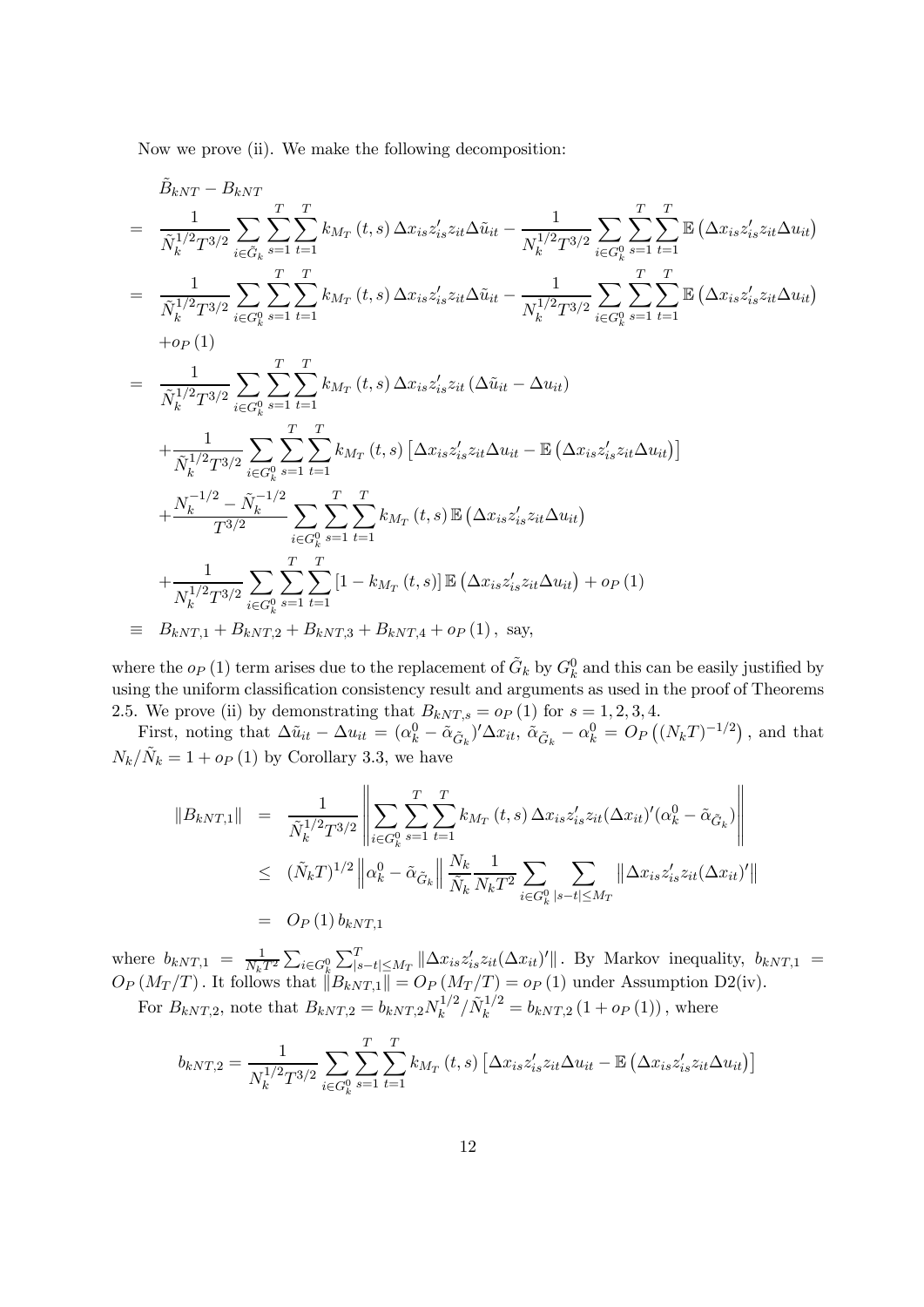Let  $\omega$  be any  $p \times 1$  nonrandom vector such that  $\|\omega\| = 1$ . Then  $\mathbb{E}(\omega' b_{kNT,2}) = 0$ . By Assumptions D<sub>2</sub>(ii)-(iv) and Jensen inequality,

$$
\operatorname{Var} (\omega' b_{kNT,2})
$$
\n
$$
= \frac{1}{N_k T^3} \sum_{i \in G_k^0} \operatorname{Var} \left[ \sum_{s=1}^T \sum_{t=1}^T k_{M_T}(t,s) \omega' \{ \Delta x_{is} z'_{is} z_{it} \Delta u_{it} - \mathbb{E} (\Delta x_{is} z'_{is} z_{it} \Delta u_{it}) \} \right]
$$
\n
$$
\leq \frac{1}{N_k T^3} \sum_{i \in G_k^0} \sum_{s=1}^T \sum_{t=1}^T \sum_{r=1}^T \sum_{l=1}^T k_{M_T}(t,s) k_{M_T}(r,l) \omega' \mathbb{E} [\Delta x_{is} z'_{is} z_{it} \Delta u_{it} \Delta x_{il} z'_{il} z_{ir} \Delta u_{ir}] \omega
$$
\n
$$
\leq \frac{1}{N_k T^3} \sum_{i \in G_k^0} \sum_{|s-t| \leq M_T} \sum_{|r-l| \leq M_T} ||\mathbb{E} [\omega' \Delta x_{is} z'_{is} z_{it} \Delta u_{it} \Delta x_{il} z'_{il} z_{ir} \Delta u_{ir} \omega]||
$$
\n
$$
= O (M_T^2/T) = o (1),
$$

where the last equality follows from the fact that  $\|\mathbb{E}[\omega'\Delta x_{is}z_{is}'z_{it}\Delta u_{it}\Delta x_{il}z_{il}'z_{ir}\Delta u_{ir}\omega]\| \leq \max_{i,s}$  $\left\{ \mathbb{E} \left\| \Delta x_{is} z_{is}' \right\|^4 \right\}^{1/2} \times \max_{i,t} \left\{ \mathbb{E} \left\| z_{it} \Delta u_{it} \right\|^4 \right\}^{1/2} < C < \infty$  by Assumption D2(iii). It follows that  $B_{kNT,2} = o_P(1)$ .

By Corollary 3.3 and Davydov inequality,

$$
||B_{kNT,3}|| = \frac{\left|N_k^{-1} - \tilde{N}_k^{-1}\right|}{T^{3/2}(N_k^{-1/2} + \tilde{N}_k^{-1/2})} \left\| \sum_{i \in G_k^0} \sum_{s=1}^T \sum_{t=1}^T k_{M_T}(t,s) \mathbb{E}\left(\Delta x_{is} z'_{is} z_{it} \Delta u_{it}\right) \right\|
$$
  

$$
\leq \frac{\left| \tilde{N}_k - N_k \right|}{T^{1/2} \tilde{N}_k(N_k^{-1/2} + \tilde{N}_k^{-1/2})} \left\{ \frac{1}{N_k T} \sum_{i \in G_k^0} \sum_{|s-t| \leq M_T} \left\| \mathbb{E}\left(\Delta x_{is} z'_{is} z_{it} \Delta u_{it}\right) \right\| \right\}
$$
  

$$
= o_P(N_k^{-1/2} T^{-1/2}) O\left(1\right) = o_P\left(1\right).
$$

By Assumptions  $D2(i)$ -(iii) and Davydov inequality,

$$
||B_{kNT,4}|| = \left\| \frac{1}{N_k^{1/2} T^{3/2}} \sum_{i \in G_k^0} \sum_{s=1}^T \sum_{t=1}^T [1 - k_{M_T}(t,s)] \mathbb{E} (\Delta x_{is} z'_{is} z_{it} \Delta u_{it}) \right\|
$$
  
\n
$$
\leq \frac{8}{N_k^{1/2} T^{3/2}} \sum_{i \in G_k^0} \sum_{|s-t| > M_T} \alpha_i (|s-t|)^{(2q-1)/(2q)} \left\| \Delta x_{is} z'_{is} \right\|_{4q} \|z_{it} \Delta u_{it}\|_{4q}
$$
  
\n
$$
\leq CN_k^{-1/2} T^{1/2} \sum_{i \in G_k^0} \alpha_i (M_T)^{(2q-1)/(2q)} = o(1).
$$

This completes the proof of the proposition.  $\blacksquare$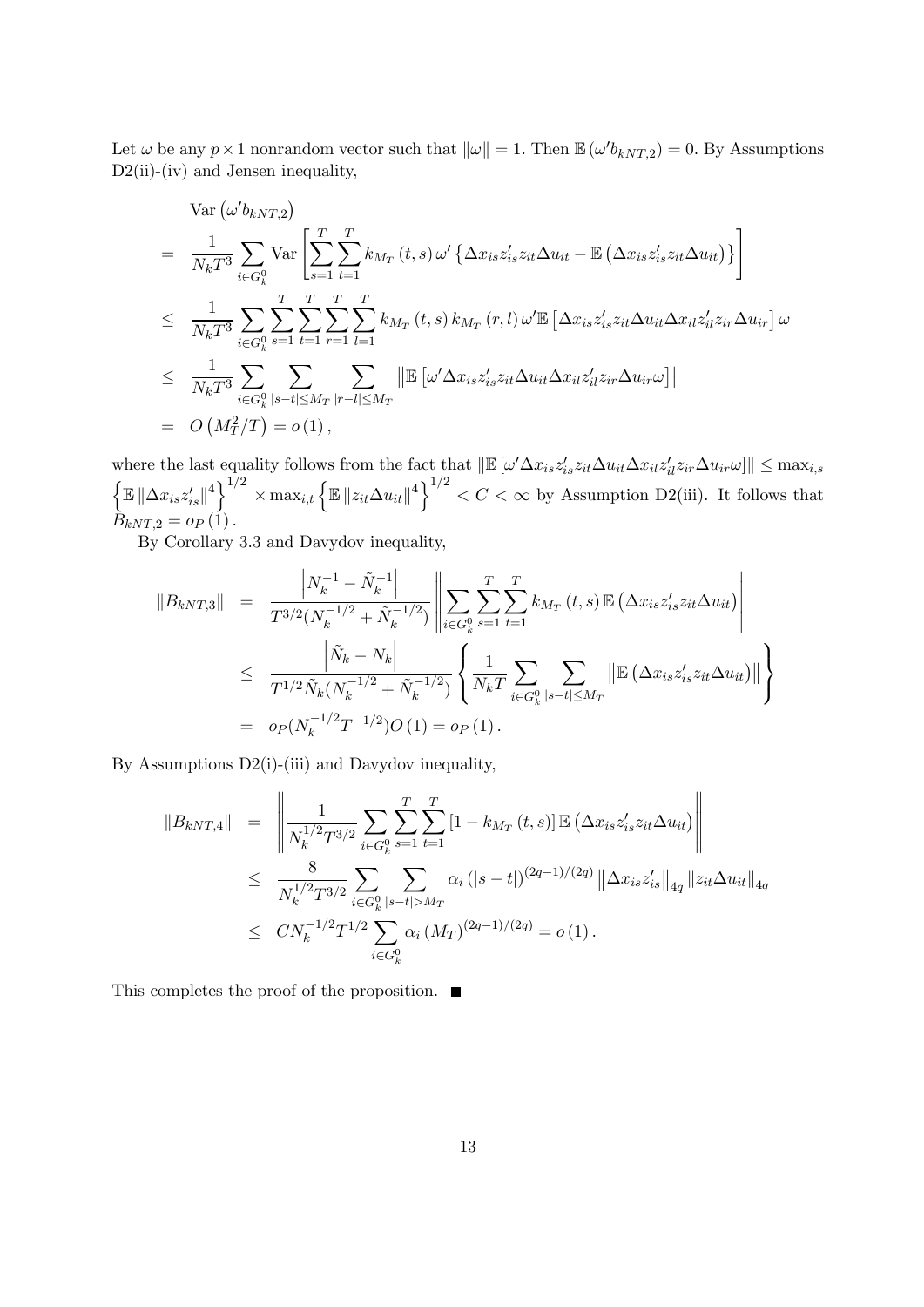With the above result in hand, we can readily show that

$$
\sqrt{N_kT} \left( \tilde{\alpha}_k^{(c)} - \alpha_k^0 \right) = \left[ \sqrt{N_kT} \left( \tilde{\alpha}_k - \alpha_k^0 \right) - \bar{A}_k^{-1} B_{kNT} \right] + \left( N_k / \tilde{N}_k \right)^{1/2} \left[ \bar{A}_k^{-1} B_{kNT} - \tilde{A}_k^{-1} \tilde{B}_{kNT} \right]
$$

$$
+ \left[ 1 - \left( N_k / \tilde{N}_k \right)^{1/2} \right] \bar{A}_k^{-1} B_{kNT}
$$

$$
= \left[ \sqrt{N_kT} \left( \tilde{\alpha}_k - \alpha_k^0 \right) - \bar{A}_k^{-1} B_{kNT} \right] + o_P \left( 1 \right) + o_P \left( N_k^{-1} \right) O \left( \left( N_k / T \right)^{1/2} \right)
$$

$$
= \left[ \sqrt{N_kT} \left( \tilde{\alpha}_k - \alpha_k^0 \right) - \bar{A}_k^{-1} B_{kNT} \right] + o_P \left( 1 \right).
$$

That is,  $\sqrt{N_kT}(\tilde{\alpha}_k^{(c)} - \alpha_k^0)$  has the desired limiting distribution centered on the origin.

Now, we demonstrate (D.2). Let  $\xi_{is} = \Delta x_{is} z'_{is} - \mathbb{E} (\Delta x_{is} z'_{is})$  and  $\eta_{it} = z_{it} \Delta u_{it}$ . Noting that  $E(\xi_{is})=0$  and  $E(\eta_{it})=0$ , we have

$$
R_{kNT} = \frac{1}{N_k^{1/2}T^{3/2}} \sum_{i \in G_k^0} \sum_{s=1}^T \sum_{t=1}^T [\xi_{is}\eta_{it} - \mathbb{E}(\xi_{is}\eta_{it})]
$$
  
\n
$$
= \frac{1}{N_k^{1/2}T^{3/2}} \sum_{i \in G_k^0} \sum_{t=1}^T [\xi_{it}\eta_{it} - \mathbb{E}(\xi_{it}\eta_{it})] + \frac{1}{N_k^{1/2}T^{3/2}} \sum_{i \in G_k^0} \sum_{1 \le s < t \le T} [\xi_{is}\eta_{it} - \mathbb{E}(\xi_{is}\eta_{it})]
$$
  
\n
$$
+ \frac{1}{N_k^{1/2}T^{3/2}} \sum_{i \in G_k^0} \sum_{1 \le t < s \le T} [\xi_{is}\eta_{it} - \mathbb{E}(\xi_{is}\eta_{it})]
$$
  
\n
$$
\equiv R_{kNT,1} + R_{kNT,2} + R_{kNT,3}, \text{ say.}
$$

It is trivial to show that  $R_{kNT,1} = O_P(T^{-1})$  by Chebyshev and Davydov inequalities. For  $R_{kNT,2}$ , we have  $\mathbb{E}(R_{kNT,2})=0$  by construction, and by Assumption D2(ii) and Jensen inequality

$$
\mathbb{E}\left(R_{kNT,2}^2\right) = \frac{1}{N_k T^3} \sum_{i \in G_k^0} \text{Var}\left(\sum_{1 \le t_1 < t_2 \le T} \left[\xi_{it_1} \eta_{it_2} - \mathbb{E}\left(\xi_{it_1} \eta_{it_2}\right)\right]\right)
$$
\n
$$
\le \frac{1}{N_k T^3} \sum_{i \in G_k^0} \sum_{1 \le t_1 < t_2 \le T} \sum_{1 \le t_3 < t_4 \le T} \mathbb{E}\left(\xi_{it_1} \eta_{it_2} \xi_{it_3} \eta_{it_4}\right) \equiv S_{kNT}, \text{ say.}
$$

To bound  $S_{kNT}$ , we can consider three subcases: (a)  $\#\{t_1, t_2, t_3, t_4\} = 4$ , (b)  $\#\{t_1, t_2, t_3, t_4\} = 3$ , and (c)  $\#\{t_1, t_2, t_3, t_4\} = 2$ , and use  $S_{kNT,a}$ ,  $S_{kNT,b}$ , and  $S_{kNT,c}$  to denote the last summation when the time indices are restricted to these three cases in order. Apparently,  $S_{kNT,c} = O(1/T)$ under Assumption D2(iii). In case (a), without loss of generality (wlog) assume that  $1 \le t_1$  $t_2 < t_3 < t_4 \leq T$  and denote  $S_{kNT,a}^{(1)}$  as  $S_{kNT,a}$  when the time indices are restricted to this subcase. [Note that the other subcases can be analyzed analogously.] Let  $d_c$  be the c-th largest difference among  $t_{j+1} - t_j$  for  $j = 1, 2, 3$ . Then

$$
S_{kNT,a}^{(1)} = \frac{1}{N_k T^3} \sum_{i \in G_k^0} \left\{ \sum_{1 \le t_1 < t_2 < t_3 < t_4 \le T, t_2 - t_1 = d_1} + \sum_{1 \le t_1 < t_2 < t_3 < t_4 \le T, t_3 - t_2 = d_1} + \sum_{1 \le t_1 < t_2 < t_3 < t_4 \le T, t_4 - t_3 = d_1} + \sum_{\substack{\times \mathbb{E} \ (\xi_{it_1} \eta_{it_2} \xi_{it_3} \eta_{it_4})}} \right\}
$$
  
\n
$$
\equiv S_{kNT,a1}^{(1)} + S_{kNT,a2}^{(1)} + S_{kNT,a3}^{(1)}, \text{ say.}
$$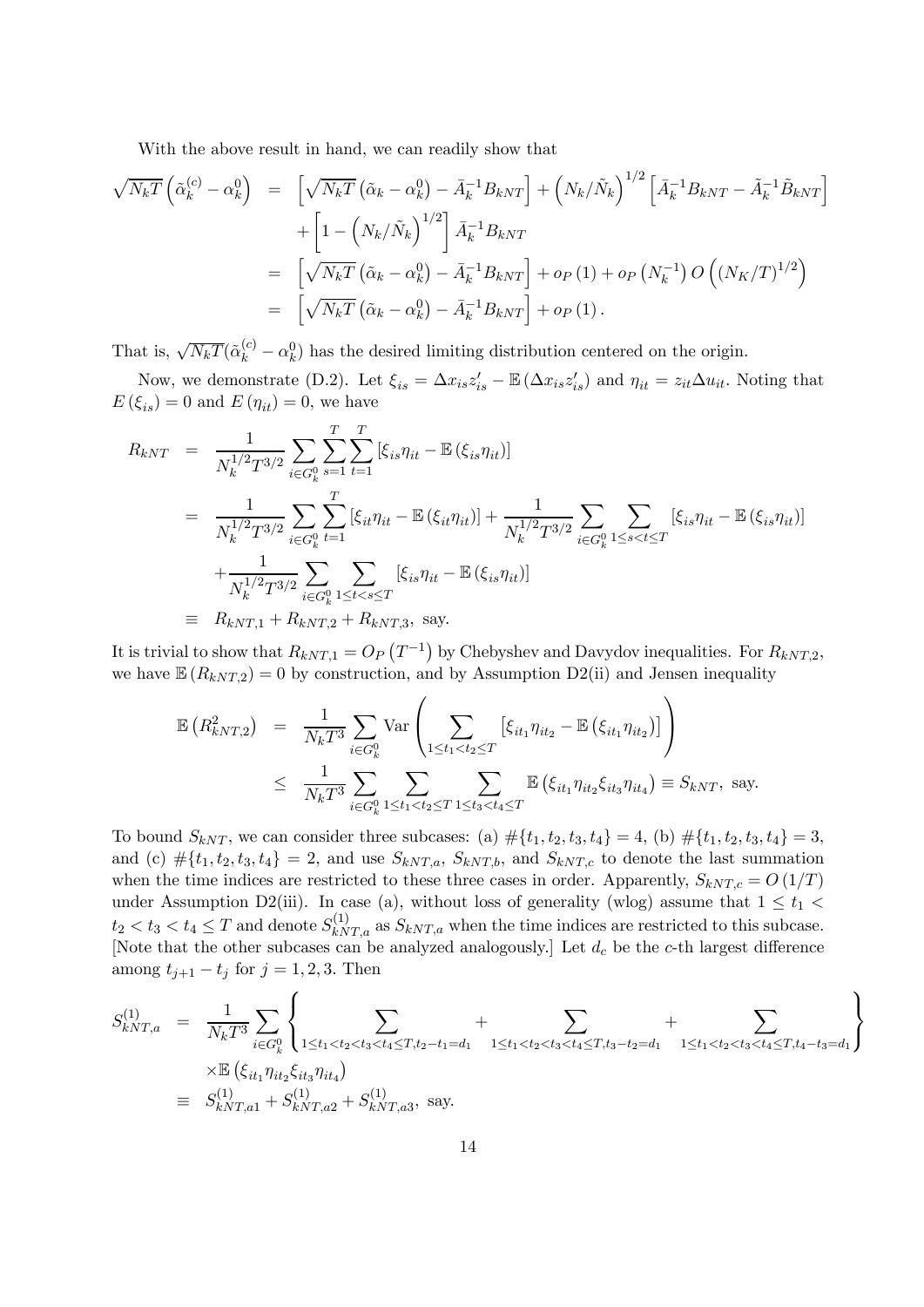By the Davydov inequality and Assumptions D2(i) and (iii),

$$
S_{NT,a1}^{(1)} \leq \frac{1}{N_k T^3} \sum_{i \in G_k^0} \sum_{t_1=1}^{T-3} \sum_{t_2=t_1+\max_{j\geq 3} \{t_j-t_{j-1}\}}^{T-2} \sum_{t_3=t_2+1}^{T-1} \sum_{t_4=t_3+1}^{T} \|\xi_{it_1}\|_{4q} \|\eta_{it_2}\xi_{it_3}\eta_{it_4}\|_{4q/3} \alpha_i (t_2-t_1)^{(q-1)/q}
$$
  

$$
\leq \frac{C}{N_k T^3} \sum_{i=1}^N \sum_{t_1=1}^{T-3} \sum_{t_2=t_1+1}^{T-2} (t_2-t_1)^2 \alpha_i (t_2-t_1)^{(q-1)/q}
$$
  

$$
\leq \frac{1}{N_k T} \sum_{i=1}^N \sum_{\tau=1}^{\infty} \tau \alpha_i (\tau)^{(q-1)/q} = O(T^{-1}).
$$

Similarly, we can show that  $S_{kNT,as}^{(1)} = O(1/T)$  for  $s = 2,3$ . It follows that  $S_{kNT,a}^{(1)} = O(1/T)$  and  $S_{kNT, a}^{(1)} = O(1/T) = o(1)$ . In case (b), wlog assume that  $t_4 = t_2$  and  $1 \le t_1 < t_2 < t_3 \le T$  and we use  $S_{kNT,b}^{(1)}$  to  $S_{kNT,b}$  when the time indices are restricted to this subcase. Then by the Davydov inequality and Assumptions D2(i) and (iii)

$$
\begin{split}\n\left| S_{kNT,b}^{(1)} \right| &= \frac{1}{N_k T^3} \sum_{i \in G_k^0} \sum_{1 \le t_1 < t_2 < t_3 \le T} \left| \mathbb{E} \left( \xi_{it_1} \eta_{it_2}^2 \xi_{it_3} \right) \right| \\
&\le \frac{8}{N_k T^3} \sum_{i=1}^N \sum_{1 \le t_1 < t_2 < t_3 \le T} \left\| \xi_{it_1} \eta_{it_2}^2 \right\|_{4q/3} \left\| \xi_{it_3} \right\|_{4q} \alpha_i \left( t_3 - t_2 \right)^{(q-1)/q} \\
&\le \frac{8C}{N_k T} \sum_{i=1}^N \sum_{\tau=1}^\infty \alpha_i \left( \tau \right)^{(q-1)/q} = O(T^{-1}).\n\end{split}
$$

So  $S_{kNT,b} = O(T^{-1})$ . Consequently,  $S_{kNT} = O(T^{-1})$  and  $R_{kNT,2} = O_P(T^{-1/2})$  by Chebyshev inequality. By the same token,  $R_{kNT,3} = O_P(T^{-1/2})$ . Thus we have shown that  $R_{kNT} =$  $O_P(T^{-1/2}) = o_P(1)$ .

## E Additional Simulation Results

Figures 3- 6 graph the first 50 replications of the information criteria curves, showing how the IC value reacts to changing group number. Each figure provides six panels of  $(N, T)$  combinations with the vertical axis giving the IC value and the horizontal axis the trial group number  $K$ . As described in Section 4.3, we use  $\rho_{jNT} = \frac{2}{3}(NT)^{-1/2}$  and  $C_{\lambda_j} = 1$  for  $(j = 1, 2)$ . The true group number is 3 for each DGP. Examination of the figures shows that in all panel combinations, the IC value falls rapidly as K increases from 1 to 3. When  $K > 3$ , the IC value typically rises, due to the impact of the penalty, although in many cases the rise in value is slight. Similar phenomena tend to occur in other uses of information criteria, such as lag order determination in time series regression. When  $T = 10$ , the U-shape in the graphics is clear with the valley lying close to  $K = 3$ . When  $T = 40$ , almost all the IC curves have minima at  $K = 3$ . These outcomes echo the frequency values reported in Table 1.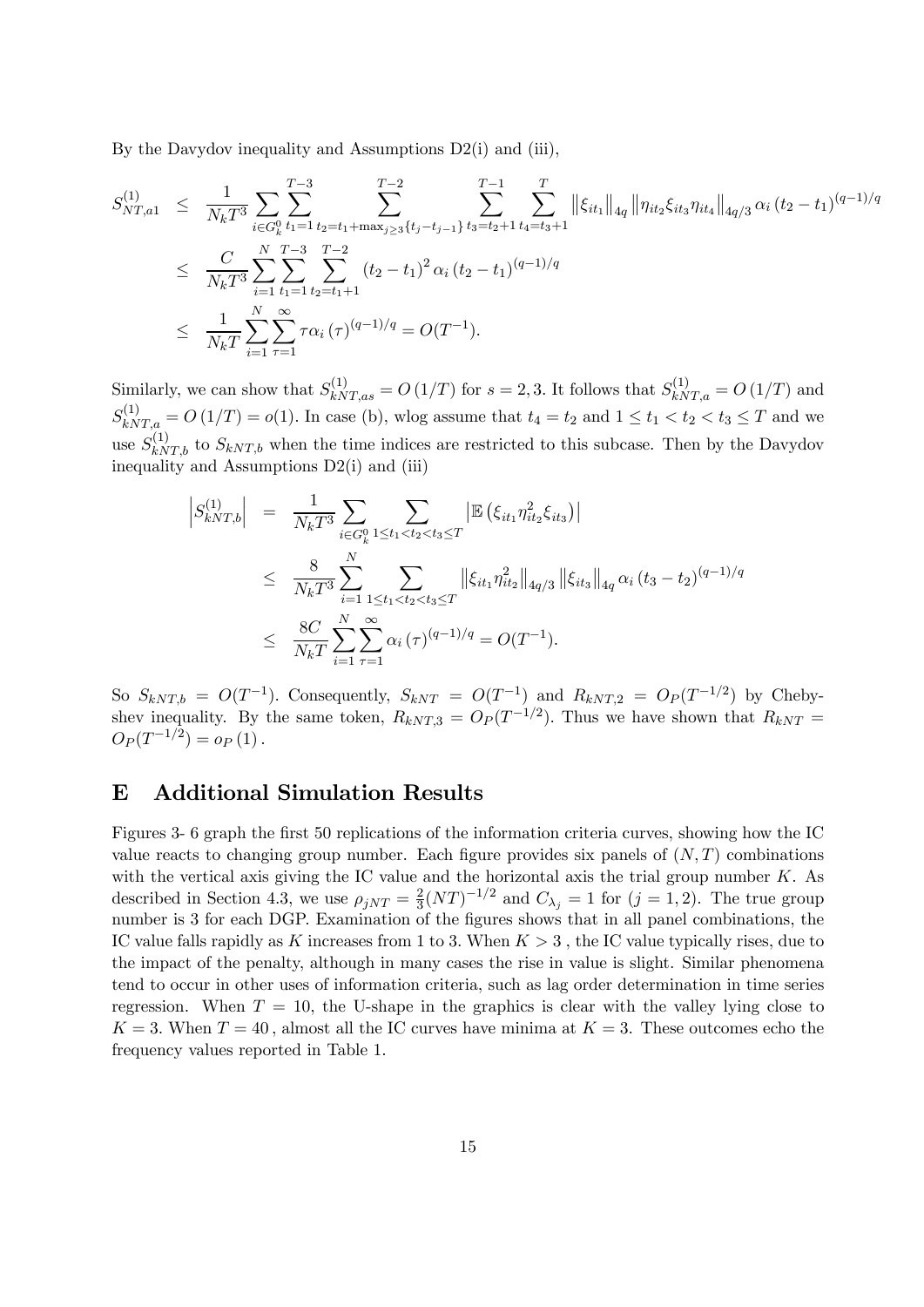

Figure 3: Information criterion of DGP 1 under PLS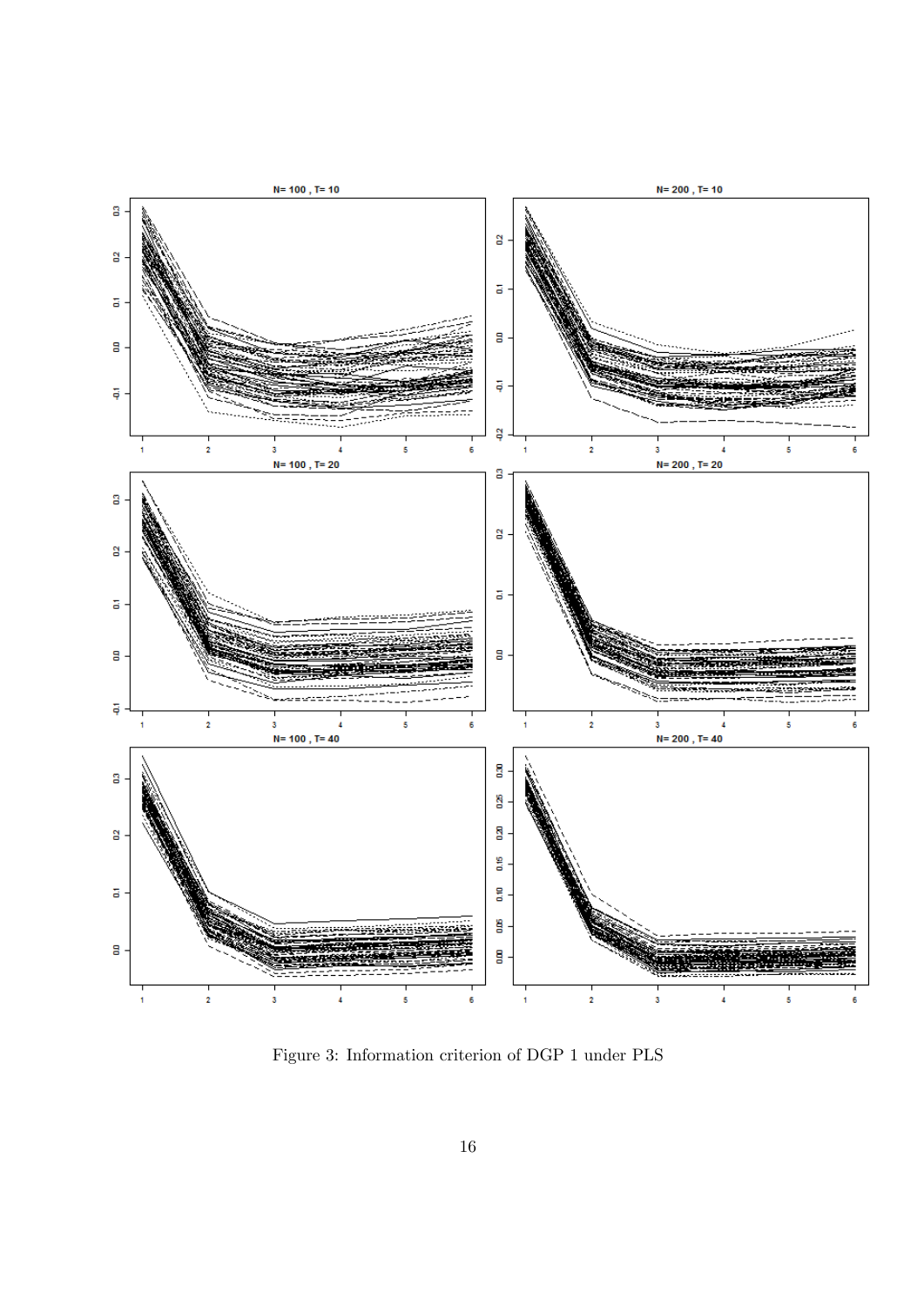

Figure 4: Information criterion of DGP 2 under PGMM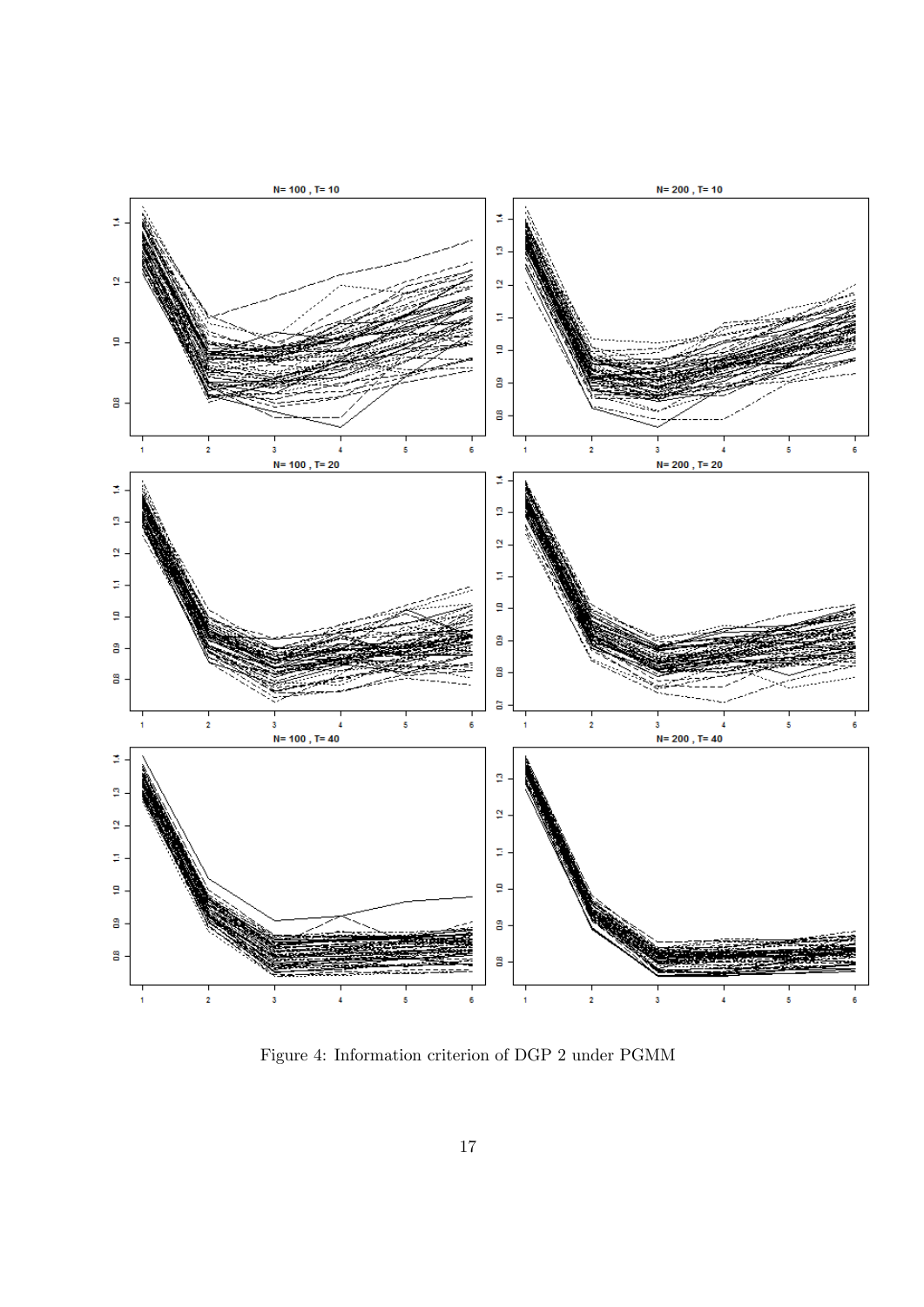

Figure 5: Information criterion of DGP 3 under PLS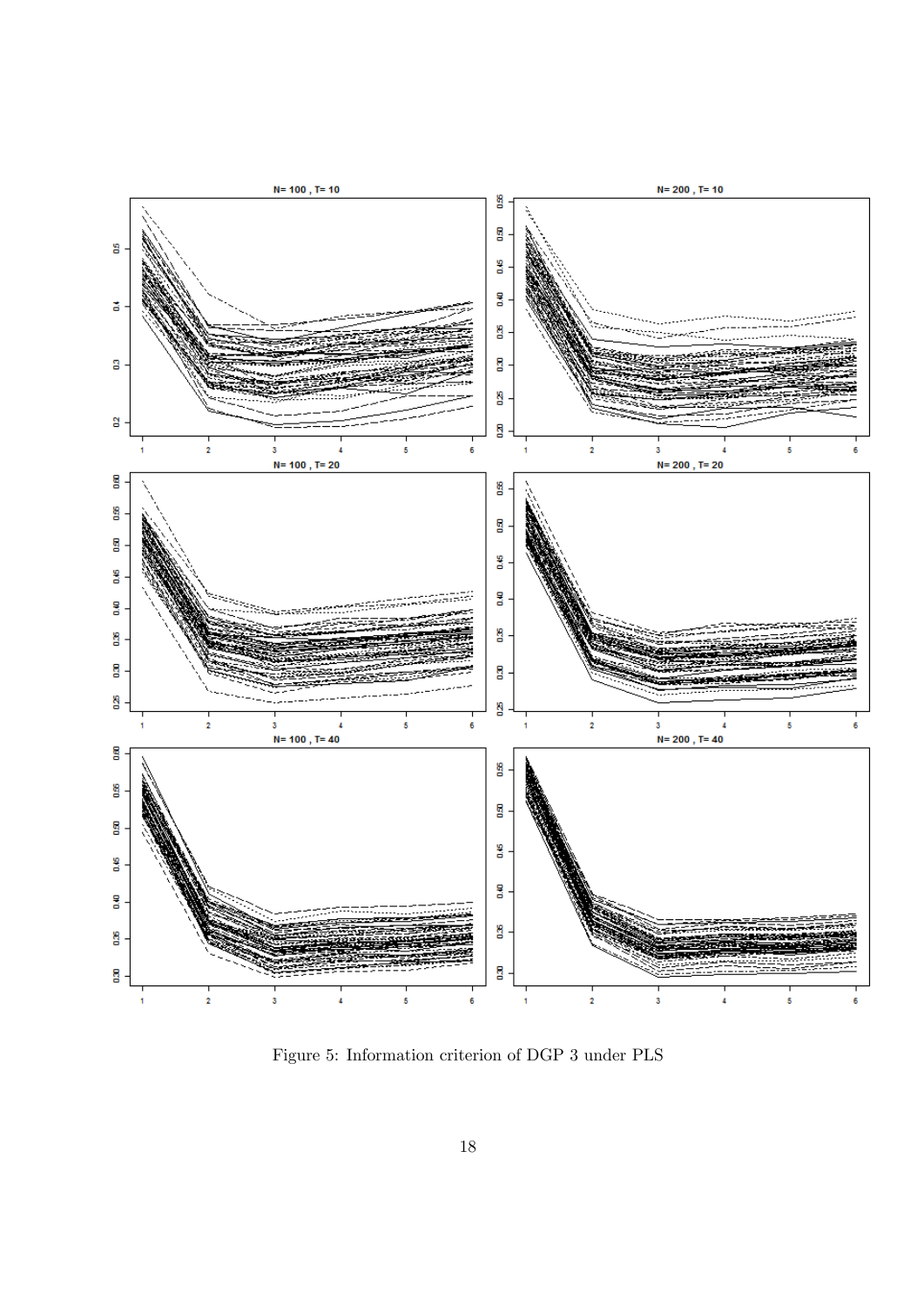

Figure 6: Information criterion of DGP 3 under PGMM